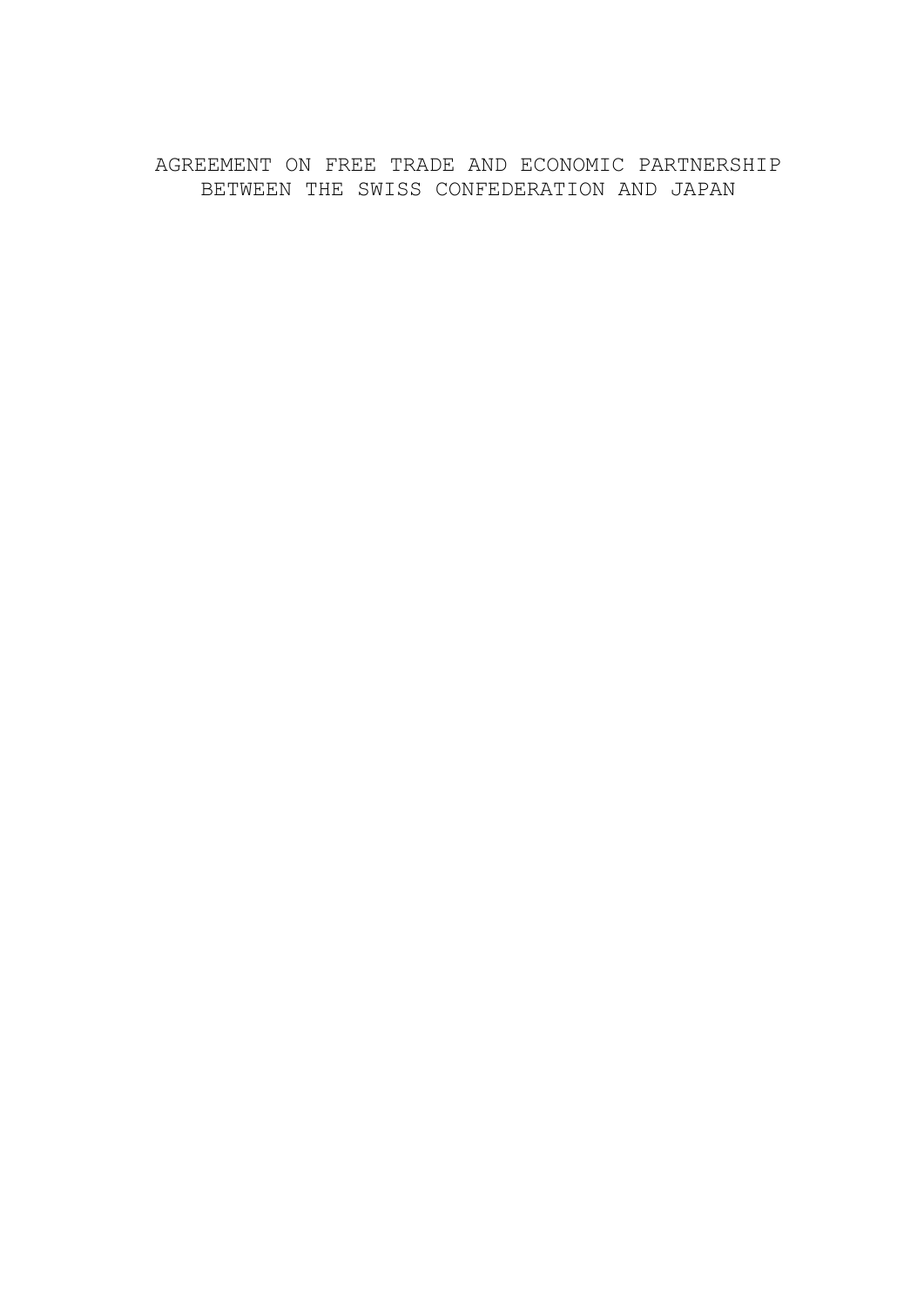## Preamble

| Chapter 1        | General Provisions                               |
|------------------|--------------------------------------------------|
| Article 1        | Objectives                                       |
| Article 2        | Scope of Application                             |
| Article 3        | General Definitions                              |
| Article 4        | Transparency                                     |
| Article 5        | Confidential Information                         |
| Article 6        | Taxation                                         |
| Article 7        | Relation to Other Agreements                     |
| Article 8        | Preferential Agreements                          |
| Article 9        | Promotion of Trade in Environmental Products and |
|                  | Environment-Related Services                     |
| Article 10       | Implementing Agreement                           |
| Chapter 2        | Trade in Goods                                   |
|                  | Article 11 Definitions                           |
| Article 12 Scope |                                                  |
|                  | Article 13 Classification of Products            |
| Article 14       | National Treatment                               |
| Article 15       | Customs Duty on Imports                          |
| Article 16       | Customs Duty on Exports                          |
| Article 17       | Customs Valuation                                |
| Article 18       | Import and Export Restrictions                   |
| Article 19       | Export Subsidies                                 |
| Article 20       | Bilateral Safeguard Measures                     |
| Article 21       | Restrictions to Safeguard the Balance of         |
|                  | Payments                                         |
| Article 22       | General and Security Exceptions                  |
| Article 23       | Rules of Origin                                  |
| Article 24       | Operational Procedures for Trade in Goods        |
| Article 25       | General Review                                   |
| Chapter 3        | Customs Procedures and Trade Facilitation        |
| Article 26       | Scope                                            |
| Article 27       | Definitions                                      |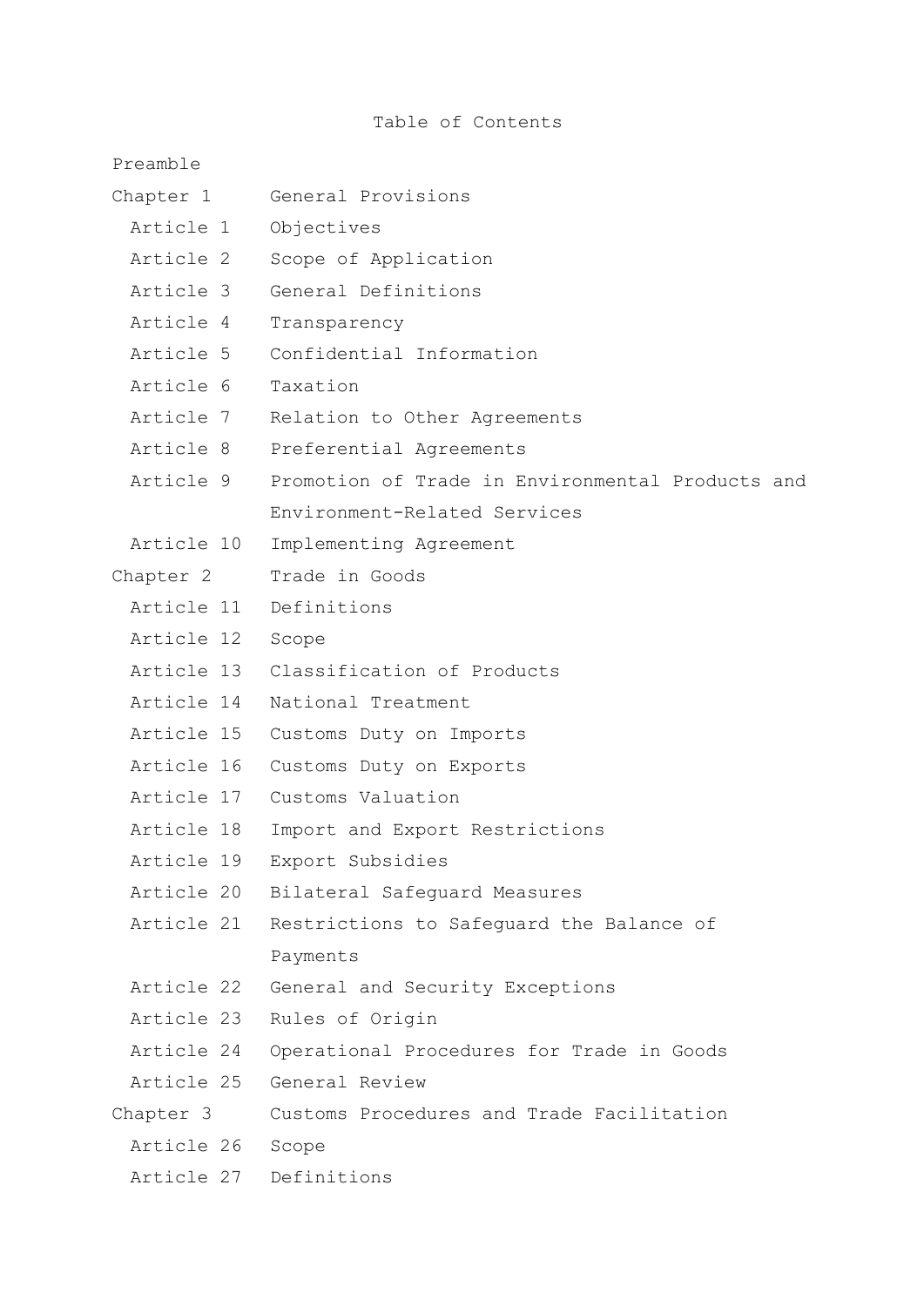| Article 28 | Transparency                                    |
|------------|-------------------------------------------------|
| Article 29 | Customs Clearance                               |
| Article 30 | Temporary Admission and Products in Transit     |
| Article 31 | Cooperation and Exchange of Information         |
| Article 32 | Sub-Committee on Rules of Origin, Customs       |
|            | Procedures and Trade Facilitation               |
| Chapter 4  | Sanitary and Phytosanitary Measures             |
| Article 33 | Scope                                           |
| Article 34 | Rights and Obligations                          |
| Article 35 | Consultations on SPS Matters                    |
| Article 36 | Non-Application of Chapter 14                   |
| Chapter 5  | Technical Requlations, Standards and Conformity |
|            | Assessment Procedures                           |
| Article 37 | Scope                                           |
| Article 38 | Cooperation                                     |
| Article 39 | Enquiry Point                                   |
| Article 40 | Acceptance of Results of Conformity Assessment  |
|            | Procedures                                      |
| Article 41 | Sub-Committee on Technical Regulations,         |
|            | Standards and Conformity Assessment Procedures  |
| Article 42 | Non-Application of Chapter 14                   |
| Chapter 6  | Trade in Services                               |
| Article 43 | Scope and Coverage                              |
| Article 44 | Definitions                                     |
|            | Article 45 Most-Favoured-Nation Treatment       |
|            | Article 46 Market Access                        |
| Article 47 | National Treatment                              |
| Article 48 | Domestic Regulation                             |
| Article 49 | Recognition                                     |
| Article 50 | Movement of Natural Persons                     |
| Article 51 | Monopolies and Exclusive Service Suppliers      |
| Article 52 | Business Practices                              |
| Article 53 | Payments and Transfers                          |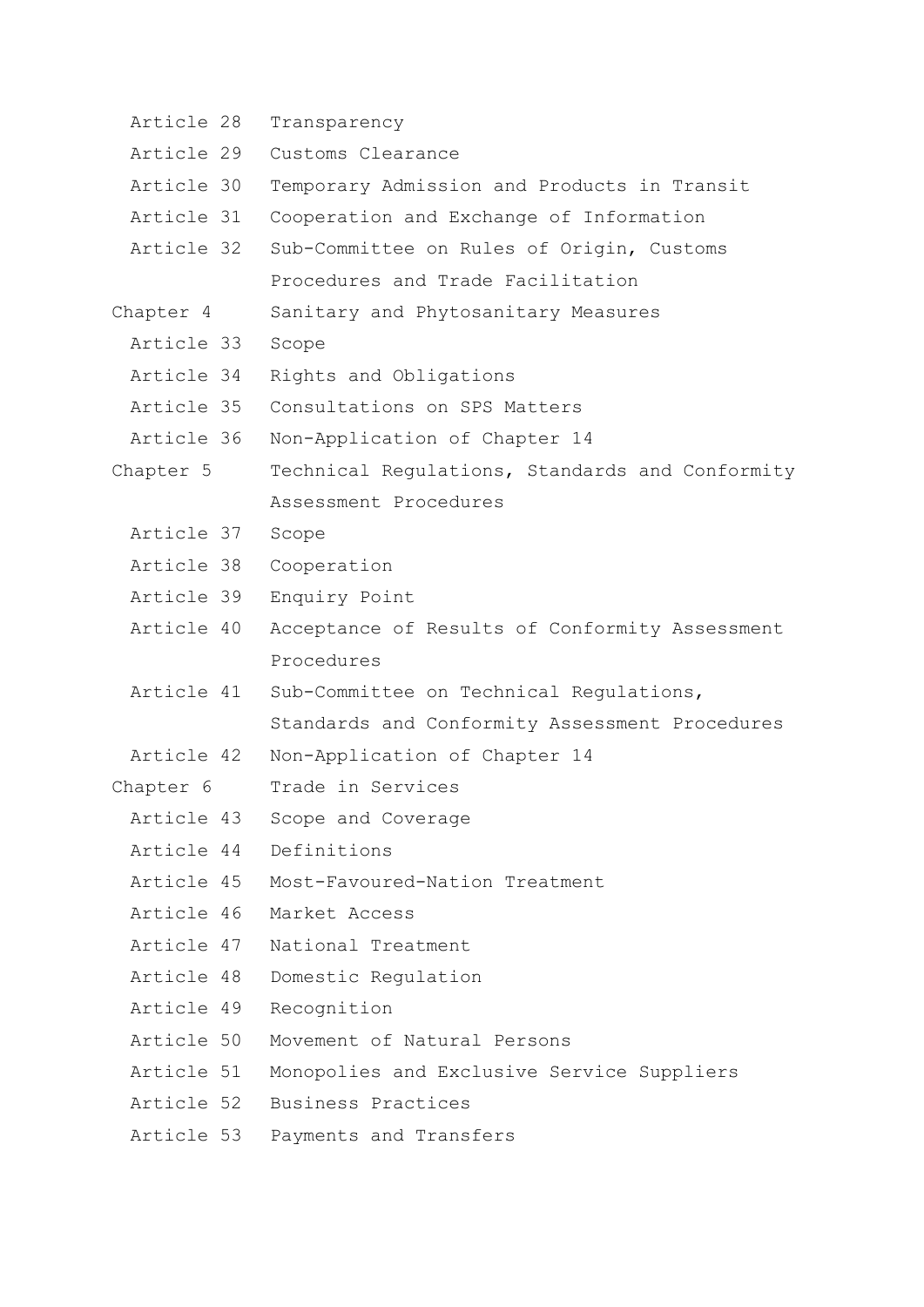| Article 54        | Restrictions to Safeguard the Balance of         |
|-------------------|--------------------------------------------------|
|                   | Payments                                         |
| Article 55        | General Exceptions                               |
| Article 56        | Security Exceptions                              |
| Article 57        | Lists of Reservations                            |
| Article 58        | Modification of Lists of Reservations            |
| Article 59        | Transparency                                     |
| Article 60 Review |                                                  |
| Article 61        | Annexes                                          |
| Chapter 7         | Movement of Natural Persons                      |
| Article 62        | Scope                                            |
| Article 63        | General Principles                               |
|                   | Article 64 Definitions                           |
| Article 65        | Grant of Entry and Temporary Stay                |
|                   | Article 66 Provision of Information              |
| Article 67        | Expeditious Application Procedures               |
| Article 68        | Measures Pursuant to Immigration Laws and        |
|                   |                                                  |
|                   | Regulations                                      |
| Article 69        | General and Security Exceptions                  |
| Chapter 8         | Electronic Commerce                              |
| Article 70        | Scope                                            |
|                   | Article 71 General Provisions                    |
| Article 72        | Definitions                                      |
| Article 73        | Non-Discriminatory Treatment of Digital Products |
| Article 74        | Non-Discriminatory Treatment of Services         |
| Article 75        | Market Access                                    |
| Article 76        | Customs Duties                                   |
| Article 77        | Domestic Regulation                              |
| Article 78        | Electronic Signatures and Certification Services |
| Article 79        | Paperless Trade Administration                   |
| Article 80        | Protection of Online Consumers                   |
| Article 81        | Private Sector Participation                     |
| Article 82        | Cooperation                                      |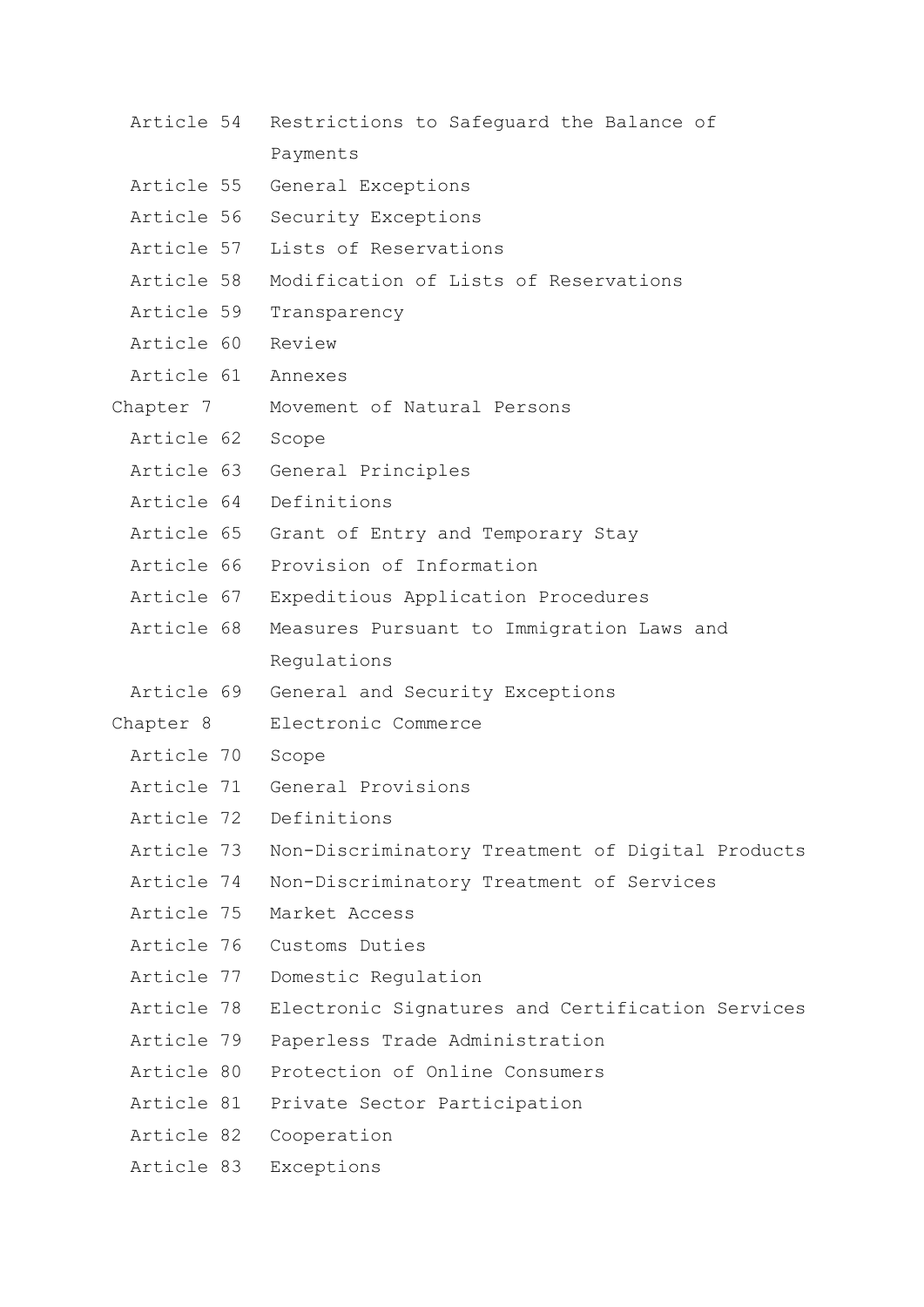| Chapter 9              | Investment                                                  |
|------------------------|-------------------------------------------------------------|
| Article 84             | Scope and Coverage                                          |
| Article 85             | Definitions                                                 |
| Article 86             | General Treatment and Protection                            |
| Article 87             | National Treatment                                          |
| Article 88             | Most-Favoured-Nation Treatment                              |
| Article 89             | Transfers                                                   |
|                        | Article 90 Reservations                                     |
| Article 91             | Expropriation and Compensation                              |
| Article 92             | Treatment in Case of Strife                                 |
| Article 93             | Subrogation                                                 |
| Article 94             | Settlement of Investment Disputes between an                |
|                        | Investor and a Party                                        |
| Article 95             | General and Security Exceptions                             |
| Article 96             | Prohibition of Performance Requirements                     |
| Article 97             | Temporary Safequard Measures                                |
| Article 98             | Prudential Measures                                         |
| Article 99             | Special Formalities                                         |
|                        | Article 100 Taxation Measures                               |
|                        | Article 101 Health, Safety and Environmental Measures       |
| Article 102 Review     |                                                             |
| Chapter 10 Competition |                                                             |
| Article 103            | Measures against Anticompetitive Activities                 |
|                        | Article 104 Cooperation on Addressing Anticompetitive       |
|                        | Activities                                                  |
|                        | Article 105 Consultations                                   |
|                        | Article 106 Non-Application of Paragraph 1 of Article 5 and |
|                        | Chapter 14                                                  |
| Chapter 11             | Intellectual Property                                       |
|                        | Article 107 General Provisions                              |
|                        | Article 108 National Treatment                              |
|                        | Article 109 Most-Favoured-Nation Treatment                  |
|                        | Article 110 Enhancement of Efficiency of Procedural Matters |
|                        | Article 111 Acquisition of Intellectual Property Rights     |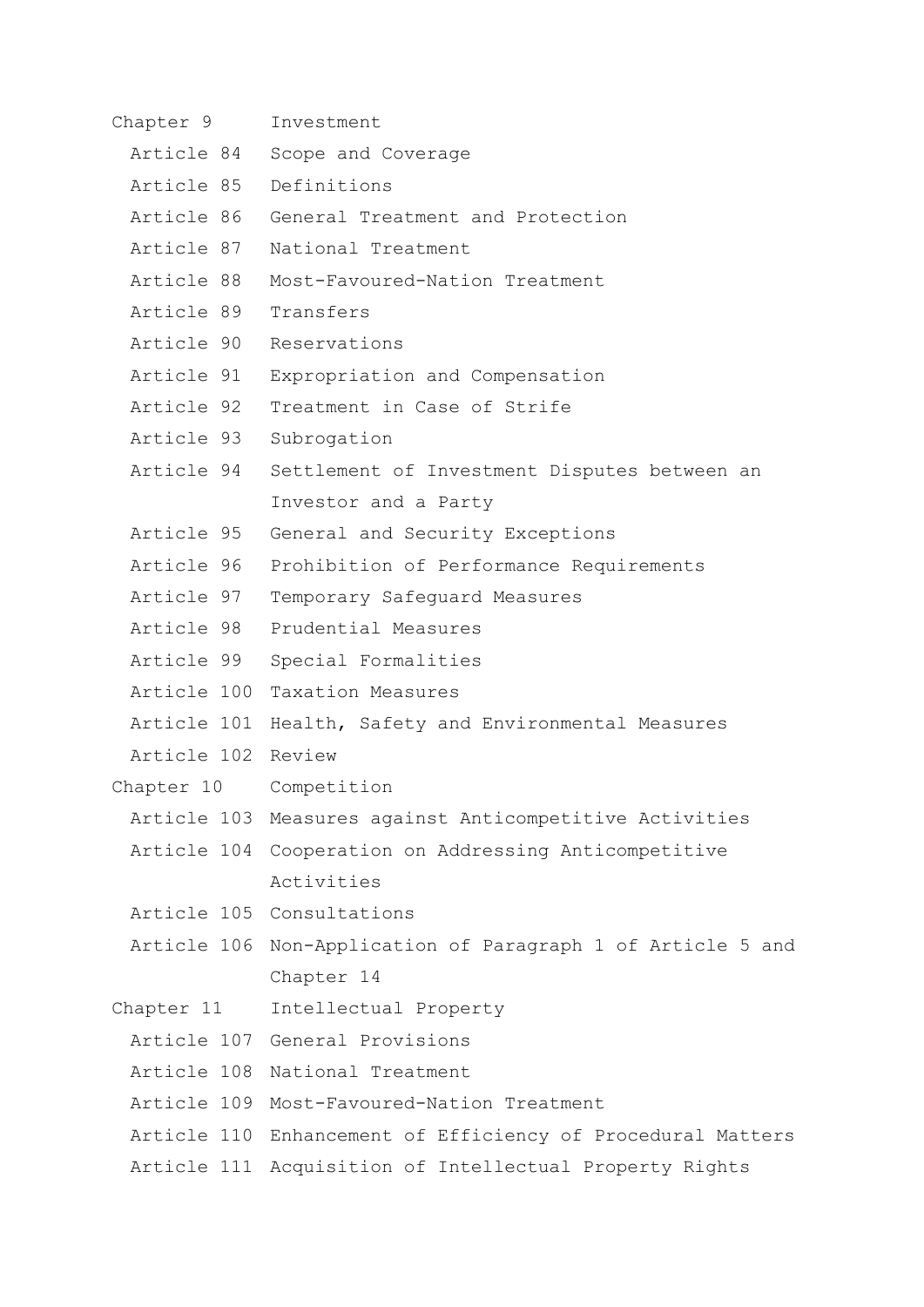Article 112 Transparency Article 113 Promotion of Public Awareness Concerning Protection of Intellectual Property Article 114 Copyrights and Related Rights Article 115 Trademarks Article 116 Industrial Designs Article 117 Patents Article 118 New Varieties of Plants Article 119 Geographical Indications and Related Indications Article 120 Unfair Competition Article 121 Treatment of Test Data in Marketing Approval Procedure Article 122 Enforcement – General Article 123 Enforcement – Border Measures Article 124 Enforcement – Civil Remedies Article 125 Enforcement – Criminal Remedies Article 126 Internet Service Providers Article 127 Cooperation Article 128 Sub-Committee on Intellectual Property Article 129 Security Exceptions Chapter 12 Government Procurement Article 130 Existing Rights and Obligations Article 131 Enquiry Points Article 132 Further Negotiations Chapter 13 Promotion of a Closer Economic Relationship Article 133 Basic Principles Article 134 Sub-Committee on Promotion of a Closer Economic Relationship Article 135 Contact Point Article 136 Non-Application of Chapter 14 Chapter 14 Dispute Settlement Article 137 General Provisions Article 138 Scope and Coverage Article 139 Consultations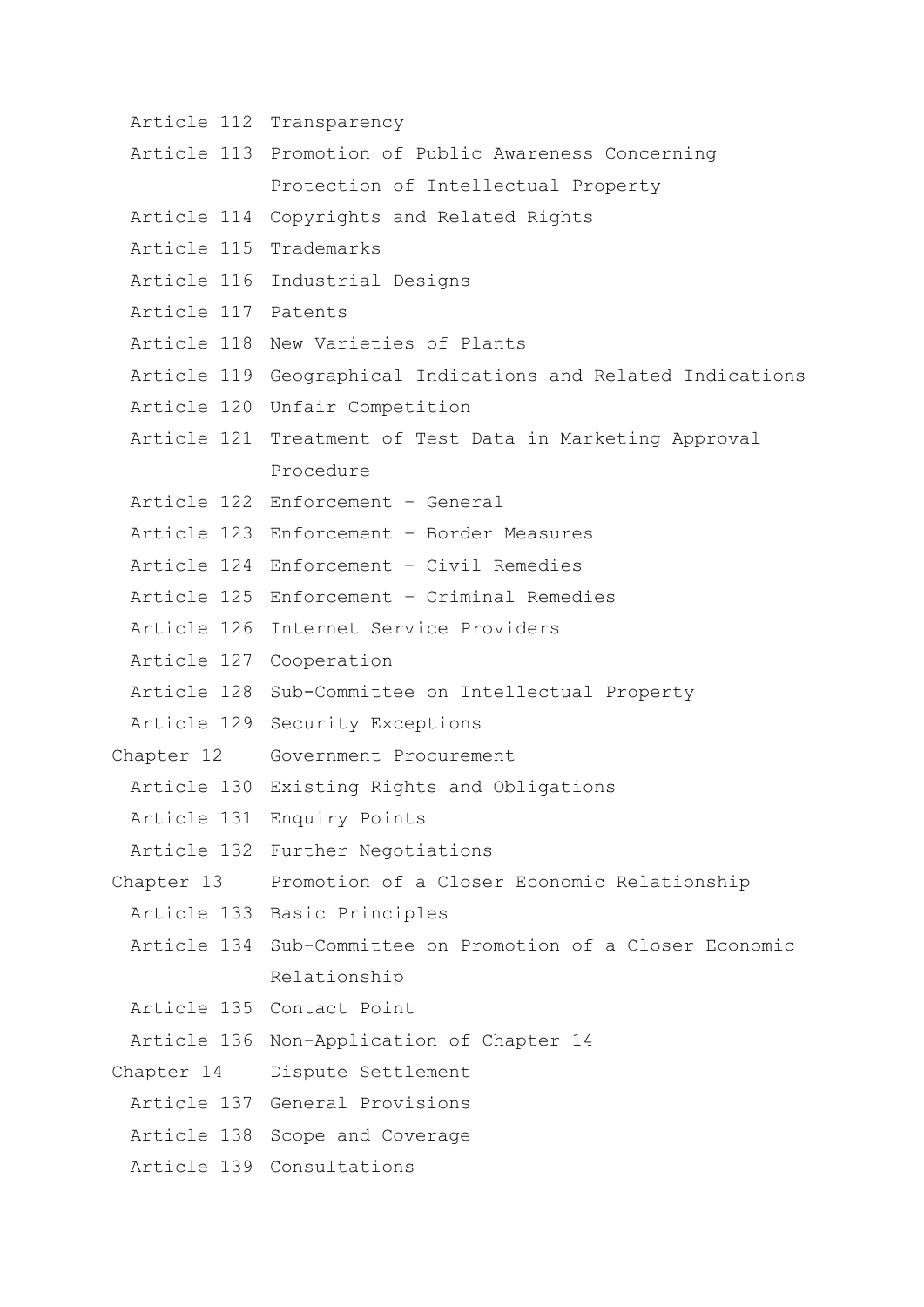Article 140 Good Offices, Conciliation or Mediation Article 141 Establishment of Arbitral Tribunals Article 142 Functions of Arbitral Tribunals Article 143 Proceedings of Arbitral Tribunals Article 144 Suspension or Termination of Proceedings of Arbitral Tribunals Article 145 Implementation of Award Article 146 Expenses Article 147 Other Provisions Chapter 15 Administration of the Agreement Article 148 Joint Committee Article 149 Communications Chapter 16 Final Provisions Article 150 Tables of Contents and Headings Article 151 Annexes and Notes Article 152 Amendment Article 153 Entry into Force Article 154 Termination Annex I Referred to in Chapter 2 Schedules in relation to Article 15 Annex II Referred to in Chapter 2 Rules of Origin Annex III Referred to in Chapter 6 Lists of Reservations Annex IV Referred to in Chapter 6 Disciplines on Domestic Regulation in Services Annex V Referred to in Chapter 6 Recognition of Qualifications of Service Suppliers Annex VI Referred to in Chapter 6 Financial Services Annex VII Referred to in Chapter 6 Telecommunications Services Annex VIII Referred to in Chapter 7 Specific Commitments for the Movement of Natural Persons Annex IX Referred to in Chapter 9 Lists of Reservations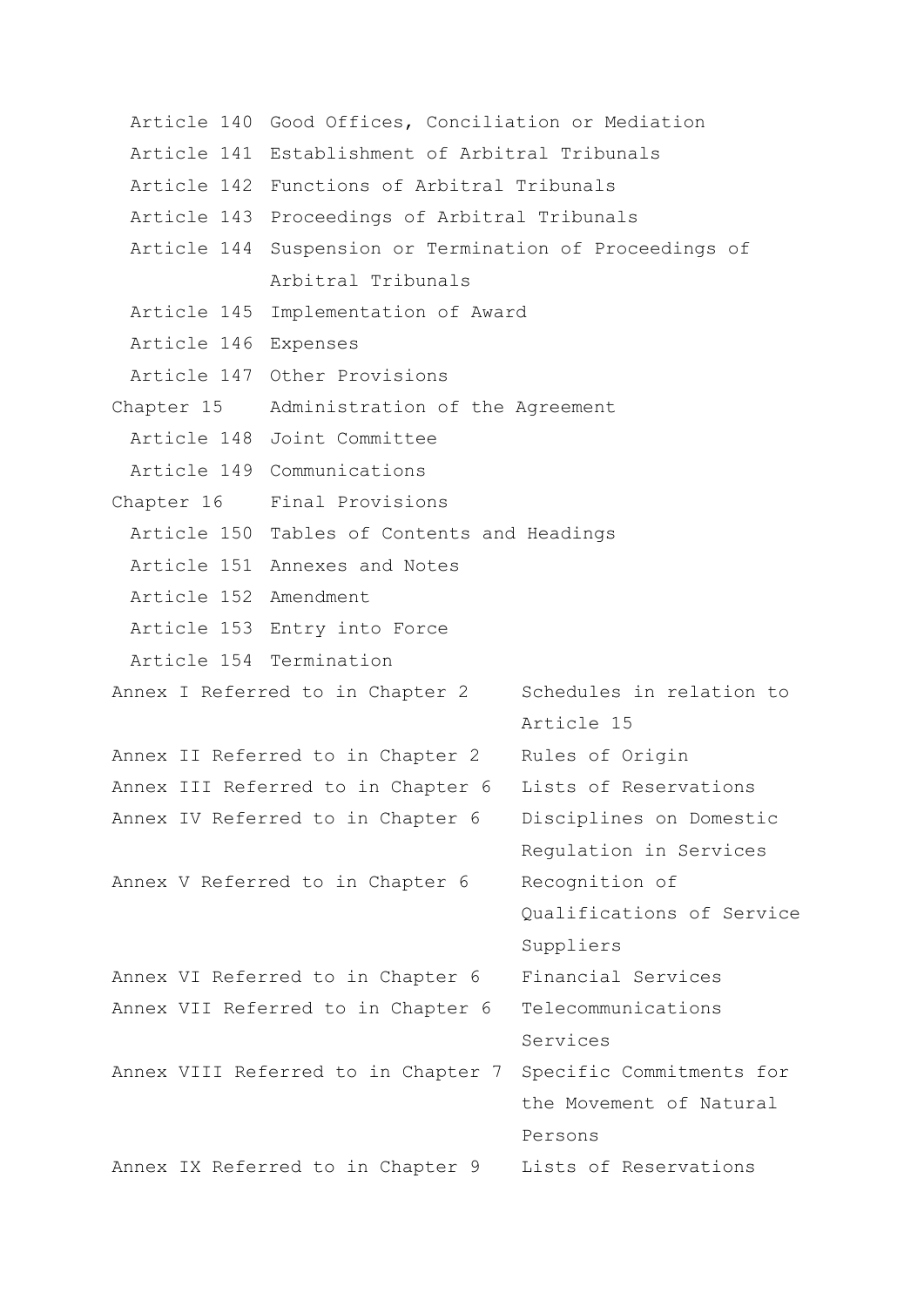Annex X Referred to in Chapter 11 Geographical Indications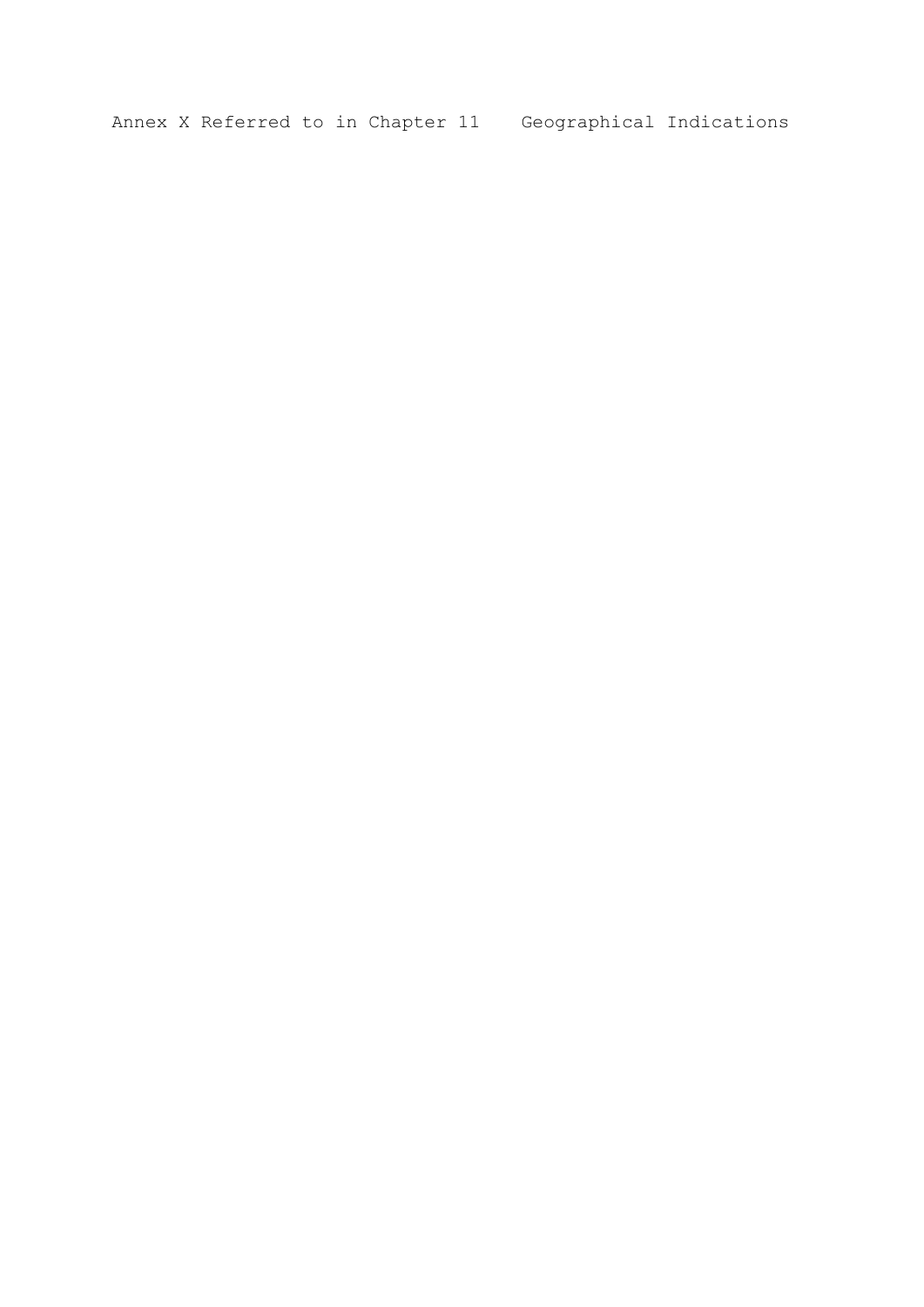#### Preamble

 Japan and the Swiss Confederation (hereinafter referred to as "Switzerland"),

hereinafter referred to as "the Parties",

 RECOGNISING that a dynamic and rapidly changing global environment brought about by globalisation and technological progress presents various economic and strategic challenges and opportunities to the Parties;

 CONSCIOUS of their longstanding friendship and ties that have developed through many years of fruitful and mutually beneficial cooperation and convinced that this Agreement will open a new era for their relationship;

 REAFFIRMING their commitment to democracy, the rule of law, human rights and fundamental freedoms in accordance with their obligations under international law, including those set out in the United Nations Charter, and with the principles of the Universal Declaration of Human Rights;

 BELIEVING that their bilateral relationship will be enhanced by forging a mutually beneficial economic partnership through trade liberalisation, trade facilitation and cooperation;

 CONVINCED that the economic partnership will provide a useful framework for enhanced cooperation, serve their common interests in various fields as agreed in this Agreement and lead to the improvement of economic efficiency and the development of trade, investment and human resources;

 RECOGNISING that such a partnership will create larger and new markets, and enhance the attractiveness and dynamism of their markets;

 RECALLING Article XXIV of the General Agreement on Tariffs and Trade 1994 and Article V of the General Agreement on Trade in Services in Annex 1A and Annex 1B, respectively, to the Marrakesh Agreement Establishing the World Trade Organization, done at Marrakesh on 15 April 1994;

 RECOGNISING the importance of ensuring security in international trade without creating unnecessary obstacles to trade and of further deepening cooperation between the Parties in that field;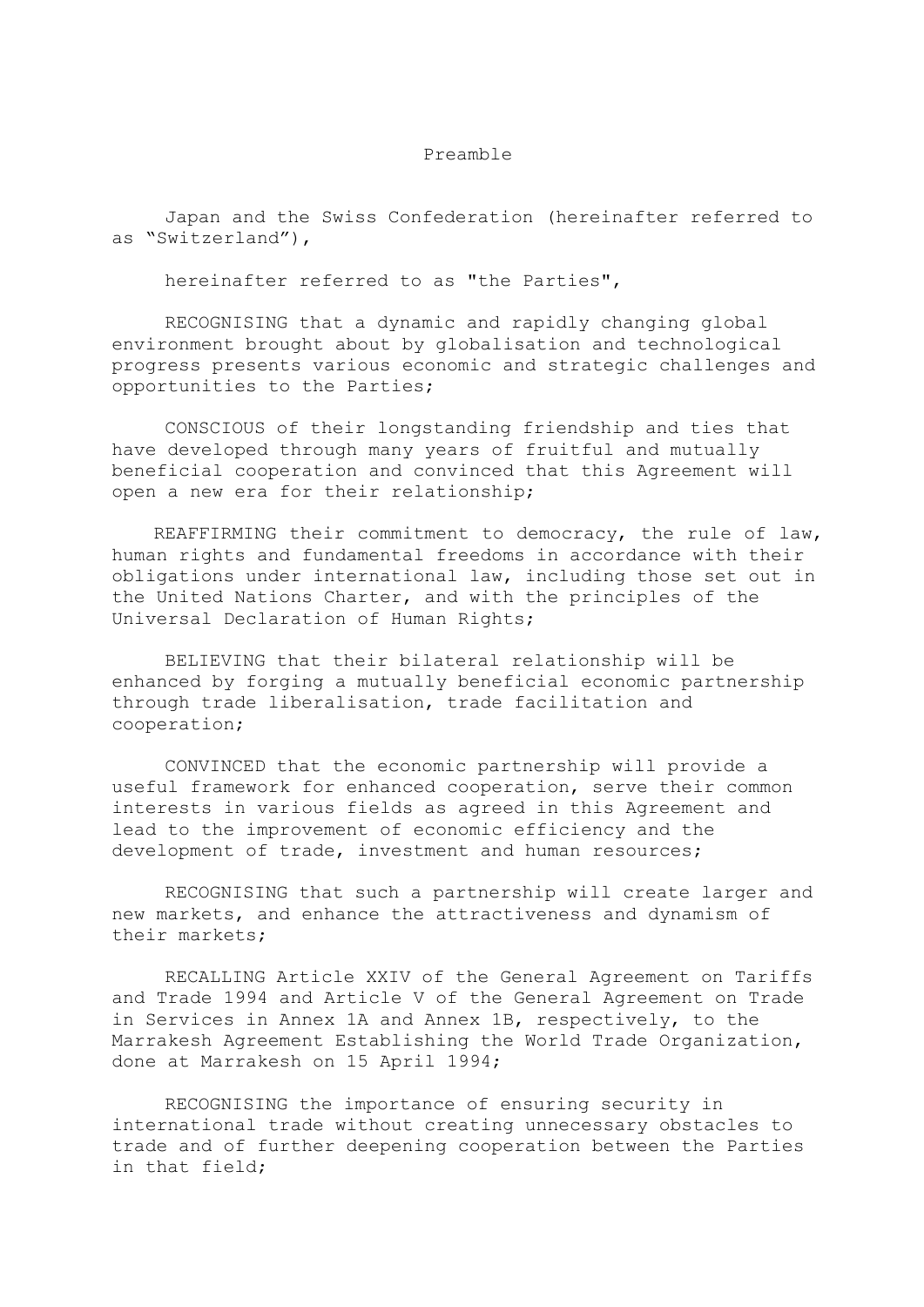DETERMINED, in implementing this Agreement, to seek to preserve and protect the environment, to promote the optimal use of natural resources in accordance with the objective of sustainable development and to adequately address the challenges of climate change;

 BELIEVING that this Agreement lays the foundation for further invigoration of cooperation between them in various economic fields; and

 DETERMINED to establish a legal framework for an economic partnership between them;

HAVE AGREED as follows: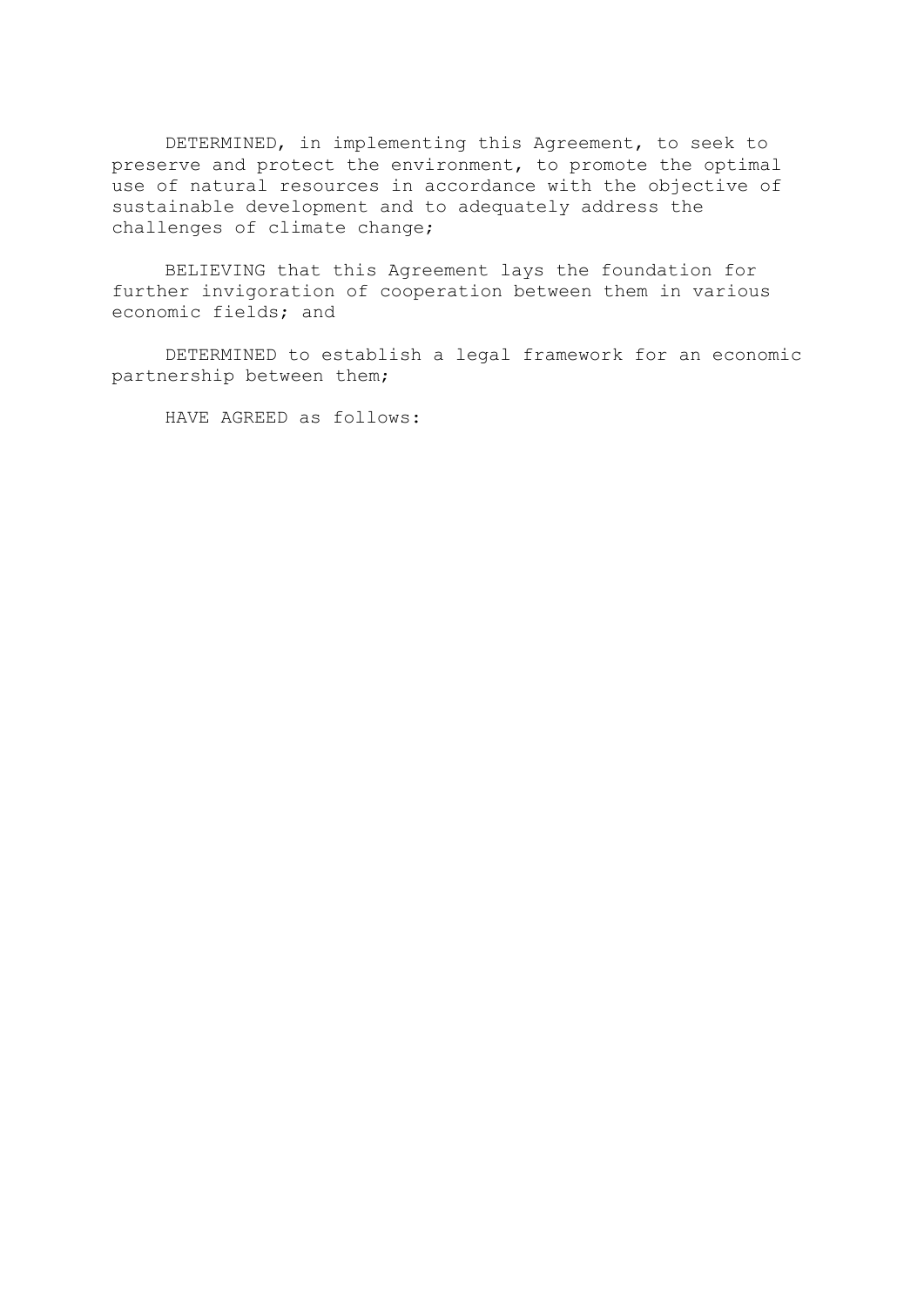### Chapter 1 General Provisions

### Article 1 Objectives

The objectives of this Agreement are to:

- (a) liberalise and facilitate trade in goods and services between the Parties;
- (b) increase investment opportunities and strengthen protection for investments and investment activities in the Parties;
- (c) promote cooperation and coordination for the effective enforcement of competition laws and regulations in each Party;
- (d) ensure protection of intellectual property and promote cooperation in this field;
- (e) enhance opportunities for suppliers of the Parties to participate in government procurement in the Parties; and
- (f) create effective procedures for the implementation of this Agreement and for the resolution of disputes.

### Article 2 Scope of Application

 Unless otherwise provided for in this Agreement, wherever applicable, this Agreement shall apply to the territories of the Parties.

### Article 3 General Definitions

For the purposes of this Agreement:

(a) "Area" of a Party means: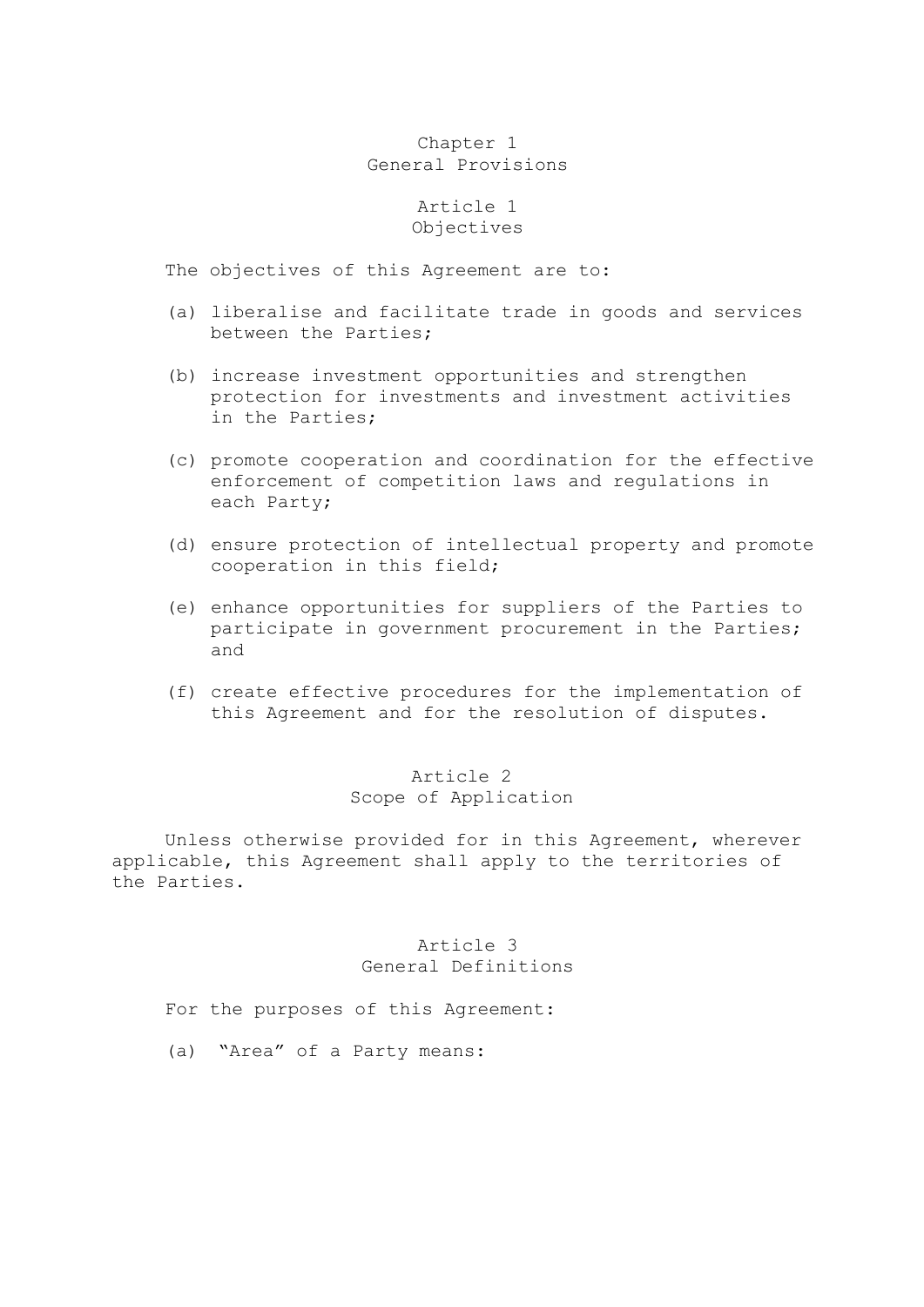- (i) with respect to Japan, the territory of Japan, and all the area beyond its territorial sea, including the sea-bed and subsoil thereof, over which Japan exercises sovereign rights or jurisdiction in accordance with international law and the laws and regulations of Japan; and
- (ii) with respect to Switzerland, the territory of Switzerland;
- (b) "customs territory" of a Party means the territory with respect to which the customs laws of the Party are in force. The customs territory of Switzerland includes the territory of the Principality of Liechtenstein, as long as the Customs Union Treaty of 29 March 1923 between the Swiss Confederation and the Principality of Liechtenstein remains in force;
- (c) "GATS" means the General Agreement on Trade in Services in Annex 1B to the WTO Agreement;
- (d) "GATT 1994" means the General Agreement on Tariffs and Trade 1994 in Annex 1A to the WTO Agreement. For the purposes of this Agreement, references to articles in the GATT 1994 include the interpretative notes;
- (e) "Harmonized System" or "HS" means the Harmonized Commodity Description and Coding System set out in the Annex to the International Convention on the Harmonized Commodity Description and Coding System, and adopted and implemented by the Parties in their respective laws;
- (f) "TRIPS Agreement" means the Agreement on Trade-Related Aspects of Intellectual Property Rights in Annex 1C to the WTO Agreement; and
- (g) "WTO Agreement" means the Marrakesh Agreement Establishing the World Trade Organization, done at Marrakesh on 15 April 1994.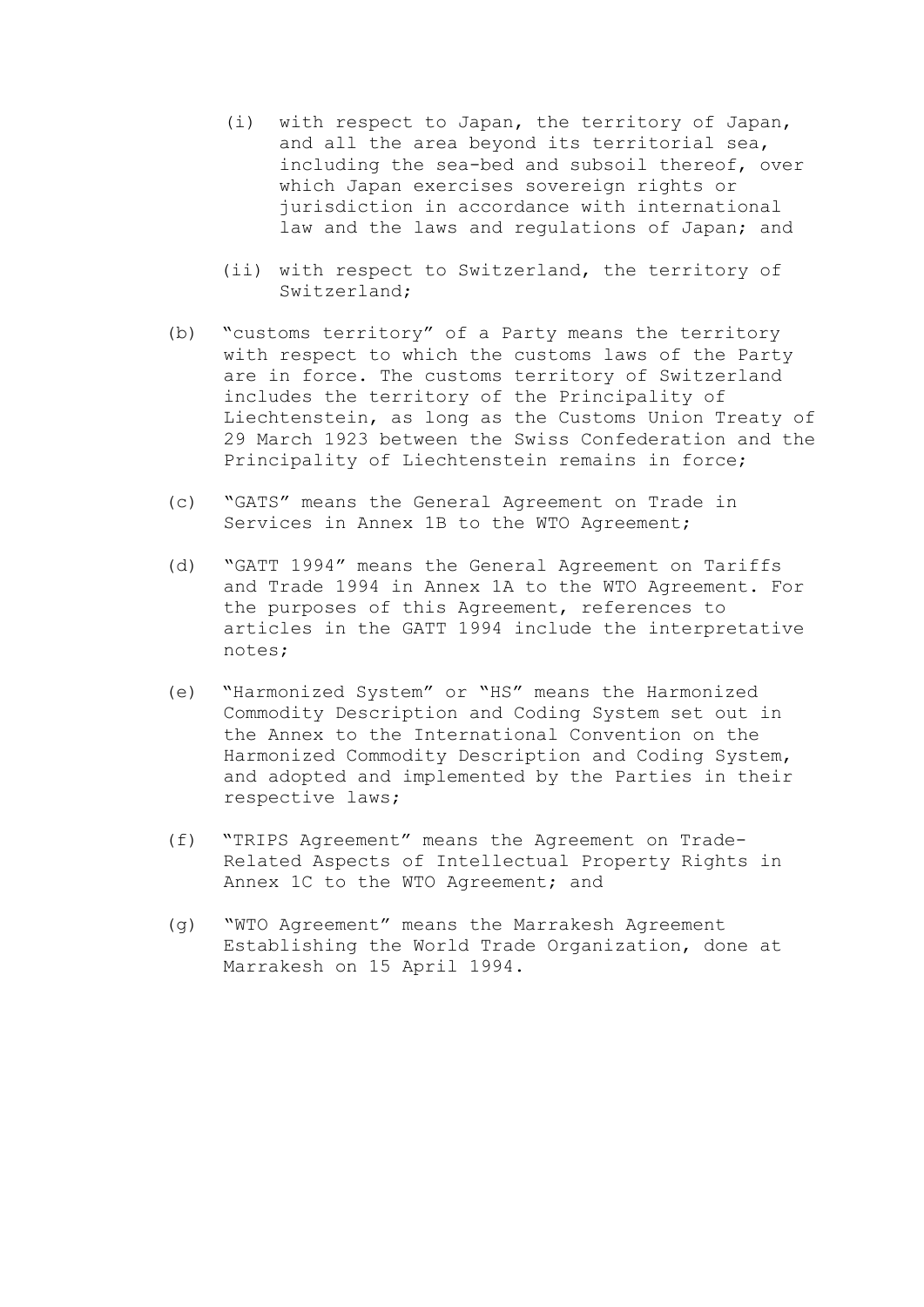### Article 4 Transparency

1. Each Party shall promptly publish, or otherwise make publicly available, its laws, regulations, administrative procedures, judicial decisions and administrative rulings of general application as well as international agreements to which the Party is a party, which pertain to or affect the operation of this Agreement.

2. Each Party shall make its best efforts to ensure that the public obtains, upon request, the names and addresses of the competent authorities responsible for laws, regulations, administrative procedures and administrative rulings, referred to in paragraph 1.

3. Each Party shall, upon request by the other Party, within a reasonable period of time, respond to specific questions from, and provide information to, the other Party with respect to matters referred to in paragraph 1.

4. When introducing or changing its laws, regulations, or administrative procedures that significantly affect the operation of this Agreement, each Party shall endeavour to provide, except in emergency situations, a reasonable interval between the time when such laws, regulations, or administrative procedures are published or made publicly available and the time when they enter into force.

### Article 5 Confidential Information

1. Unless otherwise provided for in this Agreement, nothing in this Agreement shall require a Party to provide confidential information, the disclosure of which would impede the enforcement of its laws and regulations or otherwise be contrary to the public interest, or which would prejudice the legitimate commercial interests of particular enterprises, public or private.

2. Each Party shall, in accordance with its laws and regulations, maintain the confidentiality of information provided in confidence by the other Party pursuant to this Agreement.

3. Notwithstanding paragraph 2, the information provided pursuant to this Agreement may be transmitted to a third party, subject to prior consent of the Party which provided the information.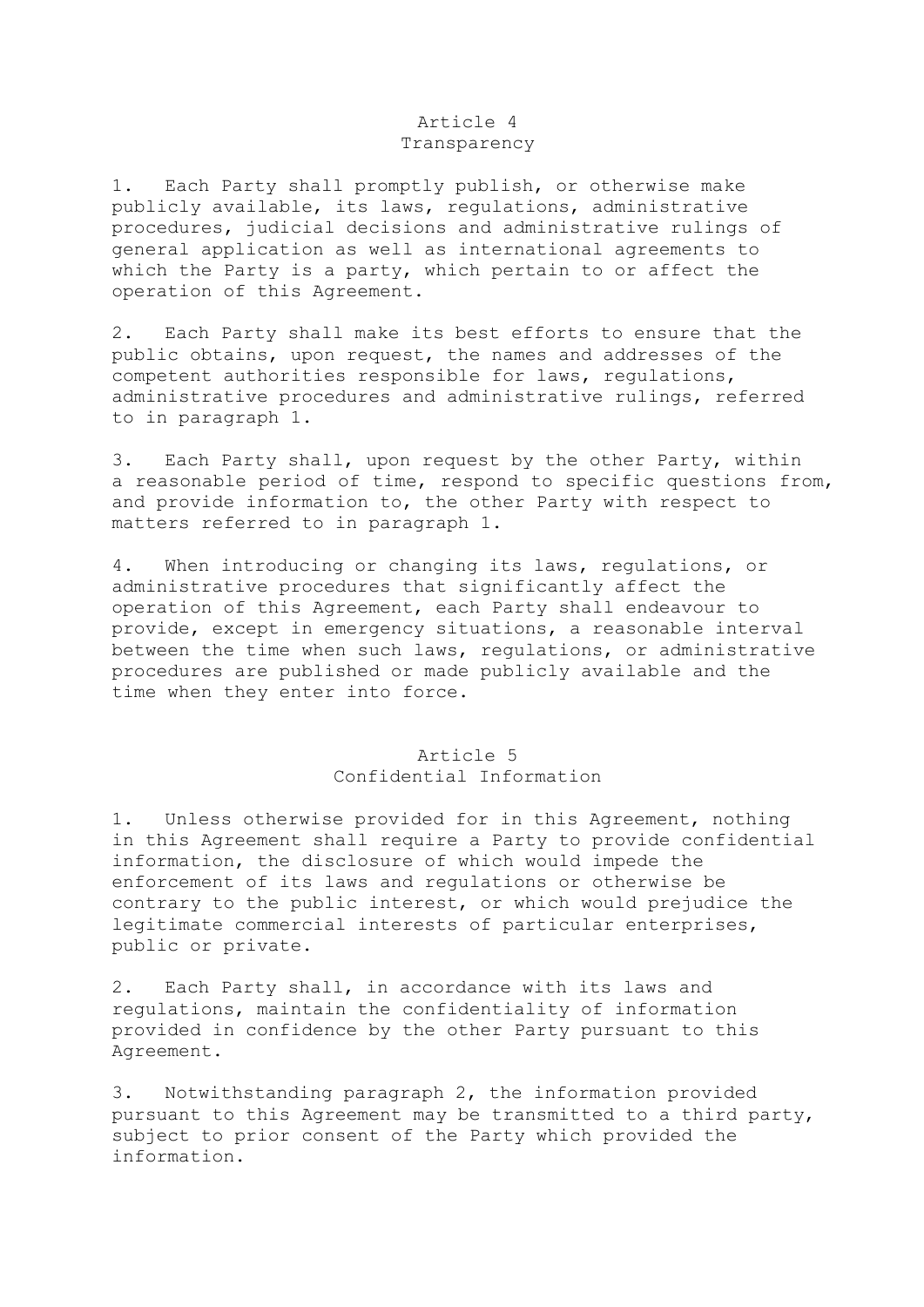#### Article 6 Taxation

1. The following provisions in this Agreement are relevant to taxation measures:

- (a) Article 14, and such other provisions as are necessary to give effect to that Article to the same extent as Article III of the GATT 1994;
- (b) Chapter 6;
- (c) Chapter 9, as provided for in Article 100;
- (d) Chapter 11; and
- (e) Chapter 12.

2. Without prejudice to Chapters 6, 9 and 11, nothing in this Agreement shall affect the rights and obligations of either Party under any agreement on the avoidance of double taxation. In the event of any inconsistency between this Agreement and any such agreement, that agreement shall prevail to the extent of the inconsistency.

3. If a Party considers that a taxation measure applied by the other Party adversely affects the implementation or the functioning of provisions of this Agreement other than those referred to in paragraph 1, the Parties shall, upon request of the former Party, hold consultations with a view to finding a mutually satisfactory solution without having recourse to the dispute settlement procedures provided for in Chapter 14.

## Article 7 Relation to Other Agreements

1. The Parties reaffirm their rights and obligations under the WTO Agreement or any other agreements to which both Parties are parties.

2. In the event of any inconsistency arising between this Agreement and the WTO Agreement or any other agreements to which both Parties are parties, the Parties shall immediately consult with each other with a view to finding a mutually satisfactory solution, taking into consideration general principles of international law.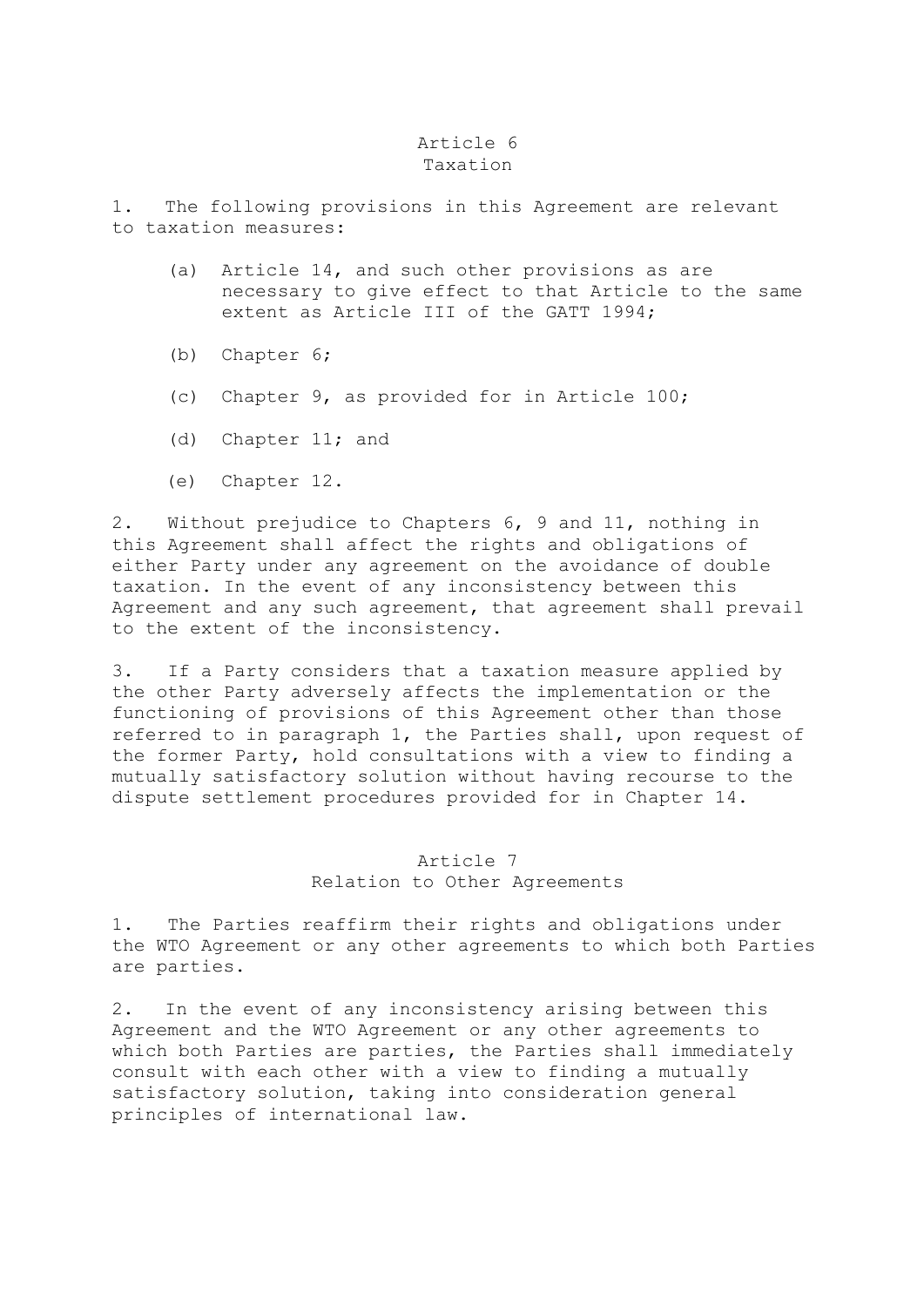### Article 8 Preferential Agreements

1. This Agreement shall not prevent the maintenance or establishment of customs unions, free trade areas, arrangements for frontier trade and other preferential agreements, to the extent that they do not adversely affect the rights and obligations provided for by this Agreement.

2. In case a Party establishes a customs union with a non-Party, it shall inform the other Party. Upon request of the other Party, the Parties shall enter into consultations with a view to examining the possible impact of the customs union on the implementation of this Agreement.

#### Article 9

Promotion of Trade in Environmental Products and Environment-Related Services

1. The Parties shall encourage trade and dissemination of environmental products and environment-related services in order to facilitate access to technologies and products that support the environmental protection and development goals, such as improved sanitation, pollution prevention, sustainable promotion of renewable energy and climate-change-related goals.

2. The Parties shall periodically review in the Joint Committee progress achieved in pursuing the objectives set out in paragraph 1.

### Article 10 Implementing Agreement

 The Governments of the Parties shall conclude a separate agreement (hereinafter referred to as "the Implementing Agreement"), which sets forth details and procedures for the implementation of certain provisions of this Agreement.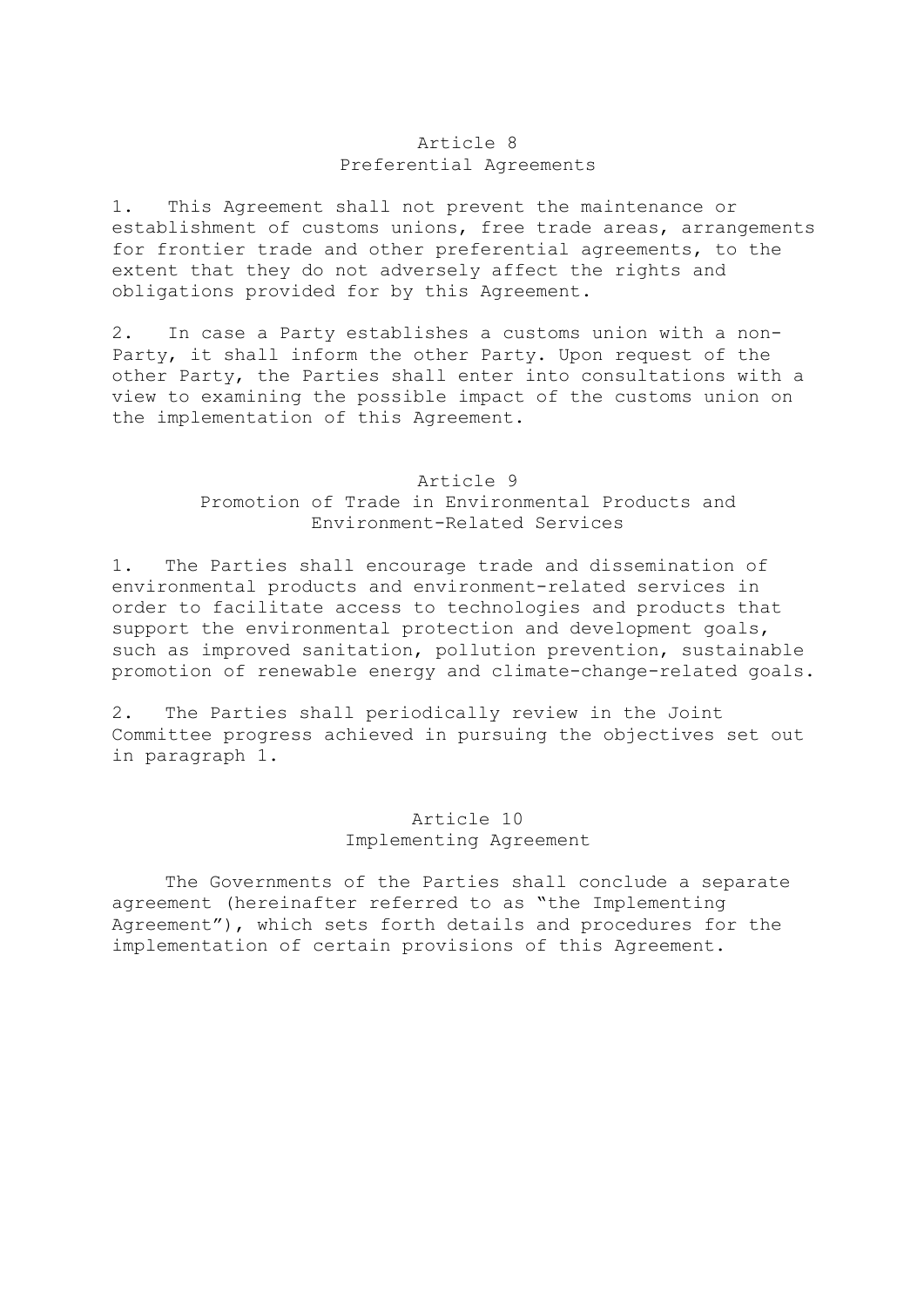Chapter 2 Trade in Goods

Article 11 Definitions

For the purposes of this Chapter:

- (a) "bilateral safeguard measure" means a bilateral safeguard measure provided for in paragraph 2 of Article 20;
- (b) "customs duty on exports" means any duty and a charge of any kind, including any form of surtax or surcharge, imposed in connection with the exportation of a product, but does not include any fee or other charge commensurate with the cost of services rendered, imposed consistently with the provisions of Article VIII of the GATT 1994;
- (c) "customs duty on imports" means any duty and a charge of any kind, including any form of surtax or surcharge, imposed in connection with the importation of a product, but does not include any:
	- (i) charge equivalent to an internal tax imposed consistently with the provisions of paragraph 2 of Article III of the GATT 1994, in respect of like products or directly competitive or substitutable products of the customs territory of a Party, or in respect of products from which the imported products have been manufactured or produced in whole or in part;
	- (ii) anti-dumping or countervailing duty applied pursuant to the laws and regulations of a Party and applied consistently with the provisions of Article VI of the GATT 1994, the Agreement on Implementation of Article VI of the General Agreement on Tariffs and Trade 1994 in Annex 1A to the WTO Agreement and the Agreement on Subsidies and Countervailing Measures in Annex 1A to the WTO Agreement; or
	- (iii) fee or other charge commensurate with the cost of services rendered, imposed consistently with the provisions of Article VIII of the GATT 1994;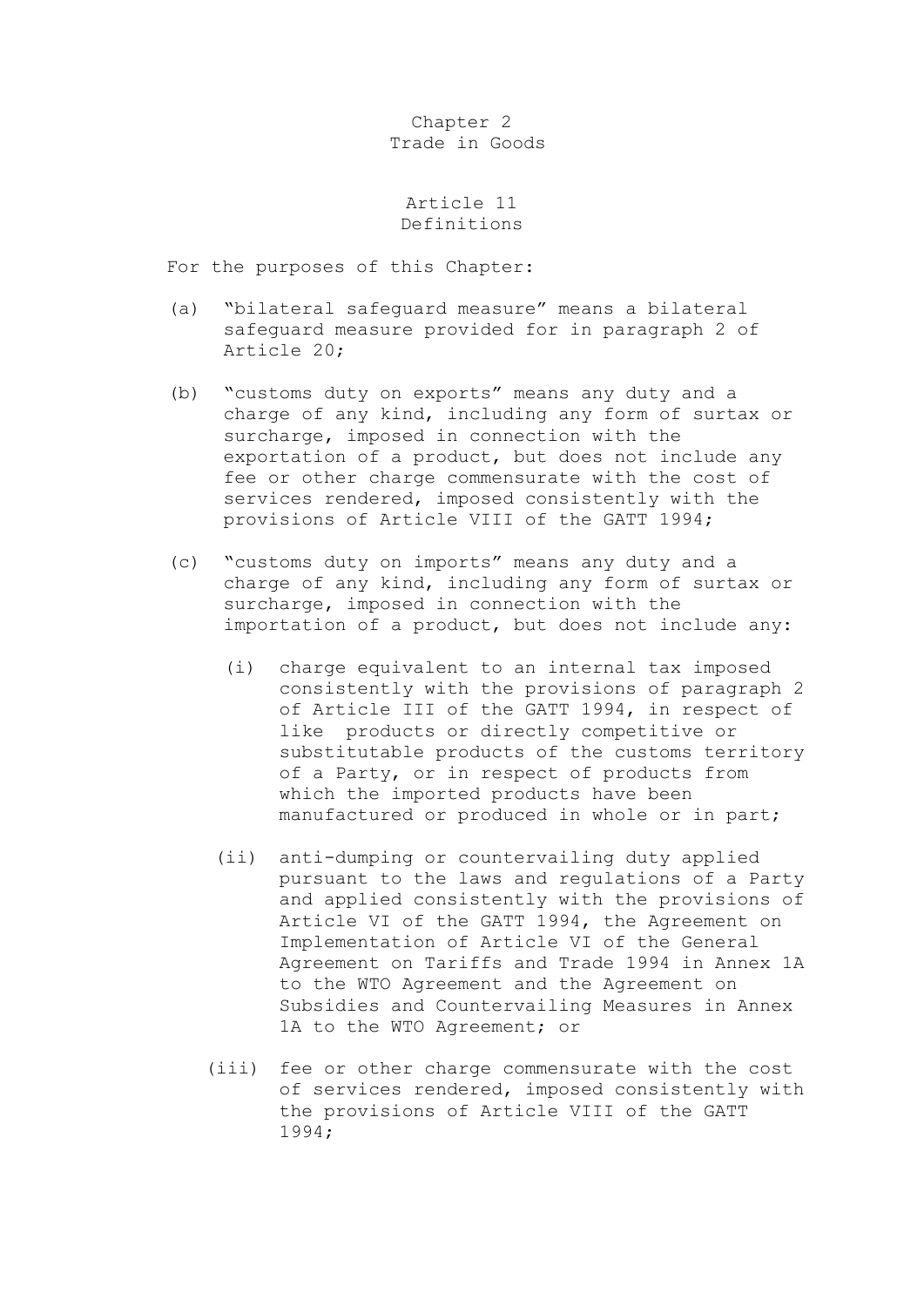- (d) "customs value of products" means the value of products for the purposes of levying *ad valorem* customs duties on imports;
- (e) "domestic industry" means the producers as a whole of the like or directly competitive products operating in the customs territory of a Party, or those whose collective output of the like or directly competitive products constitutes a major proportion of the total domestic production of those products;
- (f) "export subsidies" means export subsidies listed in subparagraphs 1(a) to 1(f) of Article 9 of the Agreement on Agriculture in Annex 1A to the WTO Agreement (hereinafter referred to as "the Agreement on Agriculture");
- (g) "originating product" means a product which qualifies as an originating product under Annex II;
- (h) "serious injury" means a significant overall impairment in the position of a domestic industry; and
- (i) "threat of serious injury" means serious injury that, on the basis of facts and not merely on allegation, conjecture or remote possibility, is clearly imminent.

### Article 12 Scope

This Chapter shall apply, as specified therein, to any product traded between the customs territories of the Parties, falling within any chapter of the Harmonized System.

### Article 13 Classification of Products

 The classification of products traded between the customs territories of the Parties shall be in conformity with the Harmonized System.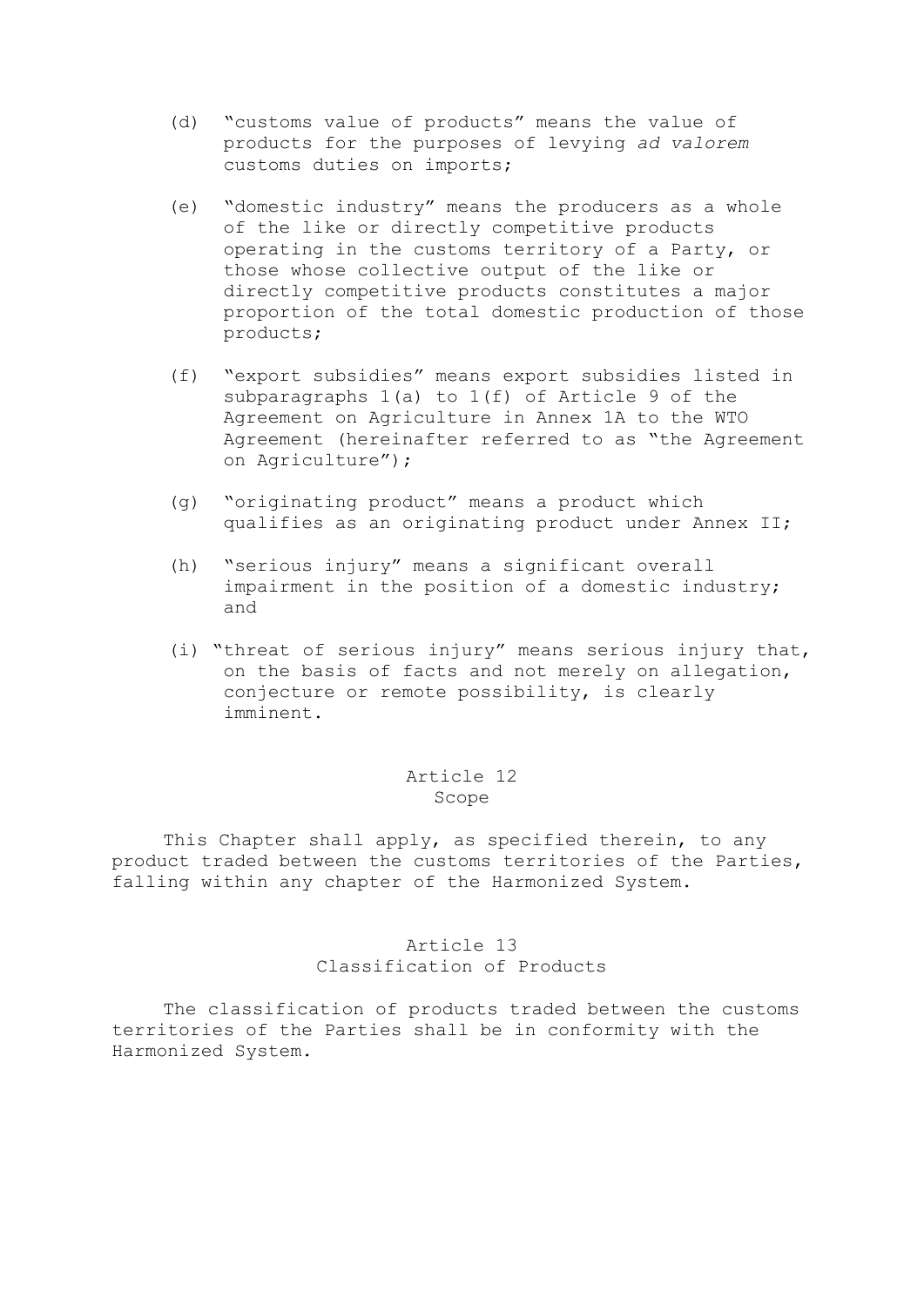#### Article 14 National Treatment

 Each Party shall accord national treatment to the products of the customs territory of the other Party in accordance with Article III of the GATT 1994, which is hereby incorporated into and made part of this Agreement, *mutatis mutandis*.

#### Article 15 Customs Duty on Imports

1. Except as otherwise provided for in this Agreement, each Party shall eliminate or reduce its customs duties on imports on originating products of the Party and the other Party, imported from the customs territory of the other Party, in accordance with the terms and conditions set out in its Schedule in Annex I.

2. In cases where its most-favoured-nation applied rate of customs duty on imports on a particular product is lower than the rate of customs duty on imports to be applied in accordance with paragraph 1 on an originating product which is classified under the same tariff line as that particular product, each Party shall apply the lower rate with respect to that originating product.

3. Except as otherwise provided for in this Agreement, neither Party shall increase any customs duty on imports on originating products of the Party and the other Party, imported from the customs territory of the other Party, above the rate to be applied in accordance with the terms and conditions set out in its Schedule in Annex I.

### Article 16 Customs Duty on Exports

Neither Party shall introduce or maintain any customs duty on exports on products exported from the customs territory of the Party into the customs territory of the other Party.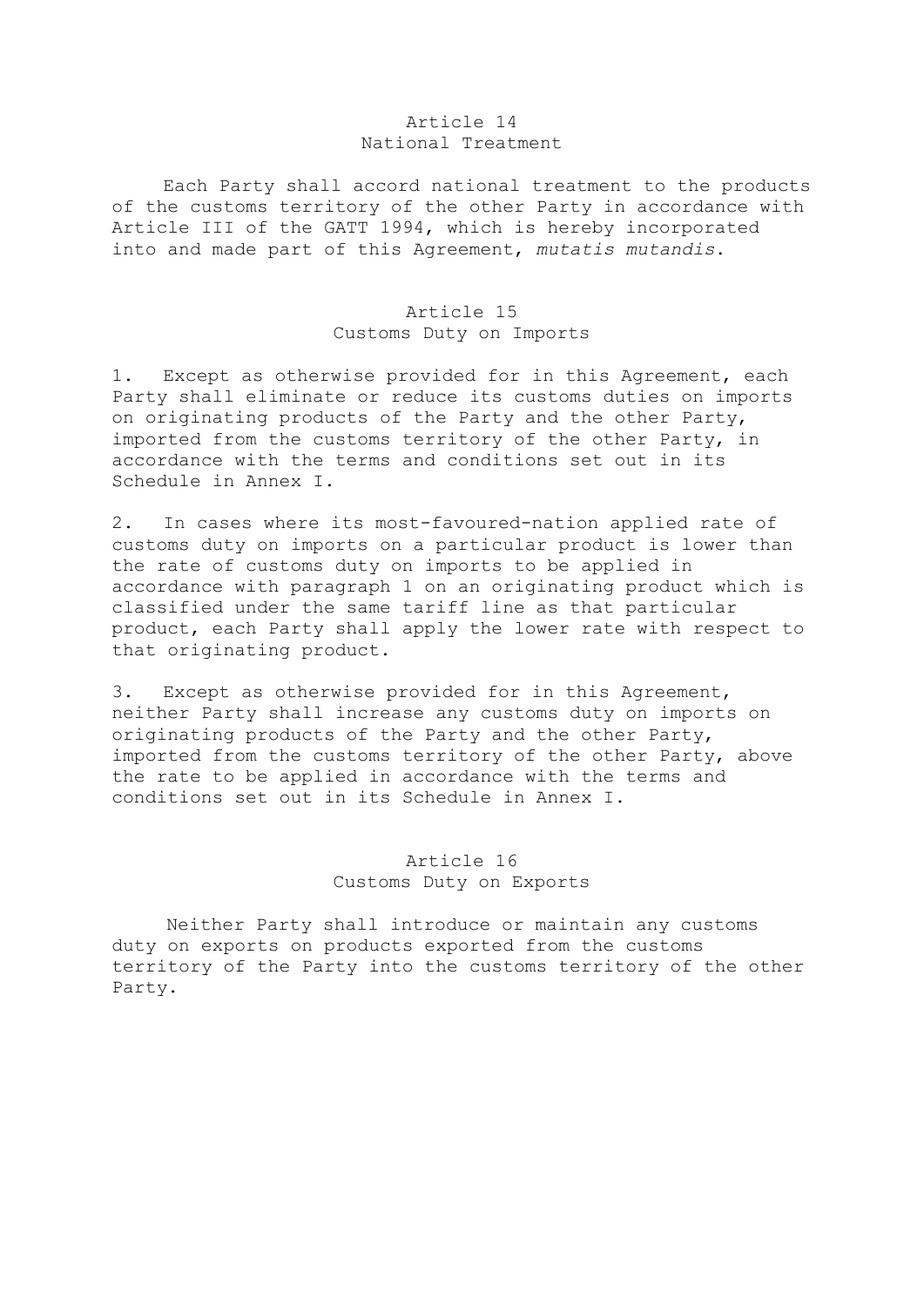#### Article 17 Customs Valuation

 For the purposes of determining the customs value of products traded between the customs territories of the Parties, the provisions of Part I of the Agreement on Implementation of Article VII of the General Agreement on Tariffs and Trade 1994 in Annex 1A to the WTO Agreement (hereinafter referred to as "the Agreement on Customs Valuation"), which is hereby incorporated into and made part of this Agreement, *mutatis mutandis*, shall apply.

#### Article 18 Import and Export Restrictions

 Each Party shall ensure that no prohibition or restriction other than customs duties on imports and customs duties on exports inconsistent with its obligations under Article XI of the GATT 1994 and other relevant provisions under the WTO Agreement are introduced or maintained in the customs territory of the Party on the importation of any product of the customs territory of the other Party or on the exportation or sale for export of any product destined for the customs territory of the other Party.

### Article 19 Export Subsidies

 Unless otherwise provided for in Annex I, no export subsidies shall be introduced or maintained in the customs territory of a Party on any agricultural product which is listed in Annex 1 to the Agreement on Agriculture.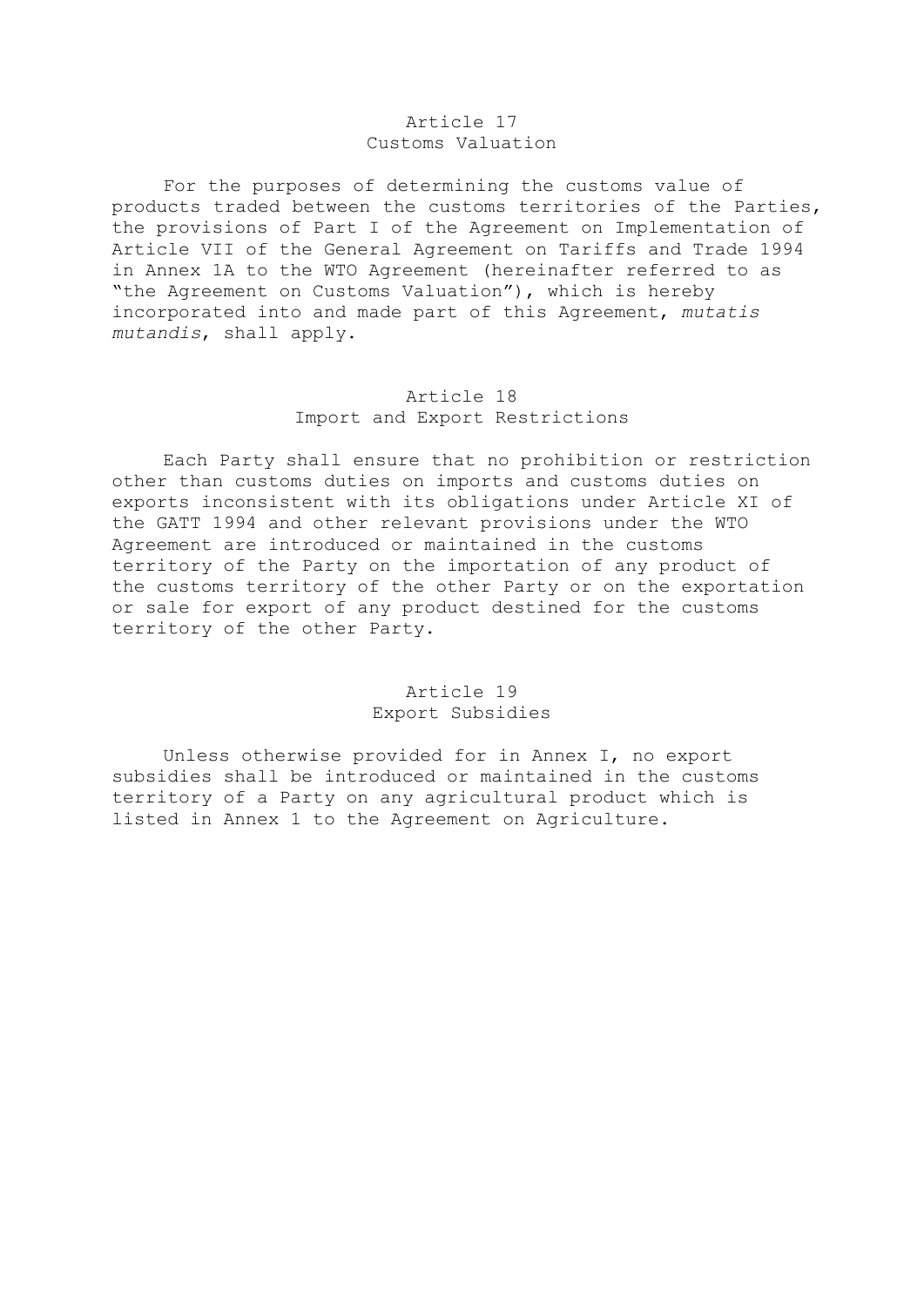#### Article 20 Bilateral Safeguard Measures

1. Subject to the provisions of this Article, a Party may apply a bilateral safeguard measure, to the minimum extent necessary to prevent or remedy serious injury to its domestic industry and to facilitate adjustment thereof, if an originating product of the other Party, as a result of the elimination or reduction of a customs duty on imports in accordance with Article 15, is being imported into the customs territory of the former Party in such increased quantities, in absolute terms or relative to domestic production, and under such conditions that the imports of that originating product constitute a substantial cause of serious injury, or threat of serious injury, to the domestic industry in the customs territory of the former Party.

2. A Party may, unless otherwise provided for in Annex I, as a bilateral safeguard measure:

- (a) suspend the further reduction of the rate of customs duty on imports on the originating product of the other Party referred to in paragraph 1; or
- (b) increase the rate of customs duty on imports on the originating product of the other Party referred to in paragraph 1 to a level not to exceed the lesser of:
	- (i) the most-favoured-nation applied rate of customs duty on imports in effect on the day when the bilateral safeguard measure is taken; and
	- (ii) the most-favoured-nation applied rate of customs duty on imports in effect on the day immediately preceding the date of entry into force of this Agreement.

3. A Party shall not apply a bilateral safeguard measure to originating products imported up to the limit of quota quantities granted under tariff rate quotas applied in accordance with the terms and conditions set out in its Schedule in Annex I.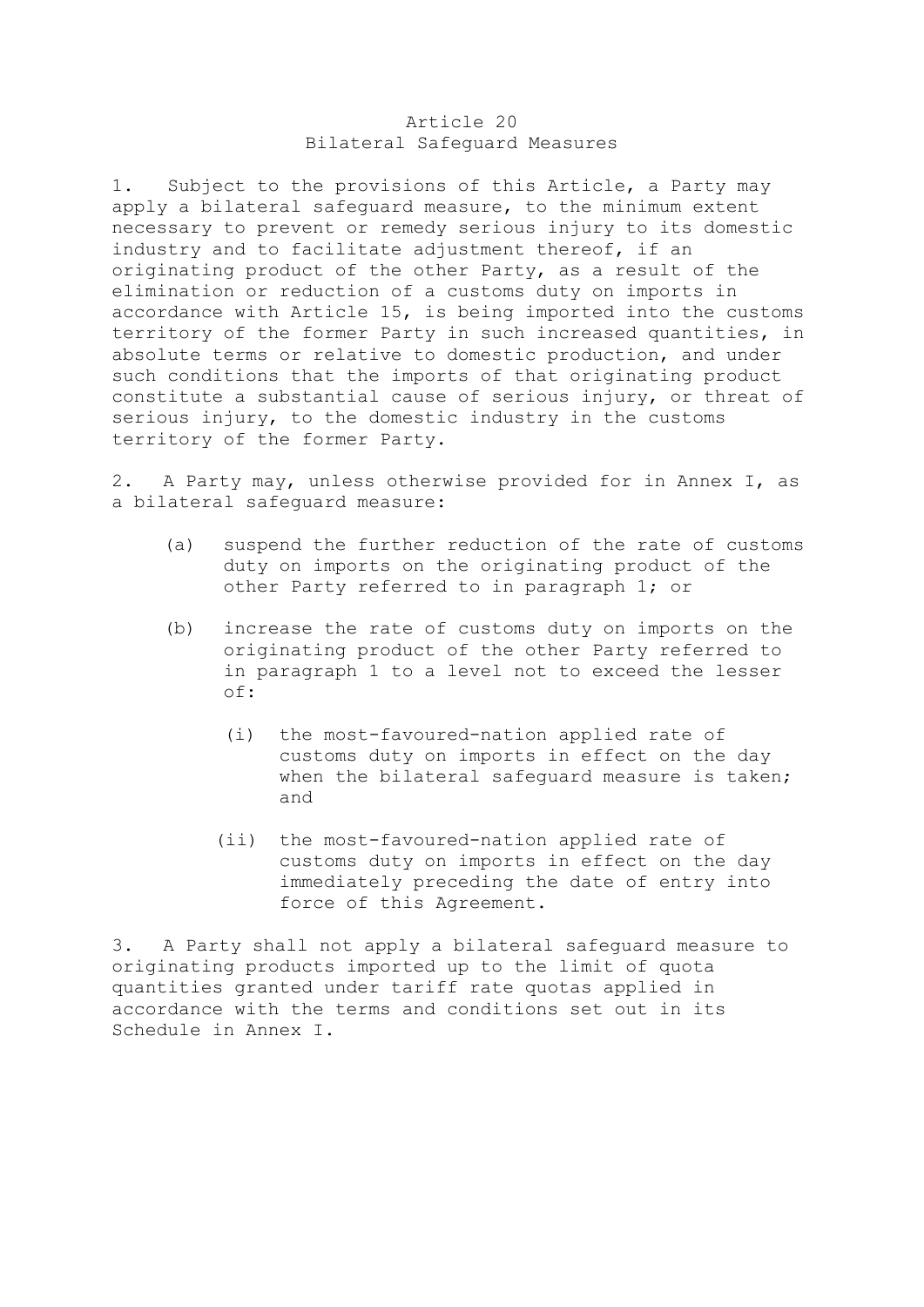4. A Party may apply a bilateral safeguard measure only after an investigation has been carried out by its competent authorities in accordance with the same procedures as provided for in Article 3 and paragraph 2 of Article 4 of the Agreement on Safeguards in Annex 1A to the WTO Agreement (hereinafter referred to as "the Agreement on Safeguards"). Such investigation shall in all cases be completed within one year following its date of initiation.

5. The following conditions and limitations shall apply with regard to a bilateral safeguard measure:

- (a) A Party shall immediately make a written notice to the other Party upon:
	- (i) initiating an investigation referred to in paragraph 4 relating to serious injury, or threat of serious injury, and the reasons for it; and
	- (ii) taking a decision to apply or extend a bilateral safeguard measure.
- (b) The Party making the written notice referred to in subparagraph (a) shall provide the other Party with all pertinent information in that notice, including:
	- (i) in respect of subparagraph (a)(i), in addition to the reason for the initiation of the investigation, a precise description of the originating product subject to the investigation and its subheading under the Harmonized System, the period to be covered by the investigation and the date of initiation of the investigation; and
	- (ii) in respect of subparagraph (a)(ii), evidence of serious injury or threat of serious injury caused by the increased imports of the originating product, a precise description of the originating product subject to the proposed bilateral safeguard measure and its subheading under the Harmonized System, a precise description of the proposed bilateral safeguard measure, and the proposed date of introduction and expected duration of the bilateral safeguard measure.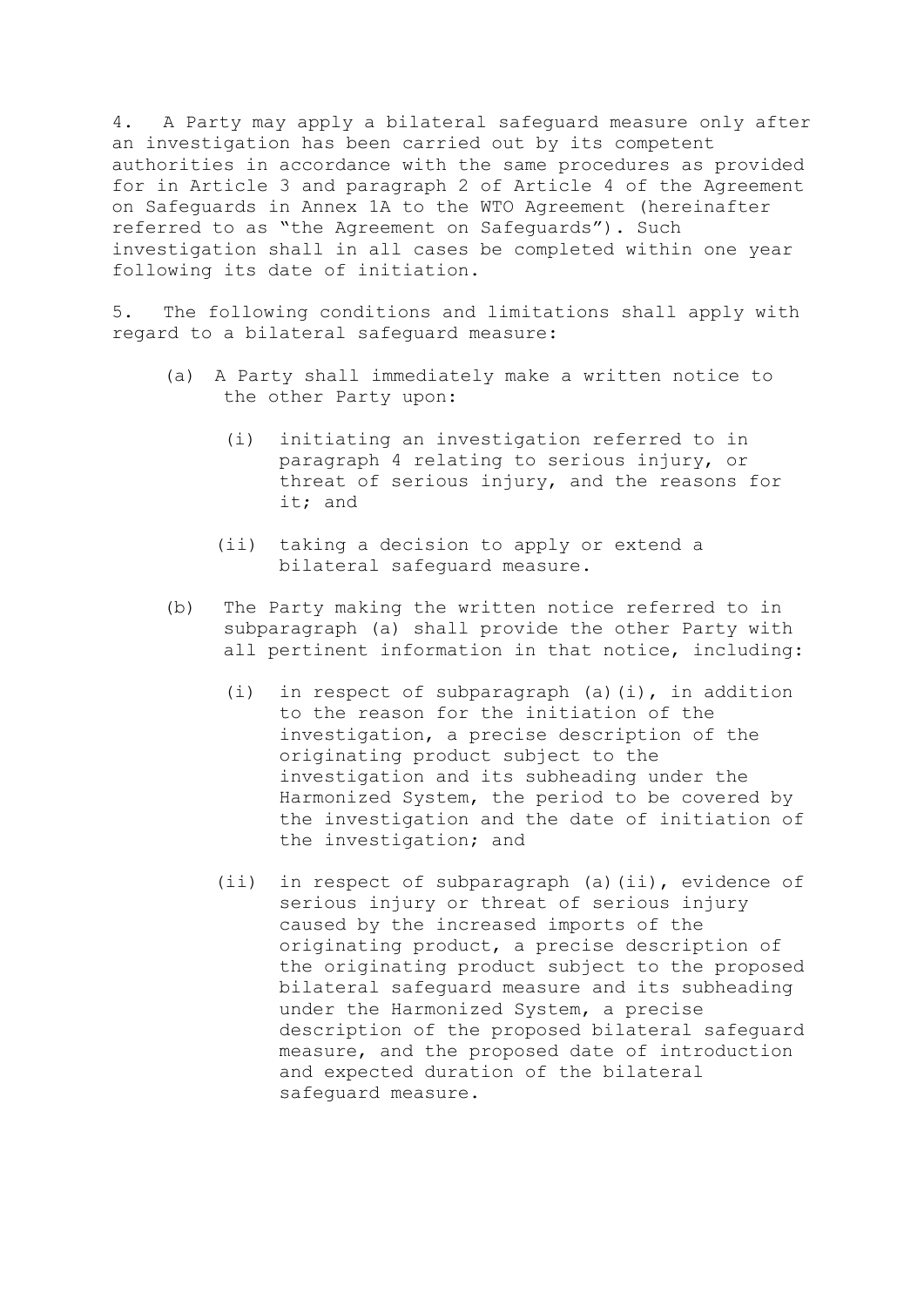- (c) A Party proposing to apply or extend a bilateral safeguard measure shall provide adequate opportunity for prior consultations with the other Party with a view to reviewing the information gained from the investigation referred to in paragraph 4, exchanging views on the bilateral safeguard measure and reaching an agreement on compensation provided for in paragraph 6.
- (d) No bilateral safeguard measure shall be maintained except to the extent and for such period of time as may be necessary to prevent or remedy serious injury and to facilitate adjustment, provided that such period of time does not exceed two years. However, in highly exceptional circumstances, a bilateral safeguard measure may be extended, provided that the total duration of the bilateral safeguard measure, including such extensions, does not exceed three years. In order to facilitate adjustment in a situation where the expected duration of a bilateral safeguard measure exceeds one year, the Party maintaining the bilateral safeguard measure shall progressively liberalise it at regular intervals during the period of application.
- (e) No bilateral safeguard measure shall be applied again to the import of a particular originating product which has been subject to such a bilateral safeguard measure, for a period of time equal to the duration of the previous bilateral safeguard measure or one year, whichever is longer.
- (f) Upon termination of a bilateral safeguard measure, the rate of customs duty on imports on the originating product concerned shall be the rate which would have been in effect but for the bilateral safeguard measure.
- 6. (a) A Party proposing to apply or extend a bilateral safeguard measure shall provide to the other Party mutually agreed adequate means of trade compensation in the form of concessions of customs duties on imports whose value is substantially equivalent to that of the additional customs duties on imports expected to result from the bilateral safeguard measure.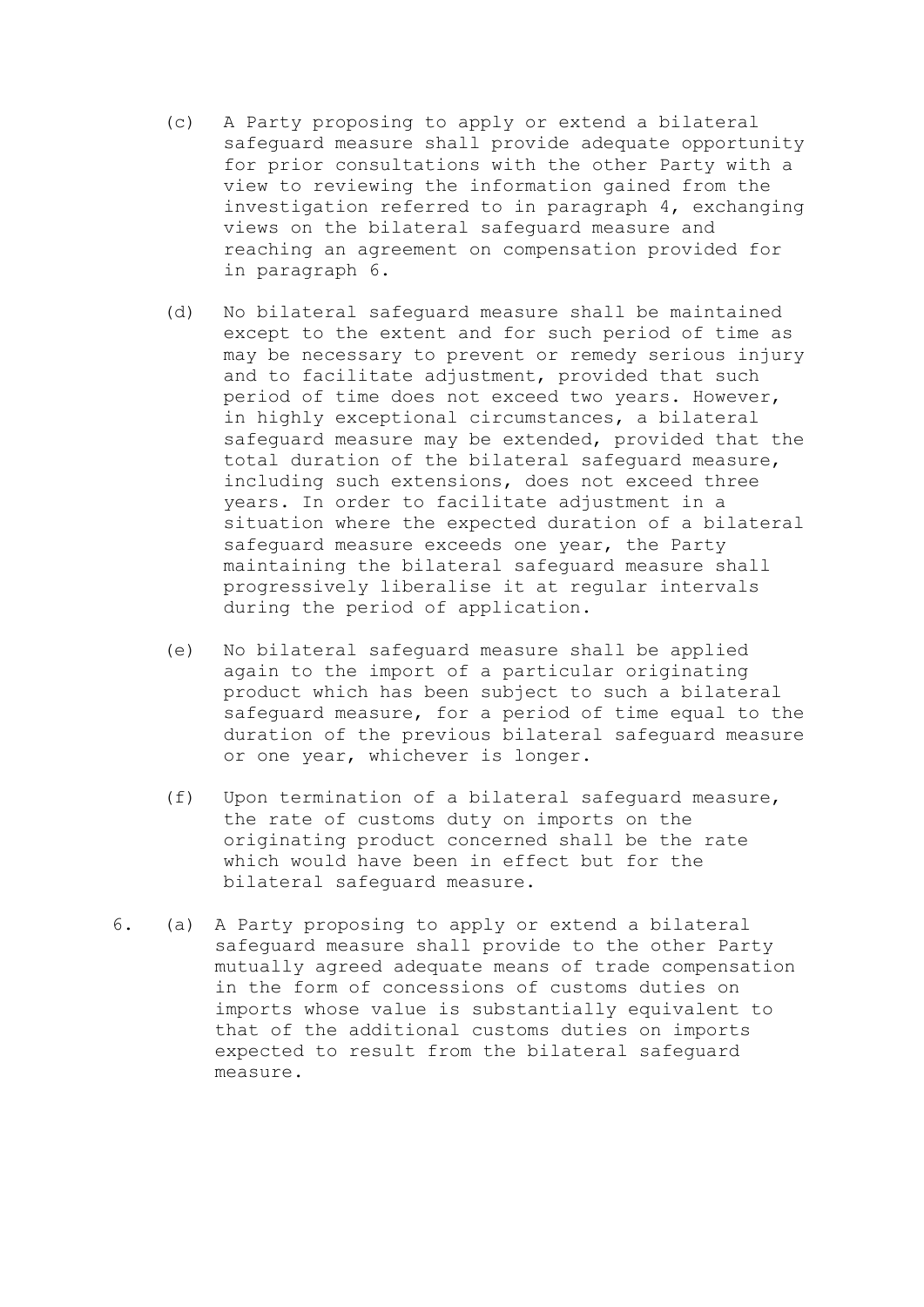(b) If the Parties are unable to agree on compensation within 30 days after the commencement of consultations pursuant to subparagraph 5(c), the Party to whose originating product the bilateral safeguard measure is applied shall be free to suspend the application of concessions of customs duties on imports under this Chapter which are substantially equivalent to the bilateral safeguard measure. The Party exercising the right of suspension may suspend the application of concessions of customs duties on imports only for the minimum period necessary to achieve the substantially equivalent effects and only while the bilateral safeguard measure is maintained.

7. Each Party shall ensure the consistent, impartial and reasonable administration of its laws and regulations relating to bilateral safeguard measures.

8. In applying a bilateral safeguard measure, each Party shall follow equitable, timely, transparent and effective procedures.

- 9. (a) In critical circumstances, where delay would cause damage which it would be difficult to repair, a Party may apply a provisional bilateral safeguard measure, unless otherwise provided for in Annex I, which shall take the form of a measure set out in subparagraph 2(a) or 2(b), pursuant to a preliminary determination that there is clear evidence that increased imports of an originating product of the other Party have caused serious injury or threat of serious injury to a domestic industry in the customs territory of the former Party.
	- (b) A Party shall make a written notice to the other Party prior to applying a provisional bilateral safeguard measure referred to in subparagraph (a). Consultations between the Parties on the application of the provisional bilateral safeguard measure shall be initiated immediately after it is applied.
	- (c) The duration of the provisional bilateral safeguard measure referred to in subparagraph (a) shall not exceed 200 days. During that period, the pertinent requirements of paragraph 4 shall be met. The duration of the provisional bilateral safeguard measure shall be counted as a part of the period referred to in subparagraph 5(d).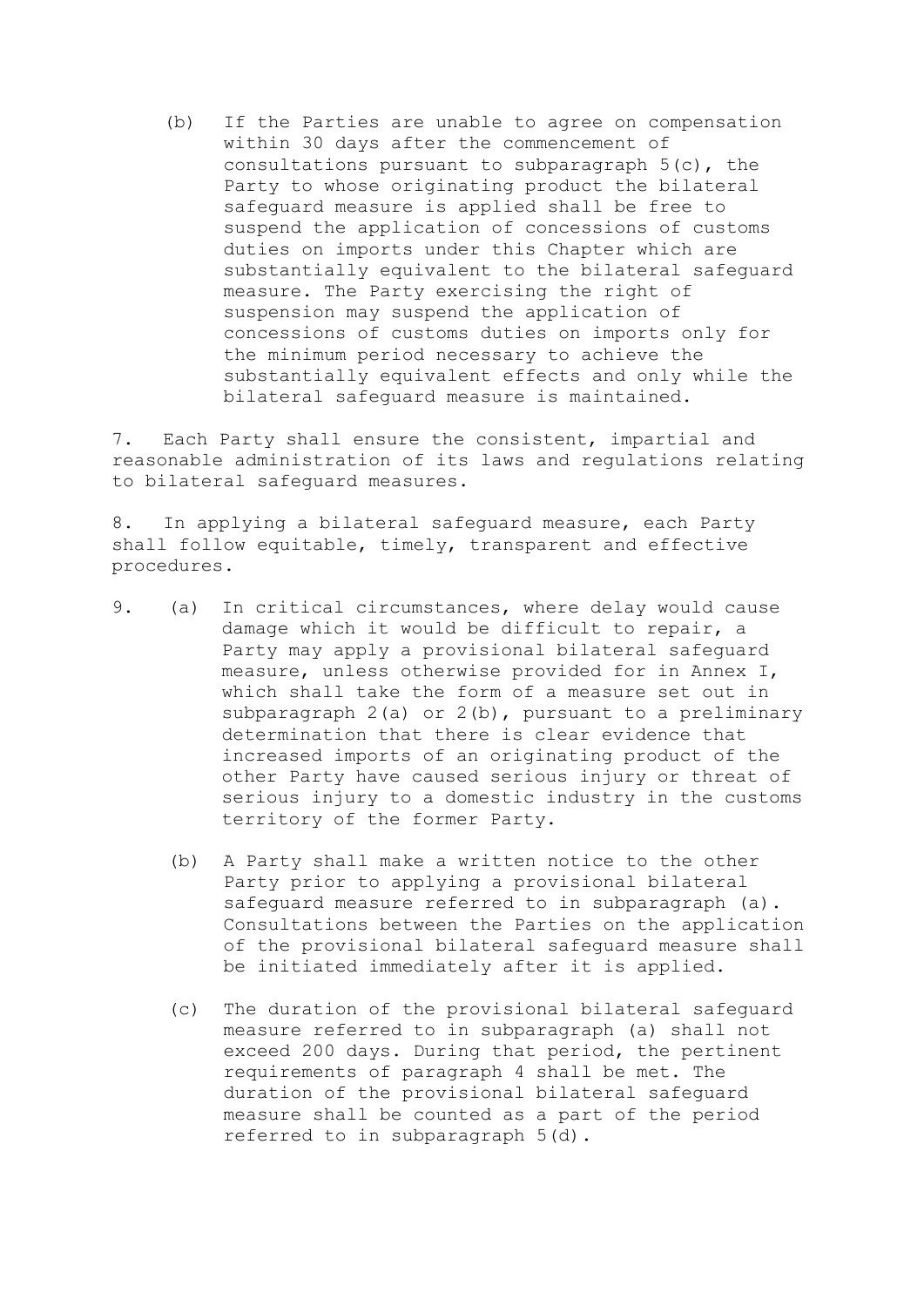(d) Subparagraph 5(f) and paragraphs 7 and 8 shall apply, *mutatis mutandis,* to the provisional bilateral safeguard measure referred to in subparagraph (a). The customs duty on imports imposed as a result of the provisional bilateral safeguard measure shall be refunded if the subsequent investigation referred to in paragraph 4 does not determine that increased imports of an originating product of the other Party have caused serious injury or threat of serious injury to a domestic industry.

10. A written notice referred to in subparagraphs 5(a) and 9(b) and any other communication between the Parties pursuant to this Article shall be made in the English language.

11. The Parties shall review the provisions of this Article, if necessary, ten years after the date of entry into force of this Agreement or thereafter.

12. Nothing in this Chapter shall prevent a Party from applying safeguard measures to an originating product of the other Party in accordance with:

- (a) Article XIX of the GATT 1994 and the Agreement on Safeguards; or
- (b) Article 5 of the Agreement on Agriculture.

#### Article 21

Restrictions to Safeguard the Balance of Payments

1. Nothing in this Chapter shall be so construed as to prevent a Party from taking any measure for balance-ofpayments purposes. A Party taking such measure shall do so in accordance with the conditions and procedures established under Article XII of the GATT 1994 and the Understanding on the Balance-of-Payments Provisions of the General Agreement on Tariffs and Trade 1994 in Annex 1A to the WTO Agreement.

2. Nothing in this Chapter shall preclude the use by a Party of exchange controls or exchange restrictions in accordance with the Articles of Agreement of the International Monetary Fund.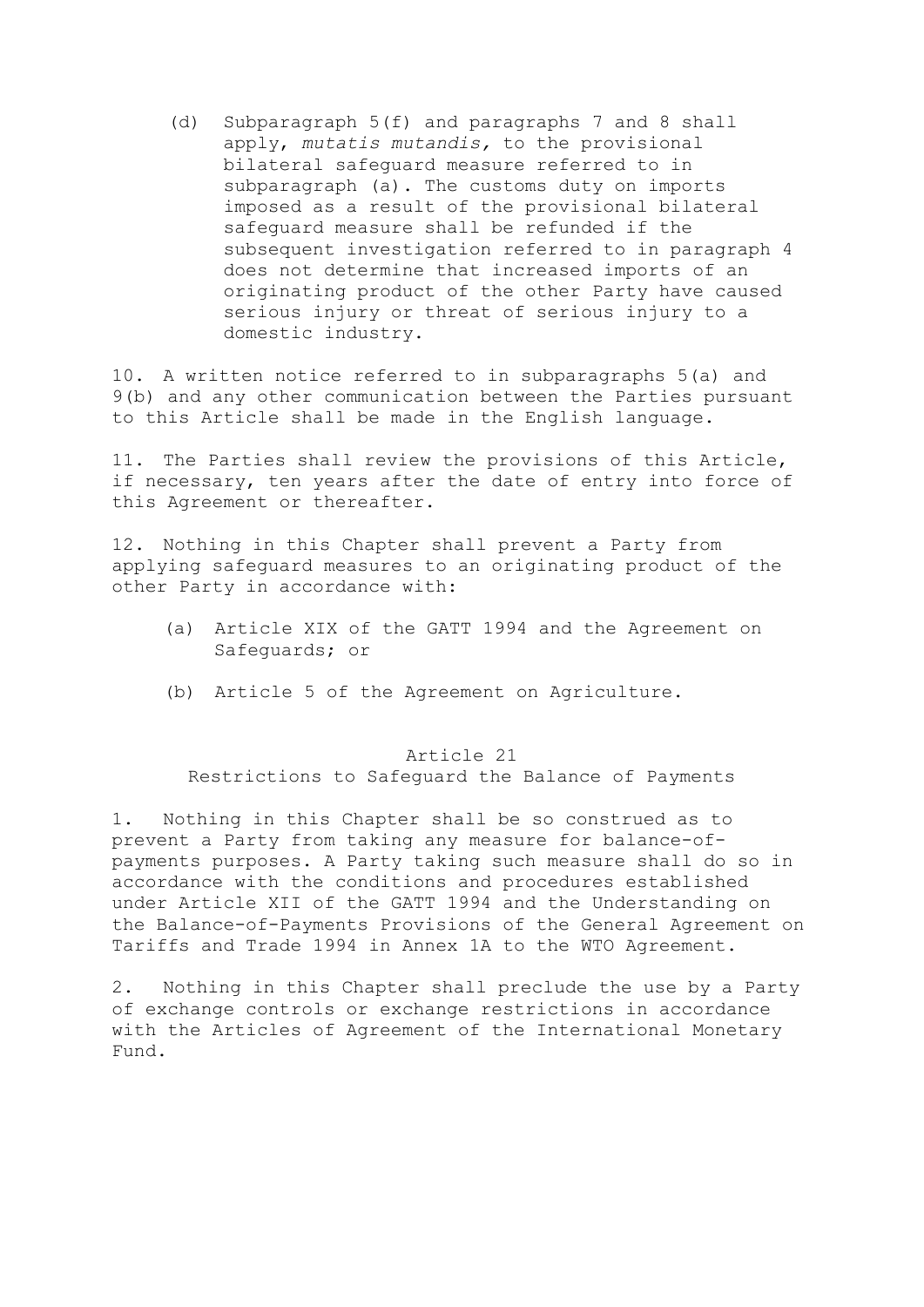#### Article 22 General and Security Exceptions

For the purposes of this Chapter, Articles XX and XXI of the GATT 1994, which are hereby incorporated into and made part of this Agreement, *mutatis mutandis*, shall apply*.*

### Article 23 Rules of Origin

The provisions on Rules of Origin are set out in Annex II.

# Article 24

Operational Procedures for Trade in Goods

 Upon entry into force of this Agreement, the Joint Committee shall adopt Operational Procedures for Trade in Goods that provide detailed regulations pursuant to which the relevant authorities of the Parties shall implement their functions under this Chapter.

#### Article 25 General Review

 The Parties shall undertake a general review of the provisions of this Chapter and the Schedules of the Parties in Annex I in the fifth calendar year following the calendar year in which this Agreement enters into force. As a result of such a review, the Parties may, if they agree, enter into negotiations on possible improvement of market access under this Chapter and the Schedules of the Parties.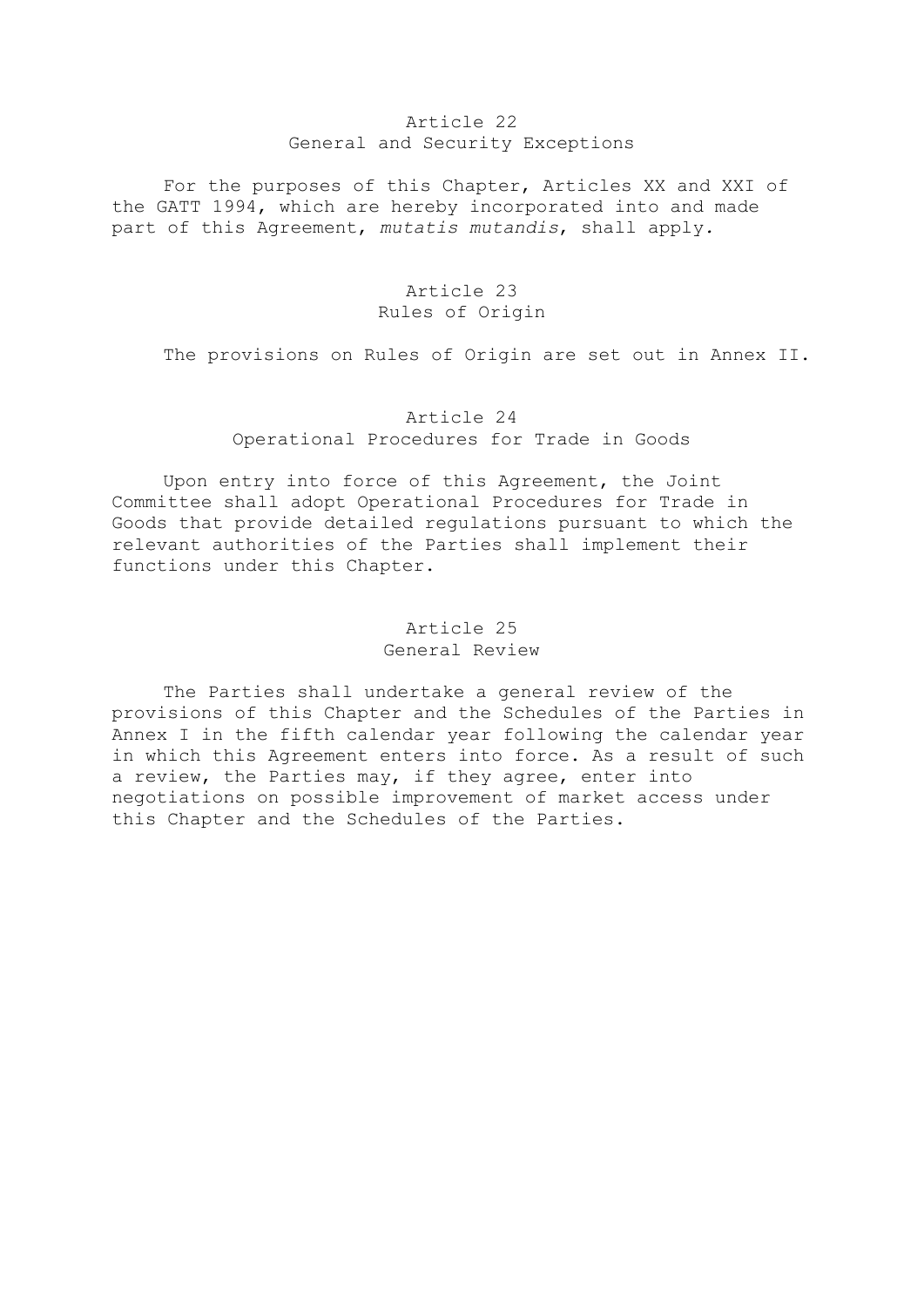## Chapter 3 Customs Procedures and Trade Facilitation

#### Article 26 Scope

1. This Chapter shall apply to customs procedures required for the clearance of products traded between the customs territories of the Parties.

2. This Chapter shall be implemented by the Parties in accordance with their respective laws and regulations and within the available resources of their respective customs authorities.

### Article 27 Definitions

For the purposes of this Chapter:

- (a) "A.T.A. Convention" means the Customs Convention on the A.T.A. Carnet for the Temporary Admission of Goods, done at Brussels on 6 December 1961;
- (b) "customs authority" means the customs authority as defined in paragraph (c) of Article I of Annex II; and
- (c) "customs laws" means the laws and regulations administered and enforced by the customs authority of each Party concerning the importation, exportation and transit of products, relating to customs duties, charges and other taxes, or to prohibitions, restrictions and other similar controls, falling under the competence of the customs authority of the Party.

#### Article 28 Transparency

1. Each Party shall ensure that all relevant information of general application pertaining to its customs laws is readily available to any interested person.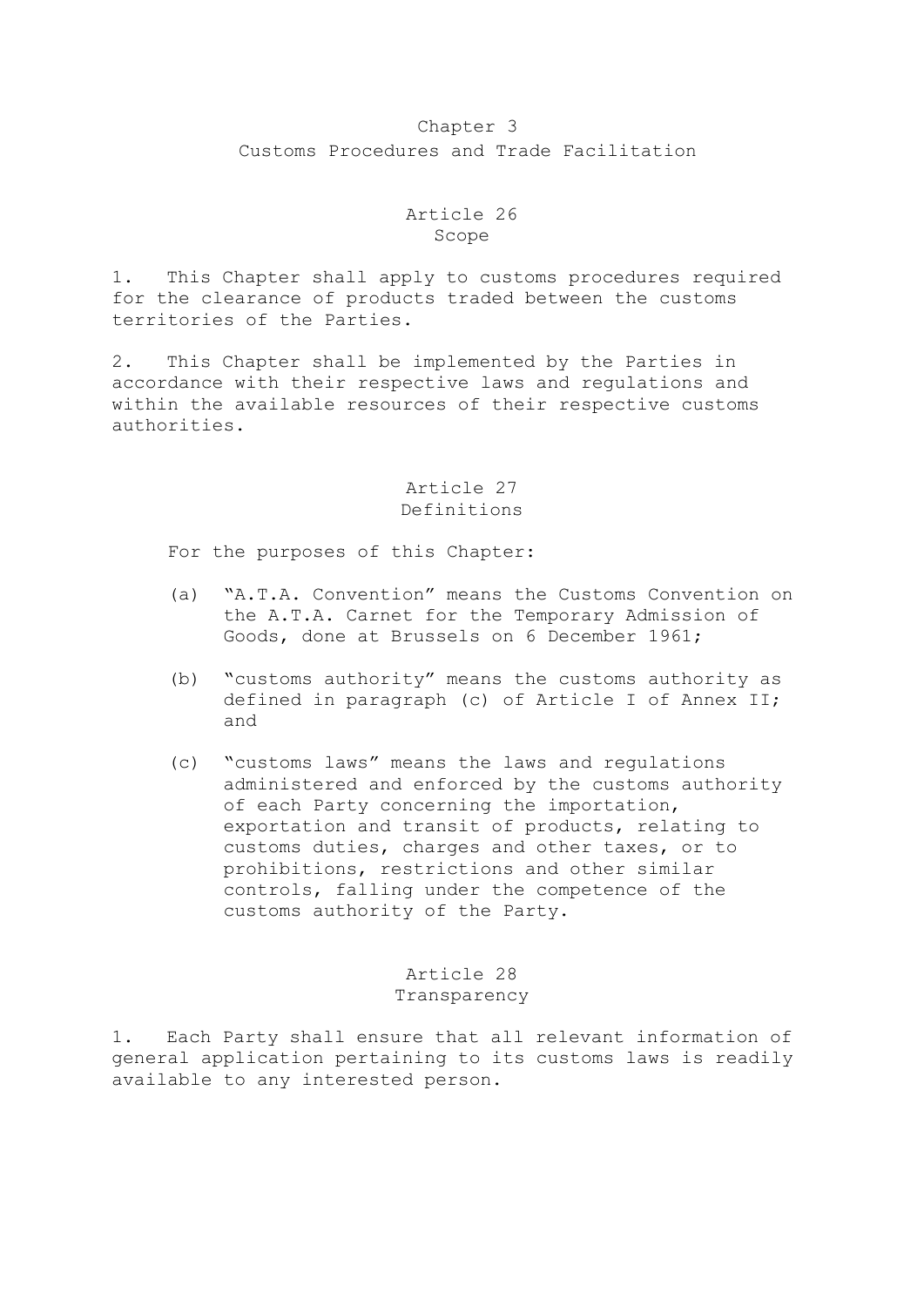2. When information that has been made available must be revised due to changes in its customs laws, each Party shall make the revised information readily available sufficiently in advance of the entry into force of the changes to enable interested persons to take account of them, unless such an advance notice is precluded.

3. At the request of any interested person of the Parties, each Party shall provide, as quickly and as accurately as possible, information relating to the specific customs matters raised by the interested person and pertaining to its customs laws. Each Party shall supply not only the information specifically requested but also any other pertinent information which it considers the interested person should be made aware of.

#### Article 29 Customs Clearance

1. The Parties shall apply their respective customs procedures in a predictable, consistent and transparent manner.

2. For prompt customs clearance of products traded between the customs territories of the Parties, each Party shall:

- (a) make use of information and communications technology;
- (b) simplify its customs procedures;
- (c) harmonise its customs procedures, to the extent possible, with relevant international standards and recommended practices such as those adopted under the auspices of the Customs Co-operation Council; and
- (d) promote cooperation, wherever appropriate, between its customs authority and:
	- (i) other national authorities of the Party;
	- (ii) the trading communities of the Party; and
	- (iii) the customs authorities of non-Parties.

3. Each Party shall provide affected parties with easily accessible means of administrative and judicial review of its administrative actions relating to customs matters.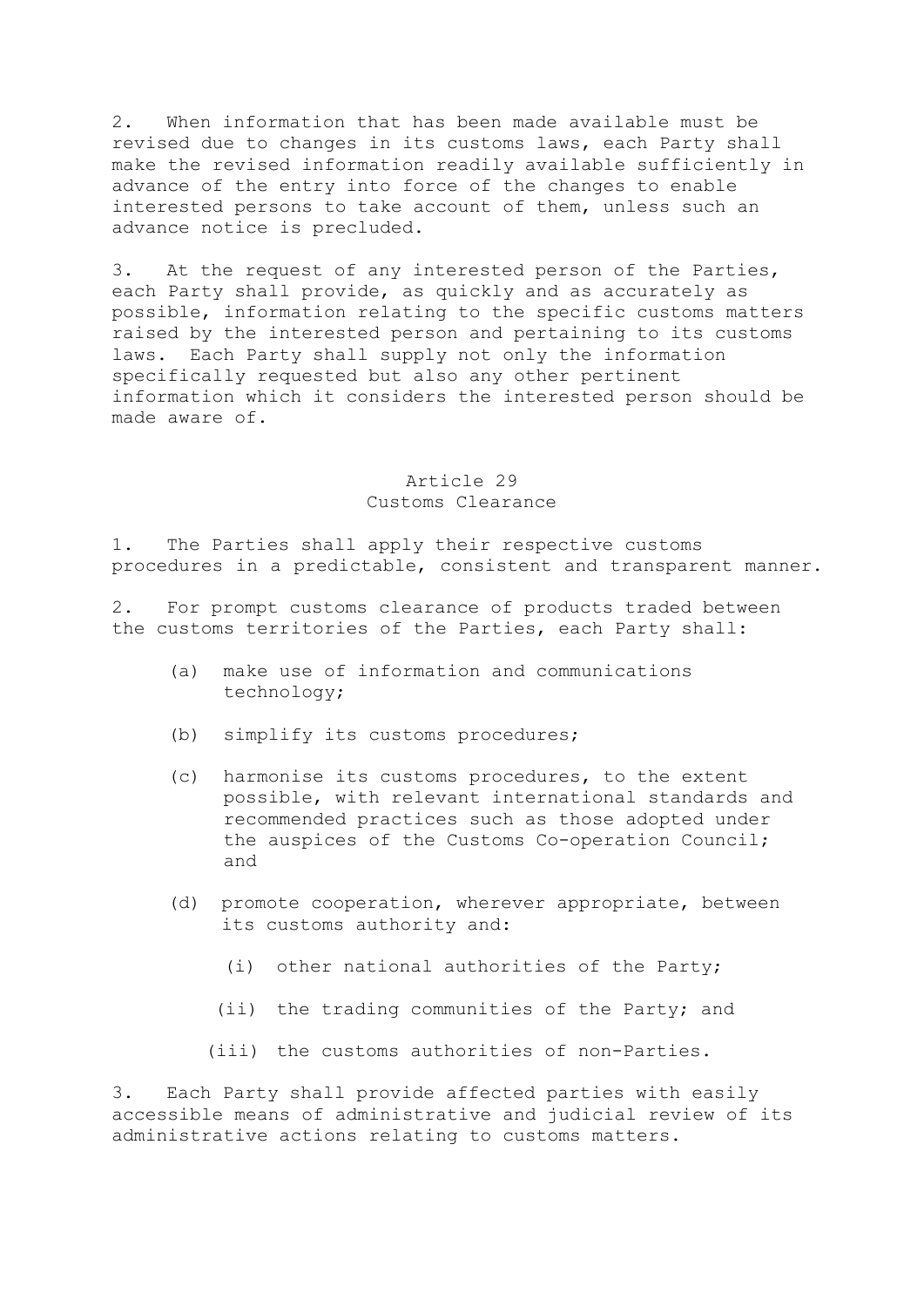#### Article 30 Temporary Admission and Products in Transit

1. Each Party shall continue to facilitate the procedures for the temporary admission of products traded between the customs territories of the Parties in accordance with the A.T.A. Convention.

2. Each Party shall continue to facilitate customs clearance of products in transit from or to the customs territory of the other Party in accordance with paragraph 3 of Article V of the GATT 1994.

3. The Parties shall endeavour to promote, through seminars and courses, the use of A.T.A. carnets pursuant to the A.T.A. Convention for the temporary admission of products and the facilitation of customs clearance of products in transit in the customs territories of the Parties or non-Parties.

4. For the purposes of this Article, "temporary admission" means customs procedures under which certain products may be brought into a customs territory conditionally, relieved totally or partially from the payment of customs duties. Such products shall be imported for a specific purpose, and shall be intended for re-exportation within a specified period and without having undergone any change except normal depreciation due to the use made of them.

#### Article 31 Cooperation and Exchange of Information

1. The Parties shall cooperate and exchange information in the field of customs procedures, including the enforcement against the trafficking of prohibited products and the importation and exportation of products suspected of infringing intellectual property rights.

2. Paragraph 1 of Article 5 shall not apply to the exchange of information under this Article.

3. Chapter 2 of the Implementing Agreement provides for the details and procedures for the implementation of cooperation and exchange of information, including exchange of confidential information, under this Article.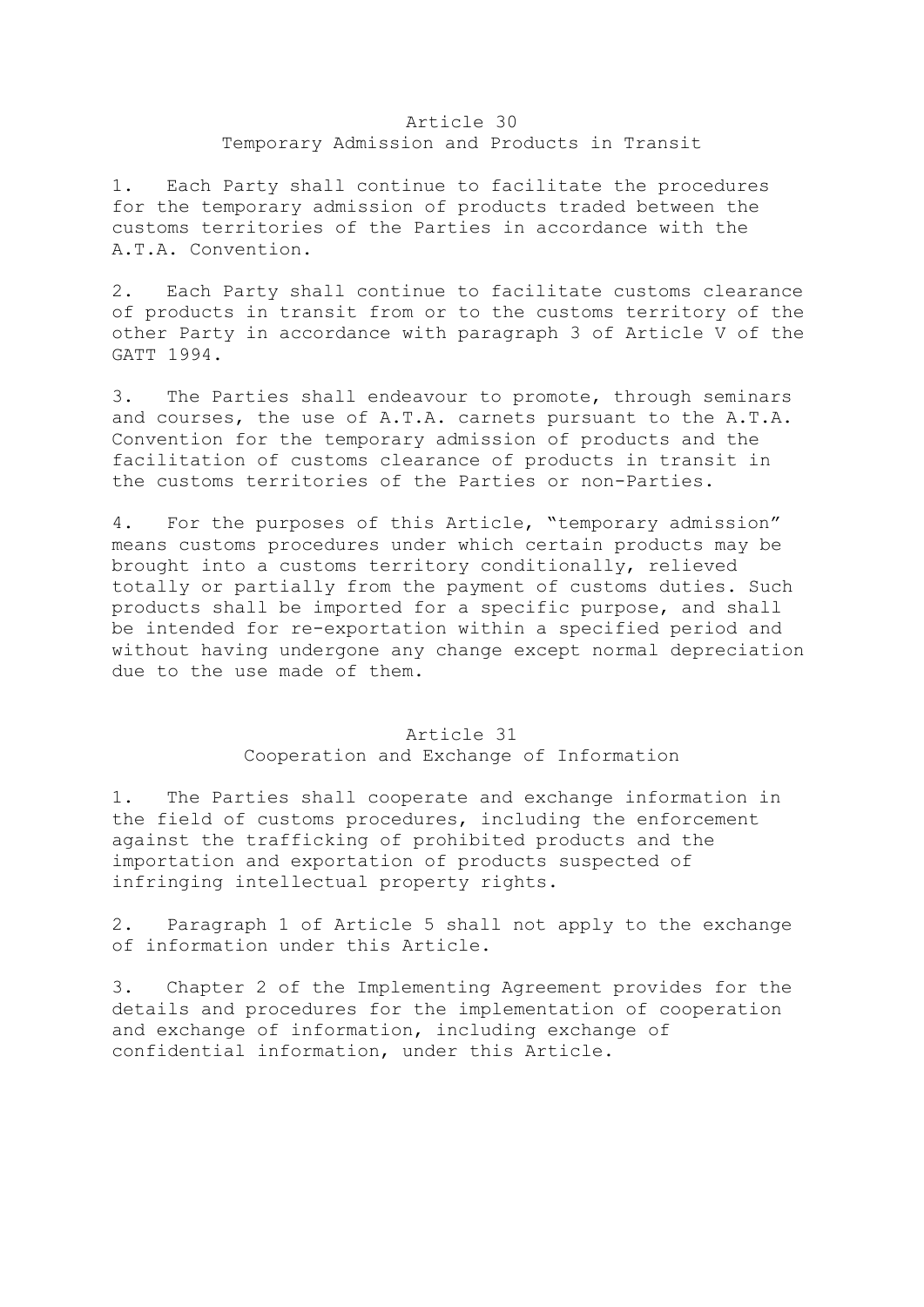### Article 32 Sub-Committee on Rules of Origin, Customs Procedures and Trade Facilitation

 For the purposes of the effective implementation and operation of this Chapter, the Sub-Committee on Rules of Origin, Customs Procedures and Trade Facilitation established under Article XXX of Annex II shall perform the functions provided for in the said Article.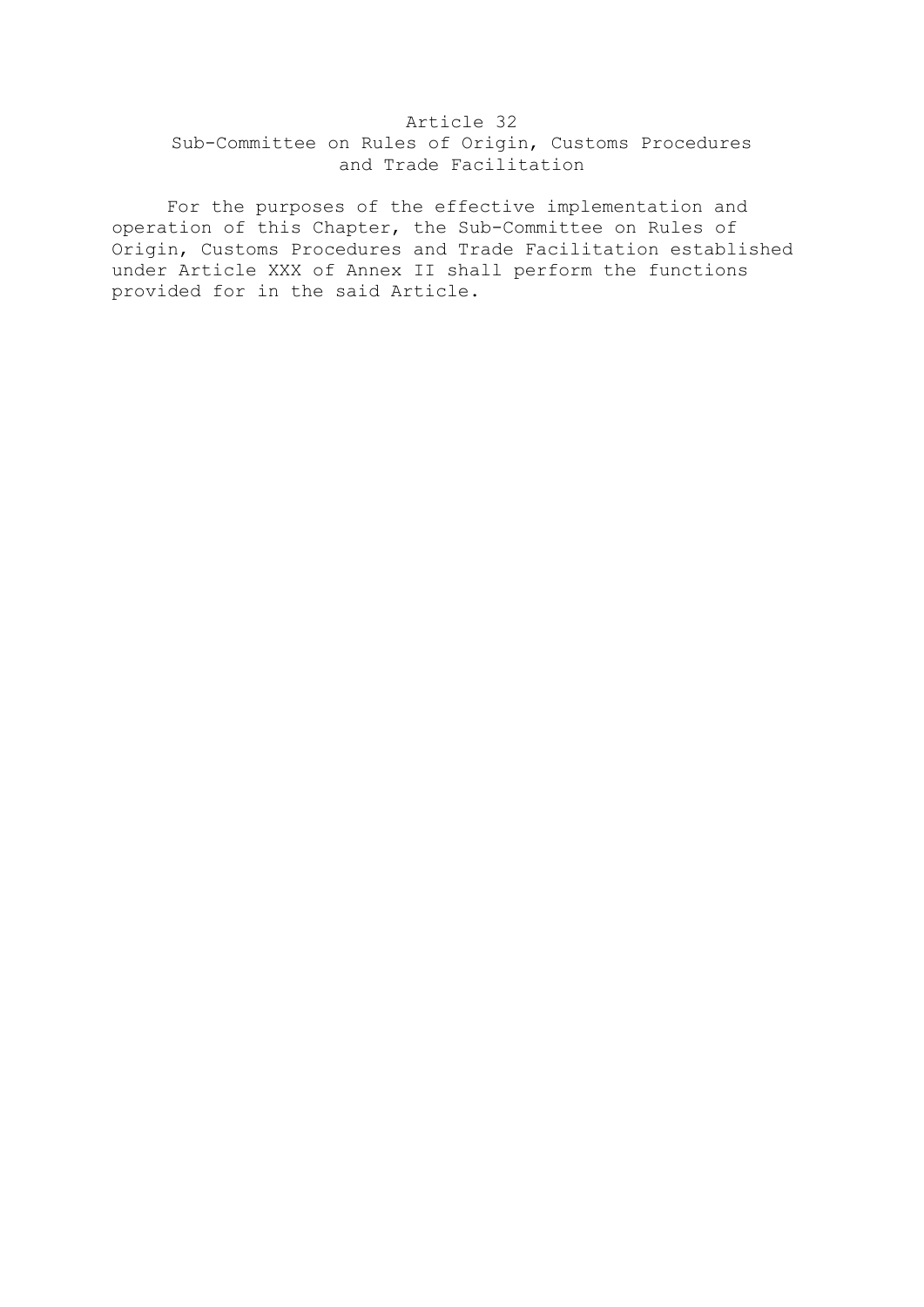### Chapter 4 Sanitary and Phytosanitary Measures

### Article 33 Scope

 This Chapter shall apply to all sanitary and phytosanitary (hereinafter referred to as "SPS") measures of the Parties under the Agreement on the Application of Sanitary and Phytosanitary Measures in Annex 1A to the WTO Agreement (hereinafter referred to as "the SPS Agreement"), that may, directly or indirectly, affect trade in goods between the Parties.

### Article 34 Rights and Obligations

 With regard to the rights and obligations of the Parties in respect of SPS measures, the SPS Agreement shall apply.

### Article 35 Consultations on SPS Matters

1. The Parties shall hold science-based consultations to identify and address specific issues that may arise from the application of SPS measures with the objective of finding mutually acceptable solutions, at such time and venue as may be agreed by the Parties.

2. The consultations referred to in paragraph 1 shall be held between officials of the Governments of the Parties with the necessary expertise relevant to the issues to be discussed.

### Article 36 Non-Application of Chapter 14

Chapter 14 shall not apply to this Chapter.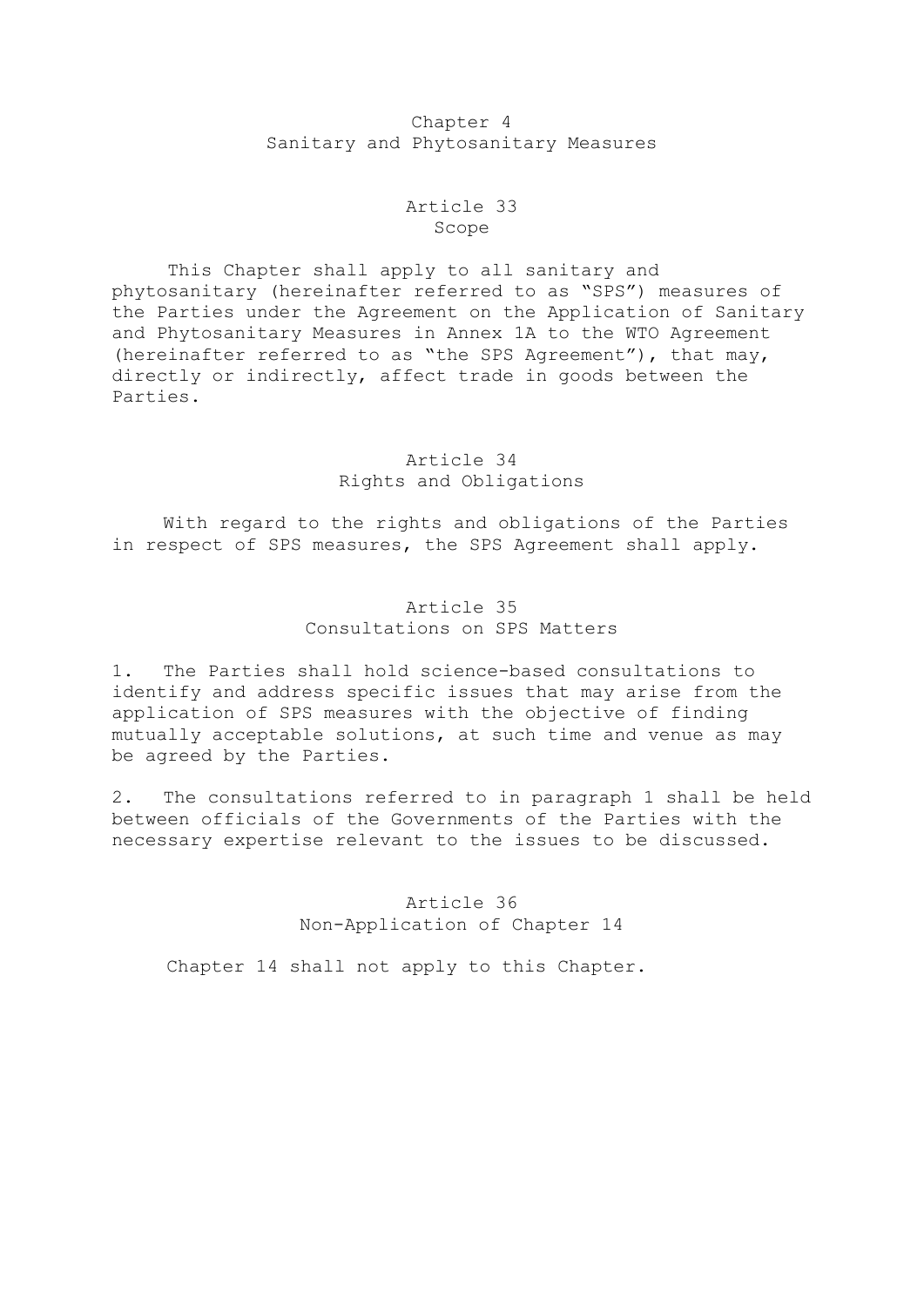### Chapter 5 Technical Regulations, Standards and Conformity Assessment Procedures

## Article 37 Scope

1. This Chapter shall apply to technical regulations, standards and conformity assessment procedures as defined in the Agreement on Technical Barriers to Trade in Annex 1A to the WTO Agreement (hereinafter referred to as "the TBT Agreement").

2. This Chapter shall apply to technical regulations, standards and conformity assessment procedures with respect to any product irrespective of its origin.

3. This Chapter shall not apply to purchasing specifications prepared by governmental bodies for production or consumption requirements of governmental bodies and sanitary and phytosanitary measures as defined in the SPS Agreement.

4. With regard to the rights and obligations of the Parties in respect of technical regulations, standards and conformity assessment procedures, the TBT Agreement shall apply, unless otherwise provided for in this Chapter.

#### Article 38 Cooperation

1. In order to ensure that technical regulations, standards and conformity assessment procedures do not create unnecessary obstacles to trade in goods between the Parties, the Parties shall, where possible, strengthen their cooperation in the field of technical regulations, standards and conformity assessment procedures. When appropriate, this shall result in sector-specific arrangements.

2. Cooperation pursuant to paragraph 1 may include the following:

 (a) exchanging information on technical regulations, standards and conformity assessment procedures of the Parties, including information regarding the harmonisation of the regulations of the Parties with international standards;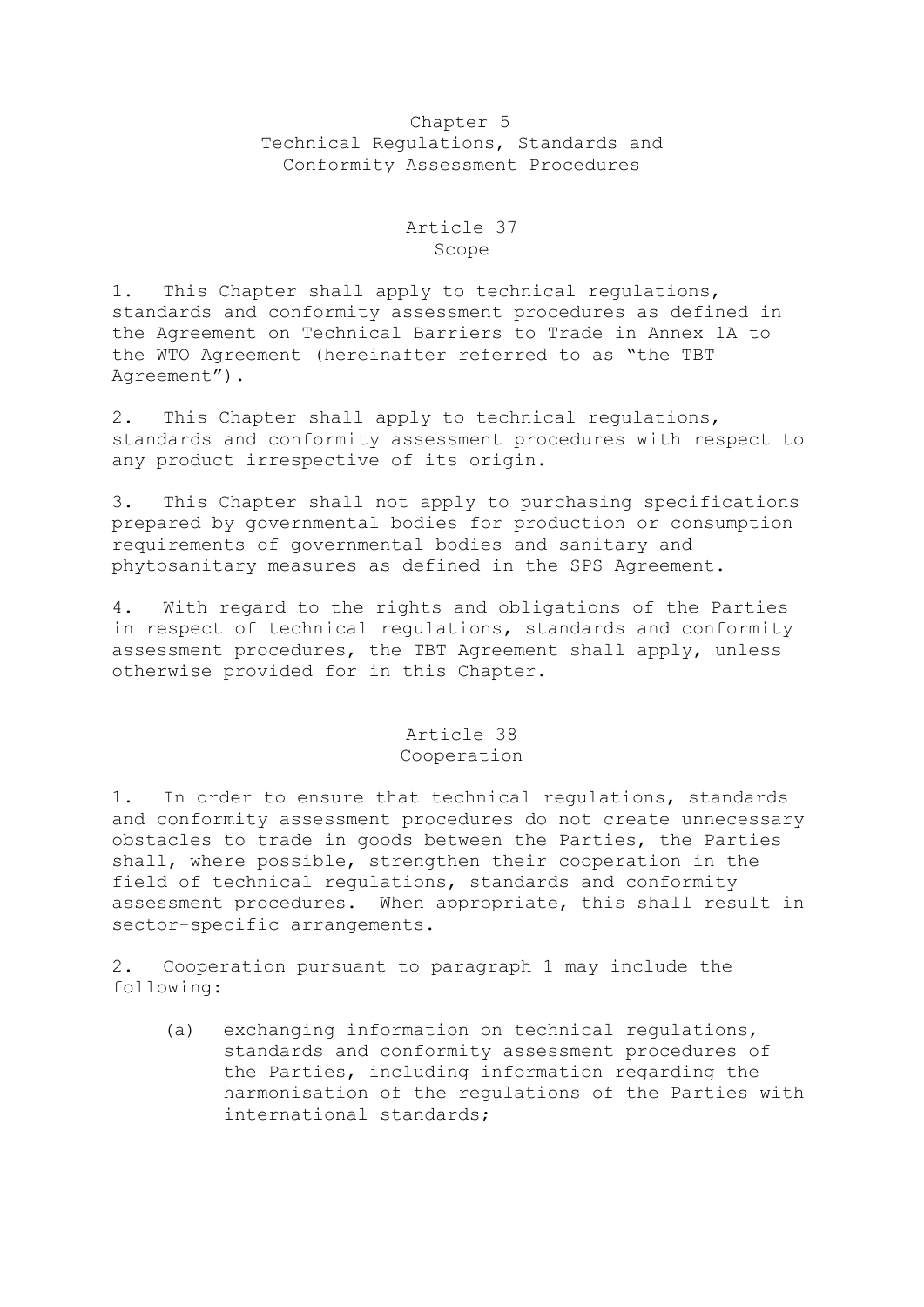- (b) jointly contributing, where appropriate, to activities related to technical regulations, standards and conformity assessment procedures in international and regional fora; and
- (c) reinforcing the role of international standards as a basis for technical regulations and conformity assessment procedures; and, in particular, promoting the accreditation of conformity assessment bodies and the acceptance of the results of conformity assessment procedures, on the basis of the relevant international standards.

#### Article 39 Enquiry Point

 Each Party shall designate an enquiry point to answer all reasonable enquiries from the other Party regarding technical regulations, standards and conformity assessment procedures and, if appropriate, provide the other Party with other relevant information which it considers the other Party should be made aware of.

#### Article 40

Acceptance of Results of Conformity Assessment Procedures

1. Each Party shall ensure that, in cases where a positive assurance of conformity with technical regulations is required for a particular product, suppliers of such product imported from the other Party shall be granted access on a nondiscriminatory basis.

2. Each Party shall ensure, whenever possible, that results of the conformity assessment procedures in the other Party are accepted, even when those procedures differ from its own, provided it is satisfied that the procedures offer an assurance of conformity with applicable technical regulations or standards equivalent to its own procedures. In this regard, accreditation of conformity assessment bodies in accordance with relevant standards or guides issued by the international standardising bodies shall establish a rebuttable presumption of adequate technical competence.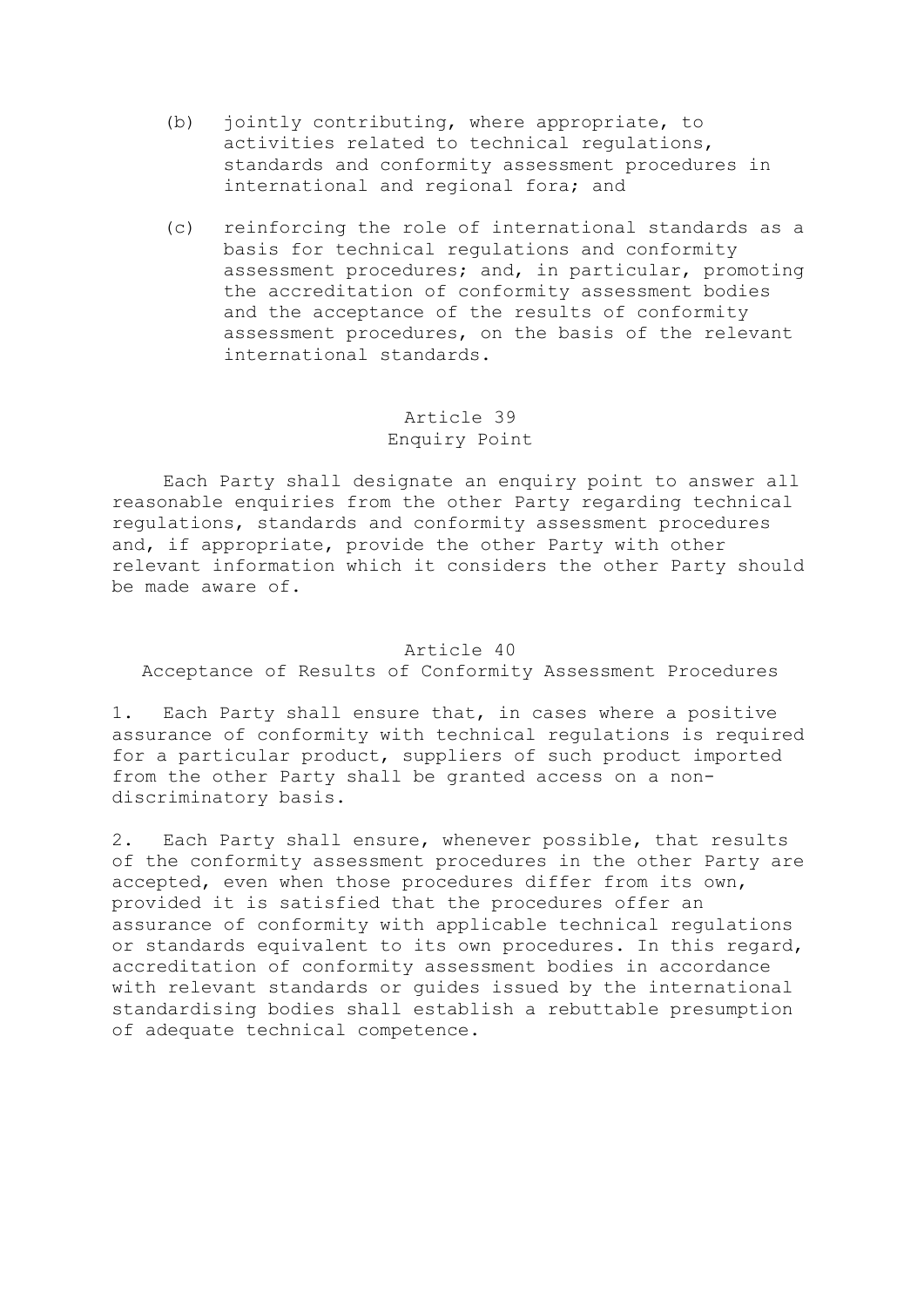3. The Parties recognise that prior consultations may be necessary in order to arrive at a mutually satisfactory understanding with regard to such matters as provided for in paragraphs 1.1 and 1.2 of Article 6 of the TBT Agreement. Such consultations shall take place in the Sub-Committee on Technical Regulations, Standards and Conformity Assessment Procedures provided for in Article 41.

4. A Party shall, upon request of the other Party and where appropriate, explain the reasons why it has not accepted the results of conformity assessment procedures in the other Party.

#### Article 41

Sub-Committee on Technical Regulations, Standards and Conformity Assessment Procedures

1. For the purposes of the effective implementation and operation of this Chapter, the Sub-Committee on Technical Regulations, Standards and Conformity Assessment Procedures (hereinafter referred to in this Article as "the Sub-Committee") is hereby established.

2. The functions of the Sub-Committee shall be:

- (a) coordinating and facilitating cooperation pursuant to this Chapter;
- (b) reviewing the implementation and operation of this Chapter;
- (c) discussing any issues related to this Chapter with the objective of finding mutually acceptable solutions;
- (d) undertaking consultations on issues related to technical regulations, standards and conformity assessment procedures;
- (e) reporting its findings to the Joint Committee; and
- (f) carrying out other tasks assigned to it by the Joint Committee.

3. The Sub-Committee shall be composed of representatives of the Governments of the Parties, and may invite representatives of relevant entities other than the Governments of the Parties. All such representatives shall have the necessary expertise relevant to the issues to be discussed. The Sub-Committee may establish *ad hoc* working groups to accomplish specific tasks.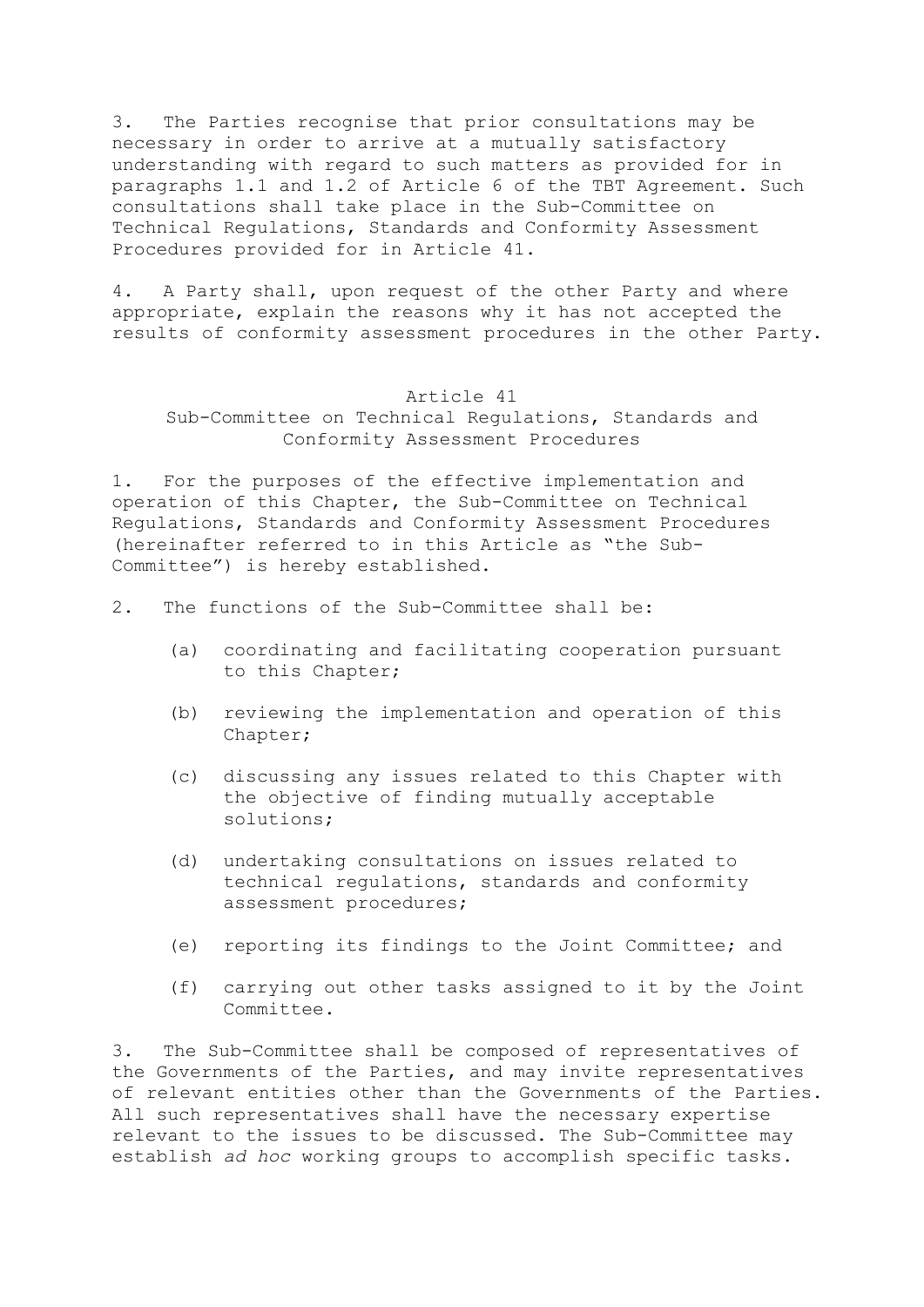4. The Sub-Committee shall meet at such time and venue as may be agreed by the Parties.

> Article 42 Non-Application of Chapter 14

Chapter 14 shall not apply to this Chapter.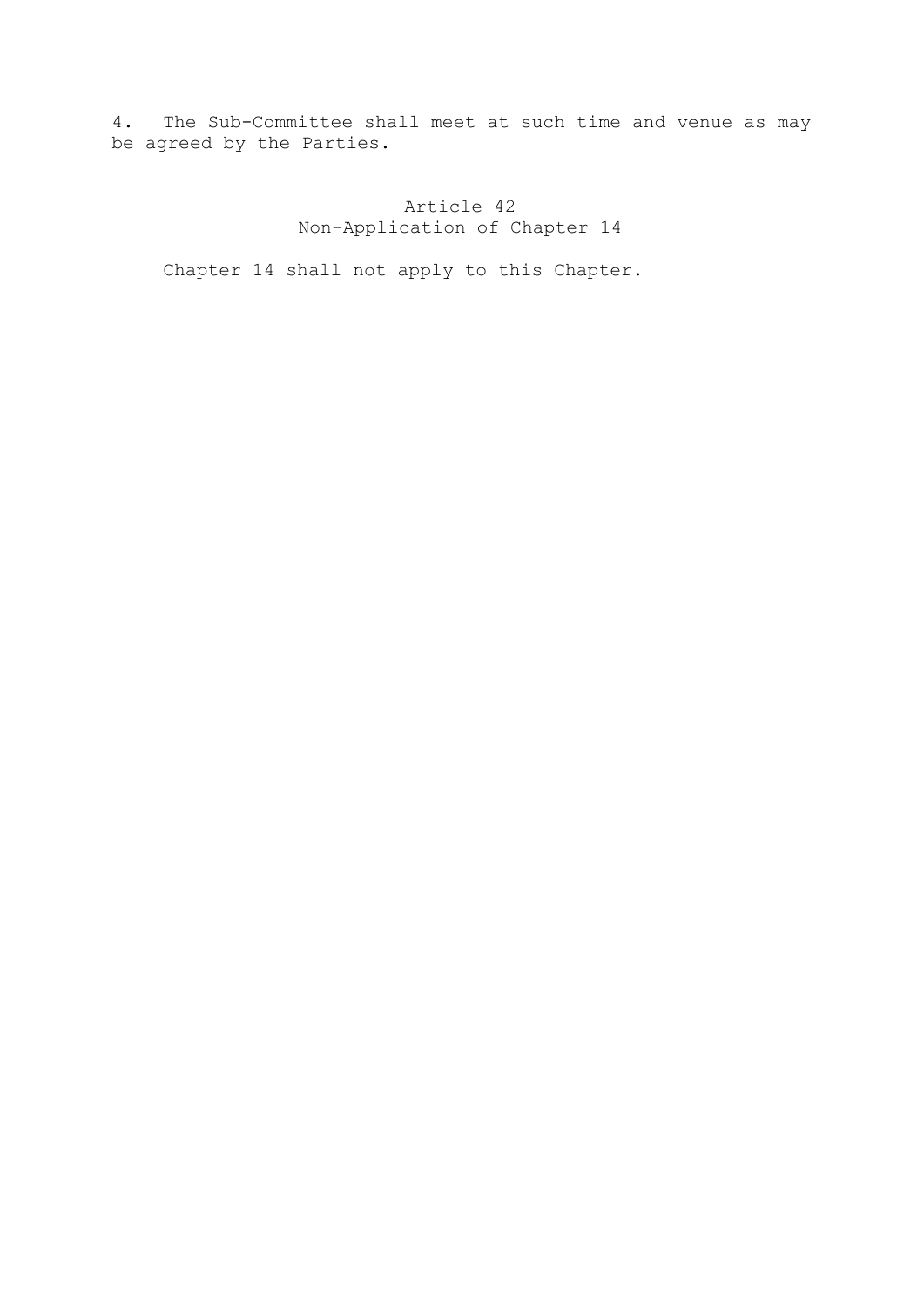### Chapter 6 Trade in Services

### Article 43 Scope and Coverage

1. This Chapter shall apply to measures by a Party affecting trade in services taken by central, regional or local governments and authorities as well as by non-governmental bodies in the exercise of powers delegated by central, regional or local governments or authorities. It shall apply to all services sectors.

2. In respect of air transport services, this Chapter shall not apply to measures affecting traffic rights, however granted, or measures affecting services directly related to the exercise of traffic rights, other than those affecting:

- (a) aircraft repair and maintenance services;
- (b) the selling and marketing of air transport services; or
- (c) computer reservation system (CRS) services.

3. Articles 45 to 47 shall not apply to laws, regulations or requirements governing the procurement by governmental agencies of services purchased for governmental purposes and not for commercial resale or for use in the supply of services for commercial sale.

#### Article 44 Definitions

For the purposes of this Chapter:

- (a) "aircraft repair and maintenance services" means such activities when undertaken on an aircraft or a part thereof while it is withdrawn from service and does not include so-called line maintenance;
- (b) "commercial presence" means any type of business or professional establishment, including through:
	- (i) the constitution, acquisition or maintenance of a juridical person; or
	- (ii) the creation or maintenance of a branch or a representative office;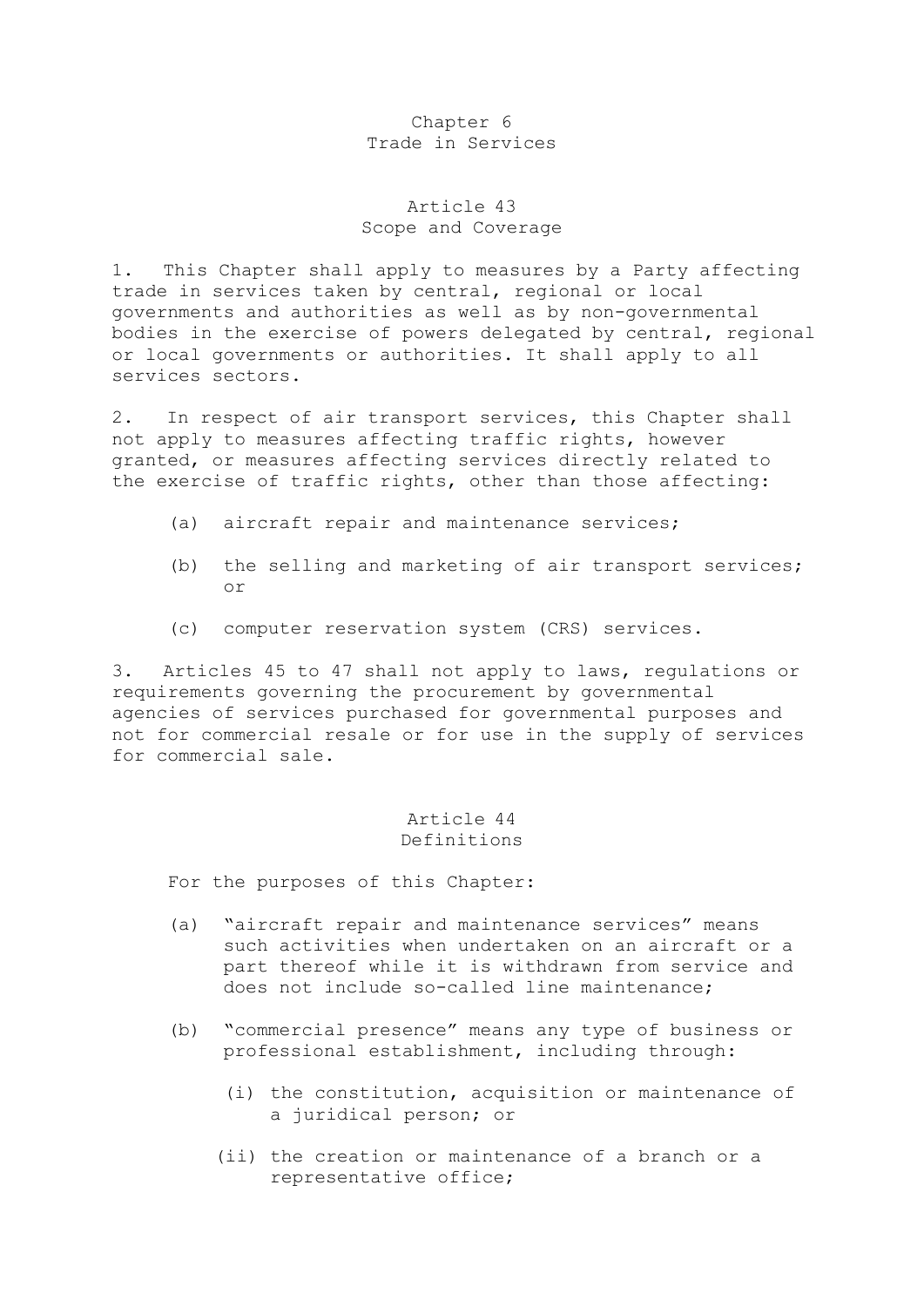within the Area of a Party for the purposes of supplying a service;

- (c) "computer reservation system (CRS) services" means services provided by computerised systems that contain information about air carriers' schedules, availability, fares and fare rules, through which reservations can be made or tickets may be issued;
- (d) "direct taxes" comprises all taxes on total income, on total capital or on elements of income or of capital, including taxes on gains from the alienation of property, taxes on estates, inheritances and gifts, and taxes on the total amounts of wages or salaries paid by enterprises, as well as taxes on capital appreciation;
- (e) "juridical person" means any legal entity duly constituted or otherwise organised under applicable law, whether for profit or otherwise, and whether privately-owned or governmentally-owned, including any corporation, trust, partnership, joint venture, sole proprietorship or association;
- (f) a juridical person is:
	- (i) "owned" by persons of a Party if more than 50 per cent of the equity interest in it is beneficially owned by persons of that Party;
	- (ii) "controlled" by persons of a Party if such persons have the power to name a majority of its directors or otherwise to legally direct its actions;
	- (iii) "affiliated" with another person when it controls, or is controlled by, that other person; or when it and the other person are both controlled by the same person;
- (g) "juridical person of a Party" means a juridical person which is either:
	- (i) constituted or otherwise organised under the law of that Party, and is engaged in substantive business operations in the Area of:
		- (A) either Party; or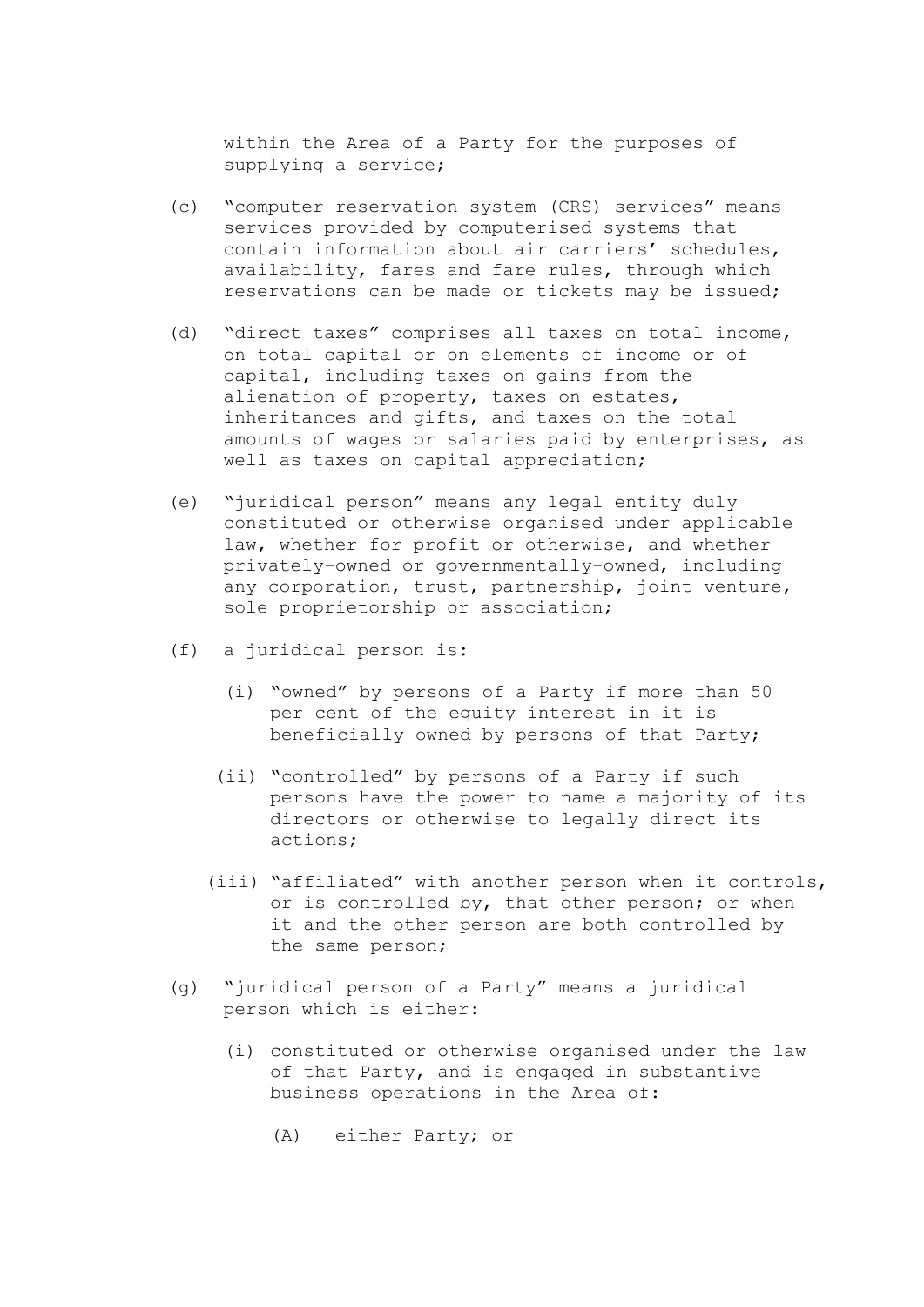- (B) any Member of the World Trade Organization and is owned or controlled by natural persons of that Party or by juridical persons that meet all the conditions of subparagraph (A); or
- (ii) in the case of the supply of a service through commercial presence, owned or controlled by:
	- (A) natural persons of that Party; or
	- (B) juridical persons of that Party identified under subparagraph (i);
- (h) "measure" means any measure by a Party, whether in the form of a law, regulation, rule, procedure, decision, administrative action or any other form;
- (i) "measures by a Party affecting trade in services" includes measures in respect of:
	- (i) the purchase, payment or use of a service;
	- (ii) the access to and use of, in connection with the supply of a service, services which are required by that Party to be offered to the public generally;
	- (iii) the presence, including commercial presence, of persons of the other Party for the supply of a service in the Area of the Party;
- (j) "monopoly supplier of a service" means any person, public or private, which in the relevant market of the Area of a Party is authorised or established formally or in effect by that Party as the sole supplier of that service;
- (k) "natural person of a Party" means a natural person who, under the legislation of that Party, is:
	- (i) in respect of Japan, a national of Japan; or
	- (ii) in respect of Switzerland:
		- (A) a national of Switzerland; or
		- (B) a permanent resident who resides in Switzerland;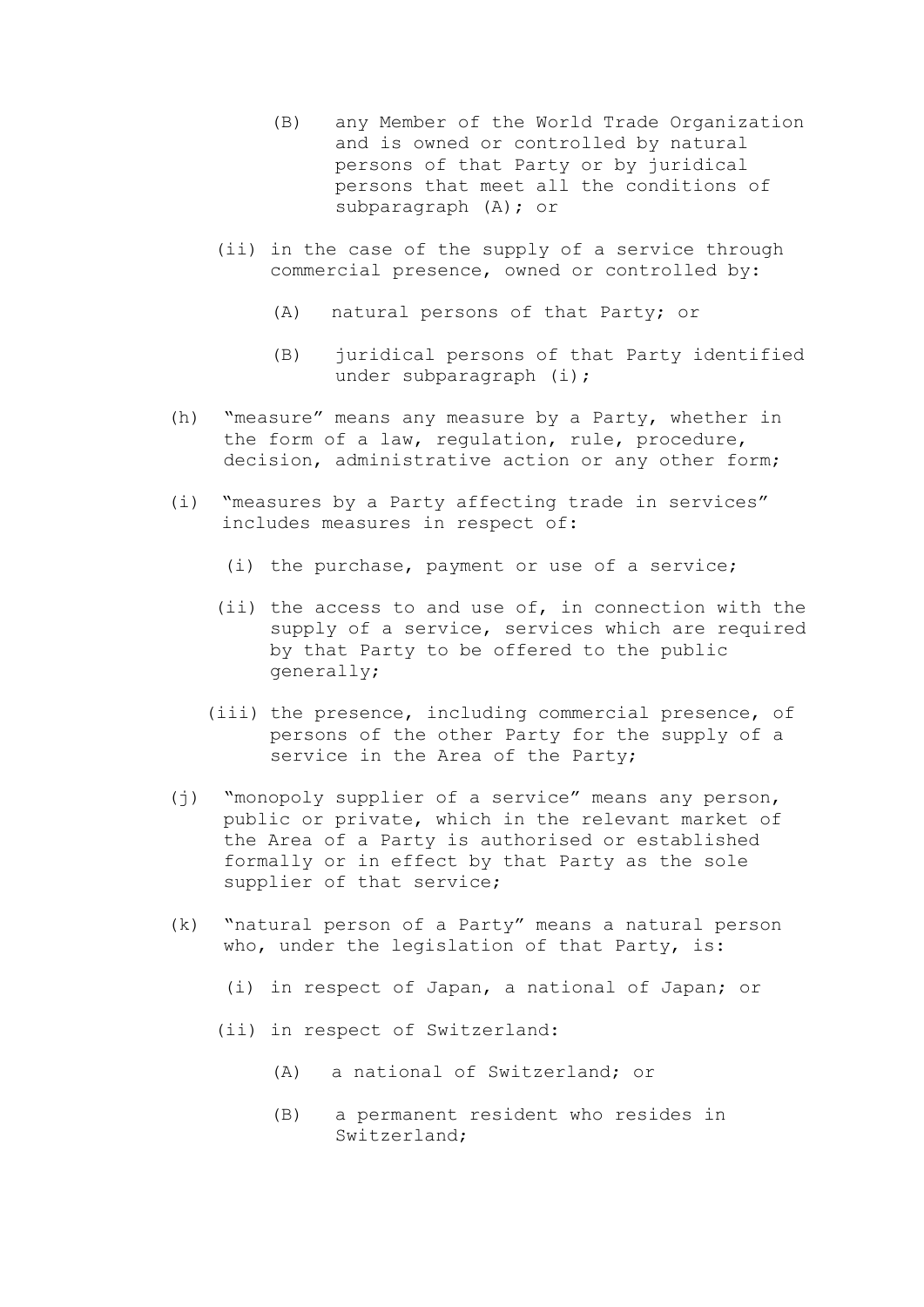- (l) "person" means either a natural person or a juridical person;
- (m) "selling and marketing of air transport services" means opportunities for the air carrier concerned to sell and market freely its air transport services including all aspects of marketing such as market research, advertising and distribution. These activities do not include the pricing of air transport services nor the applicable conditions;
- (n) "services" includes any service in any sector except services supplied in the exercise of governmental authority;
- (o) "service consumer" means any person that receives or uses a service;
- (p) "service of the other Party" means a service which is supplied:
	- (i) from or in the Area of the other Party, or in the case of maritime transport, by a vessel registered under the laws of the other Party, or by a person of the other Party which supplies the service through the operation of a vessel and/or its use in whole or in part; or
	- (ii) in the case of the supply of a service through commercial presence or through the presence of natural persons, by a service supplier of the other Party;
- (q) "a service supplied in the exercise of governmental authority" means any service which is supplied neither on a commercial basis nor in competition with one or more service suppliers;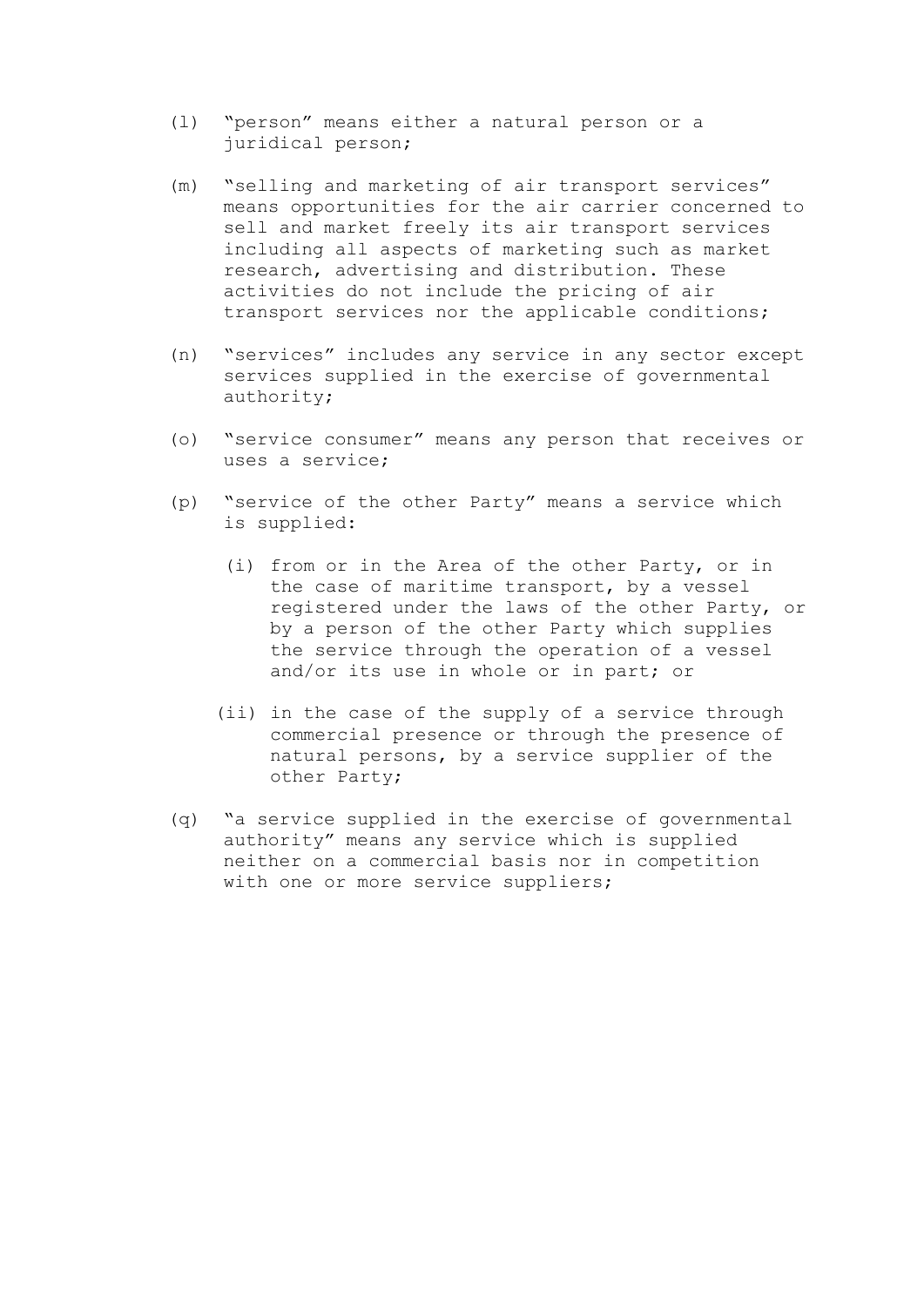- (r) "service supplier" means any person that supplies, or seeks to supply, a service;
	- Note: Where the service is not supplied or sought to be supplied directly by a juridical person but through other forms of commercial presence such as a branch or a representative office, the service supplier (*i.e.* the juridical person) shall, nonetheless, through such commercial presence be accorded the treatment provided for service suppliers under this Chapter. Such treatment shall be extended to the commercial presence through which the service is supplied or sought to be supplied and need not be extended to any other parts of the service supplier located outside the Area of a Party where the service is supplied or sought to be supplied.
- (s) "supply of a service" includes the production, distribution, marketing, sale and delivery of a service;
- (t) "trade in services" means the supply of a service:
	- (i) from the Area of a Party into the Area of the other Party ("cross-border supply mode");
	- (ii) in the Area of a Party to the service consumer of the other Party ("consumption abroad mode");
	- (iii) by a service supplier of a Party, through commercial presence in the Area of the other Party ("commercial presence mode");
		- (iv) by a service supplier of a Party, through presence, in the Area of the other Party, of natural persons of a Party ("presence of natural persons mode"); and
- (u) "traffic rights" means the rights for scheduled and non-scheduled services to operate and/or to carry passengers, cargo and mail for remuneration or hire from, to, within, or over a Party, including points to be served, routes to be operated, types of traffic to be carried, capacity to be provided, tariffs to be charged and their conditions, and criteria for designation of airlines, including such criteria as number, ownership and control.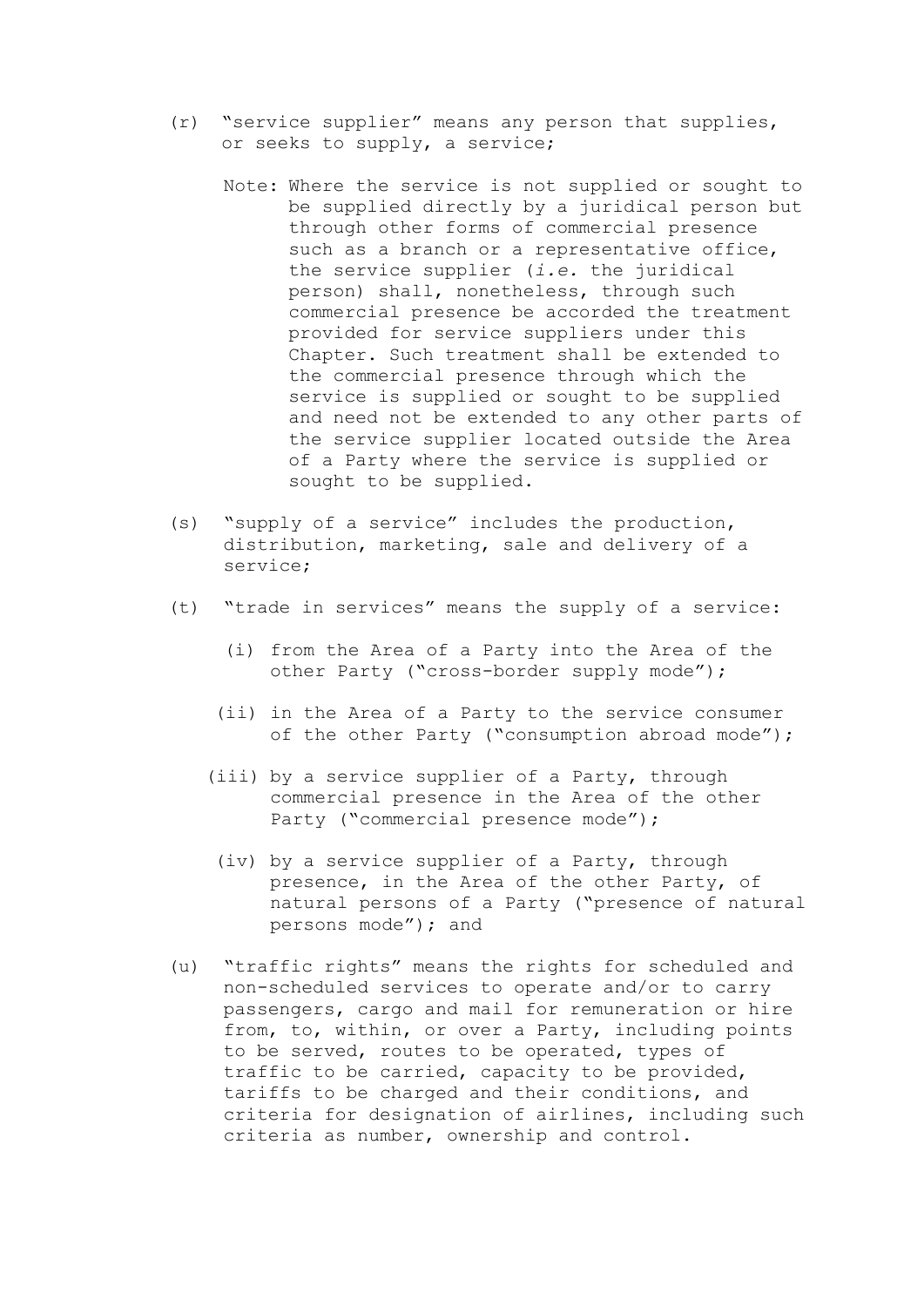#### Article 45 Most-Favoured-Nation Treatment

1. Without prejudice to measures taken in accordance with Article VII of the GATS, and unless otherwise specified in its List of Reservations referred to in Article 57, a Party shall accord immediately and unconditionally, in respect of all measures affecting the supply of services, to services and service suppliers of the other Party treatment no less favourable than that it accords to like services and service suppliers of any non-Party.

2. The provisions of this Chapter shall not be so construed as to prevent either Party from conferring or according advantages to adjacent countries in order to facilitate exchanges limited to contiguous frontier zones of services that are both locally produced and consumed.

3. Treatment granted under other agreements concluded by a Party and notified under Article V or Article V*bis* of the GATS shall not be subject to paragraph 1.

4. If a Party concludes or amends an agreement of the type referred to in paragraph 3, it shall notify the other Party without delay and endeavour to accord to the other Party treatment no less favourable than that provided under that agreement. The former Party shall, upon request by the other Party, negotiate the incorporation into this Agreement of treatment no less favourable than that provided under the former agreement.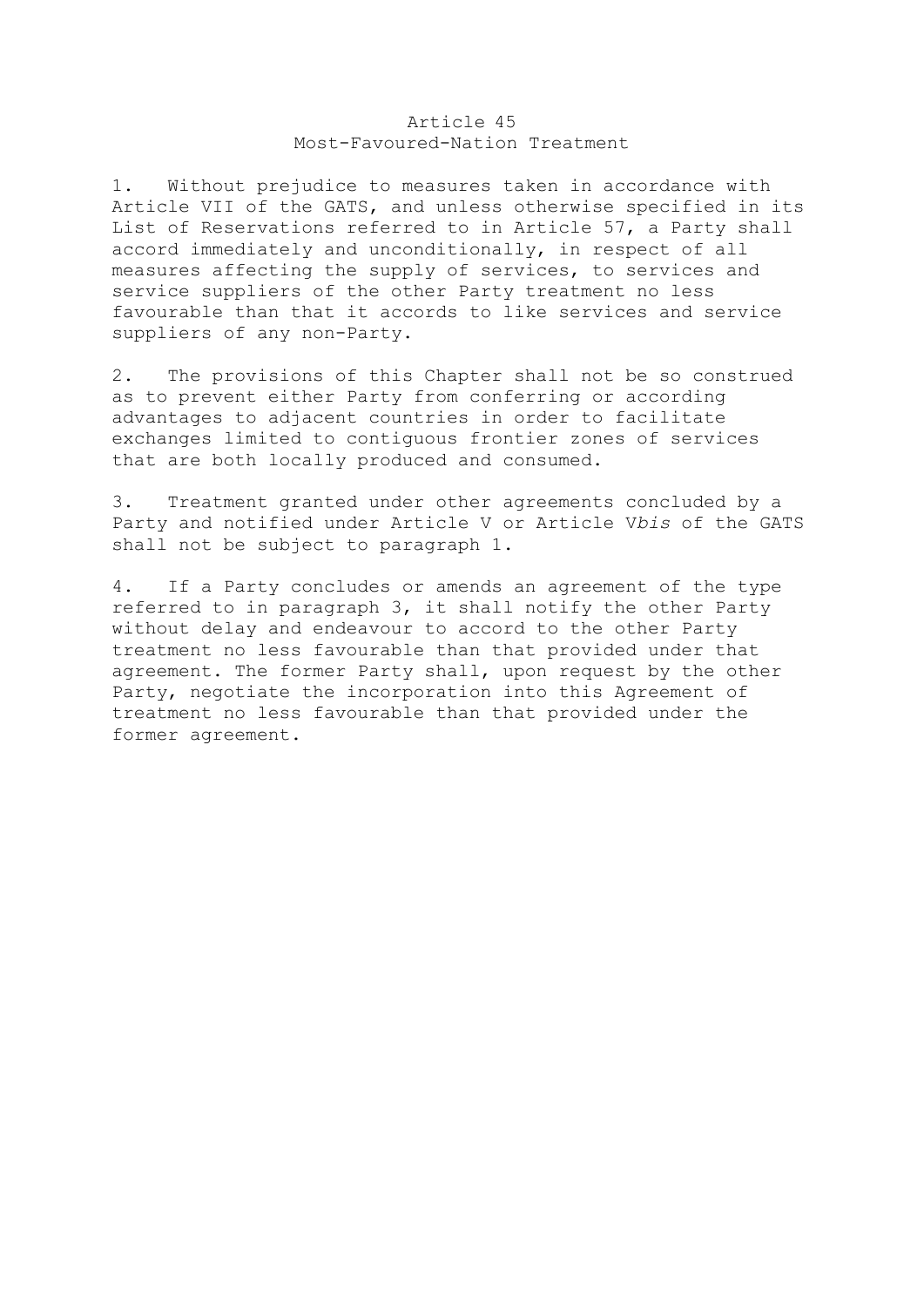#### Article 46 Market Access

1. With respect to market access through the modes of supply identified in paragraph (t) of Article 44, a Party shall accord services and service suppliers of the other Party treatment in conformity with its List of Reservations referred to in Article 57.

 Note: Unless otherwise specified in its List of Reservations referred to in Article 57 in respect of market access, where the cross-border movement of capital is an essential part of a service supplied through the mode of supply referred to in subparagraph (t)(i) of Article 44, a Party is hereby committed to allow such movement of capital. Unless otherwise specified in its List of Reservations referred to in Article 57 in respect of market access, where a service is supplied through the mode of supply referred to in subparagraph (t)(iii) of Article 44, a Party is hereby committed to allow related transfers of capital into its Area.

2. Unless otherwise specified in its List of Reservations referred to in Article 57, a Party shall not maintain or adopt either on the basis of a regional subdivision or on the basis of its entire Area measures defined as:

- (a) limitations on the number of service suppliers whether in the form of numerical quotas, monopolies, exclusive service suppliers or the requirements of an economic needs test;
- (b) limitations on the total value of service transactions or assets in the form of numerical quotas or the requirement of an economic needs test;
- (c) limitations on the total number of service operations or on the total quantity of service output expressed in terms of designated numerical units in the form of quotas or the requirement of an economic needs test;
	- Note: This subparagraph does not cover measures of a Party which limit inputs for the supply of services.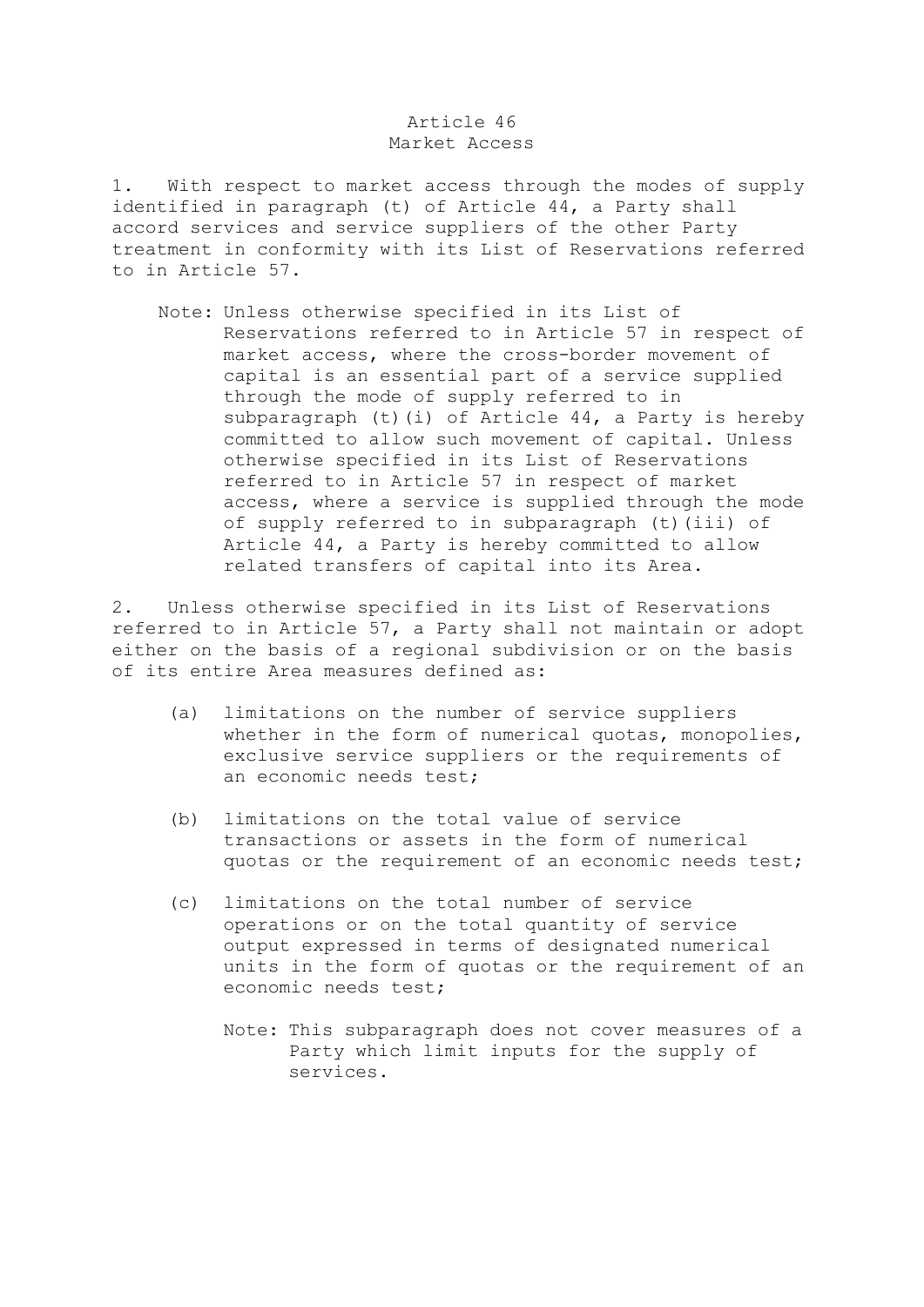- (d) limitations on the total number of natural persons that may be employed in a particular service sector or that a service supplier may employ and who are necessary for, and directly related to, the supply of a specific service in the form of numerical quotas or the requirement of an economic needs test;
- (e) measures which restrict or require specific types of legal entity or joint venture through which a service supplier may supply a service; and
- (f) limitations on the participation of foreign capital in terms of maximum percentage limit on foreign shareholding or the total value of individual or aggregate foreign investment.

## Article 47 National Treatment

1. Unless otherwise specified in its List of Reservations referred to in Article 57, each Party shall accord to services and service suppliers of the other Party, in respect of all measures affecting the supply of services, treatment no less favourable than that it accords to its own like services and service suppliers.

Note: This Article shall not be so construed as to require a Party to compensate for any inherent competitive disadvantage which results from the foreign character of the relevant services and service suppliers.

2. A Party may meet the requirement of paragraph 1 by according to services and service suppliers of the other Party, either formally identical treatment or formally different treatment to that it accords to its own like services and service suppliers.

3. Formally identical or formally different treatment shall be considered to be less favourable if it modifies the conditions of competition in favour of services or service suppliers of a Party compared to like services or service suppliers of the other Party.

4. A Party may not invoke this Article in dispute settlement procedures under Chapter 14 with respect to a measure of the other Party that falls within the scope of an international agreement between the Parties relating to the avoidance of double taxation.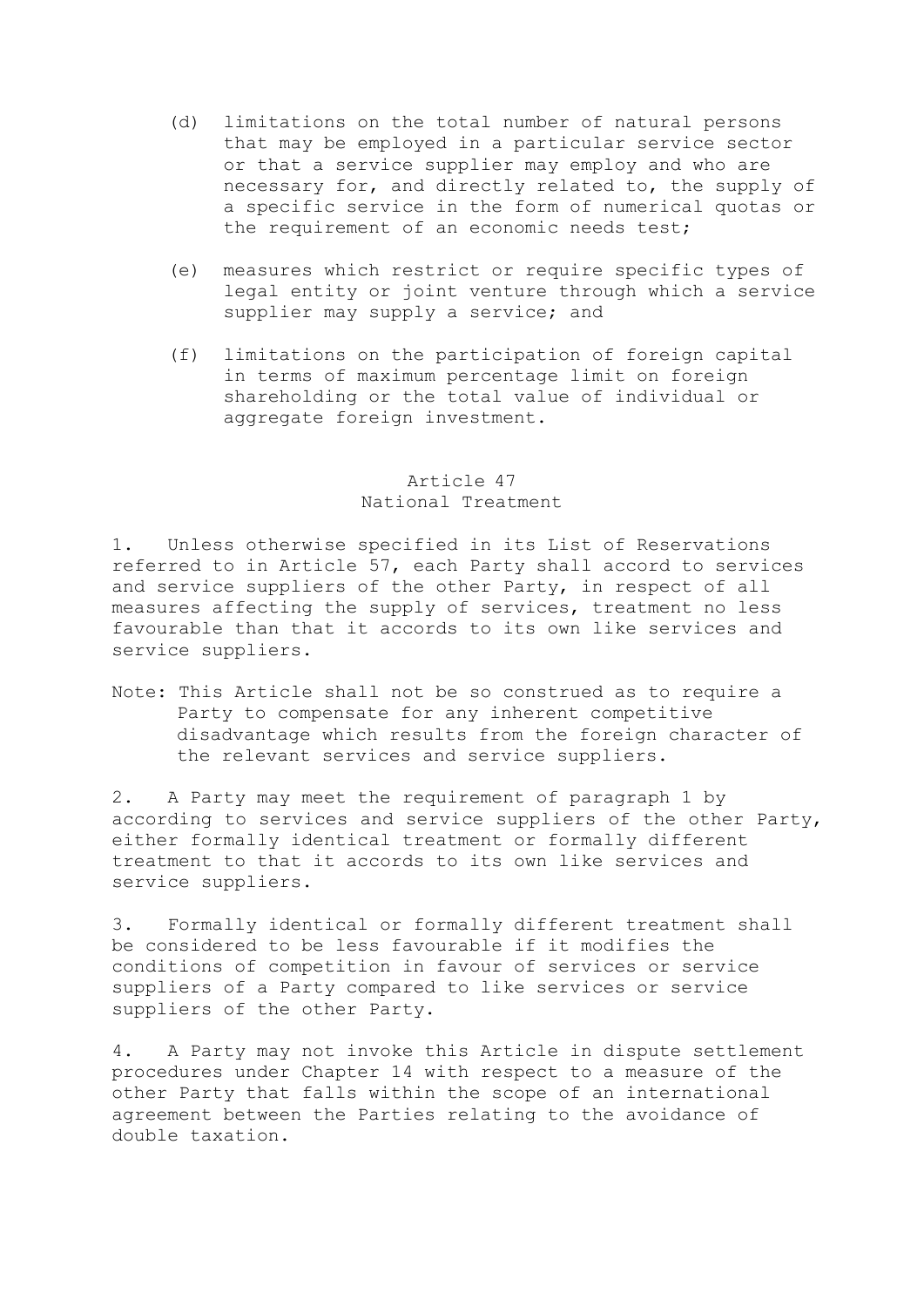# Article 48 Domestic Regulation

1. Each Party shall ensure that all measures of general application affecting trade in services are administered in a reasonable, objective and impartial manner.

2. Where authorisation is required by a Party for the supply of a service, the competent authorities of that Party shall, within a reasonable period of time after the submission of an application is considered complete under that Party's laws and regulations, inform the applicant of the decision concerning the application. At the request of the applicant, the competent authorities of that Party shall provide, without undue delay, information concerning the status of the application.

3. Each Party shall provide for adequate procedures to verify the competence of professionals of the other Party.

- 4. (a) Each Party shall apply licensing and qualification requirements and procedures and technical standards in a manner which:
	- (i) is based on objective and transparent criteria, such as competence and the ability to supply the service;
	- (ii) is not more burdensome than necessary to ensure the quality of the service; and
	- (iii) in the case of licensing procedures and of verification procedures related to technical standards and to qualification requirements, is not in itself a restriction on the supply of the service.
	- (b) In determining whether a Party is in conformity with the obligation under subparagraph (a), account shall be taken of international standards of relevant international organisations applied by that Party.
		- Note: "Relevant international organisations" refers to international bodies whose membership is open to the relevant bodies of both Parties.

5. Paragraphs 1 to 4 are binding upon a Party only in sectors in which it has undertaken specific commitments in its Schedule under the GATS.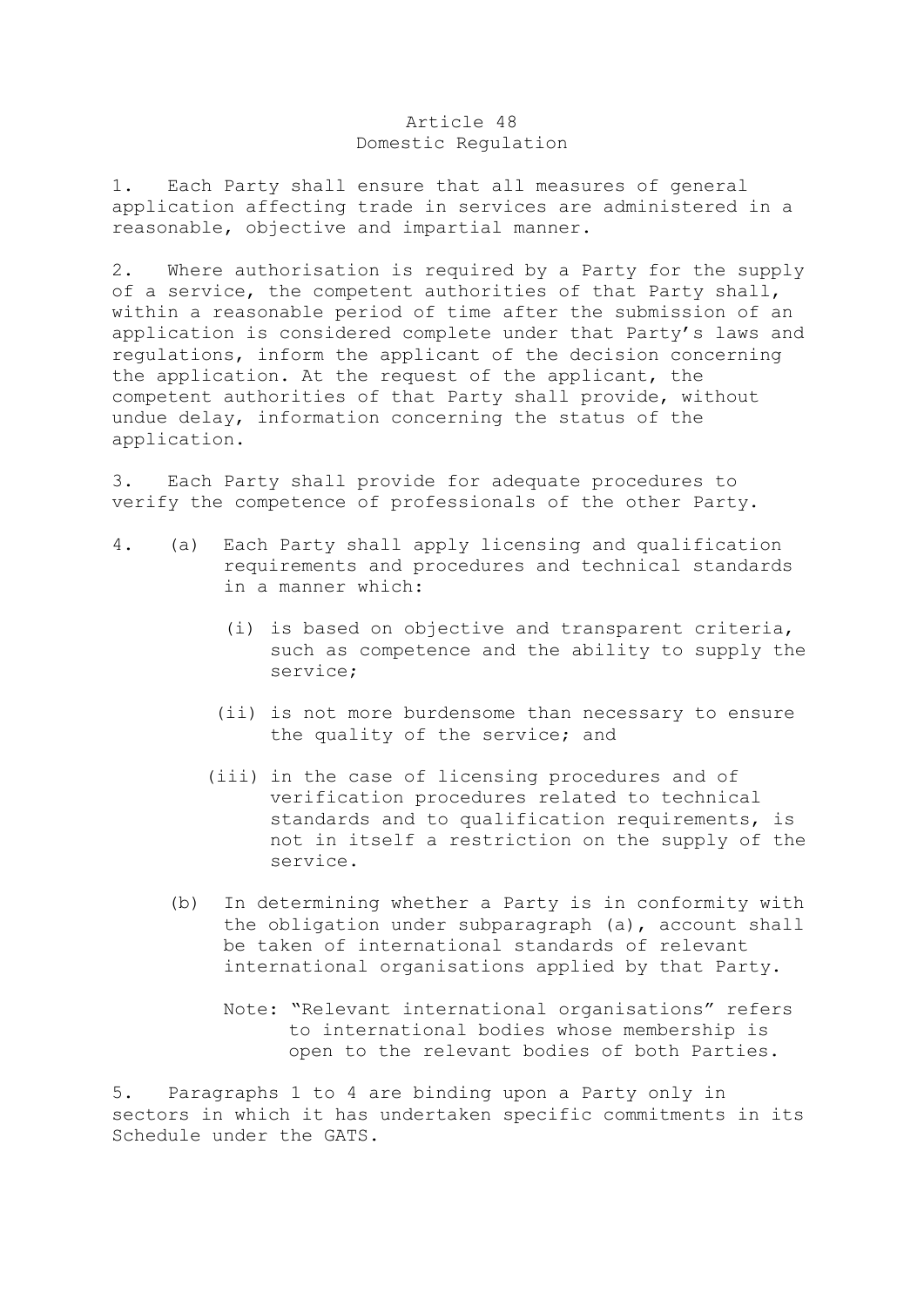Note: For the purposes of this paragraph, "sector" means one or more, or all, sub-sectors of the service concerned, as specified in a Party's Schedule under the GATS.

6. Each Party shall maintain or institute as soon as practicable judicial, arbitral or administrative tribunals or procedures which provide, at the request of an affected service supplier of the other Party, for the prompt review of, and where justified, appropriate remedies for, administrative decisions affecting trade in services. Where such procedures are not independent of the agency entrusted with the administrative decision concerned, the Party shall ensure that the procedures in fact provide for an objective and impartial review.

7. The Parties shall jointly review the results of the negotiations provided for in paragraph 4 of Article VI of the GATS with a view to incorporating into this Chapter, as appropriate, any disciplines agreed in such negotiations.

#### Article 49

# Recognition

1. For the purposes of the fulfilment, in whole or in part, of its relevant standards or criteria for the authorisation, licensing or certification of service suppliers, each Party shall give due consideration to any requests by the other Party to recognise the education or experience obtained, requirements met, or licences or certifications granted, in that other Party. Such recognition may be based upon an agreement or arrangement with that other Party, or be accorded autonomously.

2. Where a Party recognises, by an agreement or arrangement, the education or experience obtained, requirements met, or licences or certifications granted, in a non-Party, it shall afford the other Party adequate opportunity to negotiate its accession to such an agreement or arrangement, whether existing or future, or to negotiate a comparable agreement or arrangement with it. Where a Party accords recognition autonomously, it shall afford adequate opportunity for the other Party to demonstrate that the education or experience obtained, requirements met, or licences or certifications granted, in the other Party should also be recognised.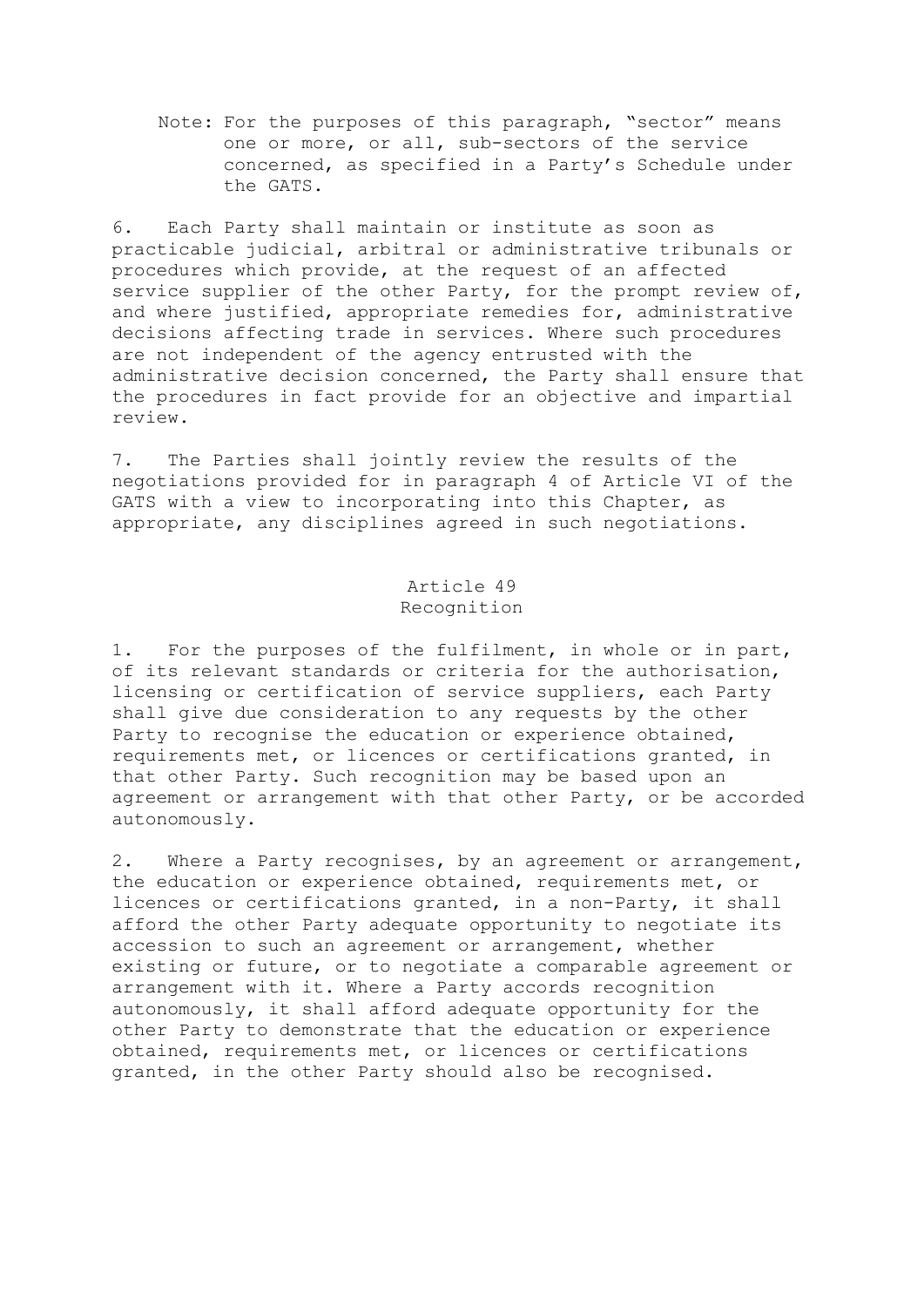3. A Party shall not accord recognition in a manner which would constitute a means of discrimination between countries in the application of its standards or criteria for the authorisation, licensing or certification of service suppliers, or a disguised restriction on trade in services.

# Article 50 Movement of Natural Persons

1. This Article shall apply to measures affecting natural persons who are service suppliers of a Party, and natural persons of a Party who are employed by a service supplier of a Party, in respect of the supply of a service.

2. This Chapter shall not apply to measures affecting natural persons seeking access to the employment market of a Party, nor shall it apply to measures regarding nationality or citizenship, residence or employment on a permanent basis.

3. Specific commitments of a Party applying to measures affecting the movement of natural persons of the other Party supplying services are contained in Annex VIII. Natural persons covered by Annex VIII shall be allowed to supply the service in accordance with the terms of this Chapter.

4. For the purposes of this Chapter, paragraph 3 of Article 62 shall apply, *mutatis mutandis*.

#### Article 51

Monopolies and Exclusive Service Suppliers

1. A Party shall ensure that any monopoly supplier of a service in its Area does not, in the supply of the monopoly service in the relevant market, act in a manner inconsistent with that Party's obligations under Articles 45 to 47.

2. Where a Party's monopoly supplier competes, either directly or through an affiliated company, in the supply of a service outside the scope of its monopoly rights, that Party shall ensure that such a supplier does not abuse its monopoly position to act in its Area in a manner inconsistent with that Party's obligations under Articles 46 and 47.

3. This Article shall also apply to cases of exclusive service suppliers, where a Party, formally or in effect:

 (a) authorises or establishes a small number of service suppliers; and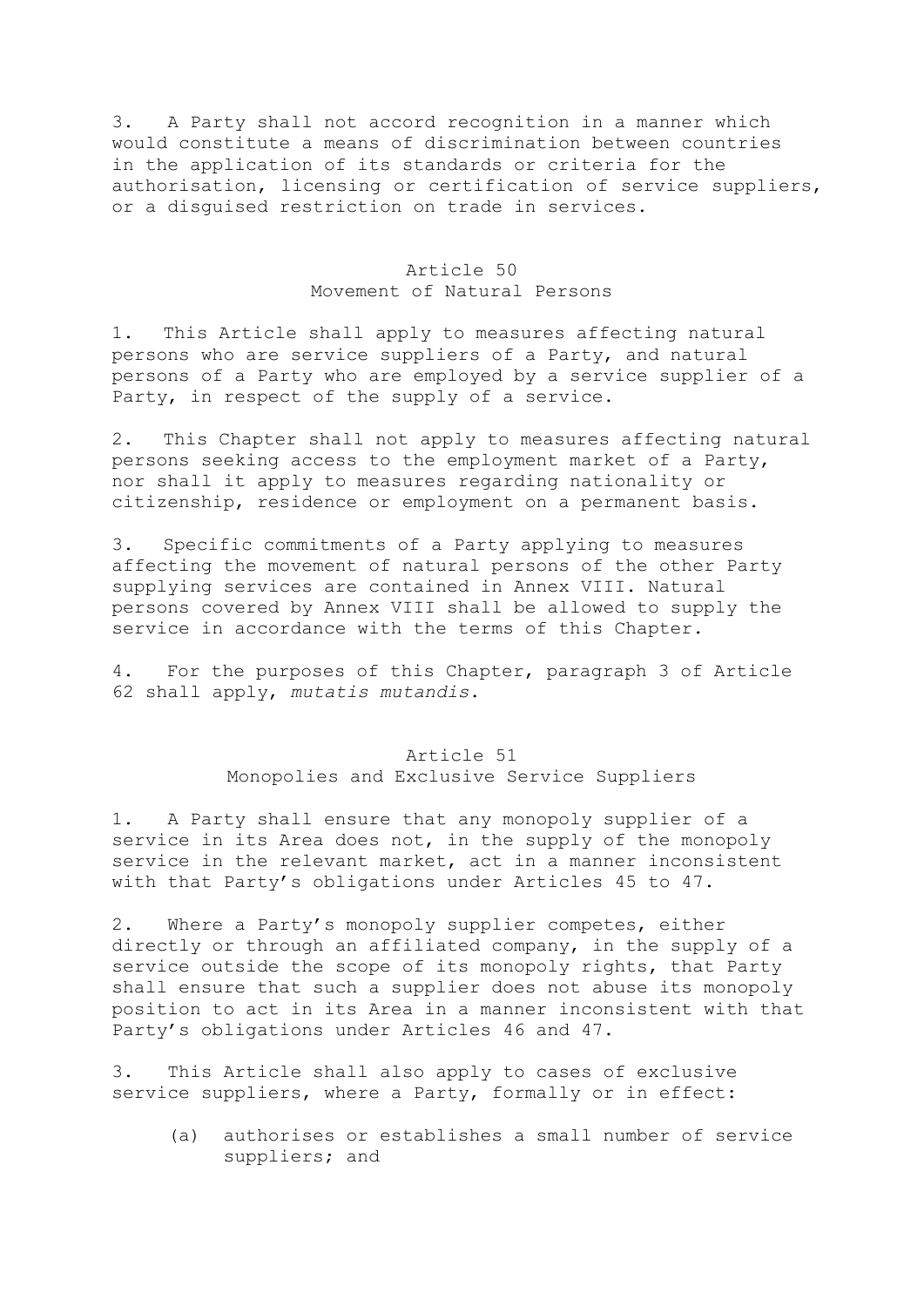## (b) substantially prevents competition among those suppliers in its Area.

# Article 52 Business Practices

1. The Parties recognise that certain business practices of service suppliers, other than those falling under Article 51, may restrain competition and thereby restrict trade in services.

2. Without prejudice to Chapter 10, a Party shall, at the request of the other Party, enter into consultations with a view to eliminating practices referred to in paragraph 1. The Party addressed shall accord full and sympathetic consideration to such a request and shall cooperate through the supply of publicly available non-confidential information of relevance to the matter in question. The Party addressed shall also provide other information available to the requesting Party, subject to its law and to the conclusion of a satisfactory agreement concerning the safeguarding of its confidentiality by the requesting Party.

# Article 53 Payments and Transfers

1. Except under the circumstances envisaged in Article 54, a Party shall not apply restrictions on international transfers and payments for current transactions and capital transactions relating to trade in services.

2. Nothing in this Chapter shall affect the rights and obligations of the Parties as members of the International Monetary Fund under the Articles of Agreement of the International Monetary Fund, including the use of exchange actions which are in conformity with the Articles of Agreement of the International Monetary Fund, provided that a Party shall not impose restrictions on any capital transactions inconsistently with the obligations under this Chapter regarding such transactions, except under Article 54, or at the request of the International Monetary Fund.

# Article 54 Restrictions to Safeguard the Balance of Payments

1. The Parties endeavour to avoid the imposition of restrictions to safeguard the balance of payments.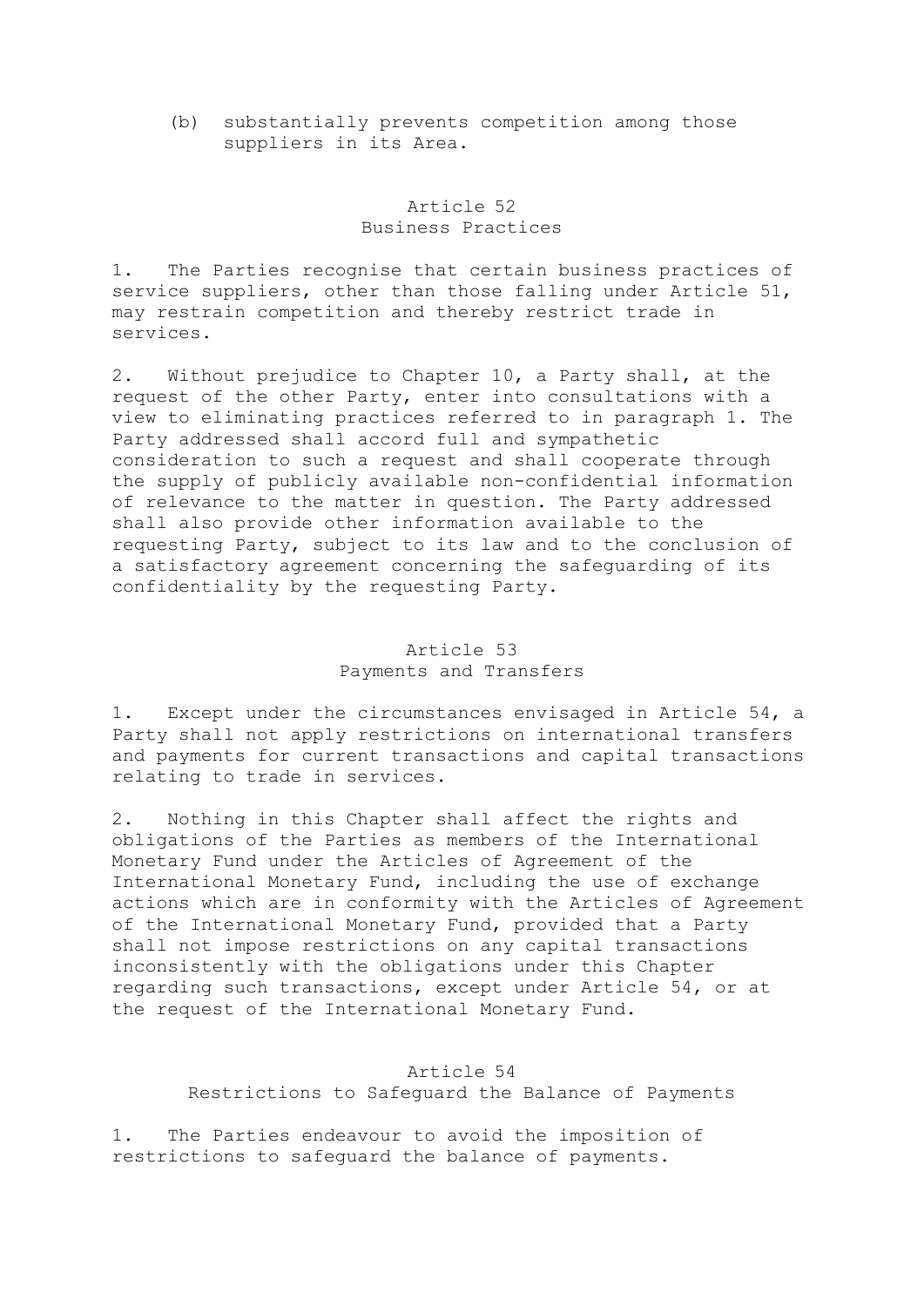2. In the event of serious balance-of-payments and external financial difficulties or threat thereof, a Party may adopt or maintain restrictions on trade in services, including on payments or transfers for transactions.

3. The restrictions adopted or maintained by a Party referred to in paragraph 2:

- (a) shall ensure that the other Party is treated as favourably as any non-Party;
- (b) shall be consistent with the Articles of Agreement of the International Monetary Fund;
- (c) shall avoid unnecessary damage to the commercial, economic and financial interests of the other Party;
- (d) shall not exceed those necessary to deal with the circumstances described in paragraph 2; and
- (e) shall be temporary and be phased out progressively as the situation specified in paragraph 2 improves.

4. In determining the incidence of such restrictions, a Party may give priority to the supply of services which are more essential to its economic programme. However, such restrictions shall not be adopted or maintained for the purposes of protecting a particular service sector.

5. Any restrictions adopted or maintained by a Party under paragraph 2, or any changes therein, shall be promptly notified to the other Party.

# Article 55 General Exceptions

 Subject to the requirement that such measures are not applied in a manner which would constitute a means of arbitrary or unjustifiable discrimination between countries where like conditions prevail, or a disguised restriction on trade in services, nothing in this Chapter shall be so construed as to prevent the adoption or enforcement by either Party of measures: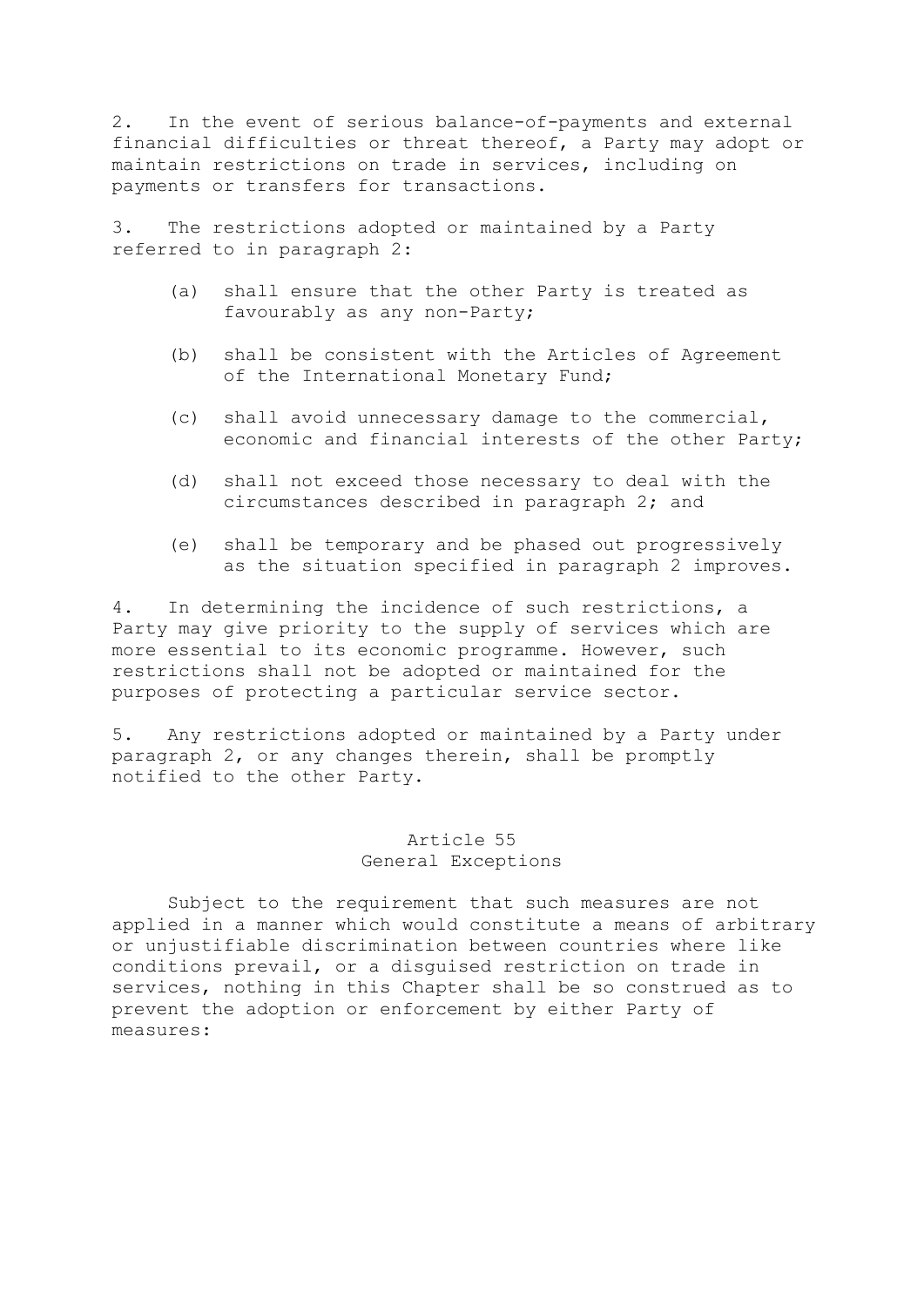- (a) necessary to protect public morals or maintain public order;
	- Note: The public order exception may be invoked only where a genuine and sufficiently serious threat is posed to one of the fundamental interests of society.
- (b) necessary to protect human, animal or plant life or health;
- (c) necessary to secure compliance with laws or regulations of the Party which are not inconsistent with the provisions of this Chapter including those relating to:
	- (i) the prevention of deceptive and fraudulent practices or to deal with the effects of a default on services contracts;
	- (ii) the protection of the privacy of individuals in relation to the processing and dissemination of personal data and the protection of confidentiality of individual records and accounts; and

- (d) inconsistent with Article 47, provided that the difference in treatment is aimed at ensuring the equitable or effective imposition or collection of direct taxes in respect of services or service suppliers of the other Party;
	- Note: Measures that are aimed at ensuring the equitable or effective imposition or collection of direct taxes include measures taken by a Party under its taxation system which:
		- (i) apply to non-resident service suppliers in recognition of the fact that the tax obligation of non-residents is determined with respect to taxable items sourced or located in the Area of the Party;
		- (ii) apply to non-residents in order to ensure the imposition or collection of taxes in the Area of the Party;

 <sup>(</sup>iii) safety;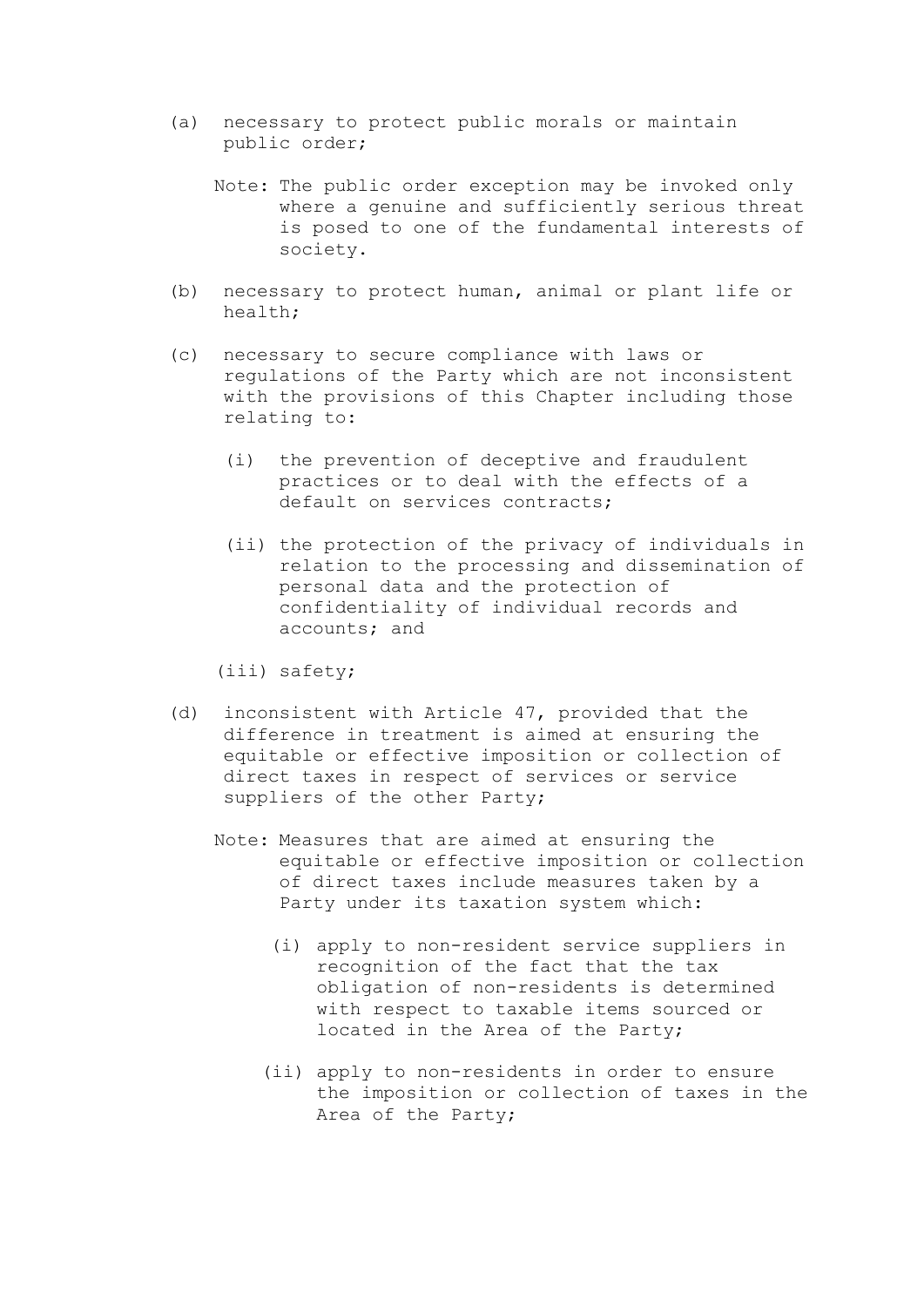- (iii) apply to non-residents or residents in order to prevent the avoidance or evasion of taxes, including compliance measures;
	- (iv) apply to consumers of services supplied in or from the Area of the other Party in order to ensure the imposition or collection of taxes on such consumers derived from sources in the Area of the Party;
		- (v) distinguish service suppliers subject to tax on worldwide taxable items from other service suppliers, in recognition of the difference in the nature of the tax base between them; or
	- (vi) determine, allocate or apportion income, profit, gain, loss, deduction or credit of resident persons or branches, or between related persons or branches of the same person, in order to safeguard the Party's tax base.

 Tax terms or concepts in this paragraph and this Note are determined according to tax definitions and concepts, or equivalent or similar definitions and concepts, under the law of the Party taking the measure.

 (e) inconsistent with Article 45, provided that the difference in treatment is the result of an agreement on the avoidance of double taxation or provisions on the avoidance of double taxation in any other international agreement or arrangement by which the Party is bound.

## Article 56 Security Exceptions

Nothing in this Chapter shall be so construed as:

- (a) to require either Party to furnish any information, the disclosure of which it considers contrary to its essential security interests;
- (b) to prevent either Party from taking any action which it considers necessary for the protection of its essential security interests: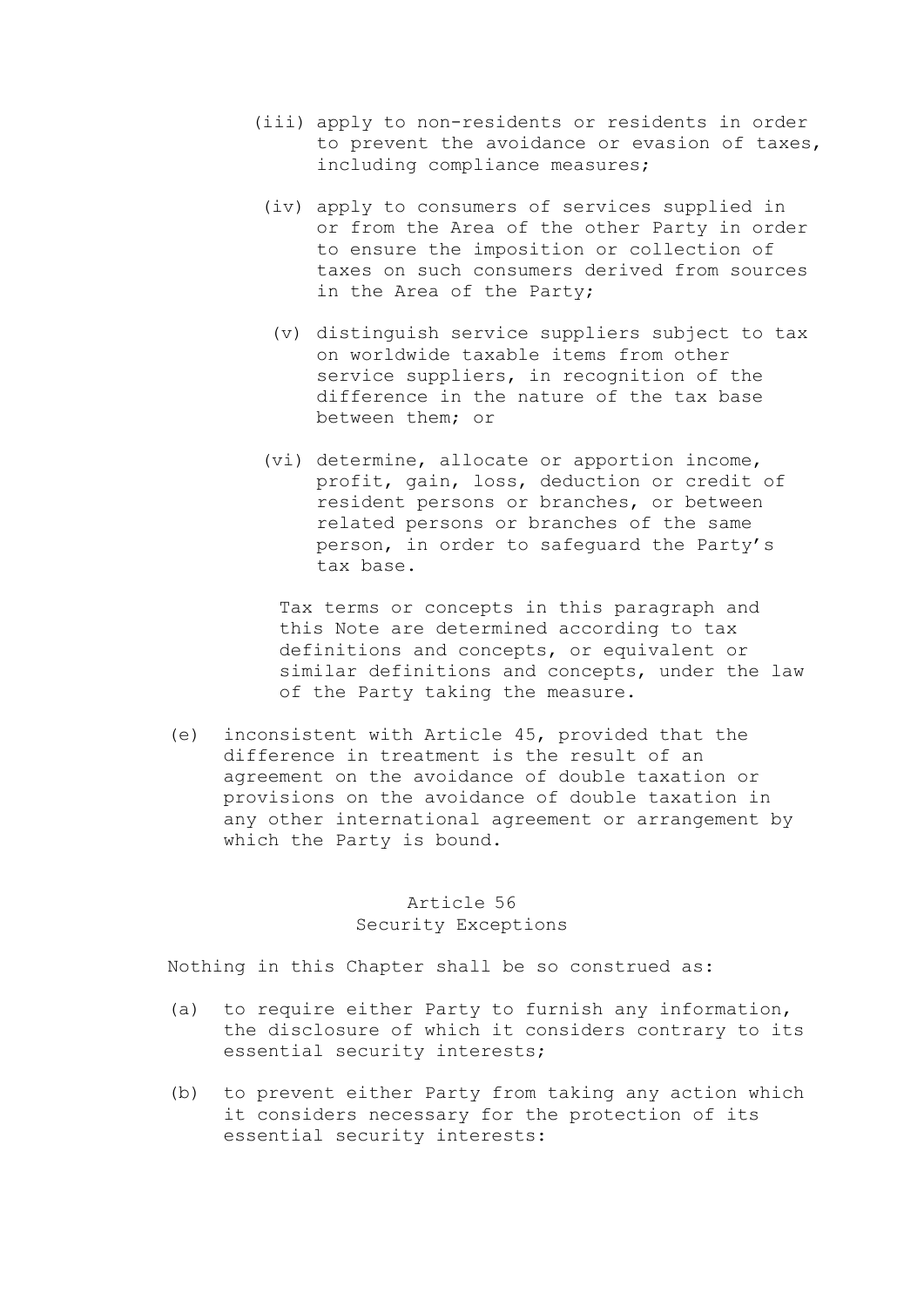- (i) relating to the supply of services as carried out directly or indirectly for the purpose of provisioning a military establishment;
- (ii) relating to fissionable and fusionable materials or the materials from which they are derived;
- (iii) taken in time of war or other emergency in international relations; or
- (c) to prevent either Party from taking any action in pursuance of its obligations under the United Nations Charter for the maintenance of international peace and security.

# Article 57 Lists of Reservations

1. The List of Reservations of the Parties referred to in Articles 45 to 47 shall be set out in Annex III.

2. The List of Reservations of a Party set out in Annex III provides for:

- (a) existing measures that the Party may maintain, renew at any time or modify without reducing their level of conformity with Articles 45 to 47; and
- (b) measures that the Party may adopt, maintain or modify.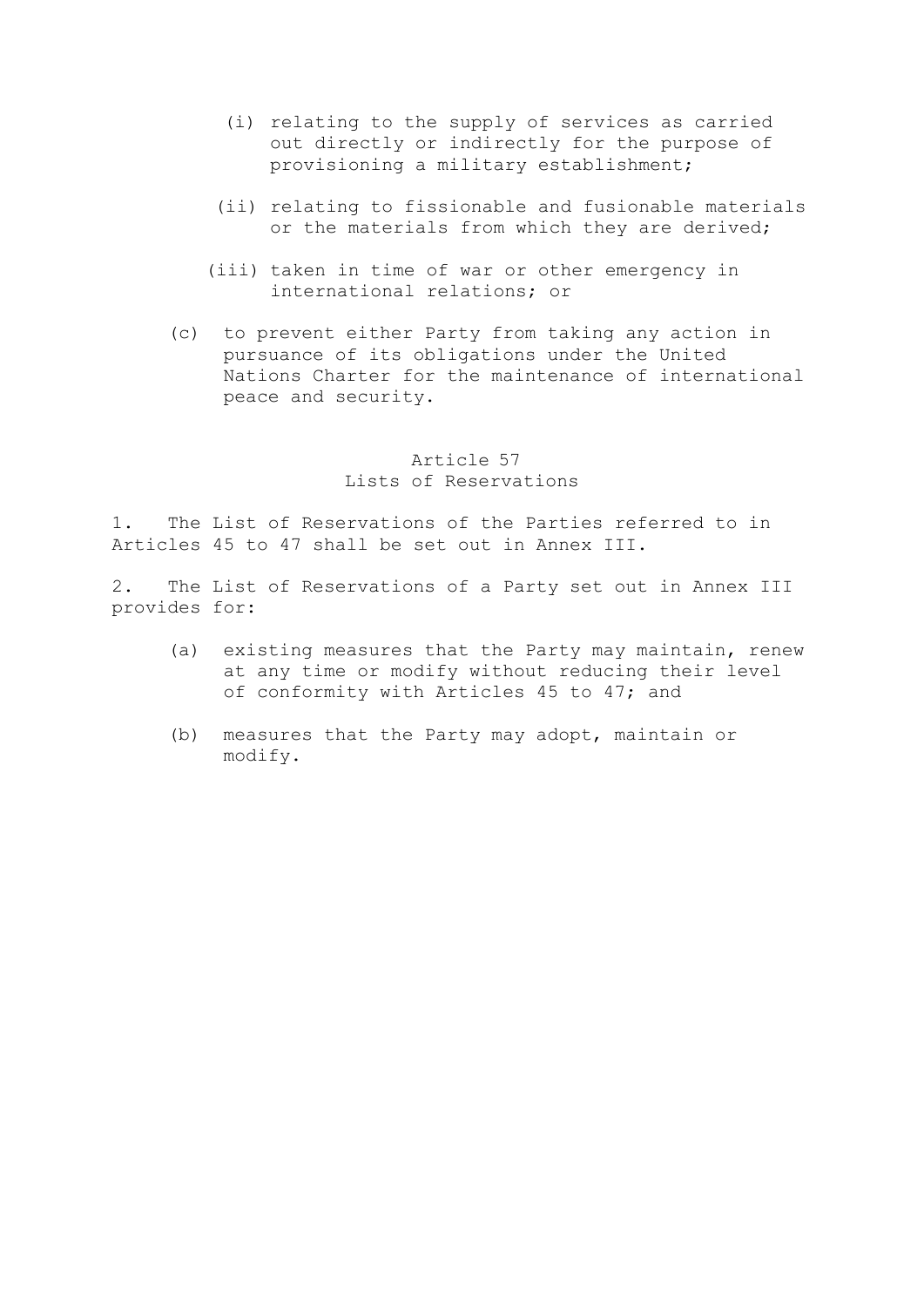#### Article 58 Modification of Lists of Reservations

1. A Party shall notify to the other Party its intention to modify its List of Reservations set out in Annex III. Upon written request of the other Party within 30 days from the receipt of the notification, the Parties shall hold consultations on any necessary compensatory adjustment with the aim to ensure that the general level of mutually advantageous commitments under this Chapter is not reduced. If the Parties fail to reach an agreement on compensation within 60 days after the receipt of the request for consultations, the Party receiving the notification may refer the matter to arbitration by an arbitral tribunal established following the same procedures as provided for in paragraphs 3 to 7 of Article 141. Such an arbitral tribunal shall present its findings as to the ways to ensure that the general level of mutually advantageous commitments under this Chapter is not reduced. Article 143 shall apply to the proceedings of such an arbitral tribunal *mutatis mutandis*.

2. If no consultations are requested, or once the Party which made the notification under paragraph 1 has made compensatory adjustments as agreed upon by the Parties or in conformity with the outcome of arbitration, the modification shall be incorporated into Annex III in accordance with the procedures set out in Article 152.

3. If a compensatory adjustment has been made by a Party to the benefit of the other Party as an "affected Member" in accordance with Article XXI of the GATS with regard to the same modification as intended for the List of Reservations of the former Party set out in Annex III, the Parties shall be deemed to have reached an agreement on compensation referred to in paragraph 1 with the same conclusion as agreed in the said compensatory adjustment.

# Article 59 Transparency

1. Each Party shall publish promptly and, except in emergency situations, at the latest by the time of their entry into force, all relevant measures of general application which pertain to or affect the operation of this Chapter. International agreements pertaining to or affecting trade in services to which a Party is a signatory shall also be published.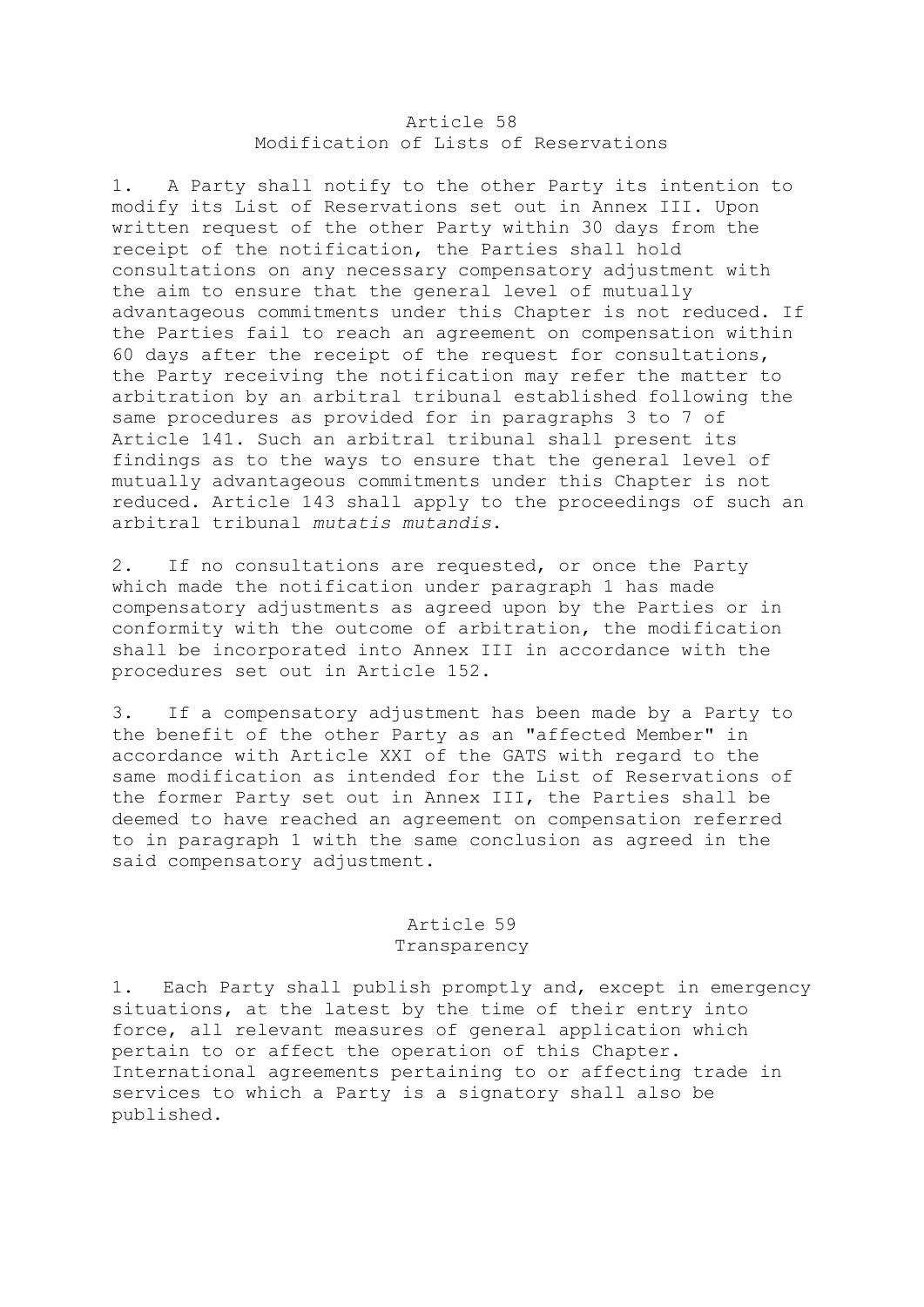2. Where publication as referred to in paragraph 1 is not practicable, such information shall be made otherwise publicly available.

# Article 60 Review

1. With the objective of further liberalising trade in services between them, the Parties shall review at least every two years, or more frequently if so agreed, their Lists of Reservations set out in Annex III. The first such review shall take place not later than two years after the entry into force of this Agreement.

2. If, after the entry into force of this Agreement, a Party further liberalises autonomously any of its services sectors, sub-sectors or activities, it shall consider any requests by the other Party for the incorporation into this Agreement of such autonomous liberalisation.

# Article 61 Annexes

 Annexes III, IV, V, VI and VII form an integral part of this Chapter.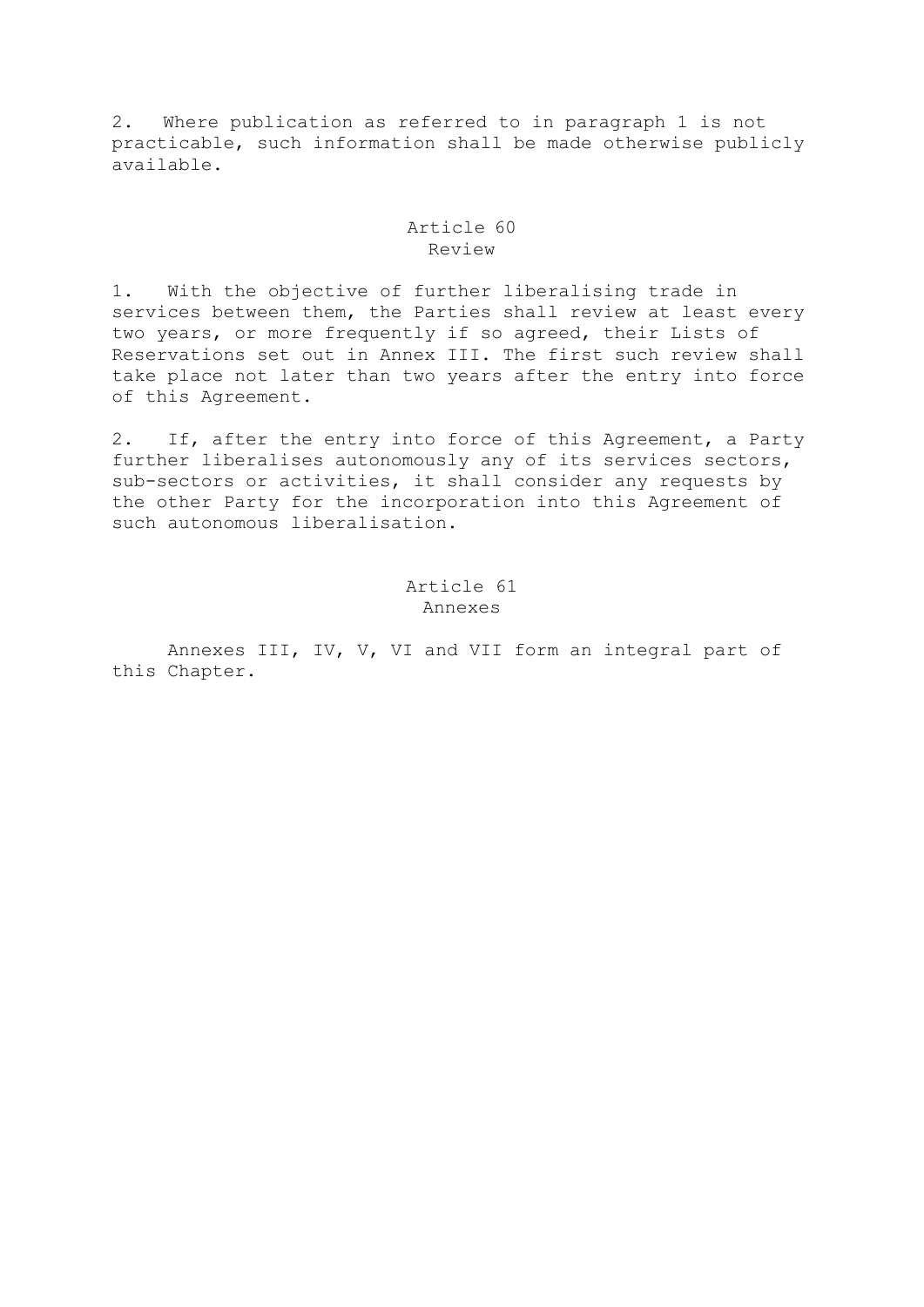# Chapter 7 Movement of Natural Persons

# Article 62 Scope

1. This Chapter shall apply to measures affecting the movement of natural persons of a Party who enter and stay temporarily in the other Party.

2. This Chapter shall not apply to measures affecting natural persons of a Party seeking access to the employment market of the other Party, nor shall it apply to measures regarding nationality or citizenship, residence or employment on a permanent basis.

3. This Chapter shall not prevent a Party from applying measures to regulate the entry of natural persons of the other Party into, or their temporary stay in, the former Party, including measures necessary to protect the integrity of, and to ensure the orderly movement of natural persons across, its borders, provided that such measures are not applied in such a manner as to nullify or impair the benefits accruing to the other Party under the terms of the specific commitments set out in Annex VIII.

 Note: The sole fact of requiring a visa for natural persons of a certain nationality and not for those of others shall not be regarded as nullifying or impairing benefits under the terms of the specific commitments.

# Article 63 General Principles

1. This Chapter reflects the preferential trading relationship between the Parties, the desire of the Parties to facilitate the movement of natural persons on a mutually beneficial basis and to establish transparent criteria and procedures for the movement of natural persons, and the need to ensure border security and to protect the domestic labour force and permanent employment in either Party.

2. Each Party shall apply its measures relating to the provisions of this Chapter in accordance with paragraph 1, and, in particular, shall apply such measures expeditiously so as to avoid unduly impairing or delaying trade in goods or services or conduct of investment activities under this Agreement.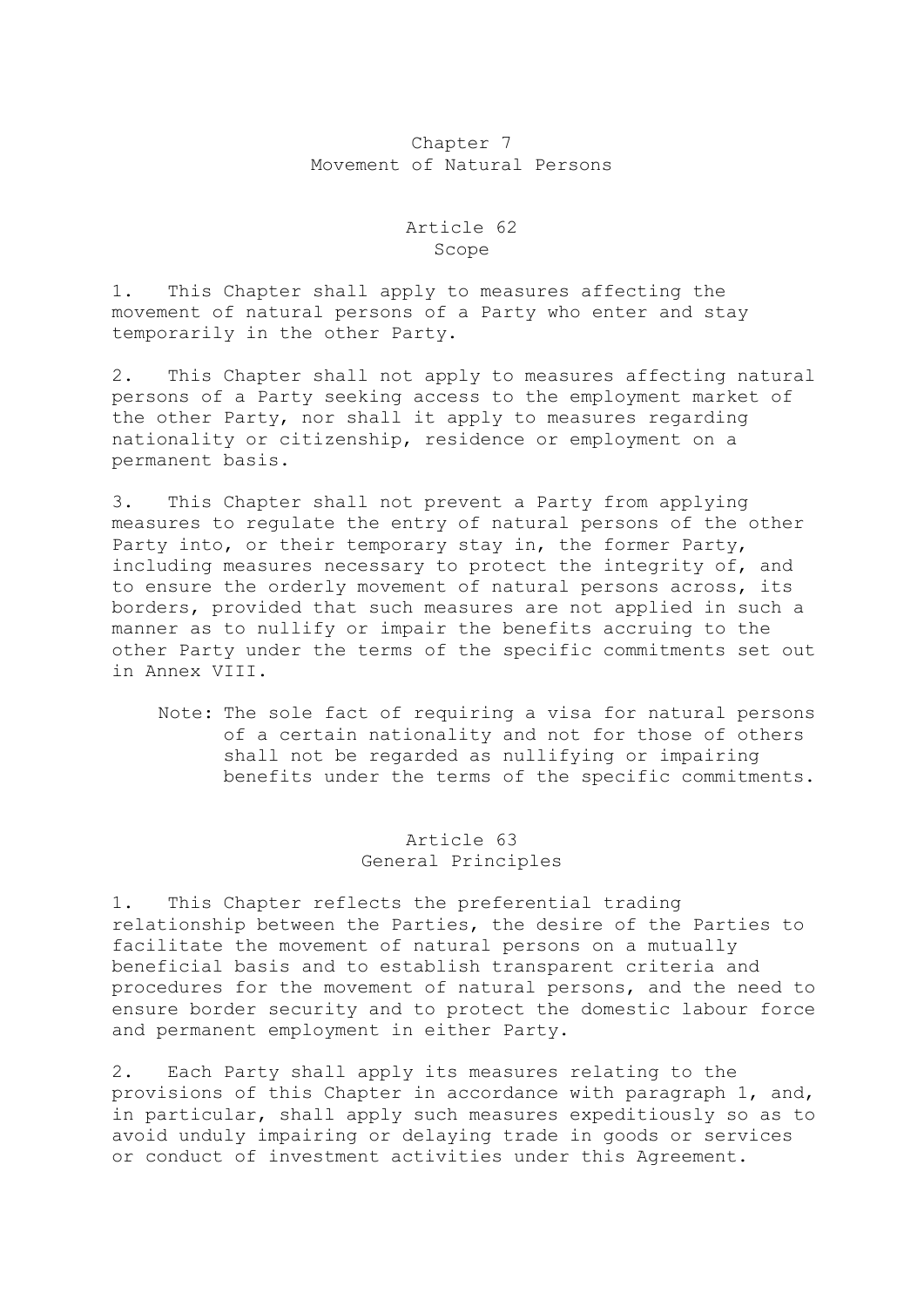#### Article 64 Definitions

 For the purposes of this Chapter, "natural person of a Party" means a natural person who, under the legislation of the Party, is:

- (a) in respect of Japan, a national of Japan; or
- (b) in respect of Switzerland,
	- (i) a national of Switzerland; or
	- (ii) a permanent resident who is a service supplier in the Area of Switzerland.

## Article 65 Grant of Entry and Temporary Stay

1. Each Party shall grant entry and temporary stay to natural persons of the other Party in accordance with this Chapter and relevant laws and regulations of the former Party, and subject to the terms of the specific commitments set out in Annex VIII.

2. Each Party shall ensure that fees charged by its competent authorities for processing application for entry and temporary stay of natural persons of the other Party for business purposes are charged having regard to the administrative costs involved.

# Article 66 Provision of Information

1. Each Party shall make publicly available information with respect to natural persons covered by its specific commitments set out in Annex VIII, including information necessary for an effective application for the grant of entry into, and temporary stay and work in, that Party. Such information shall be kept updated.

2. The information referred to in paragraph 1 shall include a description of, in particular: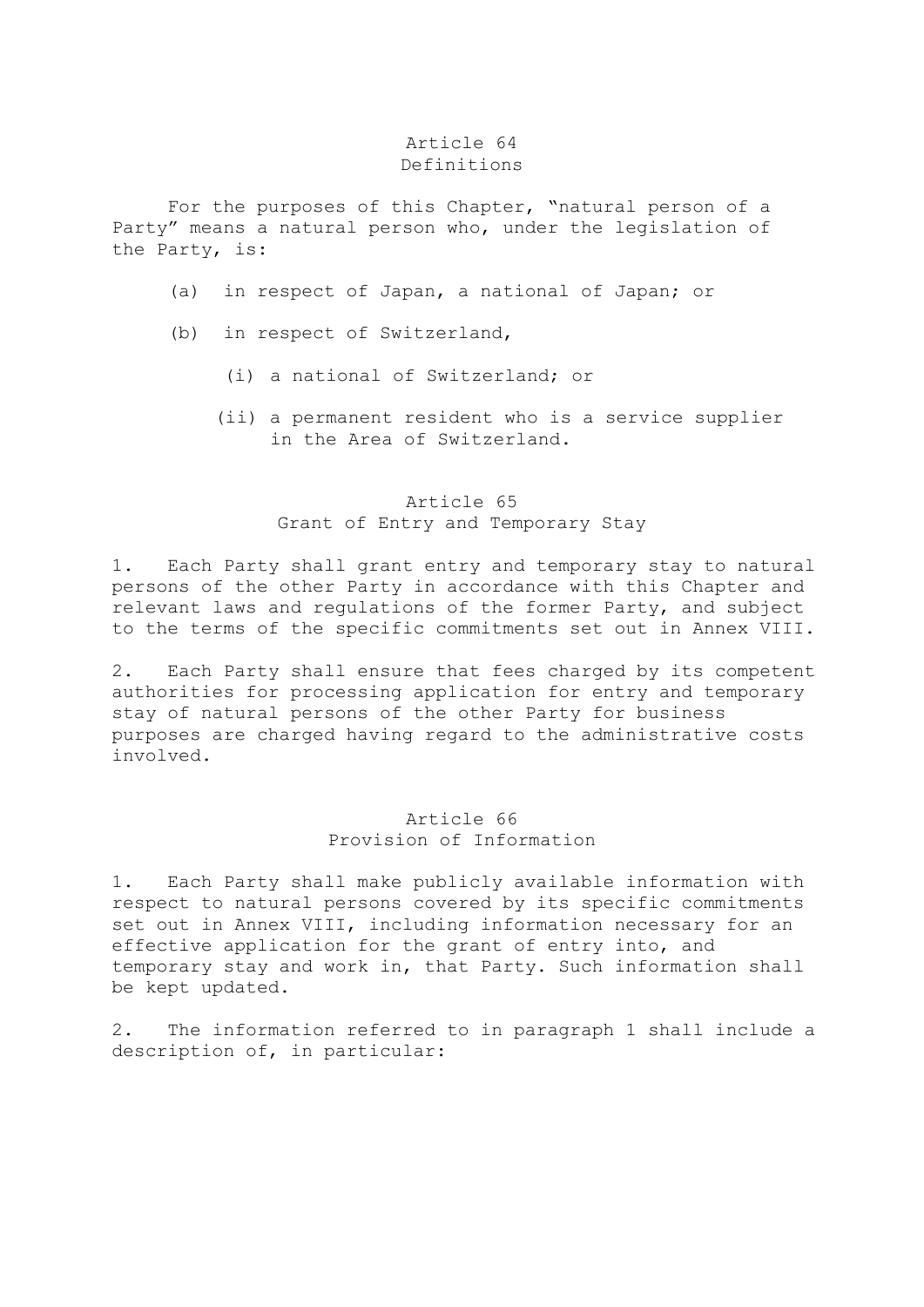(a) in respect of Japan:

 with respect to all the statuses of residence that are relevant to the grant of entry into, and temporary stay and work in, Japan for natural persons of Switzerland covered in Japan's specific commitments in Annex VIII:

- (i) visas and certificates of eligibility;
- (ii) requirements and procedures for application for, and issuance of, visas and certificates of eligibility, including information on documentation required, conditions to be met and method of application; and
- (iii) requirements and procedures for application for, and grant of, renewal of period of temporary stay; or
- (b) in respect of Switzerland:

with respect to the grant of entry into, and temporary stay and work in, Switzerland for natural persons of Japan covered in Switzerland's specific commitments in Annex VIII:

- (i) all categories of visas and work permits;
- (ii) requirements and procedures for application for, and issuance of, visas and work permits, including information on documentation required, conditions to be met and method of application; and
- (iii) requirements and procedures for application for, and grant of, renewal of temporary stay and work permits.

3. Each Party shall provide the other Party with details of relevant publications or websites where information referred to in paragraph 2 is made available.

4. If the implementation of paragraph 1 proves to be impracticable for a Party, that Party shall provide the information referred to in paragraph 2, as well as any subsequent change therein, directly to the other Party. In addition, that Party shall indicate the contact details of its authority where persons of the other Party may obtain the information referred to in paragraph 2.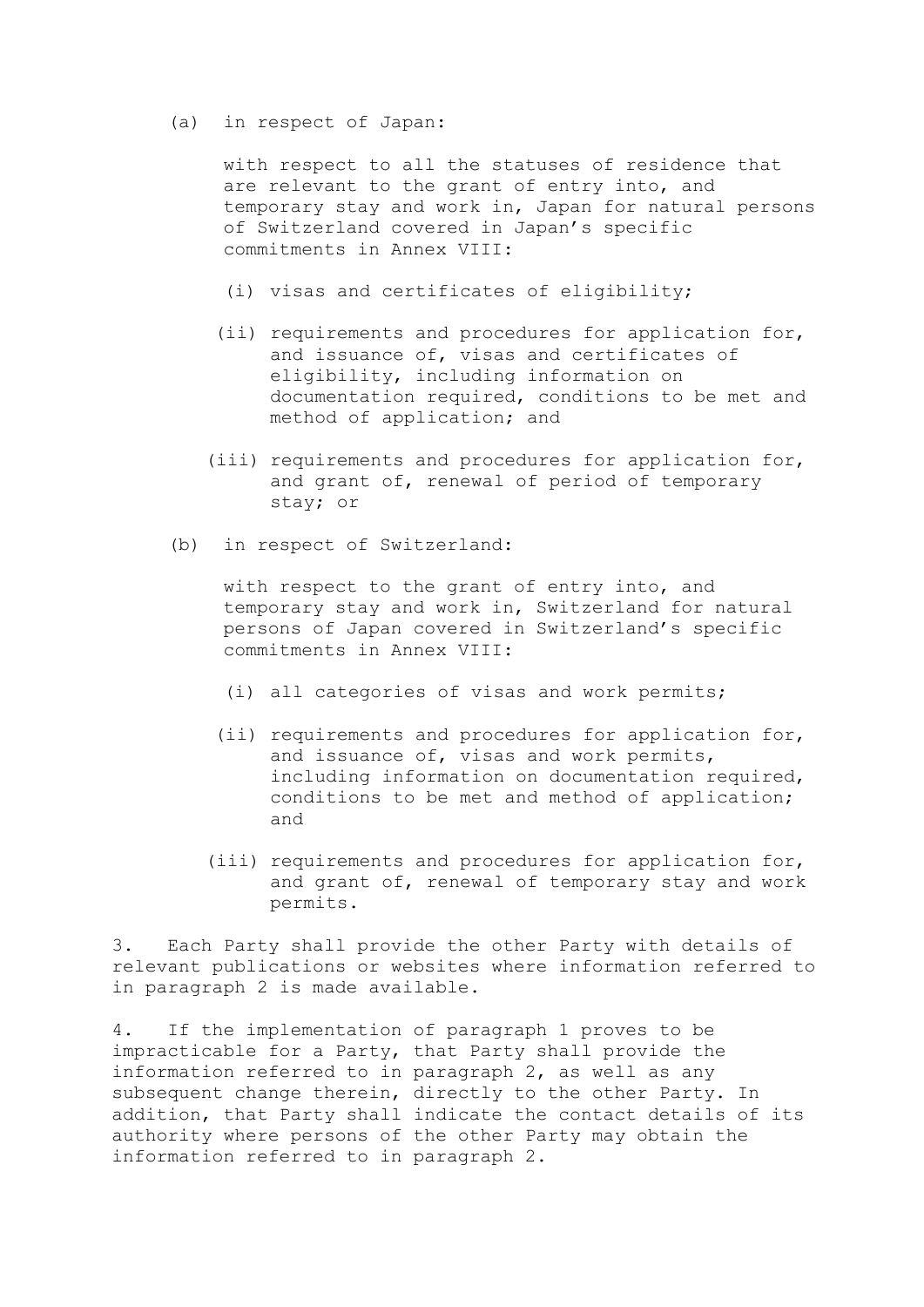5. Each Party shall, to the extent possible, upon request by the other Party, make available to the other Party statistical data regarding the grant of entry into and temporary stay in the former Party for natural persons of the other Party under this Chapter.

# Article 67 Expeditious Application Procedures

1. The competent authorities of each Party shall process without delay applications for the grant of entry and temporary stay or, where applicable, work permits or certificates of eligibility submitted for natural persons of the other Party, including applications for renewal thereof.

2. If the competent authorities of a Party require additional information from the applicant in order to process the application, they shall endeavour to notify the applicant without undue delay.

3. Upon request by the applicant, the competent authorities of a Party shall endeavour to provide, without undue delay, information concerning the status of the application.

4. After a decision has been taken, the competent authorities of a Party shall endeavour to notify without undue delay the applicant for entry and temporary stay or, where applicable, work permit or certificate of eligibility, of the outcome of the application. The notification shall include the period of stay and any other conditions.

# Article 68

Measures Pursuant to Immigration Laws and Regulations

 Except for this Chapter and Chapters 1, 14 and 16, nothing in this Agreement shall impose any obligation on either Party regarding measures pursuant to immigration laws and regulations.

# Article 69 General and Security Exceptions

For the purposes of this Chapter, Articles 55 and 56 shall apply *mutatis mutandis*.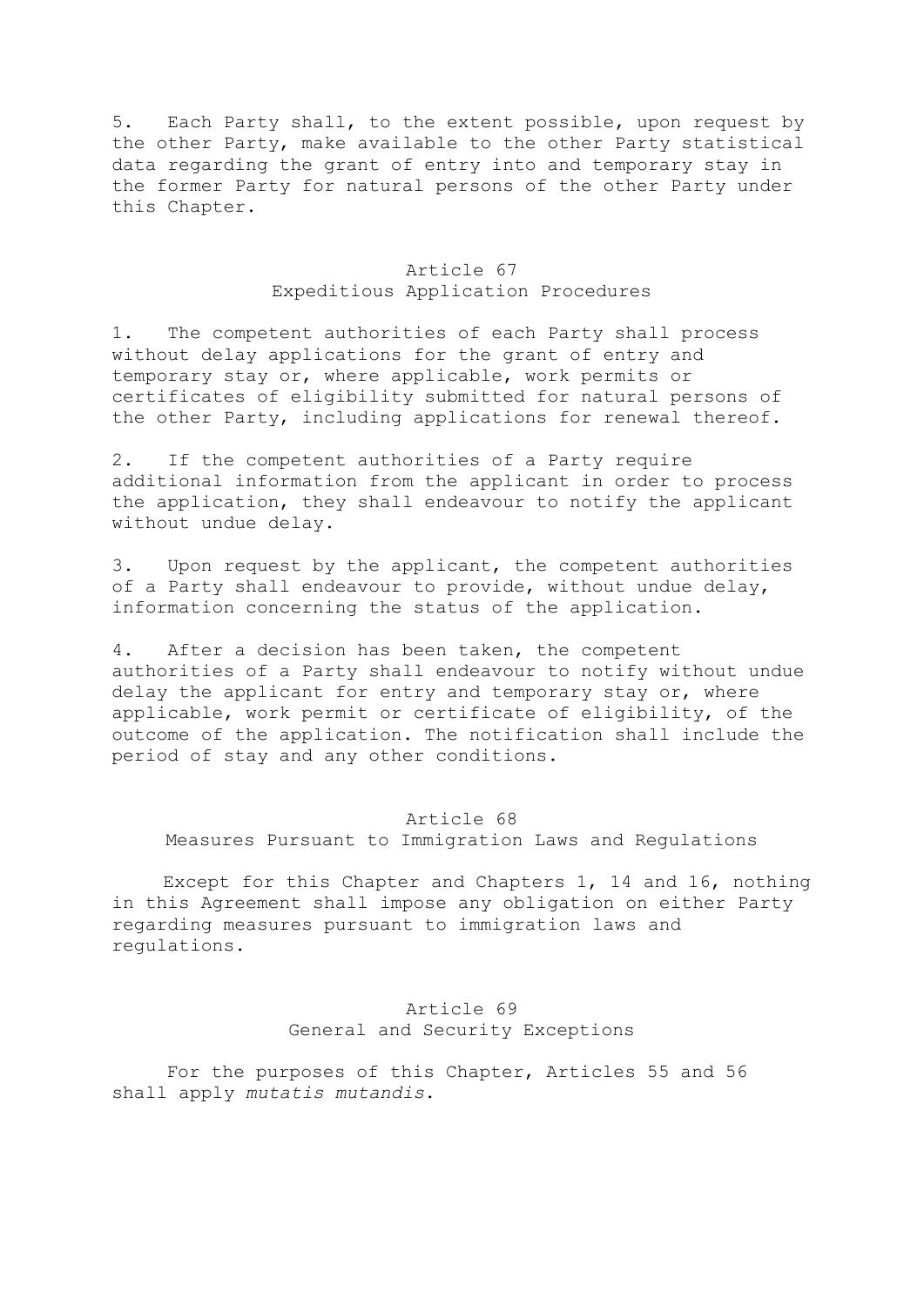# Chapter 8 Electronic Commerce

# Article 70 Scope

 This Chapter shall apply to measures by a Party affecting electronic commerce, including for goods and services, in the context of their bilateral trade.

# Article 71 General Provisions

1. The Parties recognise the economic growth and opportunity provided by the increasing use of electronic commerce in trade in goods and services, among others, in particular for businesses and consumers, the importance of avoiding barriers to its use and development and the need to create an environment of trust and confidence in its use.

2. The Parties recognise the principle of technological neutrality in the sense that any provisions related to trade in services do not distinguish between the different technological means through which a service may be supplied.

3. In the event of any inconsistency between this Chapter and Chapter 2, 6, 9 or 11, the Chapter other than this Chapter shall prevail to the extent of the inconsistency.

- 4. This Chapter shall not apply to:
	- (a) government procurement;
	- (b) subsidies as defined in the Agreement on Subsidies and Countervailing Measures in Annex 1A to the WTO Agreement; and
	- (c) taxation measures.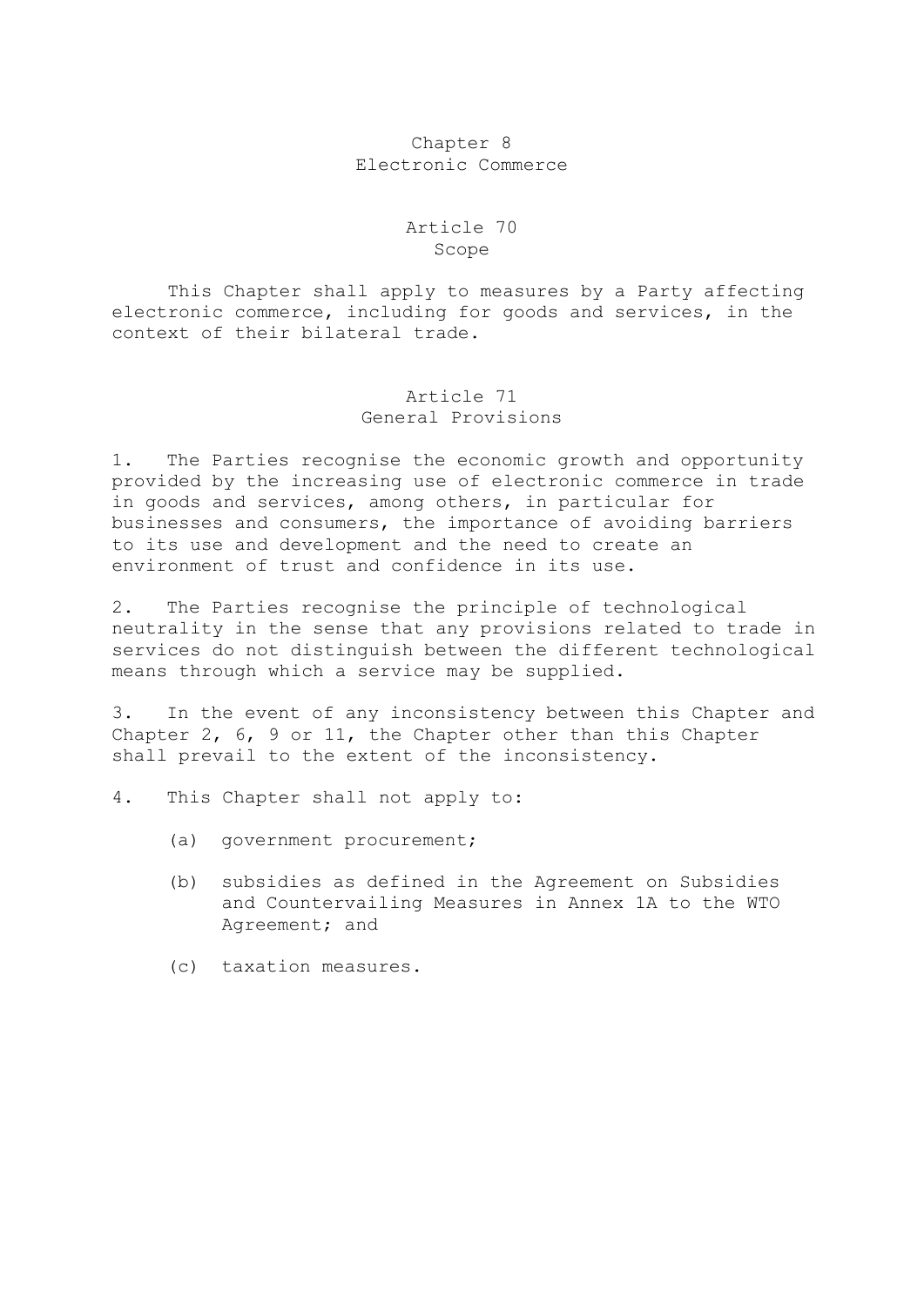# Article 72 Definitions

For the purposes of this Chapter:

- (a) "digital products" means such products as computer programmes, texts, plans, designs, video, images and sound recordings or any combinations thereof, that are digitally encoded and transmitted electronically;
	- Note 1: For the purposes of this Chapter, digital products do not include those that are fixed on a carrier medium. Digital products that are fixed on carrier medium shall be subject to Chapter 2.
	- Note 2: For the purposes of this Chapter, digital products are those produced for commercial sale or distribution.
- (b) "electronic certificate" means an electromagnetic record prepared for certifying that matters used to confirm that the user has performed the electronic signature are pertaining to such user;
- (c) "electronic signature" means a measure taken with respect to information that can be recorded in an electromagnetic record and which fulfils both of the following requirements:
	- (i) that the measure indicates that such information has been approved by a person who has taken such measure; and
	- (ii) that the measure confirms that such information has not been altered;
- (d) "parties to an electronic transaction" means at least one party in each of the Parties, all of them involved in an electronic transaction or an electronic communication that has significant relevance to that transaction;
- (e) "trade administration documents" means forms that a Party issues or controls that must be completed:
	- (i) by or for an importer or exporter in connection with the importation or exportation of products; or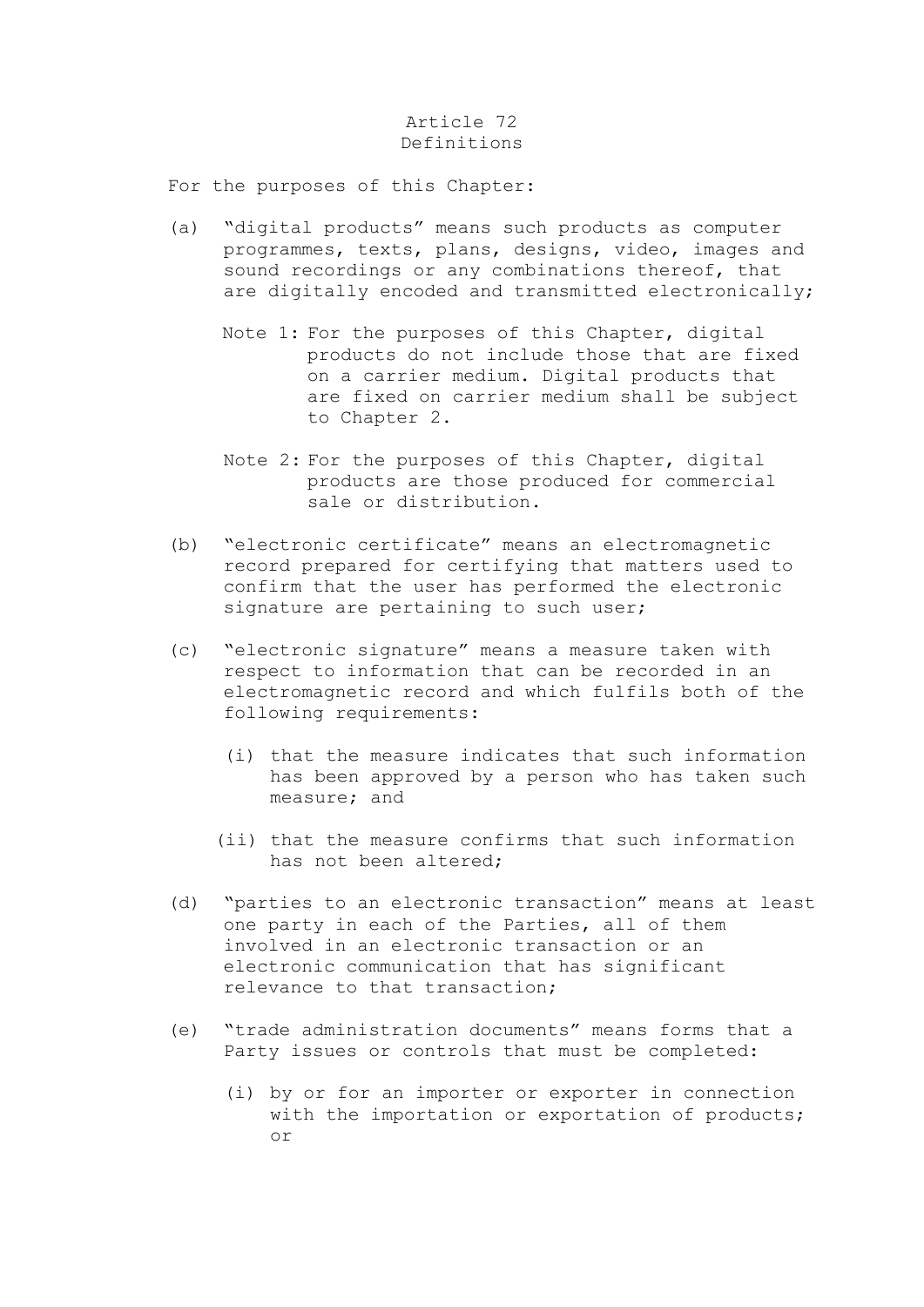- (ii) by a service supplier in connection with trade in services; and
- Note: For the purposes of this Chapter, "trade in services" shall have the same meaning as "trade in services" defined in subparagraph (t) of Article 44.
- (f) "transmitted electronically" means transferred by any electromagnetic means.

#### Article 73

Non-Discriminatory Treatment of Digital Products

1. Unless otherwise specified in its List of Reservations referred to in Articles 57 and 90, which shall apply *mutatis mutandis*, each Party shall:

- (a) not adopt measures that accord less favourable treatment to digital products of the other Party than it accords to its own like digital products. When a Party identifies a measure of such nature that has been adopted before the entry into force of this Agreement and is maintained by the other Party, that other Party shall endeavour to eliminate it; and
- (b) not adopt or maintain measures that accord less favourable treatment to digital products of the other Party than it accords to like digital products of a non-Party.

2. In implementing its obligations under paragraph 1, each Party shall, in good faith, determine whether a digital product is a digital product of a Party, of the other Party or of a non-Party. Such determination shall be made in a transparent, objective, reasonable and fair manner.

3. Each Party shall, upon request by the other Party, explain how it determines the origin of a digital product in implementing its obligations under paragraph 1.

4. The Parties shall cooperate in international organisations and fora to foster the development of criteria determining the origin of a digital product, with a view to considering the incorporation of such criteria into this Agreement.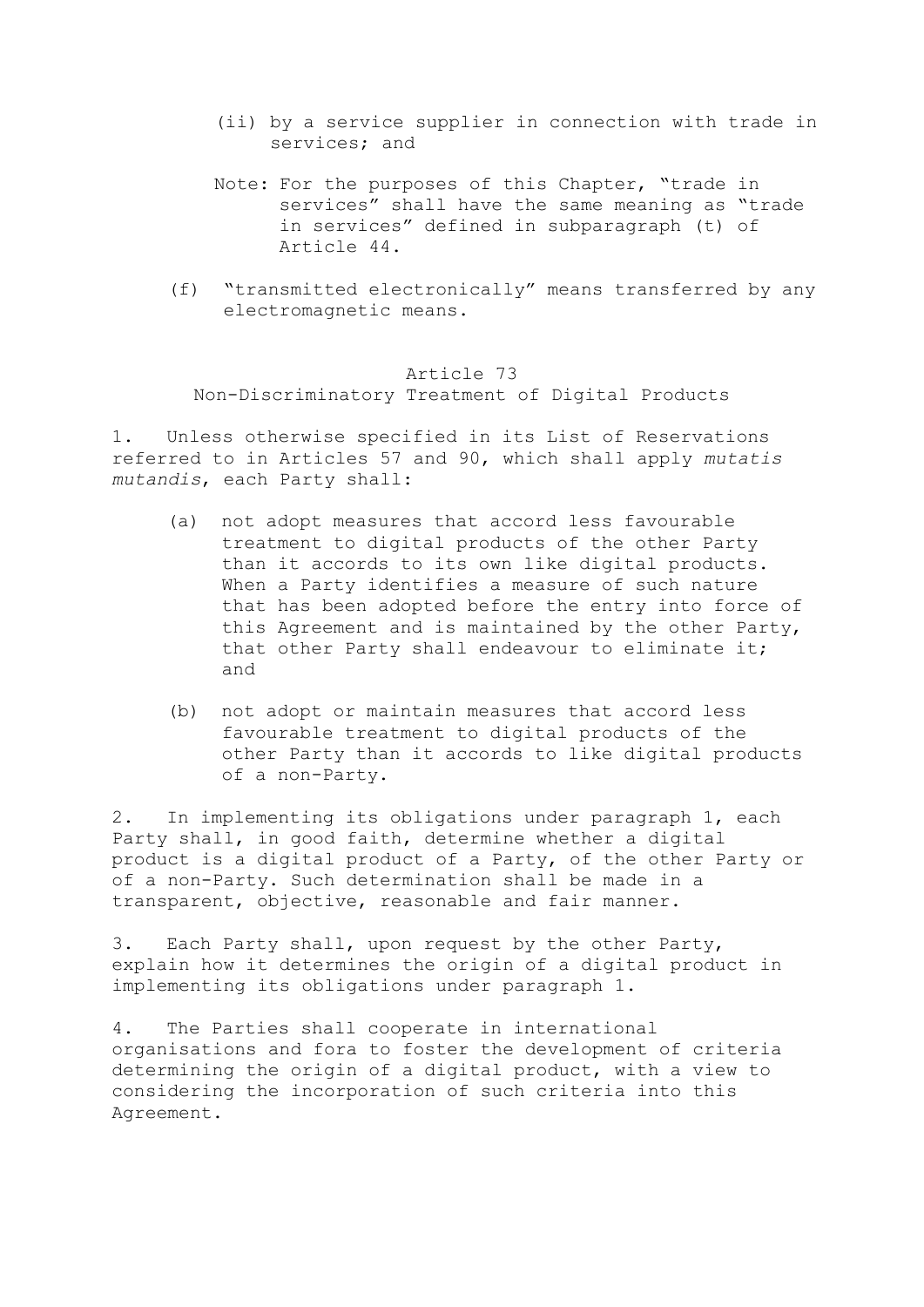5. The Parties shall review this Article five years after the date of entry into force of this Agreement, unless they agree otherwise.

## Article 74

#### Non-Discriminatory Treatment of Services

 Each Party shall ensure that its measures governing electronic commerce do not discriminate the supply of services transmitted electronically against the supply of like services by other means.

#### Article 75 Market Access

 Unless otherwise specified in its List of Reservations referred to in Articles 57 and 90, which shall apply *mutatis mutandis*, each Party shall not adopt or maintain measures that unduly prohibit or restrict electronic commerce.

# Article 76 Customs Duties

1. Recognising the importance of maintaining the current practice of not imposing customs duties on electronic transmissions, the Parties shall cooperate to make this practice binding within the framework of the World Trade Organization, with a view to considering its incorporation into this Agreement.

2. In the context of paragraph 1, the Parties confirm their current practice of not imposing customs duties on electronic transmissions under paragraph 46 of the Hong Kong Ministerial Declaration of December 2005.

# Article 77 Domestic Regulation

 Each Party shall endeavour to ensure that all its measures affecting electronic commerce are administered in a transparent, objective, reasonable and impartial manner, and are not more burdensome than necessary.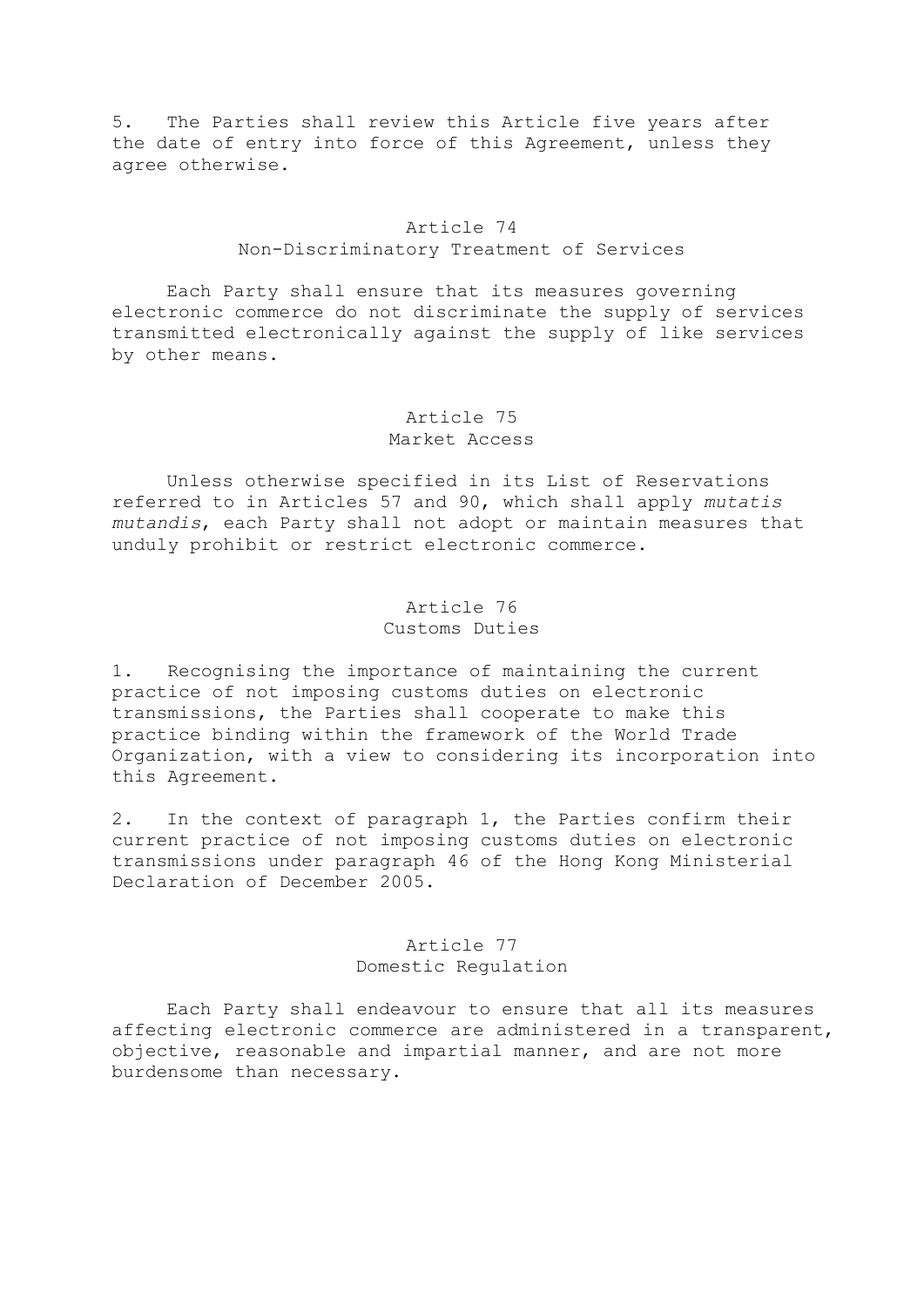#### Article 78

## Electronic Signatures and Certification Services

1. Neither Party shall adopt or maintain legislation for electronic signatures that would:

- (a) prohibit parties to an electronic transaction from mutually determining the appropriate electronic signature methods for that transaction or electronic communication that has significant relevance to that transaction;
- (b) prevent parties to an electronic transaction from having the opportunity to prove in court that their electronic transaction or electronic communication that has significant relevance to that transaction complies with any legal requirements with respect to electronic signatures; or
- (c) prevent parties to an electronic transaction from choosing the court or tribunal to which they bring any dispute concerning the transaction.

2. Notwithstanding paragraph 1, each Party may require that, for a particular category of electronic transactions or electronic communications that have significant relevance to those transactions, the electronic signatures meet certain performance standards or are based on a specific electronic certificate issued by a supplier of certification services accredited or recognised in accordance with the Party's laws and regulations, provided that the requirement:

- (a) serves a legitimate policy objective; and
- (b) is substantially related to achieving that objective.

3. This Article shall not apply to any transactions or communications that have significant relevance to those transactions, if those transactions are not permitted to be made electronically under each Party's laws and regulations.

4. Each Party shall, in accordance with its legislation on electronic signatures and certification services, endeavour to facilitate the procedure of accreditation or recognition of suppliers of certification services, which have already obtained accreditation or recognition under the legislation of the other Party.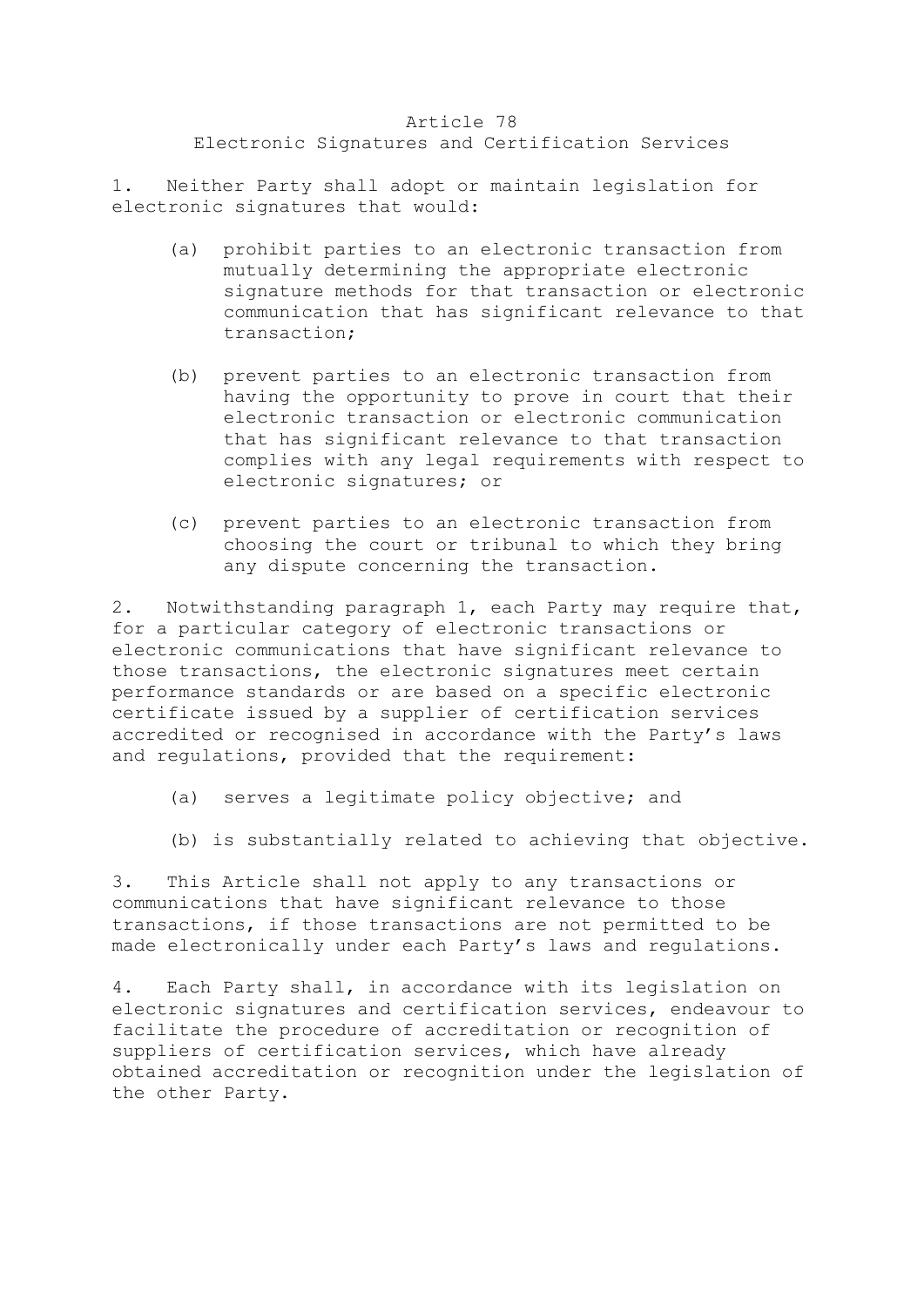#### Article 79 Paperless Trade Administration

1. Each Party shall endeavour to make all trade administration documents available to the public in an electronic form.

2. Each Party shall endeavour to accept trade administration documents submitted electronically as the legal equivalent of the paper versions of such documents.

3. The Parties shall cooperate bilaterally and in international fora to enhance the acceptance of electronic versions of trade administration documents.

# Article 80 Protection of Online Consumers

1. The Parties recognise the importance of adopting and maintaining transparent and effective consumer protection measures for electronic commerce as well as measures conducive to the development of consumer confidence.

2. The Parties recognise the importance of cooperation between their respective competent authorities in charge of consumer protection on activities related to electronic commerce in the context of their bilateral trade in order to enhance consumer protection.

3. The Parties recognise the importance of:

- (a) adopting or maintaining measures, in accordance with their respective laws and regulations, to protect the personal data of electronic commerce users; and
- (b) taking international standards and criteria into account in developing such measures.

# Article 81

Private Sector Participation

1. Each Party shall endeavour to ensure that regulatory frameworks governing electronic commerce support industry-led development of electronic commerce with a view to promoting bilateral trade between the Parties.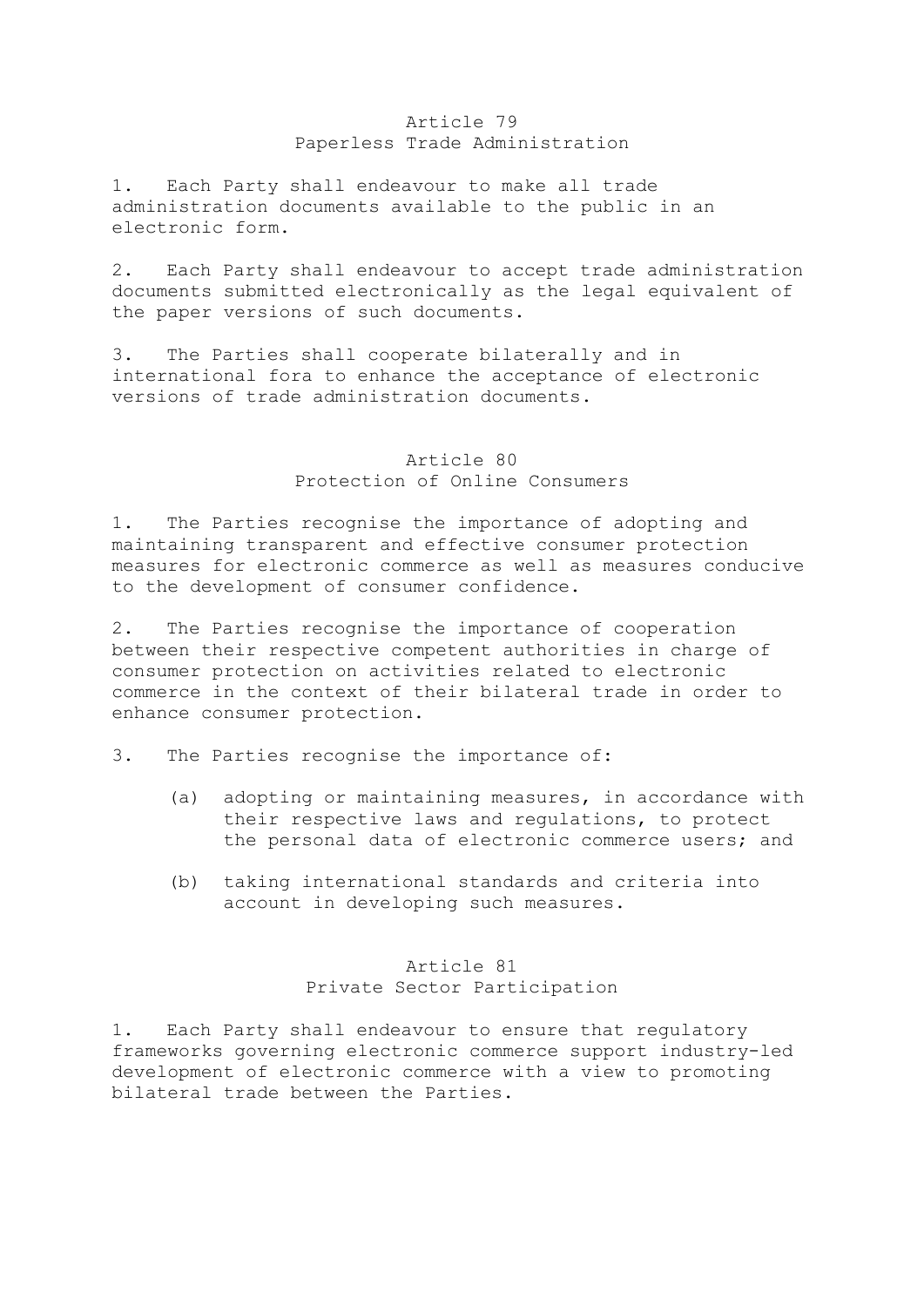2. Each Party shall encourage the private sector to adopt self-regulation, including through codes of conduct, guidelines and enforcement mechanisms, with a view to supporting electronic commerce.

# Article 82 Cooperation

1. The Parties shall cooperate to identify and overcome obstacles encountered in particular by small and medium-sized enterprises in using electronic commerce in the context of their bilateral trade.

2. The Parties shall endeavour to share information and experiences, including on related laws, regulations and best practices in the field of electronic commerce in relation to, *inter alia*:

- (a) data privacy;
- (b) fight against unsolicited commercial messages transmitted through the Internet such as electronic mails;
- (c) consumer confidence in electronic commerce;
- (d) cyber-security;
- (e) intellectual property;
- (f) electronic government; and
- (g) public morals, in particular ethics for young generations.

3. Each Party shall encourage, through existing means available to it, the activities of non-profit organisations in that Party aimed at promoting electronic commerce, including the exchange of information and views.

4. The Parties shall, where appropriate, cooperate in relevant international organisations and fora to contribute to the development of the international framework for electronic commerce.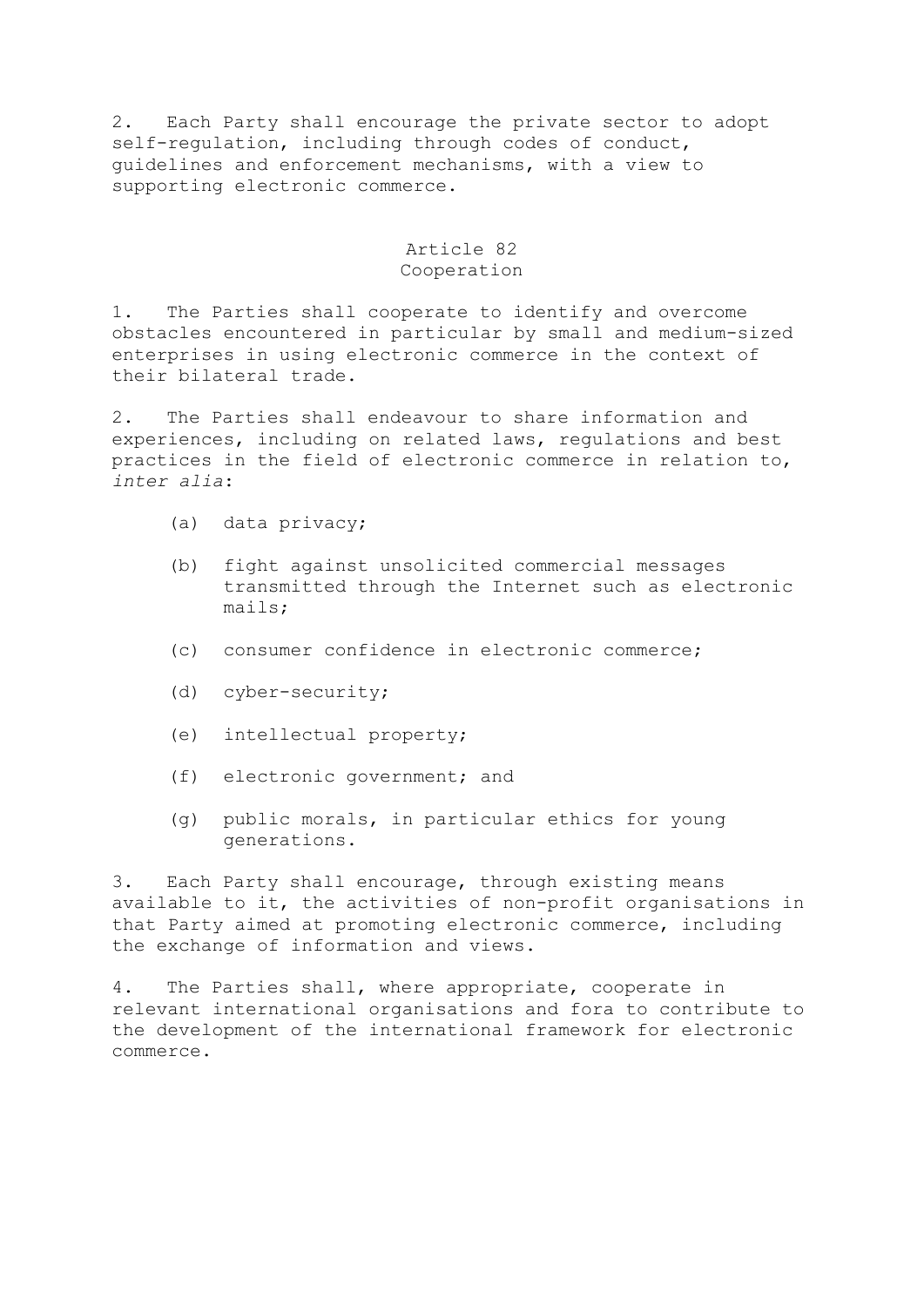# Article 83 Exceptions

For the purposes of this Chapter, Articles 22, 55 and 56 shall apply *mutatis mutandis*.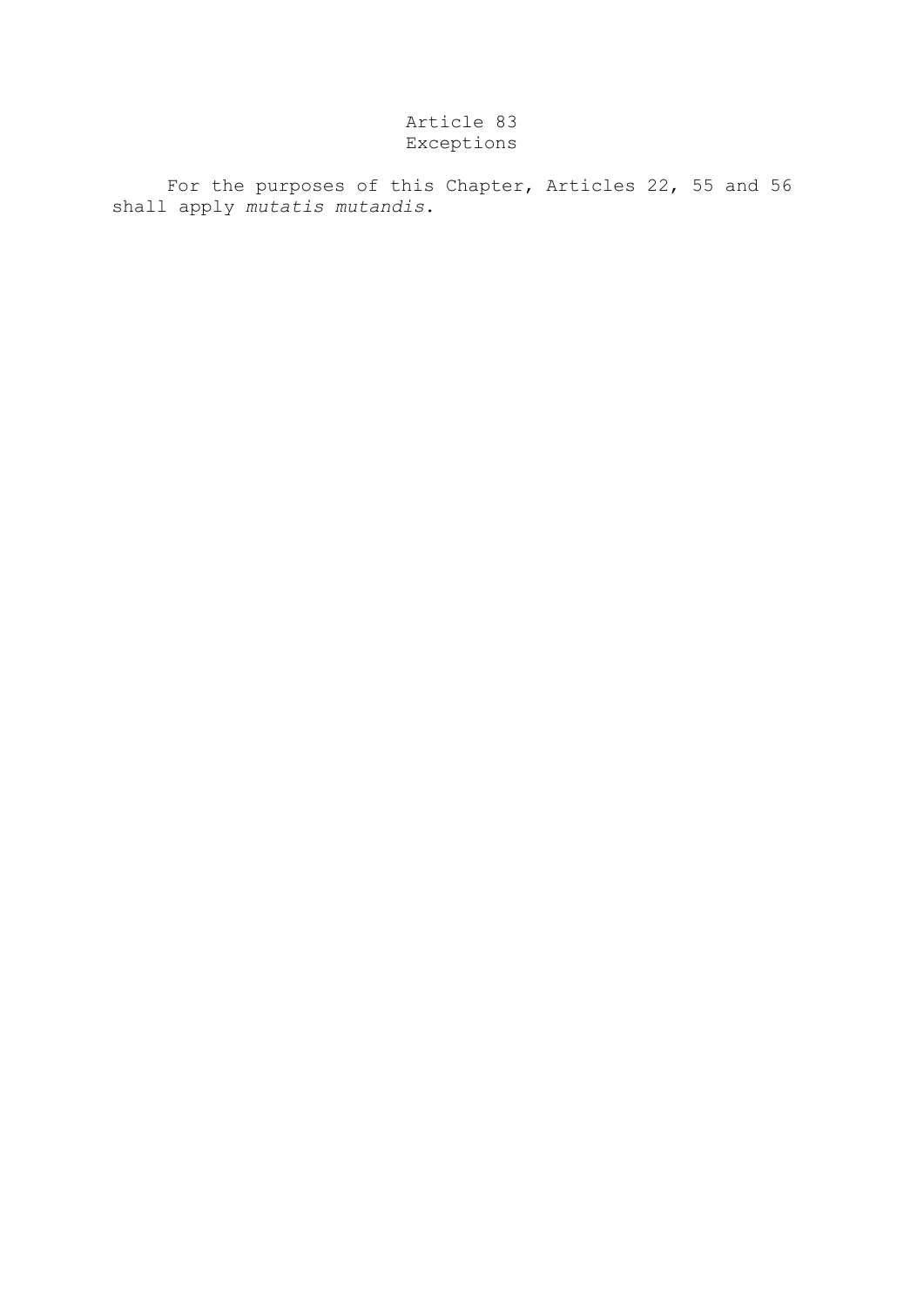#### Chapter 9 Investment

# Article 84 Scope and Coverage

1. This Chapter shall apply to measures adopted or maintained by a Party relating to investors of the other Party and to their investments in the Area of the former Party.

2. It is understood that this Chapter shall also apply to measures adopted or maintained by a Party relating to investments made by investors of the other Party in the Area of the former Party prior to the entry into force of this Agreement.

3. In the event of any inconsistency between this Chapter and Chapter 6 with regard to measures by a Party affecting trade in services, Chapter 6 shall prevail to the extent of the inconsistency.

# Article 85 Definitions

For the purposes of this Chapter:

- (a) "enterprise" means any entity duly constituted or organised under applicable law, whether or not for profit, and whether privately or governmentally owned or controlled, including any corporation, partnership, sole proprietorship, company, joint venture or other association;
- (b) "freely convertible currency" means any currency which is widely traded in international foreign exchange markets and widely used in international transactions;
- (c) "investment" means any kind of asset, particularly:
	- (i) an enterprise or a branch of an enterprise;
	- (ii) shares, stocks or any other kind of equity participation in an enterprise, including rights derived therefrom;
	- (iii) bonds, debentures, loans and other forms of debt, including rights derived therefrom;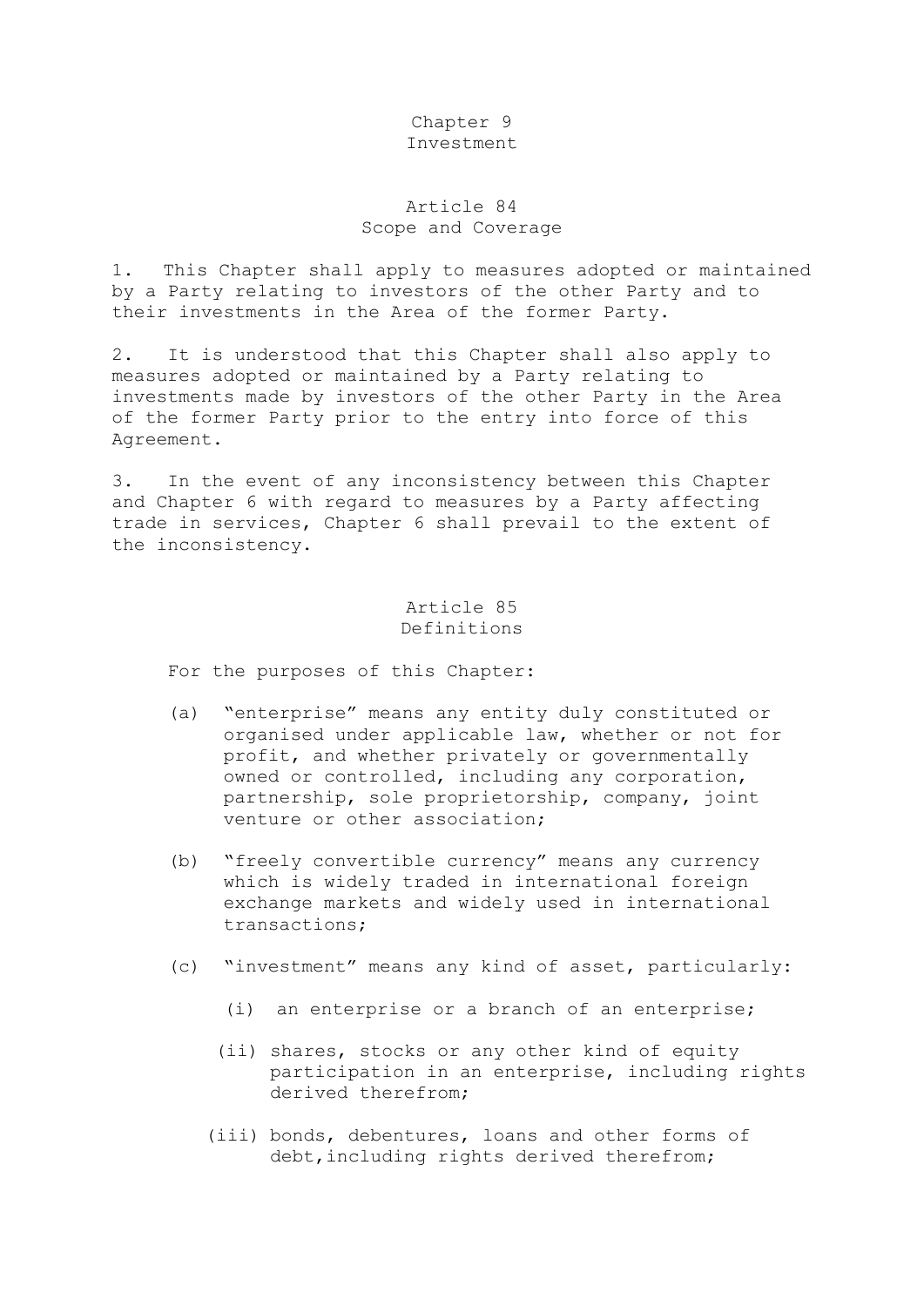- (iv) claims to money and to any performance associated with an enterprise and having an economic value;
- (v) intangible assets such as intellectual property rights and goodwill;
- (vi) rights conferred pursuant to law or contract such as concessions, licences, authorisations and permits, including those for cultivation, exploration, extraction and exploitation of natural resources;
- (vii) rights under contracts, including turnkey, construction, management, production and revenue-sharing contracts; and
- (viii) any other tangible and intangible, movable and immovable property, and any related property rights, such as mortgages, liens and pledges;

 A change in the form of the asset does not affect its character as an investment;

- (d) "investment activities" means establishment, acquisition, expansion, management, conduct, operation, maintenance, use, enjoyment, liquidation, sale or other disposition of investment;
- (e) "investment made" means an investment which an investor of a Party has established, acquired or expanded in the Area of the other Party;
- (f) "investment of an investor of a Party" means an investment that is owned or controlled, either directly or indirectly, by an investor of the Party;
- (g) "investor of a Party" means:
	- (i) a natural person, who under the law of the Party:
		- (A) in respect of Japan, is a national of Japan; or
		- (B) in respect of Switzerland:

(aa) is a national of Switzerland; or

(bb) has the right of permanent residence; or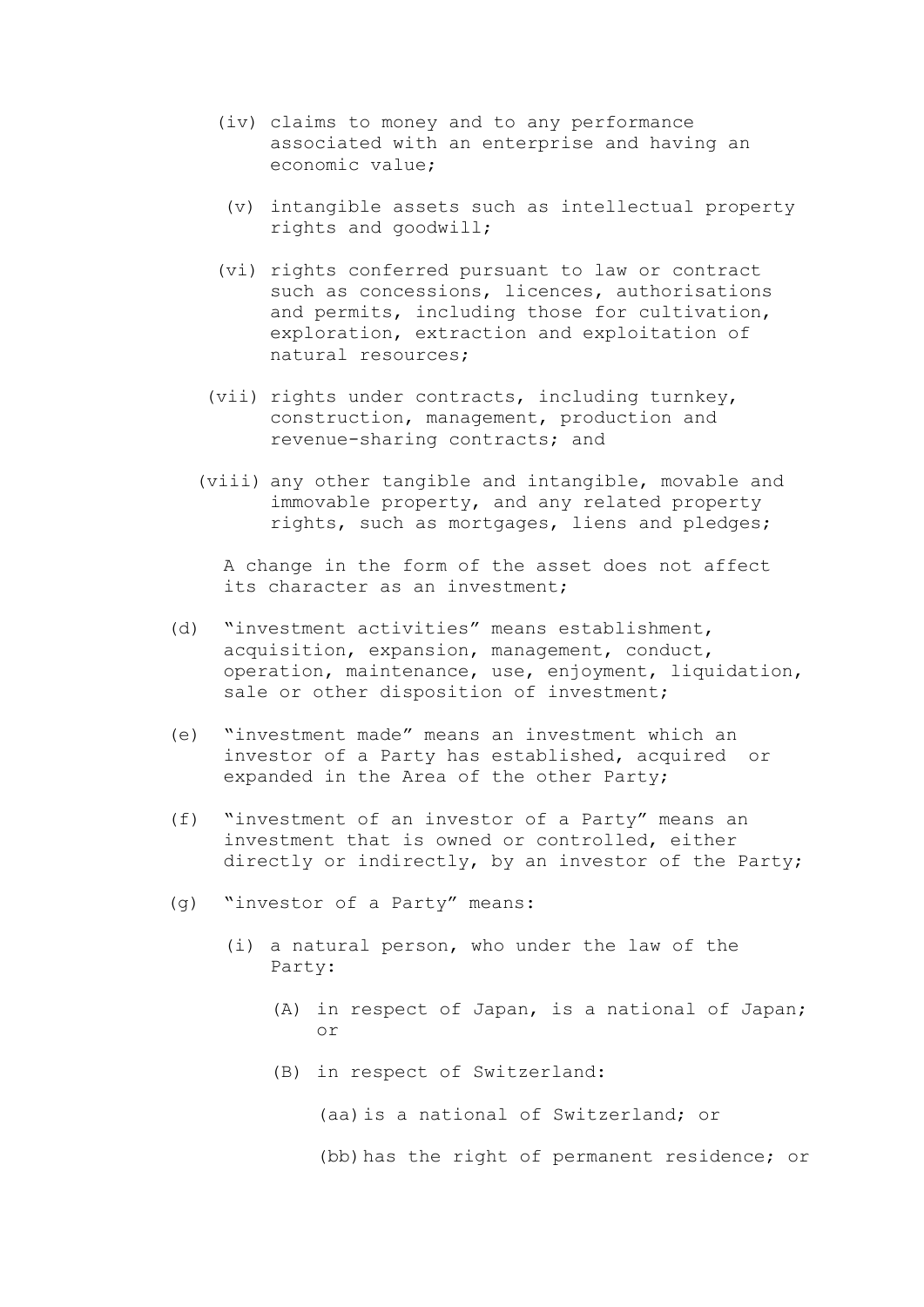(ii) an enterprise constituted or organised under the applicable law of the Party and carrying out substantial business activities in the Area of that Party,

 that is in the process of making an investment or has made an investment in the Area of the other Party; and

 (h) "measure" means any measure by a Party, whether in the form of a law, regulation, rule, procedure, decision, administrative action or any other form.

# Article 86 General Treatment and Protection

1. Each Party shall accord to investments of investors of the other Party fair and equitable treatment and full protection and security. Neither Party shall impair by unreasonable or arbitrary measures the management, conduct, operation, maintenance, use, enjoyment, liquidation, sale or other disposition of such investments.

2. Each Party shall observe any written obligation it may have entered into with regard to a specific investment by an investor of the other Party, which the investor could have relied on at the time of establishment, acquisition or expansion of such investment.

# Article 87 National Treatment

 Each Party shall accord to investors of the other Party and to their investments, in relation to their investment activities, treatment no less favourable than that it accords, in like situations, to its own investors and to their investments.

# Article 88 Most-Favoured-Nation Treatment

1. Each Party shall accord to investors of the other Party and to their investments, in relation to their investment activities, treatment no less favourable than that it accords, in like situations, to investors of a non-Party and to their investments.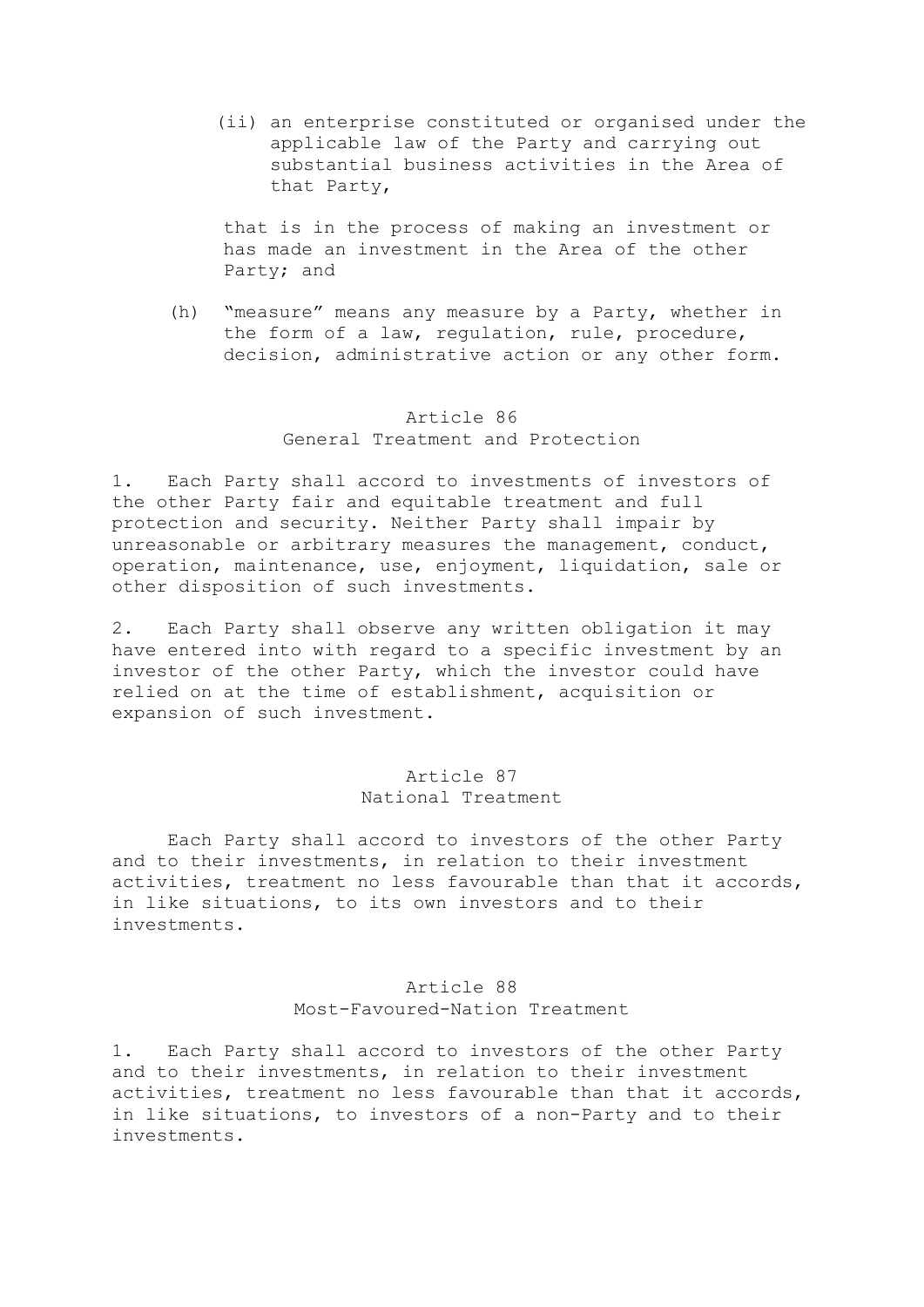2. It is understood that the treatment referred to in paragraph 1 does not include treatment accorded to investors of a non-Party and their investments by provisions concerning the settlement of investment disputes between a Party and the non-Party that are provided for in other international agreements.

3. If a Party accords more favourable treatment to investors of a non-Party and their investments by concluding or amending a free trade agreement, customs union or similar agreement that provides for substantial liberalisation of investment, it shall not be obliged to accord such treatment to investors of the other Party and their investments. Any such treatment accorded by a Party shall be notified to the other Party without delay and the former Party shall endeavour to accord to investors of the latter Party and their investments treatment no less favourable than that accorded under the concluded or amended agreement. The former Party, upon request by the latter Party, shall enter into negotiations with a view to incorporating into this Agreement treatment no less favourable than that accorded under such concluded or amended agreement.

# Article 89 Transfers

1. Each Party shall ensure that all transfers relating to investments in its Area of an investor of the other Party may be made freely into and out of its Area without delay. Such transfers shall include, in particular, those of:

- (a) the initial capital and additional amounts to maintain or increase the investments;
- (b) profits, interests, dividends, capital gains, royalties, fees and other current incomes accruing from the investments;
- (c) payments made under a contract, including a loan agreement;
- (d) proceeds from the total or partial sale or liquidation of the investments;
- (e) earnings and other remuneration of personnel engaged from abroad in connection with the investments;
- (f) payments made in accordance with Articles 91 and 92; and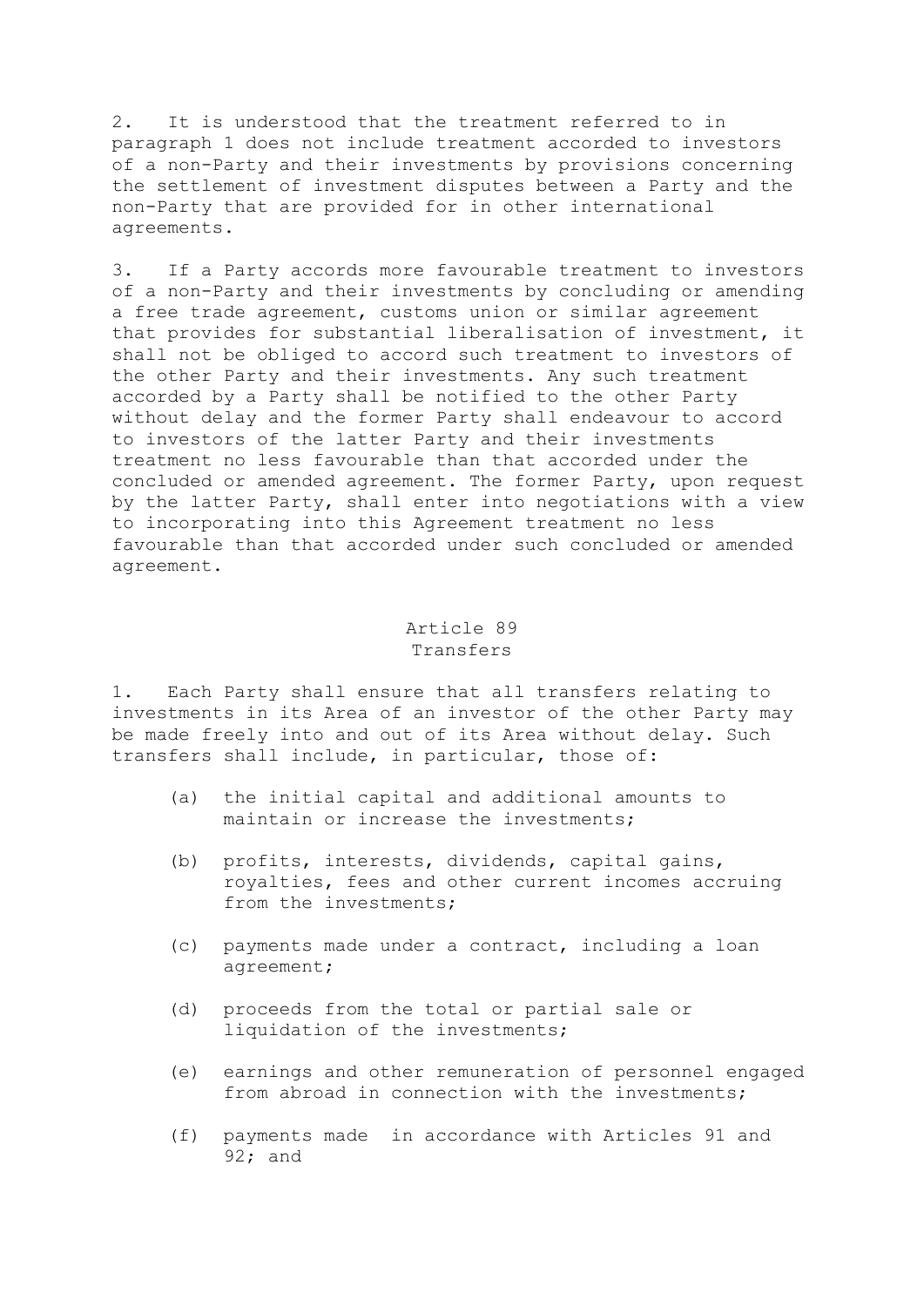(g) payments arising out of the settlement of a dispute under Article 94.

2. Each Party shall further ensure that transfers referred to in paragraph 1 may be made in a freely convertible currency. A transfer shall be able to be made at the market rate of exchange prevailing on the date of the transfer.

3. It is understood that paragraphs 1 and 2 are without prejudice to the equitable, non-discriminatory and good faith application by a Party of its laws relating to:

- (a) bankruptcy, insolvency or the protection of the rights of creditors;
- (b) the issuing, trading or dealing in securities;
- (c) criminal or penal offences and the recovery of proceeds of crimes;
- (d) reports or record keeping of transfers of currency or other monetary instruments; or
- (e) ensuring compliance with judgments or orders in adjudicatory proceedings.

# Article 90 Reservations

- 1. Articles 87, 88 and 96 shall not apply to:
	- (a) any existing non-conforming measure by a Party as set out in its List of Reservations in Section 1 of Appendix 1 or Section 1 of Appendix 2 to Annex IX, that is maintained, continued, or renewed at any time;
	- (b) an amendment or modification to any non-conforming measure covered by subparagraph (a) to the extent that the amendment or modification does not decrease the conformity of the measure with Articles 87, 88 and 96; and
	- (c) any measure adopted or maintained by a Party, in accordance with its List of Reservations in Section 2 of Appendix 1 or Section 2 of Appendix 2 to Annex IX,

to the extent that such measures are inconsistent with Articles 87, 88 and 96.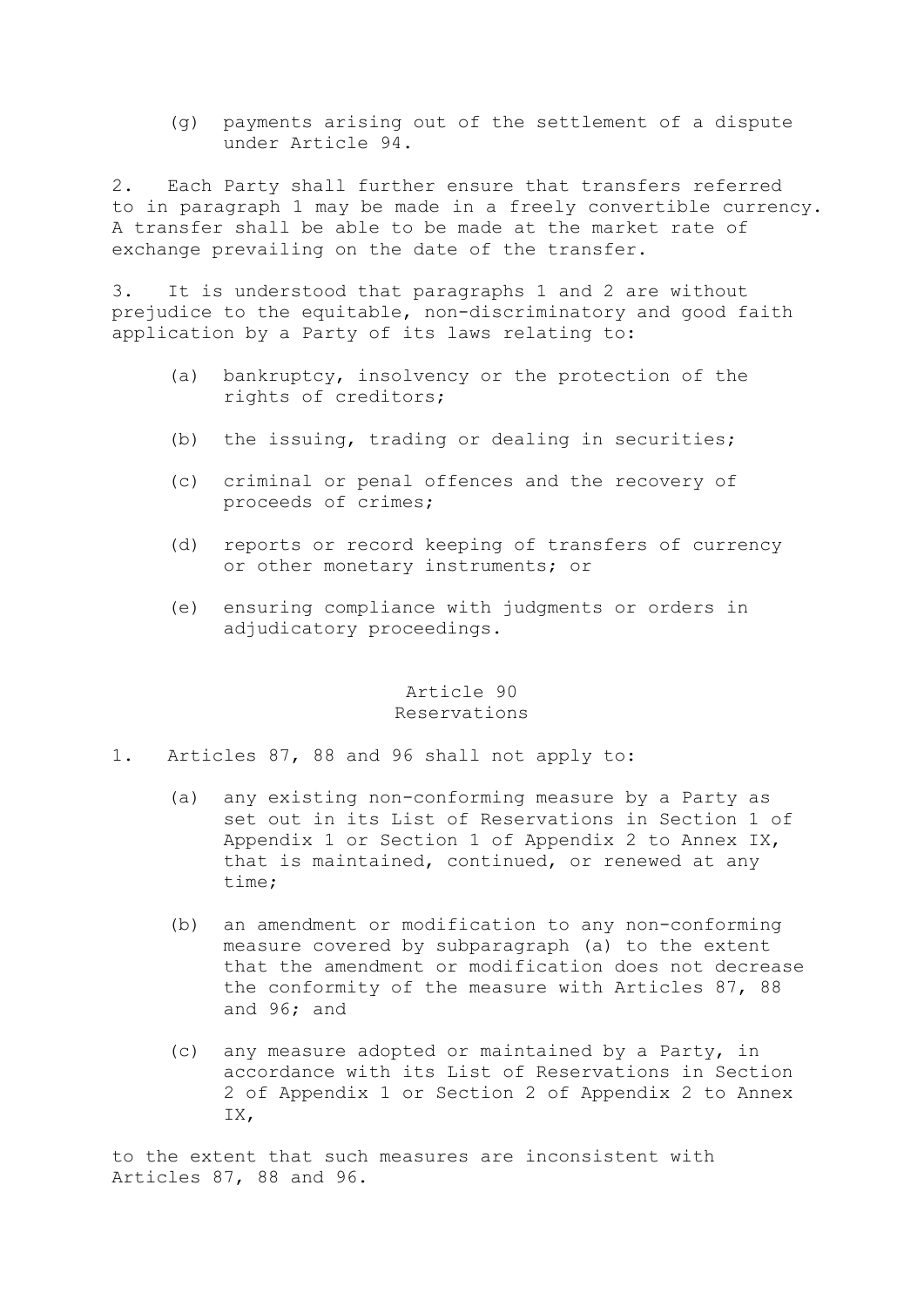2. In case of an amendment or modification to any existing non-conforming measure as referred to in subparagraph 1(b) or adoption of a measure as referred to in subparagraph  $1(c)$ , a Party shall notify the other Party thereof, providing detailed information, prior to the amendment, modification or adoption, or in exceptional circumstances, as soon as possible thereafter.

3. Neither Party shall, under any measure adopted after the date of entry into force of this Agreement and covered by its List of Reservations set out in Annex IX, require an investor of the other Party, by reason of its nationality, to sell or otherwise dispose of an investment that exists at the time the measure becomes effective.

4. As part of the review provided for in Article 102, the Parties undertake to review their Lists of Reservations set out in Annex IX with a view to reducing the scope of the reservations therein or removing them.

5. A Party may, at any time, either upon request of the other Party or unilaterally, remove in whole or in part its reservations set out in Annex IX by a written notification to that other Party.

6. Articles 87 and 88 shall not apply to any measure covered by the exceptions to, or derogations from, obligations under Articles 3 and 4 of the TRIPS Agreement, as specifically provided in Articles 3 to 5 of the TRIPS Agreement.

7. Articles 87, 88 and 96 shall not apply to any measure that a Party adopts or maintains with respect to government procurement.

# Article 91 Expropriation and Compensation

1. Neither Party shall expropriate or nationalise in its Area investments of investors of the other Party or take any measure tantamount to expropriation or nationalisation (hereinafter referred to as "expropriation") except:

- (a) for a purpose which is in the public interest;
- (b) in a non-discriminatory manner;
- (c) in accordance with due process of law; and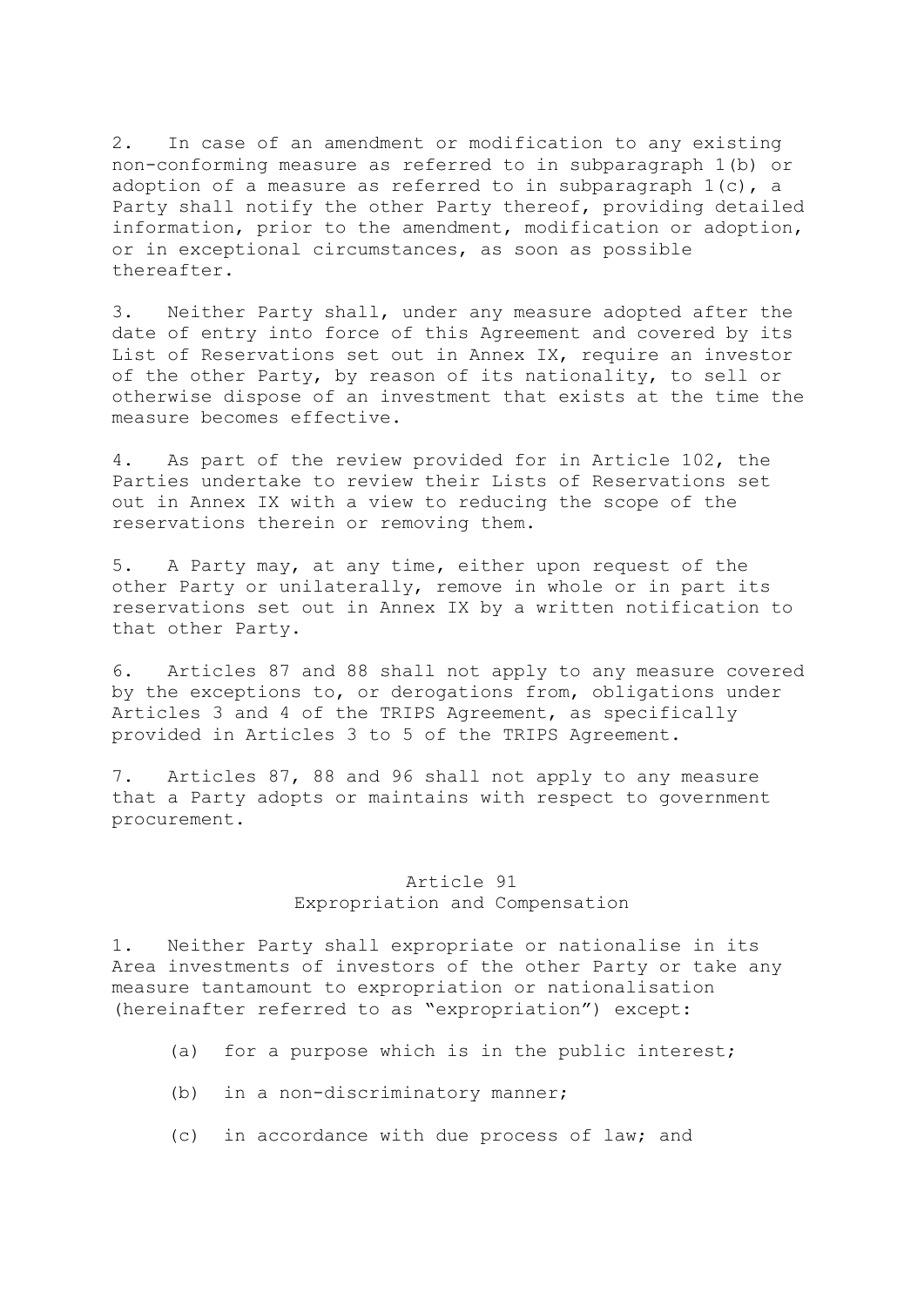(d) against prompt, adequate and effective compensation pursuant to paragraphs 2 to 4.

2. The amount of compensation shall be equivalent to the fair market value of the expropriated investment at the time when the expropriation was publicly announced or when it occurred, whichever is the earlier. The fair market value shall not reflect any change in market value occurring because the expropriation had become publicly known earlier.

3. The compensation shall be paid without delay and shall include interest at a commercial rate established on a market basis, taking into account the length of time from the date of expropriation to the date of payment. It shall be effectively realisable, freely transferable and freely convertible at the market exchange rate prevailing on the date of expropriation into freely convertible currencies.

4. Without prejudice to Article 94, the investor affected by the expropriation shall have the right, under the law of the Party making the expropriation, to prompt review, by a court of justice, an administrative tribunal or another independent authority of that Party, of his case and of the valuation of his investment in accordance with the principles set out in this Article.

# Article 92 Treatment in Case of Strife

1. Each Party shall accord to investors of the other Party that have suffered loss or damage relating to their investments in its Area due to armed conflict, revolution, insurrection, civil disturbance or any other similar event in its Area, treatment, as regards restitution, indemnification, compensation or any other settlement, that is no less favourable than that it accords to investors of its own or of a non-Party.

2. Any payments made as a means of settlement referred to in paragraph 1 shall be effectively realisable, freely transferable and freely convertible at the market exchange rate into freely convertible currencies.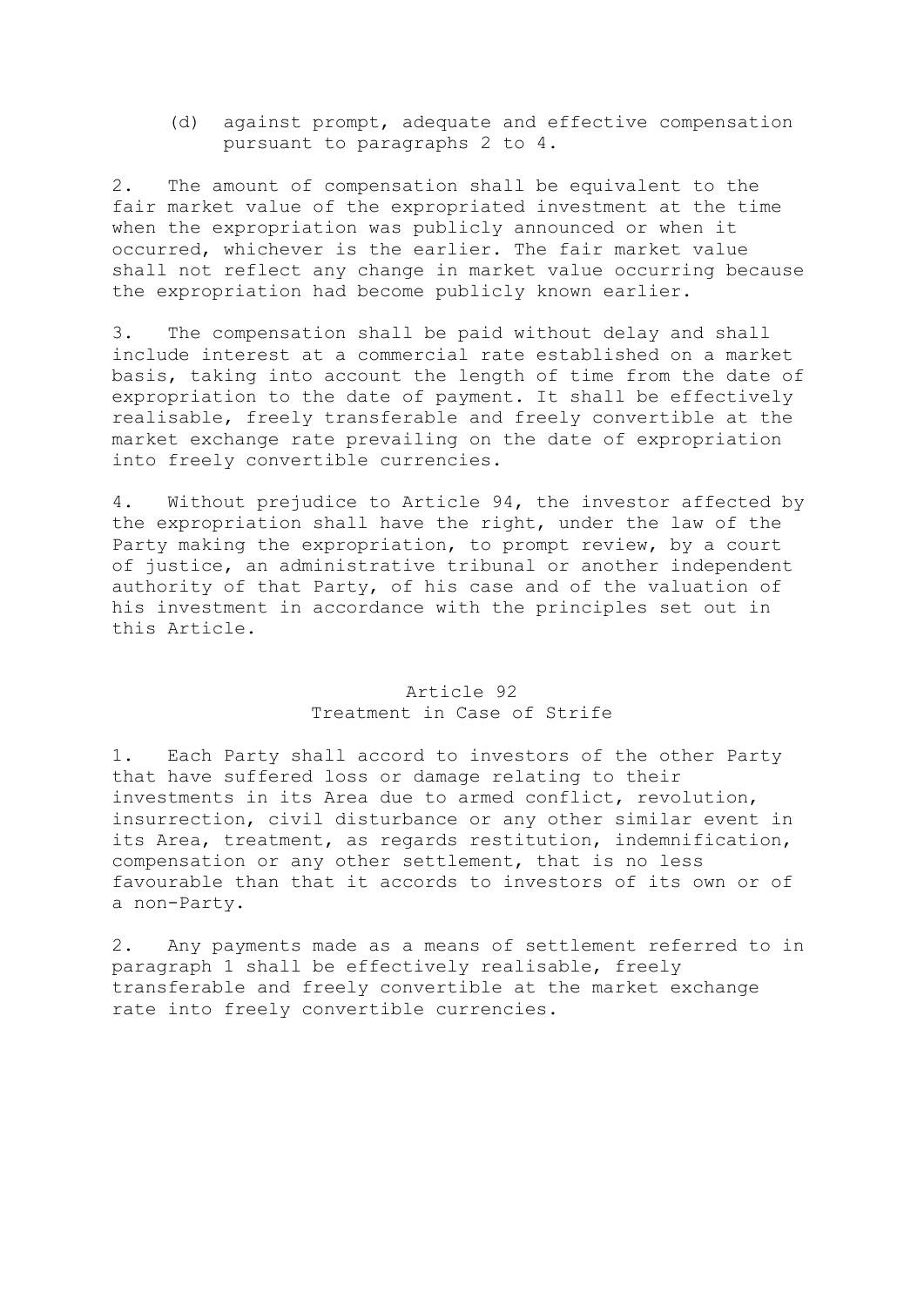## Article 93 Subrogation

 If an investor of a Party receives payment, pursuant to an insurance, guarantee or indemnity contract, from an insurer constituted or organised under the law of that Party, the other Party shall recognise the assignment of any right or claim of the investor to the insurer, and the right of the insurer to exercise such right or claim by virtue of subrogation to the same extent as the predecessor in title.

#### Article 94

# Settlement of Investment Disputes between an Investor and a Party

1. For the purposes of this Chapter, "investment dispute" means a dispute between a Party and an investor of the other Party that has incurred loss or damage by reason of, or arising out of, an alleged breach by the former Party of any obligation under this Chapter with respect to the investor or its investment. This Article shall not apply to disputes arising out of events which occurred prior to the entry into force of this Agreement.

2. Any investment dispute shall, as far as possible, be settled amicably through consultations between the investor and the disputing Party (hereinafter collectively referred to in this Article as "the disputing parties") at the request of the investor.

3. If the investment dispute cannot be settled through consultations within six months from the date on which the disputing investor requested such consultations in writing, the disputing investor may submit the investment dispute to international conciliation or arbitration at the following institutions or under the following rules:

- (a) the International Centre for Settlement of Investment Disputes (hereinafter referred to in this Article as "ICSID") established by the Convention on the Settlement of Investment Disputes between States and Nationals of other States done at Washington, on 18 March 1965;
- (b) the Additional Facility Rules of ICSID, provided that either Party, but not both, is a party to the ICSID Convention; or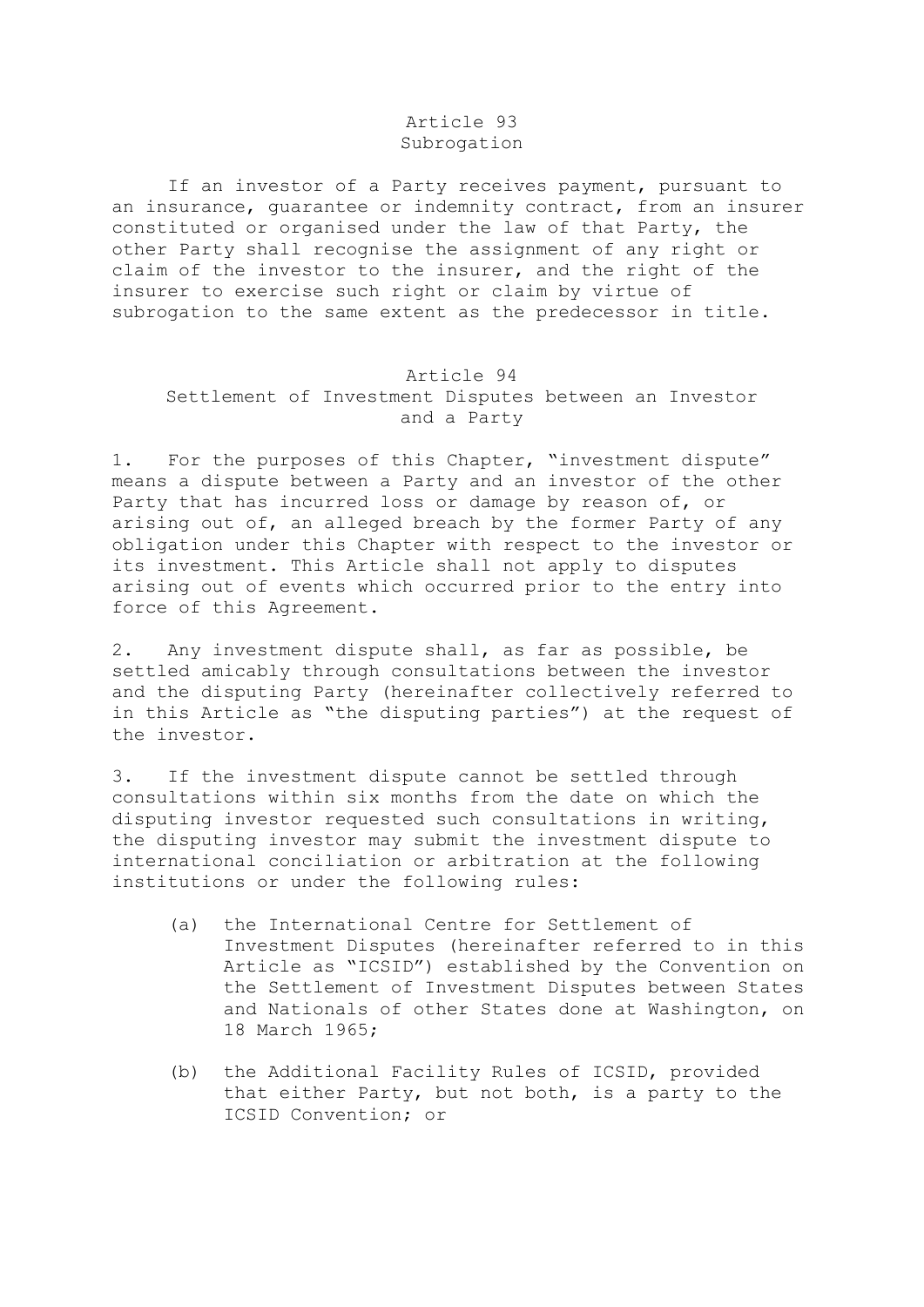(c) an *ad hoc* arbitral tribunal which, unless otherwise agreed upon by the disputing parties, shall be established under the arbitration rules of the United Nations Commission on International Trade Law (UNCITRAL) adopted on 28 April 1976.

4. Each Party hereby gives its consent to the submission of an investment dispute by a disputing investor to international conciliation or arbitration referred to in paragraph 3 regarding an investment made.

5. Notwithstanding paragraph 4, no investment dispute may be submitted to conciliation or arbitration under paragraph 3, if more than five years have elapsed since the date on which the disputing investor acquired or should have first acquired, whichever is the earlier, knowledge of the incurred loss or damage referred to in paragraph 1.

6. A disputing investor may submit the investment dispute to international conciliation or arbitration if:

- (a) the disputing investor has not initiated any proceedings for the resolution of the investment dispute before courts of justice or administrative tribunals or agencies of the disputing Party; or
- (b) where the disputing investor has initiated any proceedings for the resolution of the investment dispute before courts of justice or administrative tribunals or agencies of the disputing Party, the disputing investor withdraws the investment dispute from such proceedings. For the purpose of withdrawal, a written waiver shall be included in the written request for conciliation or arbitration by which the disputing investor waives any right to initiate or continue before any courts of justice or administrative tribunals or agencies under the law of either Party, any proceeding with respect to any alleged breach of this Chapter.

 It is understood that a disputing investor may initiate or continue an action that seeks interim injunctive relief and does not involve the payment of monetary damages before a judicial or administrative tribunal of the disputing Party, provided that the action is brought for the sole purpose of preserving the disputing investor's rights and interests while the conciliation or arbitration is pending.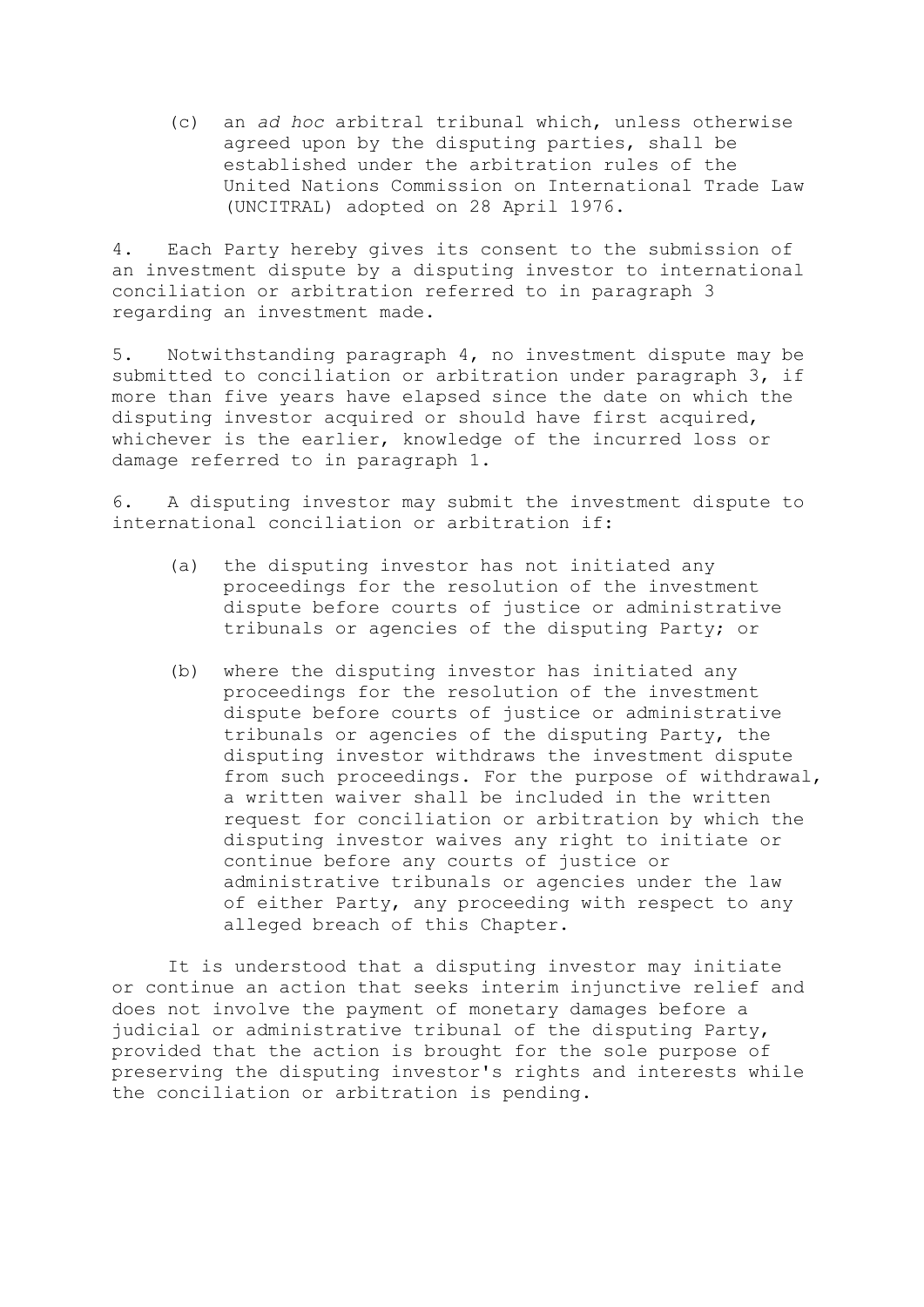7. Unless the disputing parties agree otherwise, the arbitration shall be held in a country that is a party to the Convention on the Recognition and Enforcement of Foreign Arbitral Awards, done at New York on 10 June 1958.

8. The arbitral tribunal shall decide the investment dispute in accordance with this Chapter and applicable rules of international law. Where the investment dispute includes a claim based on paragraph 2 of Article 86, the arbitral tribunal shall decide on that claim in accordance with this Chapter and the following:

- (a) the rules of law specified in the pertinent investment contract, or other rules of law the disputing parties may agree upon; or
- (b) in the absence of rules of law referred to in subparagraph (a):
	- (i) such rules of international law as may be applicable; and
	- (ii) the law of the respondent, including its rules on the conflict of laws.

9. The disputing Party shall notify the other Party in writing of the investment dispute submitted to international conciliation or arbitration no later than 30 days after the date on which it was submitted, and provide that other Party with copies of all pleadings filed in the arbitration.

10. Upon written notice to the disputing parties, the Party which is not the disputing Party may make submissions to the arbitral tribunal on a question of interpretation of this Chapter.

11. The disputing Party may not assert as a defence its immunity or the fact that the disputing investor has received or will receive, by virtue of an insurance contract, guarantee or indemnity, a compensation covering, in whole or in part, the incurred loss or damage.

12. Neither Party shall give diplomatic protection, or bring an international claim, in respect of an investment dispute submitted to international arbitration, unless the disputing Party has failed to abide by and comply with the award rendered. Diplomatic protection, for the purposes of this paragraph, shall not include informal diplomatic exchanges for the sole purpose of facilitating a settlement of the investment dispute.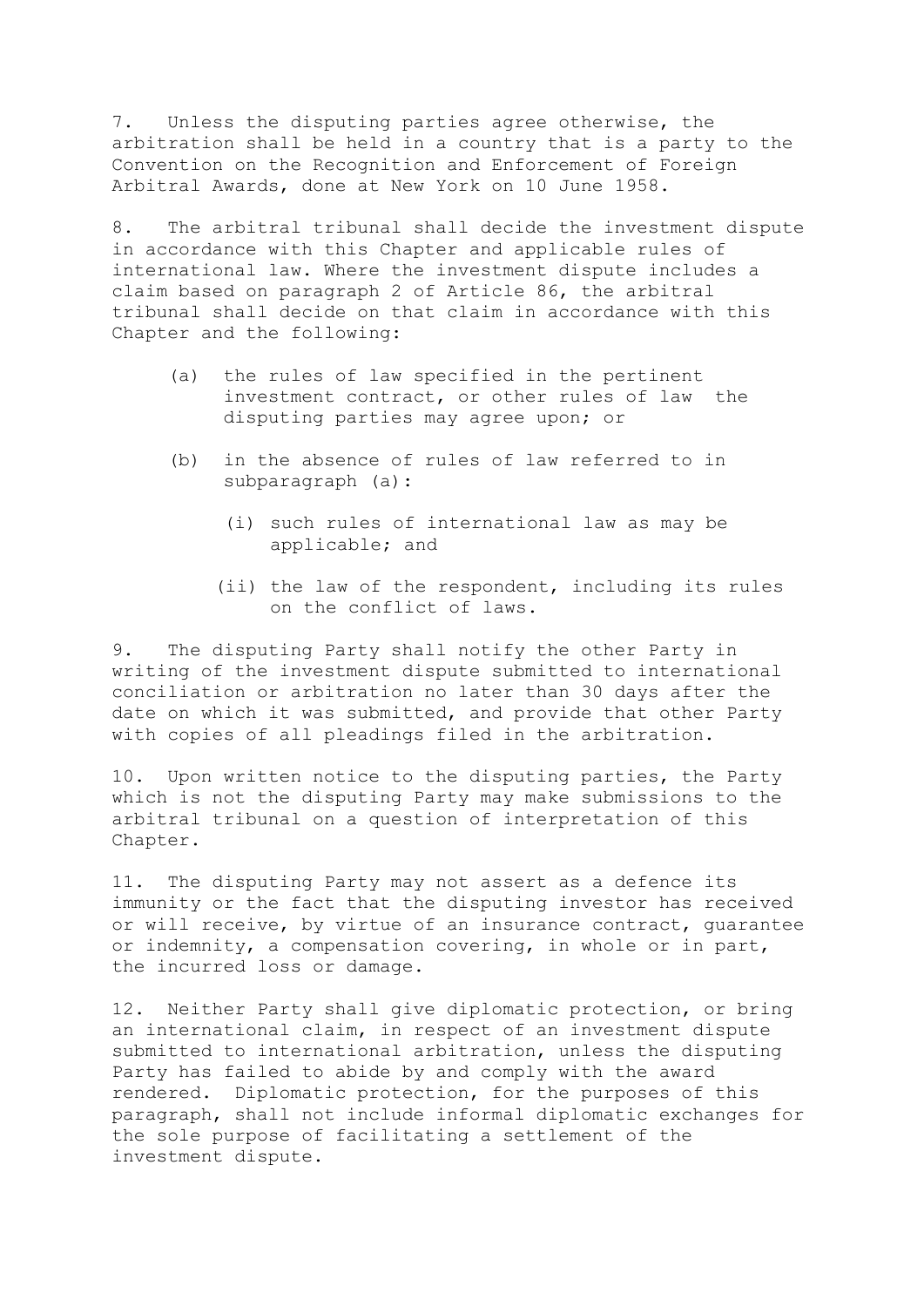13. The decision of arbitration shall be final and binding upon the disputing parties and shall be executed without delay in accordance with the law of the disputing Party.

# Article 95 General and Security Exceptions

1. In respect of the making of investments, Articles XIV and XIV*bis* of the GATS, which are hereby incorporated into and made part of this Agreement, *mutatis mutandis*, shall apply.

2. Paragraph 1 of Article XIV*bis* of the GATS shall also apply, *mutatis mutandis,* to investments made.

3. This Article shall not apply to paragraph 1 of Article 86, and Articles 91 and 92.

4. In exceptional circumstances, where a Party takes a measure pursuant to paragraphs 1 and 2, that Party shall, prior to the entry into force of the measure or as soon as possible thereafter, notify the other Party of the following:

- (a) the sector and sub-sector or activity affected by the measure;
- (b) the obligation or provisions of this Agreement affected by the measure;
- (c) the legal basis of the measure;
- (d) a succinct description of the measure; and
- (e) the purpose of the measure.

#### Article 96

Prohibition of Performance Requirements

 For the purposes of this Chapter, the Annex to the Agreement on Trade-Related Investment Measures in Annex 1A to the WTO Agreement is hereby incorporated into and made part of this Agreement, *mutatis mutandis*.

# Article 97 Temporary Safeguard Measures

1. The Parties endeavour to avoid the imposition of restrictions to safeguard the balance of payments.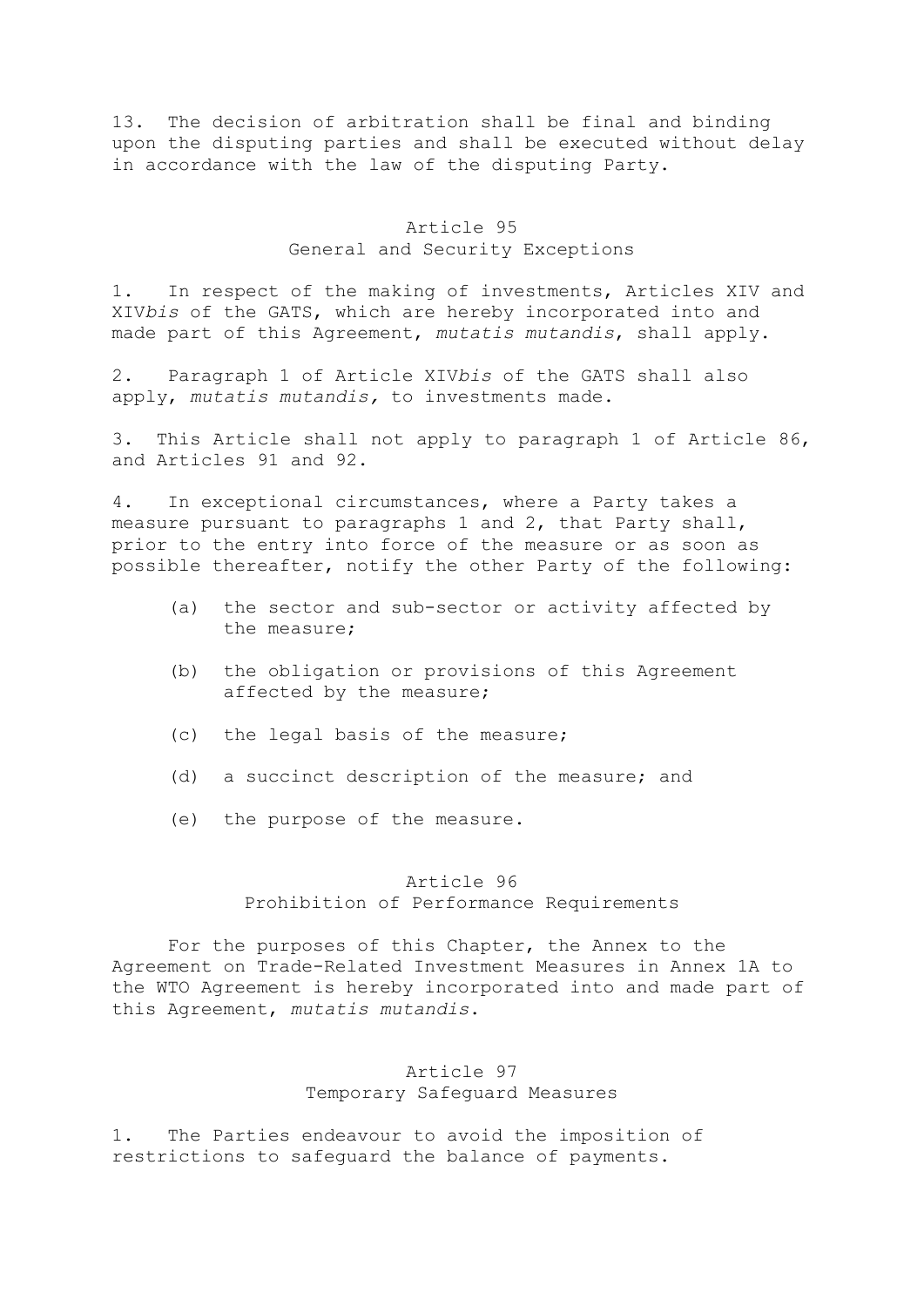2. A Party may adopt or maintain restrictive measures with regard to cross-border capital transactions as well as payment and transfers relating to investment:

- (a) in the event of serious balance-of-payments and external financial difficulties or threat thereof; or
- (b) in exceptional cases where movements of capital cause or threaten to cause serious difficulties for macroeconomic management, in particular monetary and exchange rate policies.

3. Restrictive measures adopted or maintained by a Party under paragraph 2:

- (a) shall ensure that investors of the other Party are treated as favourably as those of any non-Party;
- (b) shall be consistent with the Articles of Agreement of the International Monetary Fund;
- (c) shall not exceed those necessary to deal with the circumstances set out in paragraph 2;
- (d) shall be temporary and eliminated as soon as conditions permit;
- (e) shall be promptly notified to the other Party; and
- (f) shall avoid unnecessary damages to the commercial, economic and financial interests of the other Party.

4. Nothing in this Article shall be so construed as to alter the rights enjoyed and obligations undertaken by a Party as a party to the Articles of Agreement of the International Monetary Fund.

### Article 98 Prudential Measures

 Article VI of Annex VI shall apply to this Chapter, *mutatis mutandis.*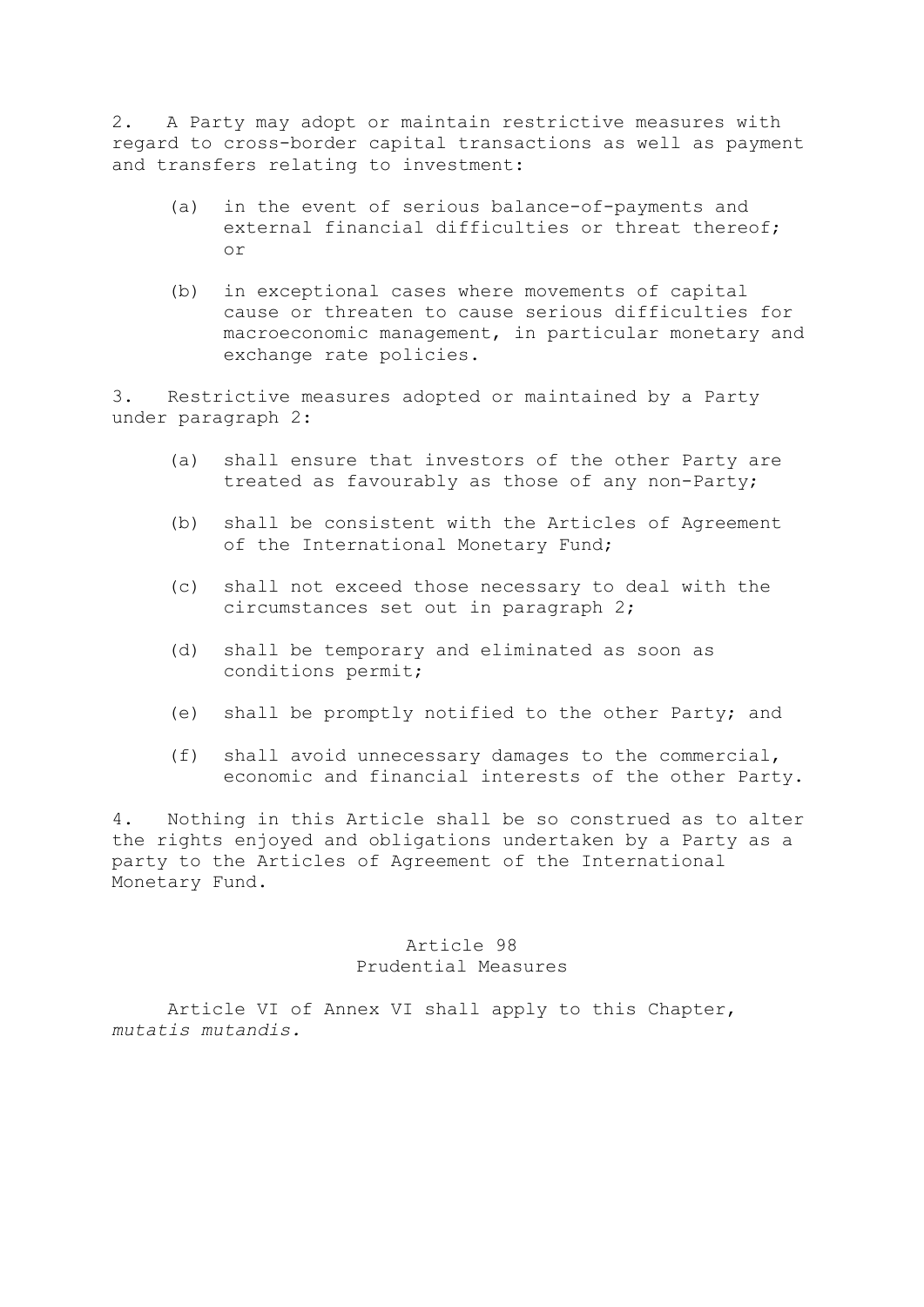#### Article 99 Special Formalities

 Nothing in Article 87 shall be so construed as to prevent a Party from adopting or maintaining a measure that prescribes special formalities in connection with the establishment of an investment by investors of the other Party, such as compliance with requirements on registration on residency, provided that such formalities do not materially impair the protection afforded by the former Party to investors of the latter Party and investment of the investors pursuant to this Chapter.

#### Article 100 Taxation Measures

1. The following provisions shall apply to taxation measures of each Party:

- (a) Articles 87 and 88; and
- (b) Article 91, to the extent that such taxation measures constitute expropriation as provided for in paragraph 1 of that Article.

2. For the purposes of subparagraph 1(a), subparagraphs (d) and (e) of Article XIV of the GATS are hereby incorporated into and made part of this Agreement, *mutatis mutandis*.

3. A Party may not invoke Article 87 with respect to a measure of the other Party that falls within the scope of an international agreement between the Parties relating to the avoidance of double taxation.

4. For the purposes of subparagraph 1(a), Article 94 shall not apply in respect of taxation measures.

5. For the purposes of subparagraph 1(b), Article 94 shall apply in respect of taxation measures.

# Article 101 Health, Safety and Environmental Measures

 The Parties recognise that it is inappropriate to encourage investment activities by relaxing domestic health, safety or environmental measures or lowering labour standards. To this effect, each Party should not waive or otherwise derogate from such measures and standards as an encouragement for establishment, acquisition or expansion of investments in its Area.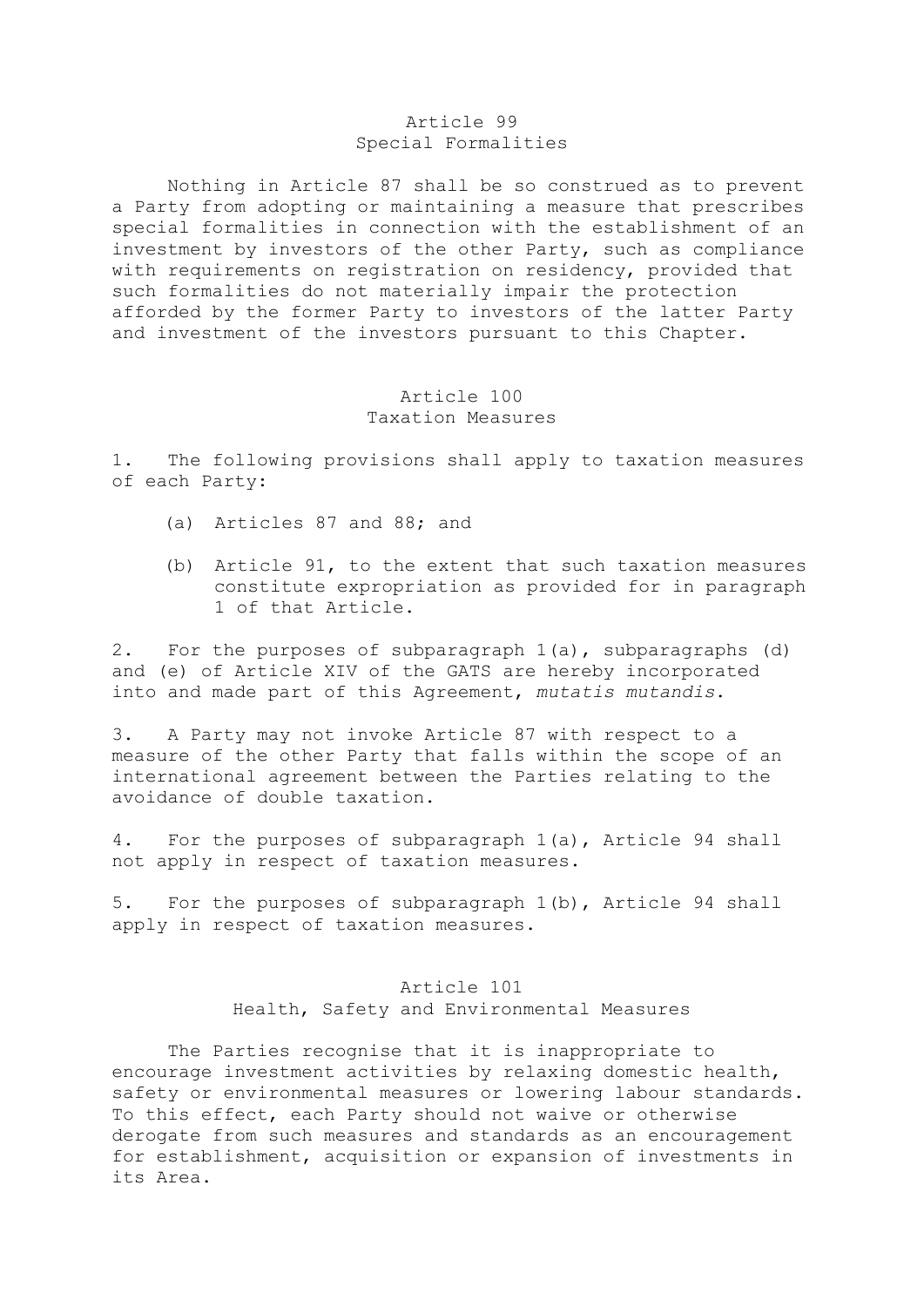#### Article 102 Review

1. With a view to further progressive liberalisation of investments, the Parties shall review the legal framework, the investment climate and the flow of investment between their Areas consistent with their commitments under other international agreements on investment not later than three years after the date of entry into force of this Agreement and in regular intervals thereafter.

2. The review of the legal framework referred to in paragraph 1 shall include the review of measures adopted or maintained by a Party pursuant to subparagraph 1(c) of Article 90.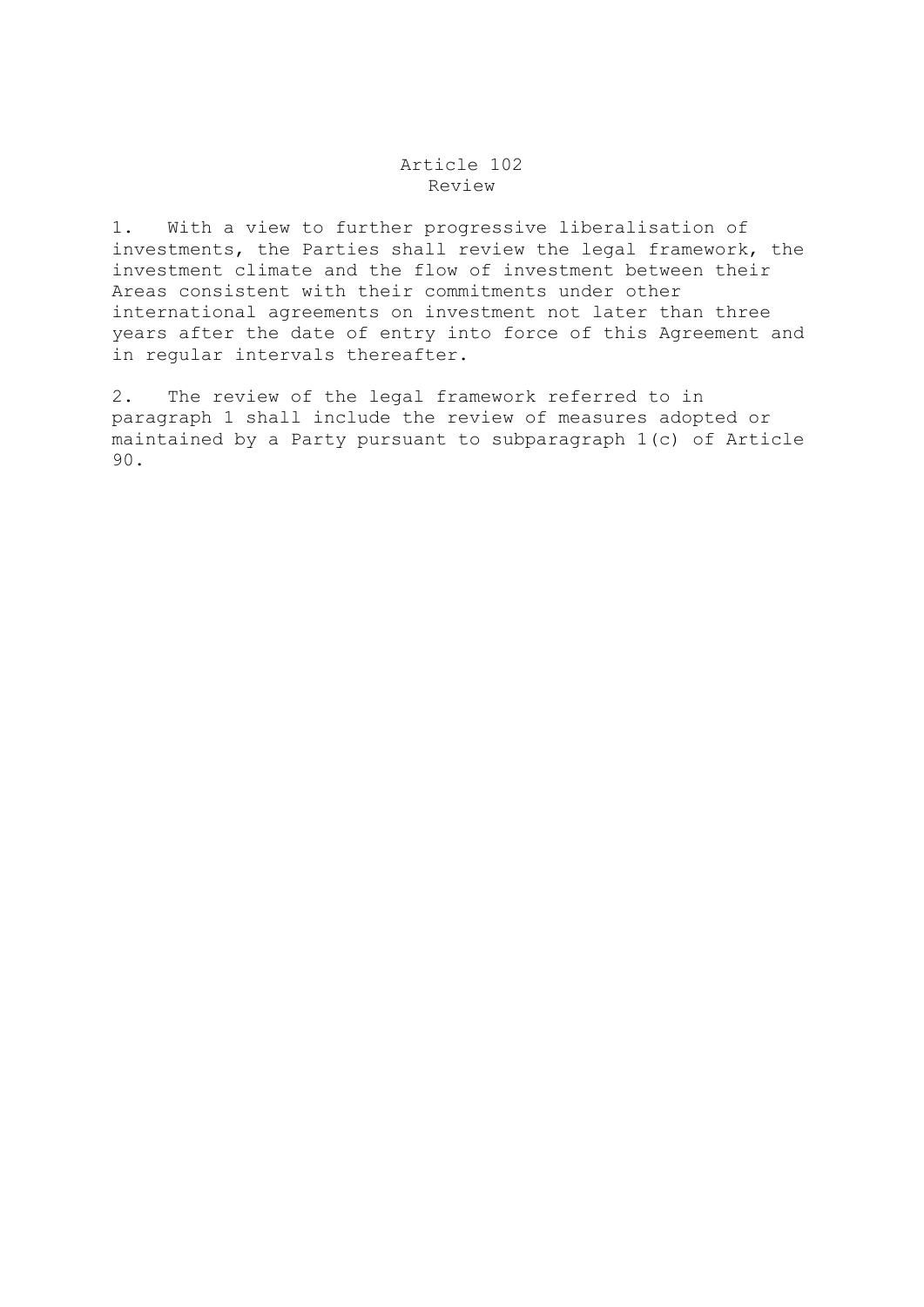### Chapter 10 Competition

# Article 103 Measures against Anticompetitive Activities

1. Recognising that anticompetitive activities may nullify or impair the benefits of liberalisation of trade and investment and impede the efficient functioning of its market, each Party shall take measures which it considers appropriate against anticompetitive activities, in accordance with its laws and regulations.

2. Any such measures shall be taken in conformity with the principles of transparency, non-discrimination and procedural fairness.

3. For the purposes of this Chapter, "anticompetitive activity" means any conduct or transaction that may be subject to penalties, sanctions or other relief under the competition laws and regulations of either Party. In particular, it includes:

- (a) private monopolisation, unreasonable restraint of trade and unfair trade practices under the competition laws and regulations of Japan; and
- (b) unlawful agreements between enterprises and unlawful practices of enterprises having a dominant position under the competition laws and regulations of Switzerland.

## Article104

Cooperation on Addressing Anticompetitive Activities

1. The Parties shall, in accordance with their respective laws and regulations, cooperate on addressing anticompetitive activities, subject to their respective available resources, with the aim of contributing to the effective enforcement of the competition laws and regulations of each Party through the development of a cooperative relationship between the competition authorities of the Parties, thus avoiding or lessening the possibility of conflicts between the Parties in all matters pertaining to the application of the competition laws and regulations of each Party.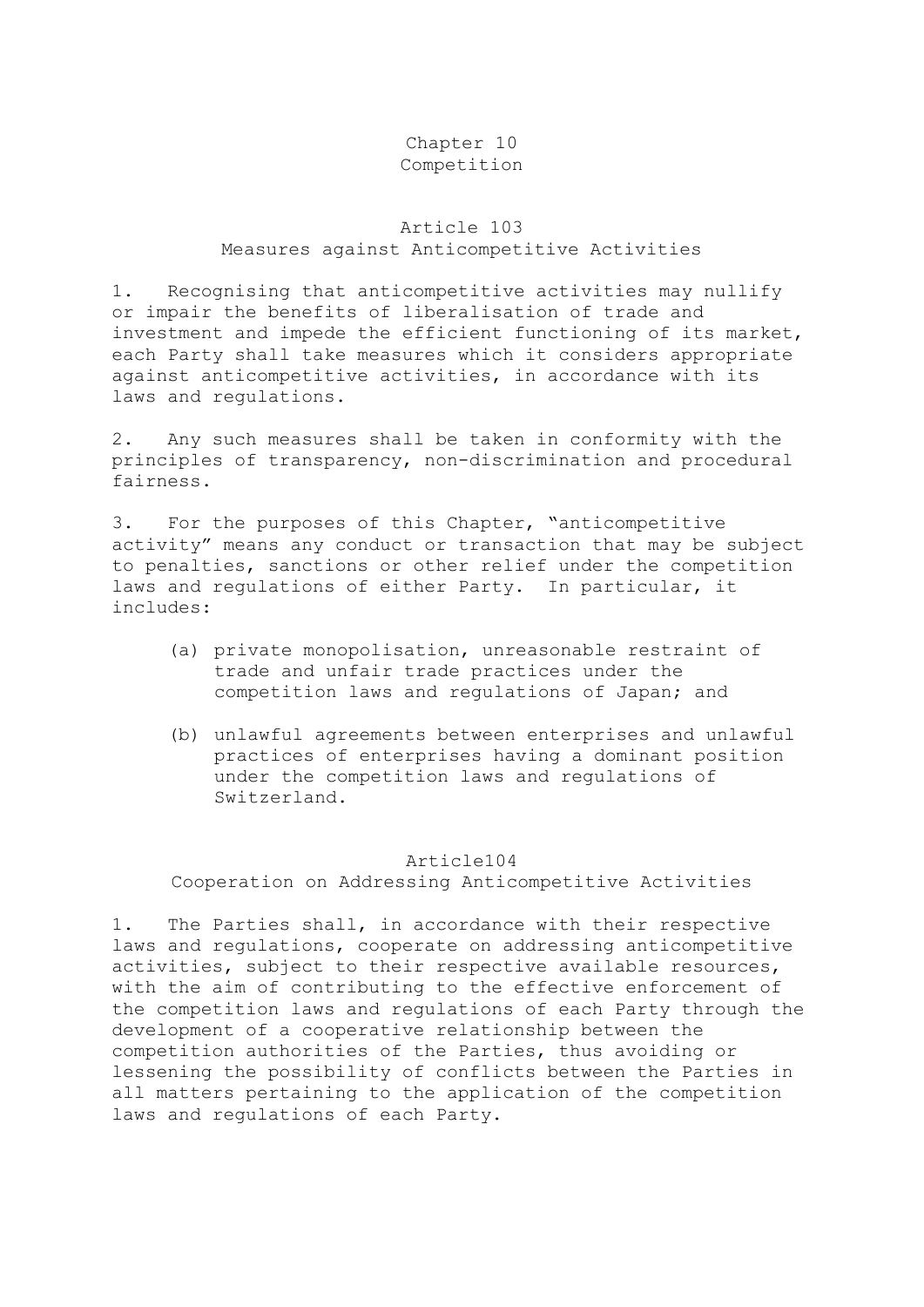2. The details and procedures of cooperation under this Article shall be specified in Chapter 3 of the Implementing Agreement.

# Article 105 Consultations

 After all applicable procedures under Article 104 have been undergone, a Party which considers that there remain adverse trade effects caused by an anticompetitive activity may request the other Party to enter into consultations in the Joint Committee with a view to eliminating such adverse trade effects. The consultations in the Joint Committee shall:

- (a) not examine the appropriateness of the enforcement of the competition laws and regulations by the competition authority of either Party; and
- (b) not infringe upon the independence of the competition authority of either Party in exercising its authority.

Article 106

Non-Application of Paragraph 1 of Article 5 and Chapter 14

1. Paragraph 1 of Article 5 and Chapter 14 shall not apply to this Chapter.

2. Chapter 3 of the Implementing Agreement provides for the details and procedures for the exchange of information, including confidential information, under this Chapter.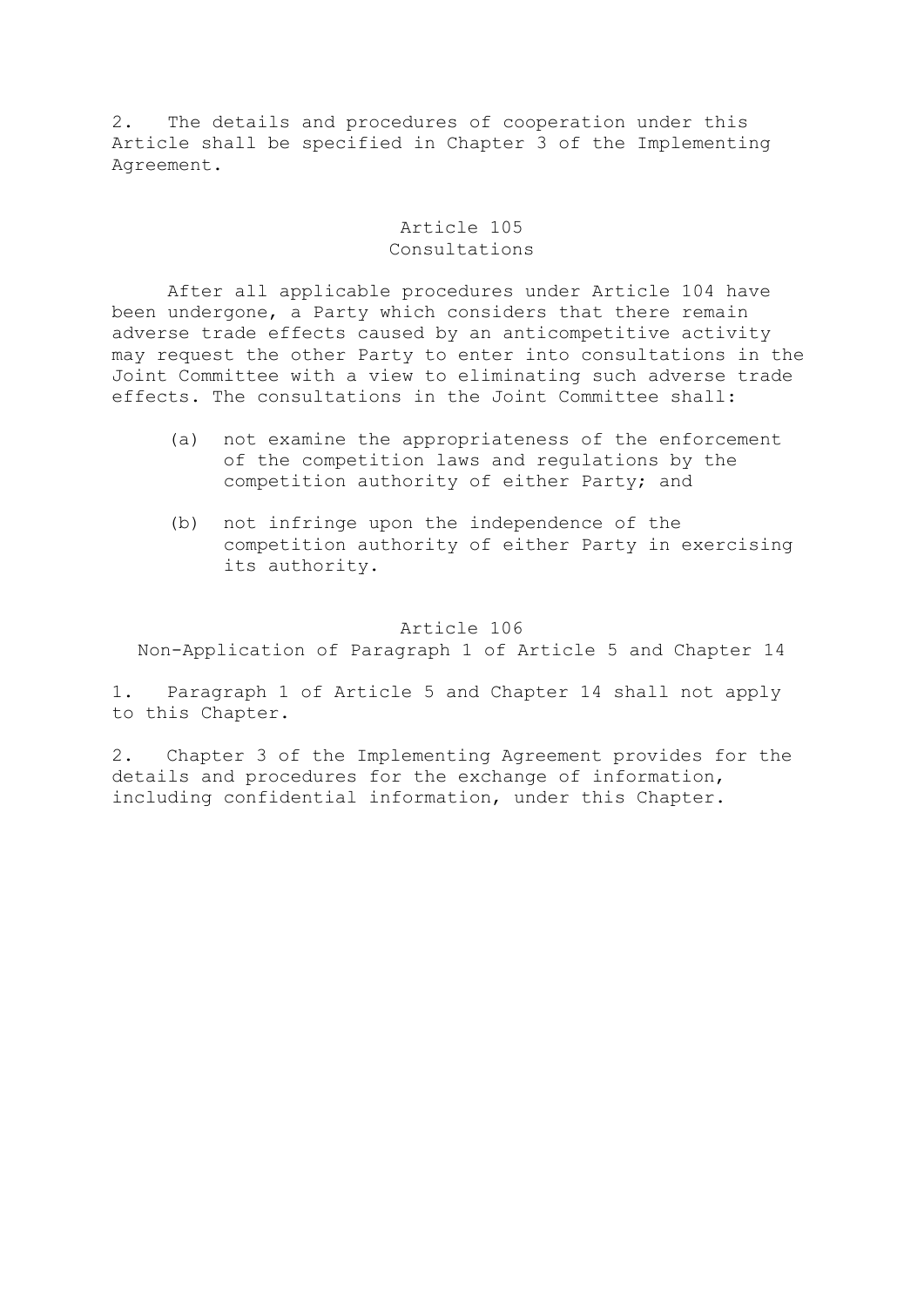## Chapter 11 Intellectual Property

# Article 107 General Provisions

1. The Parties shall grant and ensure adequate, effective and non-discriminatory protection of intellectual property, promote efficiency and transparency in the administration of their respective intellectual property protection systems and provide for measures for adequate and effective enforcement of intellectual property rights against infringement, counterfeiting and piracy, in accordance with the provisions of this Chapter and the international agreements to which both Parties are parties.

2. "Intellectual property" referred to in this Chapter means all categories of intellectual property:

- (a) that are subject of Articles 114 to 121; and/or
- (b) that are covered by the TRIPS Agreement and/or the relevant international agreements referred to in the TRIPS Agreement.

3. The Parties reaffirm their commitment to comply with the obligations set out in the international agreements relating to intellectual property to which both Parties are parties at the date of entry into force of this Agreement and any amendment thereto which becomes effective for both Parties, including the following:

- (a) the TRIPS Agreement;
- (b) the Paris Convention for the Protection of Industrial Property done at Paris on 20 March 1883, as revised at Brussels on 14 December 1900, at Washington on 2 June 1911, at The Hague on 6 November 1925, at London on 2 June 1934, at Lisbon on 31 October 1958, and at Stockholm on 14 July 1967 and as amended on 28 September 1979 (hereinafter referred to as "the Paris Convention");
- (c) the Patent Cooperation Treaty done at Washington on 19 June 1970, amended on 28 September 1979, modified on 3 February 1984, and on 3 October 2001;
- (d) the Strasbourg Agreement Concerning the International Patent Classification done at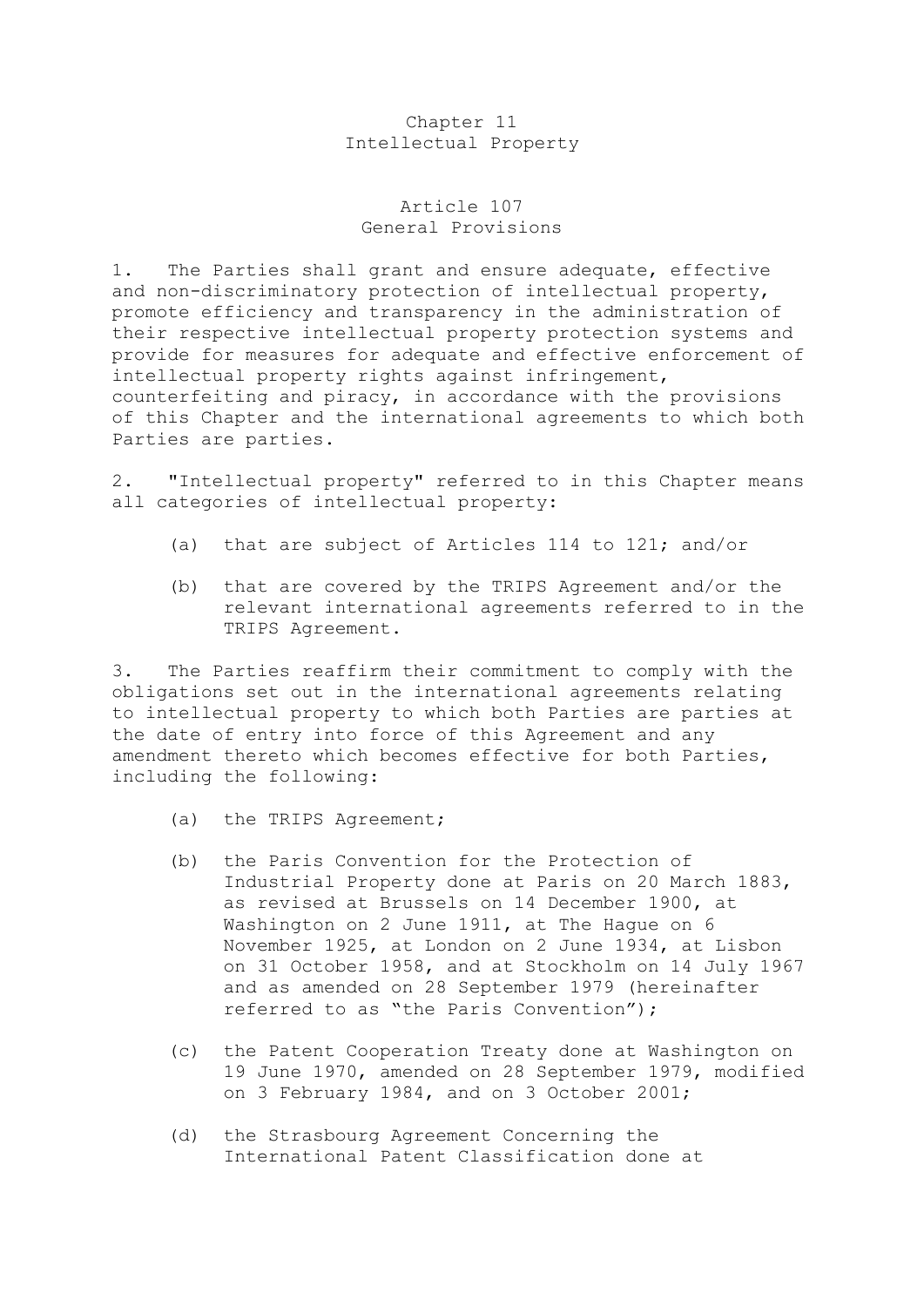Strasbourg on 24 March 1971, as amended on 28 September 1979;

- (e) the Budapest Treaty on the International Recognition of the Deposit of Microorganisms for the Purposes of Patent Procedure done at Budapest on 28 April 1977, and amended on 26 September 1980;
- (f) the 1991 Act of the International Convention for the Protection of New Varieties of Plants of 2 December 1961 as revised at Geneva on 10 November 1972, on 23 October 1978, and on 19 March 1991 (hereinafter referred to as "the 1991 UPOV Convention");
- (g) the Protocol Relating to the Madrid Agreement Concerning the International Registration of Marks adopted at Madrid on 27 June 1989 and amended on 3 October 2006;
- (h) the Trademark Law Treaty adopted at Geneva on 27 October 1994;
- (i) the Nice Agreement Concerning the International Classification of Goods and Services for the Purposes of the Registration of Marks done at Nice on 15 June 1957, as revised at Stockholm on 14 July 1967, and at Geneva on 13 May 1977, and amended on 28 September 1979;
- (j) the Madrid Agreement for the Repression of False or Deceptive Indications of Source on Goods done at Madrid on 14 April 1891;
- (k) the Berne Convention for the Protection of Literary and Artistic Works done at Berne on 9 September 1886, completed at Paris on 4 May 1896, revised at Berlin on 13 November 1908, completed at Berne on 20 March 1914, revised at Rome on 2 June 1928, at Brussels on 26 June 1948, at Stockholm on 14 July 1967 and at Paris on 24 July 1971 and amended on 28 September 1979 (hereinafter referred to as "the Berne Convention");
- (l) the International Convention for the Protection of Performers, Producers of Phonograms and Broadcasting Organisations done at Rome on 26 October 1961 (hereinafter referred to as "the Rome Convention");
- (m) the Convention for the Protection of Producers of Phonograms Against Unauthorized Duplication of Their Phonograms done at Geneva on 29 October 1971;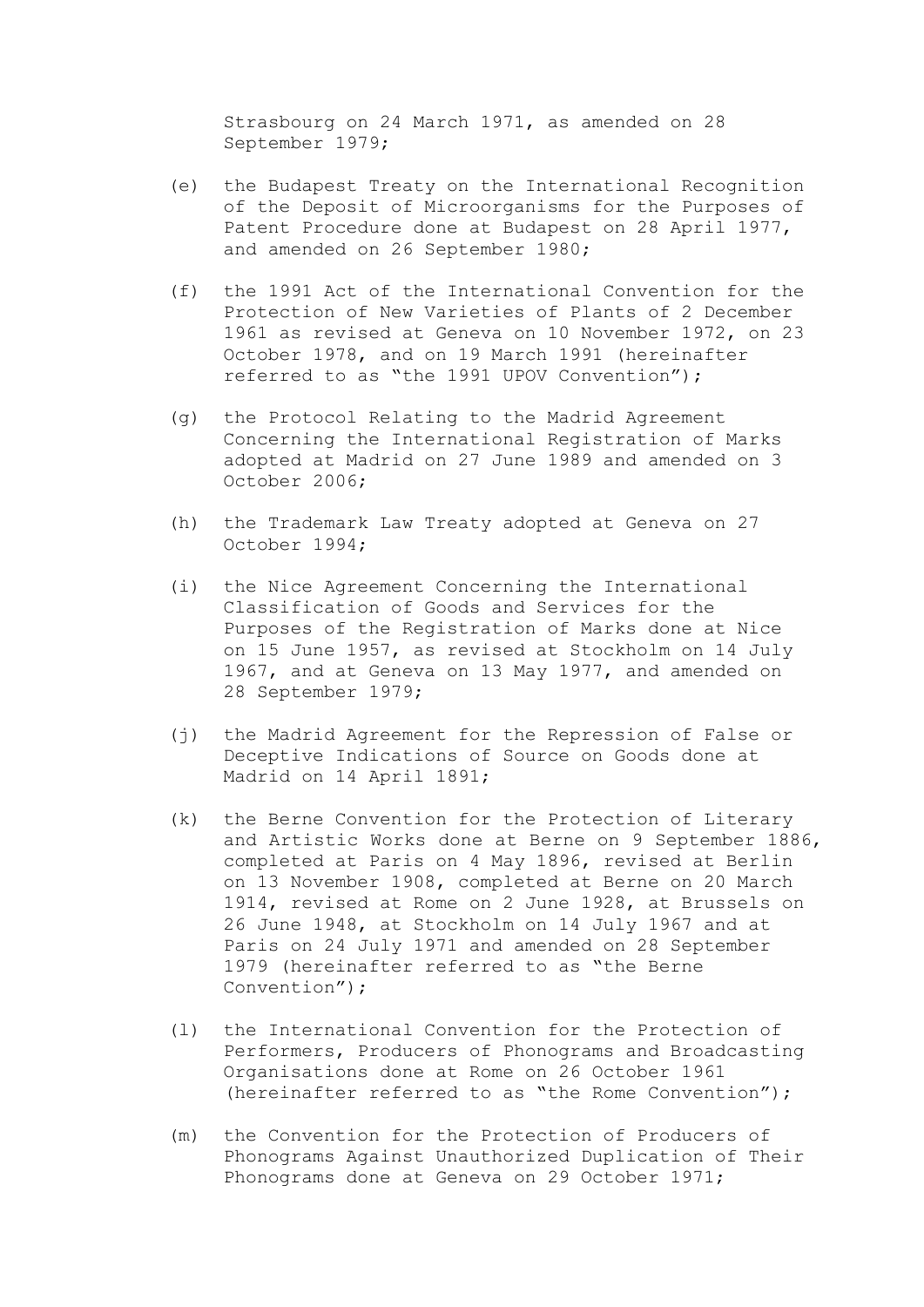- (n) WIPO Copyright Treaty adopted in Geneva on 20 December 1996; and
- (o) WIPO Performances and Phonograms Treaty adopted in Geneva on 20 December 1996 (hereinafter referred to as "the WPPT").

4. In common recognition of the importance of the following multilateral agreements for international efforts to protect intellectual property, each Party seeks to ratify or accede to the following multilateral agreements to which it is not yet a party:

- (a) the Patent Law Treaty adopted at Geneva on 1 June 2000;
- (b) the Singapore Treaty on the Law of Trademarks adopted in Singapore on 27 March 2006; and
- (c) the Geneva Act of the Hague Agreement Concerning the International Registration of Industrial Designs adopted by the Diplomatic Conference on 2 July 1999.

# Article 108 National Treatment

1. Each Party shall accord to nationals of the other Party treatment no less favourable than the treatment it accords to its own nationals with regard to the protection of intellectual property in accordance with Articles 3 and 5 of the TRIPS Agreement.

2. For the purposes of this Article and Article 109, "nationals" shall have the same meaning as in the TRIPS Agreement, and "protection" shall include matters affecting the availability, acquisition, scope, maintenance, and enforcement of intellectual property rights as well as those matters affecting the use of intellectual property rights specifically addressed in this Chapter.

# Article 109 Most-Favoured-Nation Treatment

1. Each Party shall accord to nationals of the other Party treatment no less favourable than the treatment it accords to the nationals of a non-Party with regard to the protection of intellectual property in accordance with Articles 4 and 5 of the TRIPS Agreement.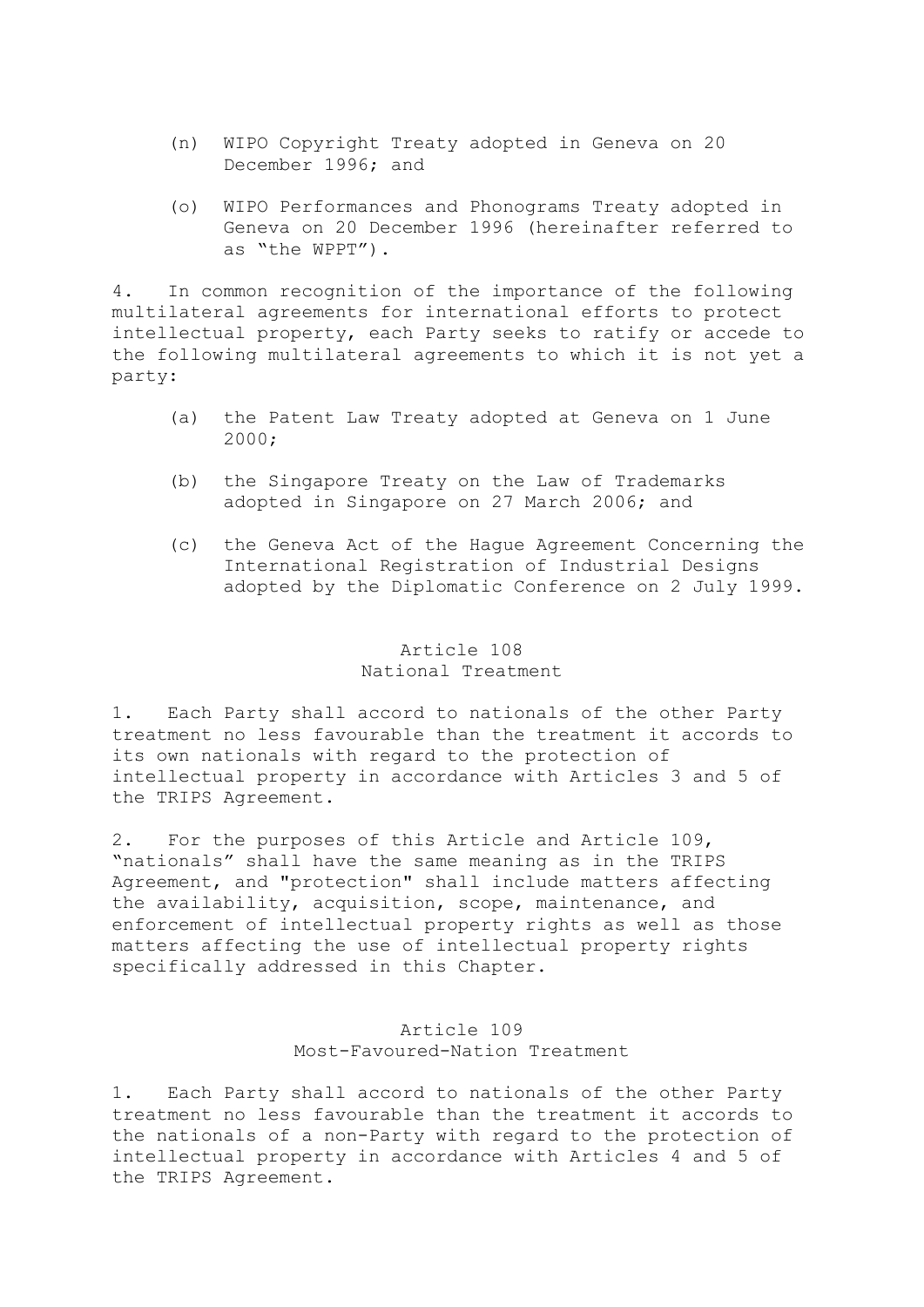2. Paragraph 1 shall not be so construed as to oblige either Party to accord to the nationals of the other Party any treatment accorded to the nationals of a non-Party by virtue of any agreement on the avoidance of double taxation.

### Article 110 Enhancement of Efficiency of Procedural Matters

 For the purposes of providing efficient administration of intellectual property protection system, each Party shall take appropriate measures to enhance the efficiency of its administrative procedures concerning intellectual property.

# Article 111 Acquisition of Intellectual Property Rights

1. Where the acquisition of an intellectual property right is subject to the right being granted or registered, each Party shall ensure that, irrespective of whether an application for the granting or registration of an intellectual property right is filed as a national or as an international application under the applicable international agreements, the procedures for granting or registration of the right, subject to compliance with the substantive conditions for acquisition of the right, are conducive to the granting or registration within a reasonable period of time so as to avoid unwarranted curtailment of the period of protection.

2. Each Party shall make its practice regarding the examination of the indications of designated products and services under the classes applied in trademark applications as transparent as possible.

#### Article 112 Transparency

 For the purposes of further promoting transparency in the administration of its intellectual property protection system, each Party shall take appropriate measures available to the extent possible under its laws and regulations to:

- (a) publish information on:
	- (i) applications for and grant of patents;
	- (ii) registrations of utility models and industrial designs;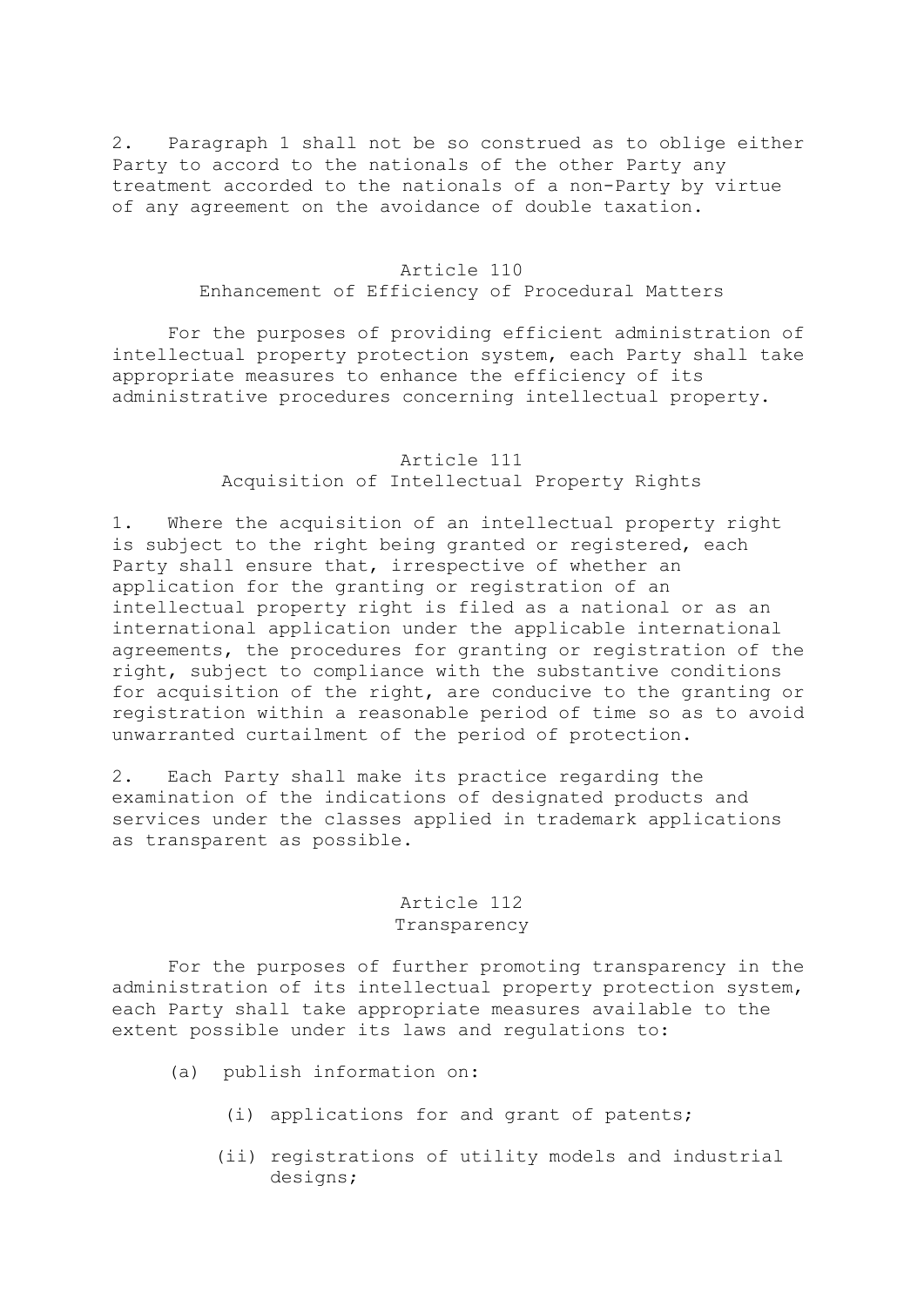- (iii) registrations of trademarks and applications therefor;
	- (iv) registrations of layout-designs of integrated circuits; and
	- (v) registrations of new varieties of plants and applications therefor,

 and make available to the public information contained in the dossiers thereof;

- (b) make available to the public information on applications for the suspension by the competent authorities of the release of products infringing intellectual property rights as a border measure; and
- (c) make available to the public information on its efforts to ensure effective enforcement of intellectual property rights and other information with regard to its intellectual property protection system.

#### Article 113

# Promotion of Public Awareness Concerning Protection of Intellectual Property

 The Parties shall take necessary measures to enhance public awareness of protection of intellectual property including educational and dissemination projects on the use of intellectual property as well as on the enforcement of intellectual property rights.

# Article 114

Copyrights and Related Rights

1. Without prejudice to the obligations set out in the international agreements to which both Parties are parties, each Party shall, in accordance with its laws and regulations, grant and ensure adequate and effective protection to the authors of works and to performers, producers of phonograms and broadcasting organisations for their works, performances, phonograms and broadcasts, respectively.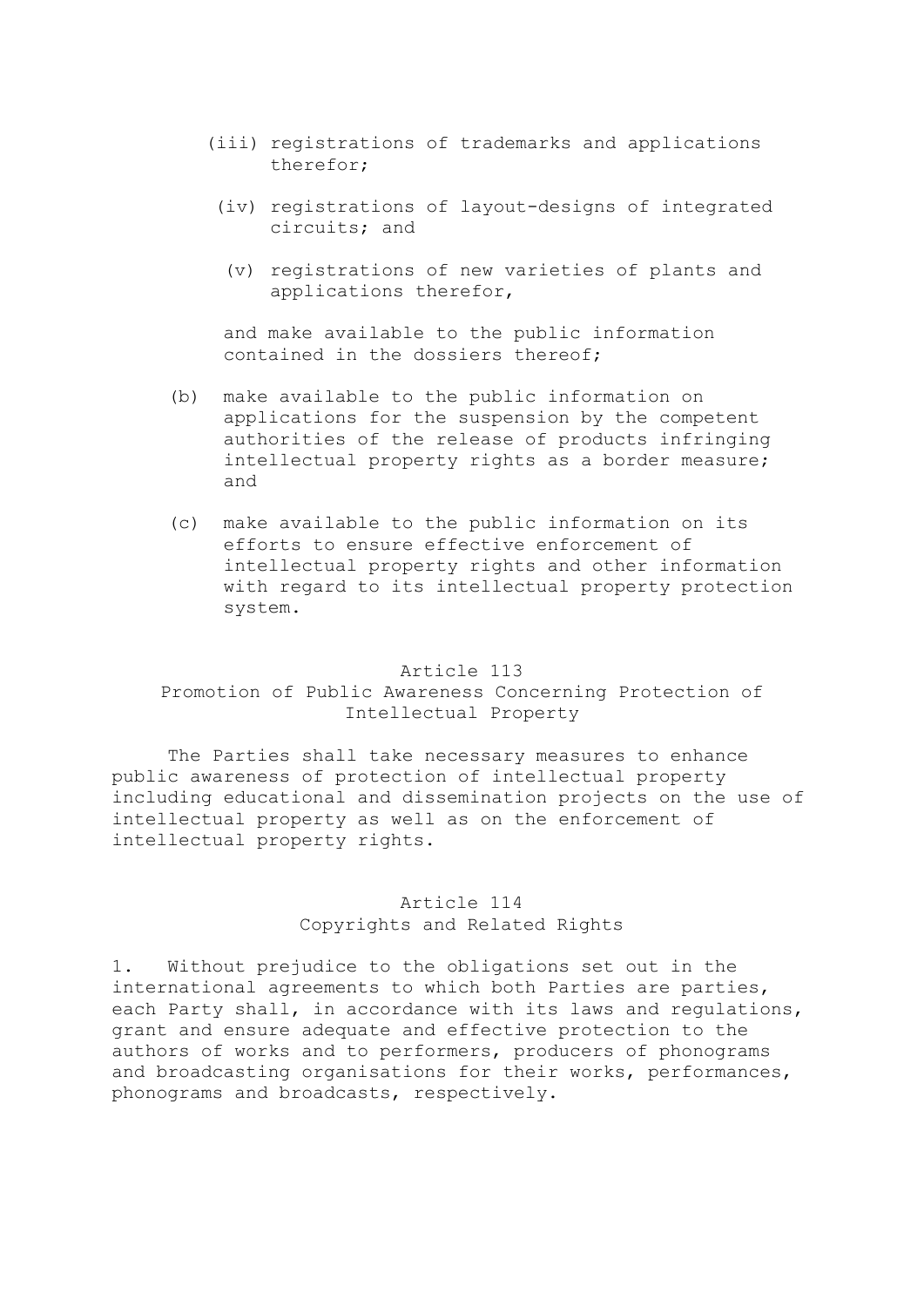2. In addition to the protection provided for in paragraph 1, each Party shall grant and ensure protection as provided for in Articles 5 and 6 of the WPPT to performers for their visual performances.

3. Each Party shall ensure that a broadcasting organisation in the Party has at least the exclusive right of authorising the following acts: the fixation, the reproduction of fixations, and the making available to the public of its broadcasts by wire or wireless means in such a way that members of the public may access them from a place and at a time individually chosen by them.

4. Each Party may, in its national legislation, provide for the same kinds of limitations or exceptions as in Article 16 of the WPPT with regard to the protection of performers for their visual performances and to the protection of broadcasting organisations, to the extent that such limitations and exceptions are compatible with the Rome Convention.

5. Each Party shall ensure that the author has the right, independently of the author's economic rights, and even after the transfer of the said rights, to claim authorship of the work and to object to any distortion, mutilation or other modification of, or other derogatory action in relation to, the said work, which would be prejudicial to his or her honour or reputation.

6. The rights granted to the author in accordance with paragraph 5 shall, after his or her death, be maintained at least until the expiry of the economic rights, and shall be exercisable by the persons or institutions authorised by the legislation of the Party in which protection is claimed.

7. The rights granted under paragraphs 5 and 6 shall be granted, *mutatis mutandis*, to performers as regards their live aural or visual performances, or performances fixed in phonograms or audiovisual fixations.

8. Each Party shall ensure that the general term of protection granted for works is the life of the author and at least 50 years after his or her death.

9. Each Party shall ensure that the term of protection for related rights, as well as for copyrights whose term of protection is calculated on a basis other than the life of a natural person, is no less than 50 years: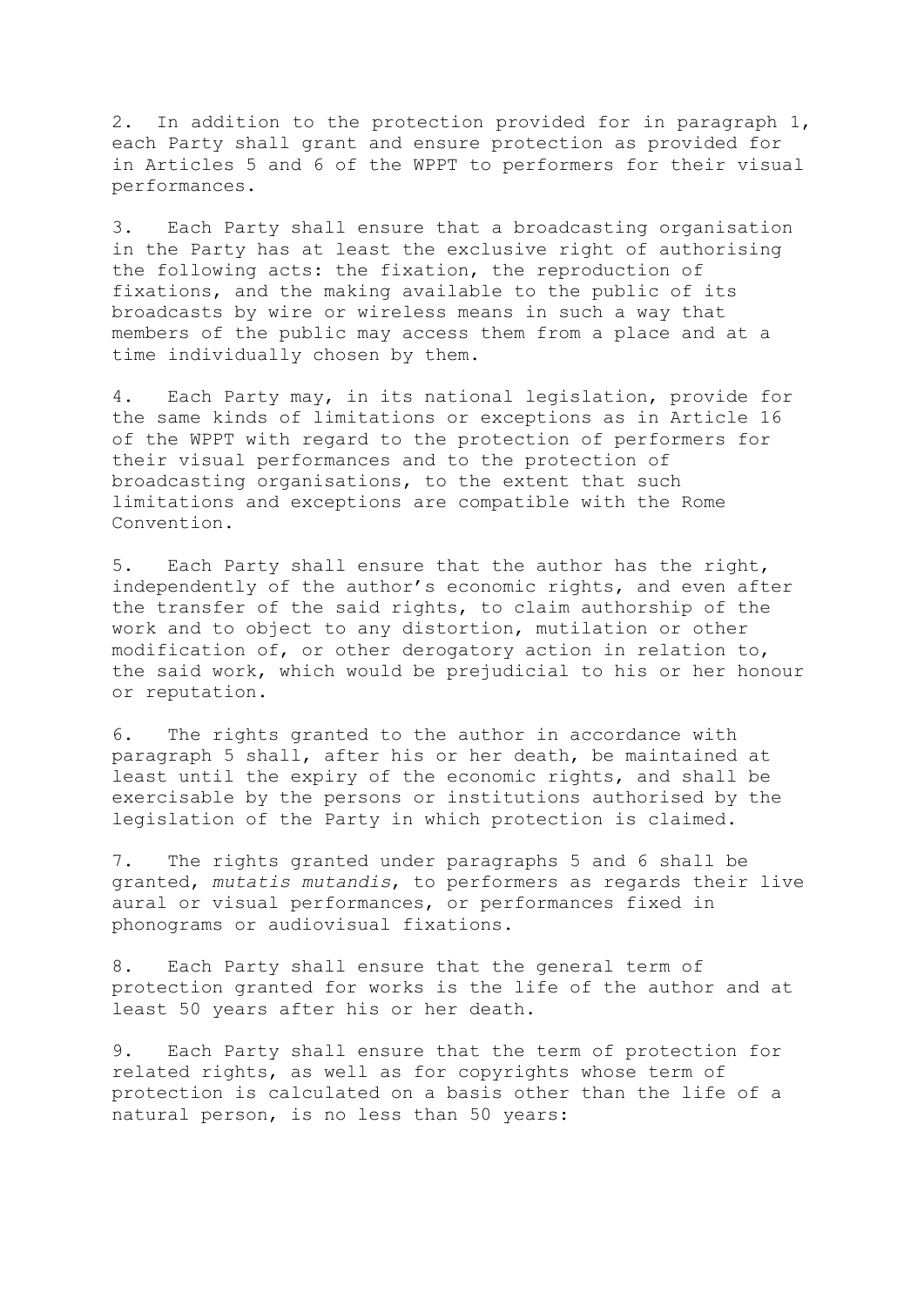- (a) after the authorised publication, or, failing such authorised publication within 50 years after the making of the work, no less than 50 years after the making, for works;
- (b) after the authorised publication, or, failing such publication within 50 years after the fixation of the phonogram, no less than 50 years after the fixation, for phonograms;
- (c) after the performance, for performances; or
- (d) after the broadcast, for broadcasts.

10. For certain categories of works, each Party shall provide that the term of protection is the life of the author and no less than 70 years after his or her death, or no less than 70 years after the authorised publication, or, failing such authorised publication within 70 years after the making of the work, no less than 70 years after the making.

11. A Party may be exempted from its obligations under this Article where the exemptions as provided for in Articles 7 and 7*bis* of the Berne Convention may apply.

12. Each Party shall ensure non-discriminatory treatment for owners of copyright in the other Party with regard to the enjoyment and the exercise of copyrights, regardless of whether such copyrights are registered under the applicable laws and regulations of the former Party.

#### Article 115 Trademarks

1. Any sign, or any combination of signs, capable of distinguishing the products or services of one undertaking from those of other undertakings, shall be capable of constituting a trademark. Such signs, in particular words including personal names, letters, numerals, figurative elements, three-dimensional shapes and combinations of colours as well as any combination of such signs, shall be eligible for registration as trademarks. Where signs are not inherently capable of distinguishing the relevant products or services, each Party may make eligibility for registration depend on distinctiveness acquired through use. Each Party may require, as a condition of registration, that signs be visually perceptible.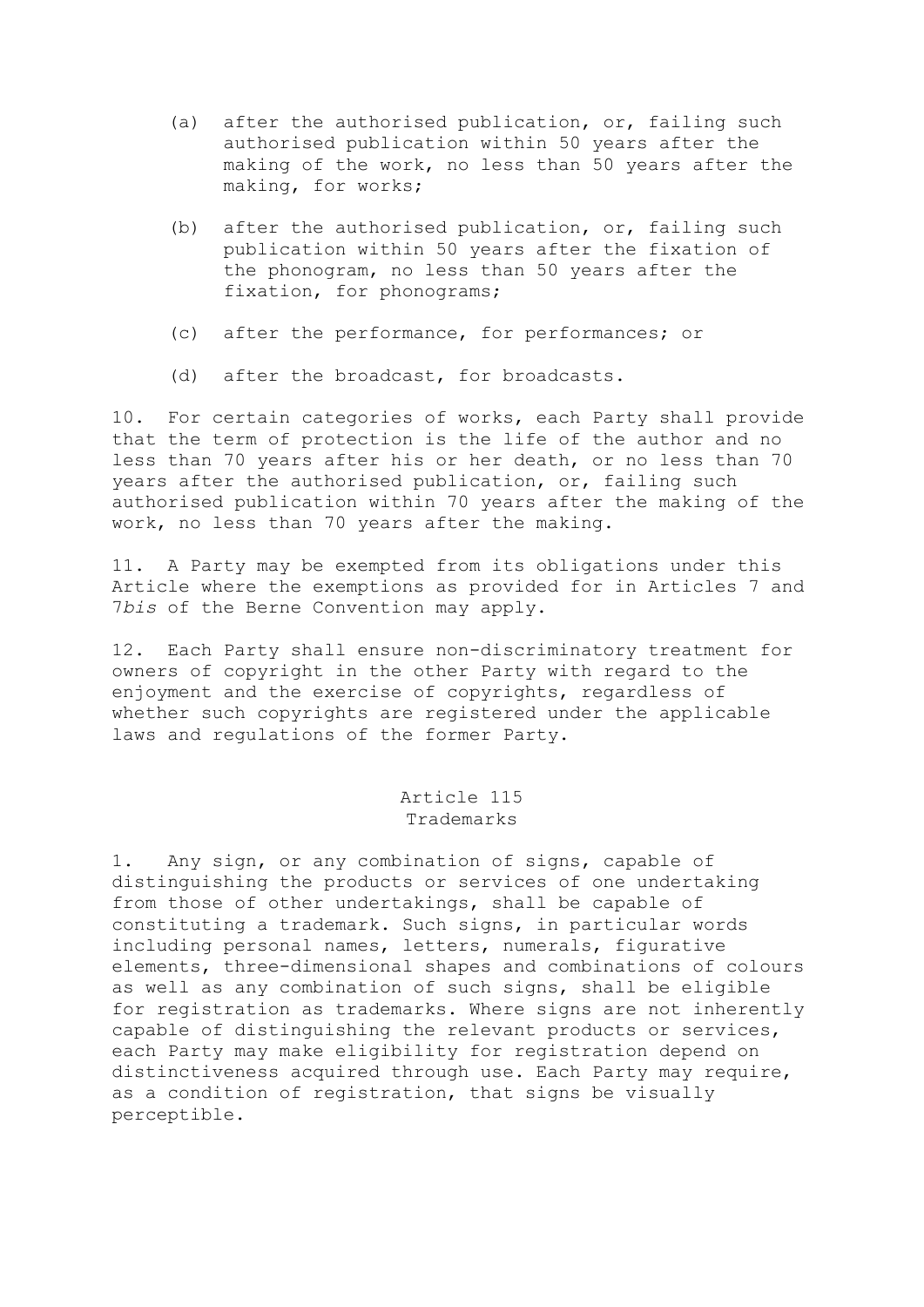2. Each Party shall protect well-known marks in accordance with Article 6*bis* of the Paris Convention and paragraphs 2 and 3 of Article 16 of the TRIPS Agreement.

3. The Parties reaffirm the importance of the Joint Recommendation Concerning Provisions on the Protection of Well-Known Marks adopted by the Assembly of the Paris Union for the Protection of Industrial Property and the General Assembly of the World Intellectual Property Organization (hereinafter referred to as "the WIPO") in 1999 in furtherance of protection of well-known marks and the Joint Recommendation Concerning Provisions on the Protection of Marks, and Other Industrial Property Rights in Signs, on the Internet adopted by the Assembly of the Paris Union for the Protection of Industrial Property and the General Assembly of the WIPO in 2001 in furtherance of protection of signs on the Internet.

4. Each Party shall ensure that the owner of a registered trademark has the exclusive right to prevent all third parties not having the owner's consent from using in the course of trade identical or similar signs for products or services which are identical or similar to those in respect of which the trademark is registered, where such use would result in a likelihood of confusion. For the purposes of this paragraph, "using" such sign includes, at least, importing and exporting products or packages of products to which the sign is affixed.

5. Paragraph 4 shall also apply if only small quantities of products are imported or exported, as long as the import or export constitutes an infringement of the right conferred by a registered trademark under the laws and regulations of a Party. In case of the use of an identical sign for identical products or services, a likelihood of confusion shall be presumed. The rights described in paragraph 4 shall not prejudice any existing prior rights, nor shall they affect the possibility of the Parties making rights available on the basis of use.

# Article 116 Industrial Designs

1. Each Party shall ensure that adequate and effective protection is provided to industrial designs, including to designs of a part of an article.

2. Each Party shall ensure that the owner of a protected industrial design has the right to prevent third parties not having the owner's consent from making, selling, importing or exporting articles bearing or embodying a design which is a copy, or substantially a copy, of the protected design when such acts are undertaken for commercial purposes.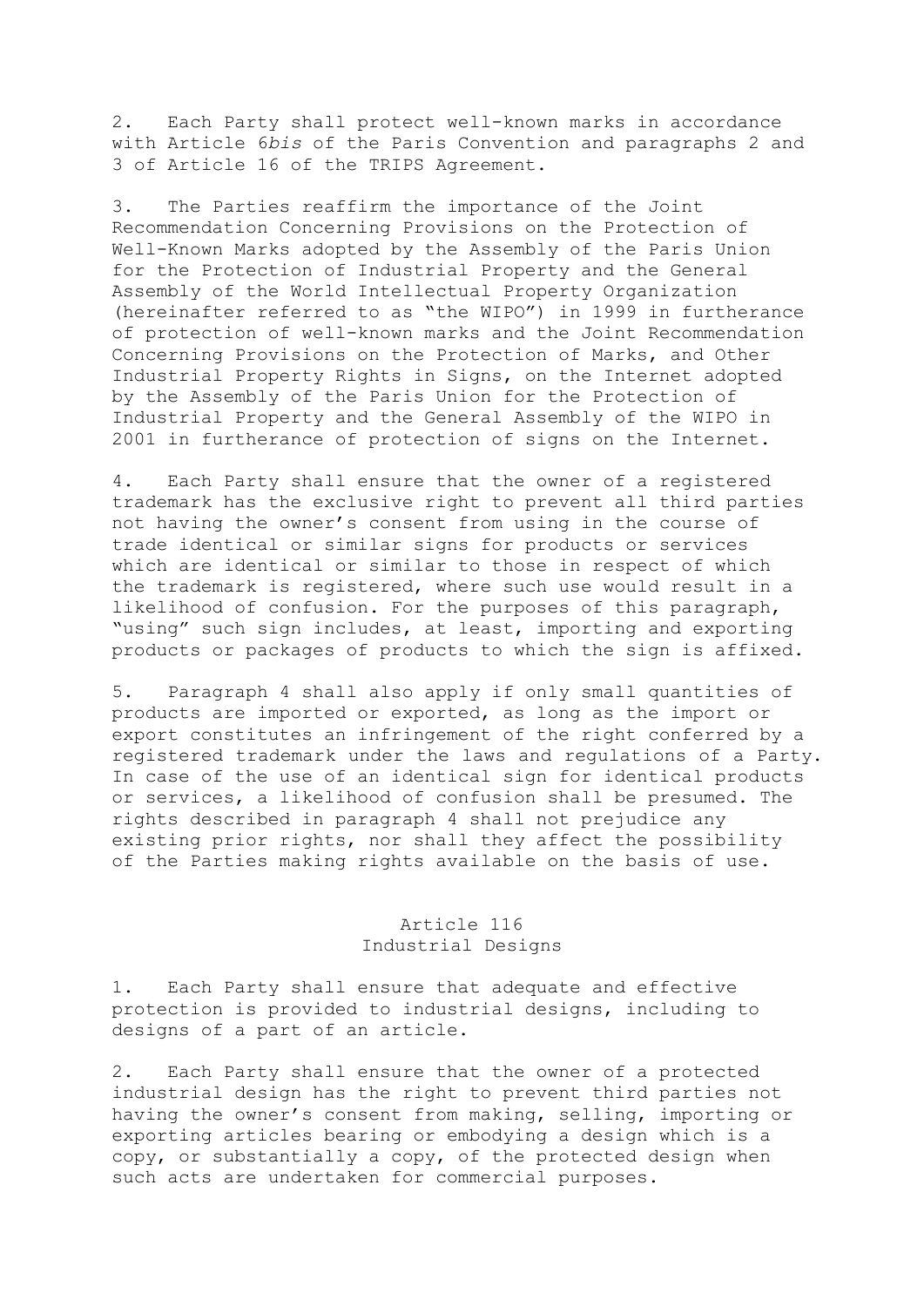3. Paragraph 2 shall also apply if only small quantities of products are imported or exported, as long as the import or export constitutes an infringement of the right conferred by the protected industrial design under the laws and regulations of a Party.

4. Each Party shall ensure that the term of protection available is no less than 20 years.

#### Article 117 Patents

1. Subject to paragraphs 2 and 3, patents shall be available for any inventions, whether products or processes, in all fields of technology, including in the field of biotechnology, provided that they are new, involve an inventive step and are capable of industrial application. Subject to paragraph 3, patents shall be available and patent rights enjoyable without discrimination as to the place of invention, the field of technology and whether products are imported or locally produced.

2. Each Party may exclude from patentability inventions, the prevention of the commercial exploitation of which within the Party is necessary to protect *ordre public* or morality, including to protect human, animal or plant life or health or to avoid serious prejudice to the environment, provided that such exclusion is not made merely because the exploitation is prohibited by its law.

- 3. Each Party may also exclude from patentability:
	- (a) diagnostic, therapeutic and surgical methods for the treatment of humans or animals, with the exception of products consisting of a substance or a composition for use in any such method; and
	- (b) plant and animal varieties other than microorganisms, and essentially biological processes for the production of plants or animals other than nonbiological and microbiological processes.

4. Each Party shall ensure that a patent confers on its owner exclusive rights: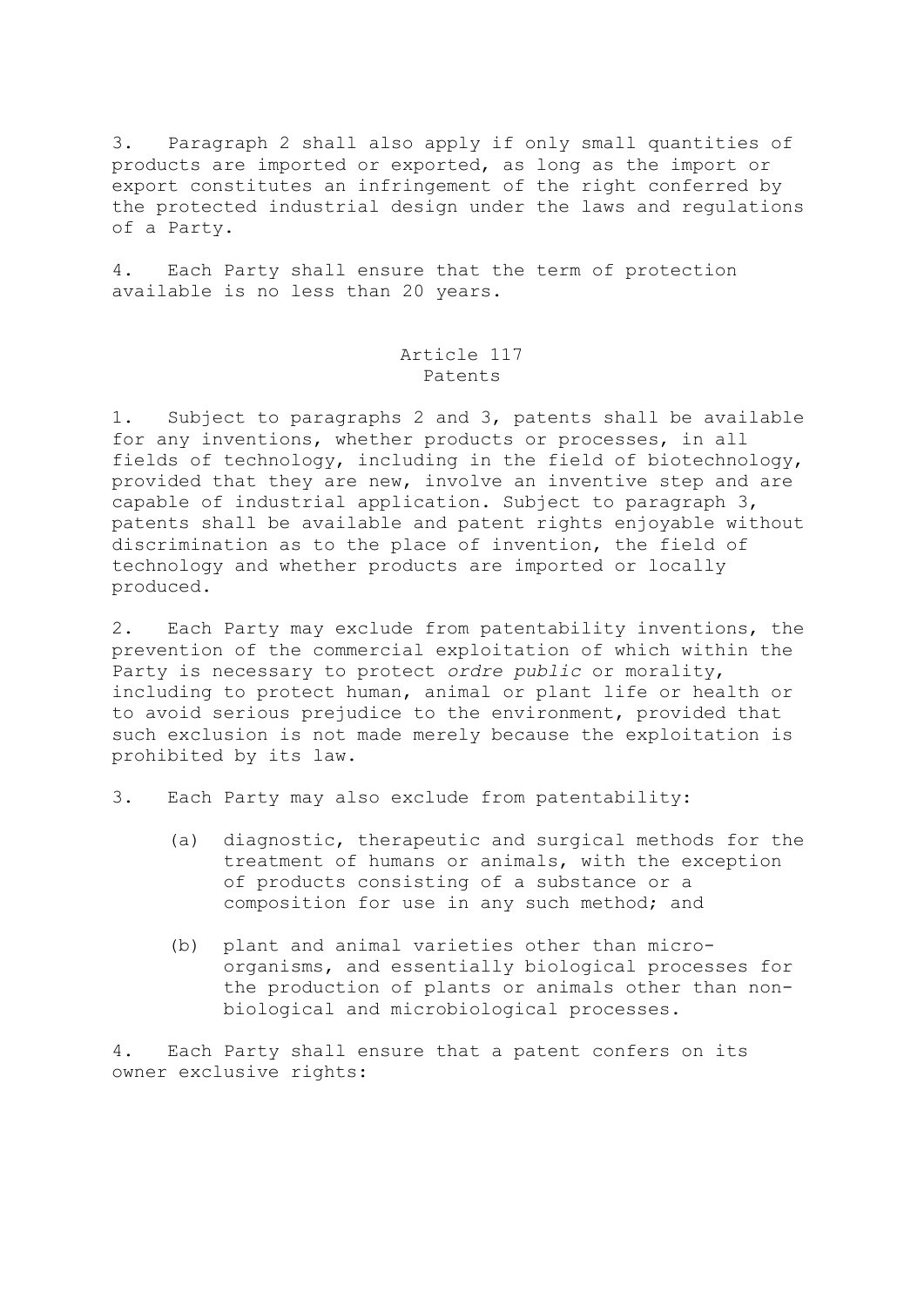- (a) where the subject matter of a patent is a product, to prevent third parties not having the owner's consent from making, using, offering for sale, selling, importing for these purposes or exporting that product; and
- (b) where the subject matter of a patent is a process, to prevent third parties not having the owner's consent from using the process, and from using, offering for sale, selling, importing for these purposes or exporting at least the product obtained directly by that process.

5. With respect to the patent which is granted for an invention related to pharmaceuticals or plant protection products, each Party shall, subject to the terms and conditions of its applicable laws and regulations, provide for a compensatory term of protection for any period during which the patented invention cannot be worked due to marketing approval process.

- 6. For the purposes of paragraph 5:
	- (a) "compensatory term of protection" means, for Japan, an extension of a term of patent protection and, for Switzerland, a term specified in a supplementary protection certificate;
	- (b) "marketing approval" means approval or any other disposition by the competent authorities that is intended to ensure the safety and, where applicable, efficacy of the pharmaceuticals or plant protection products as provided for in the relevant laws and regulations of each Party; and
	- (c) the length of the compensatory term of protection shall be:
		- (i) for Japan, equal to the length of extension which the patentee requests, provided that the compensatory term of protection shall not exceed either the length of time during which the patented invention cannot be worked due to marketing approval processes, or a maximum term as provided for in the laws and regulations of Japan. As of the date of entry into force of this Agreement, such maximum term is stipulated as being five years by the relevant law of Japan; and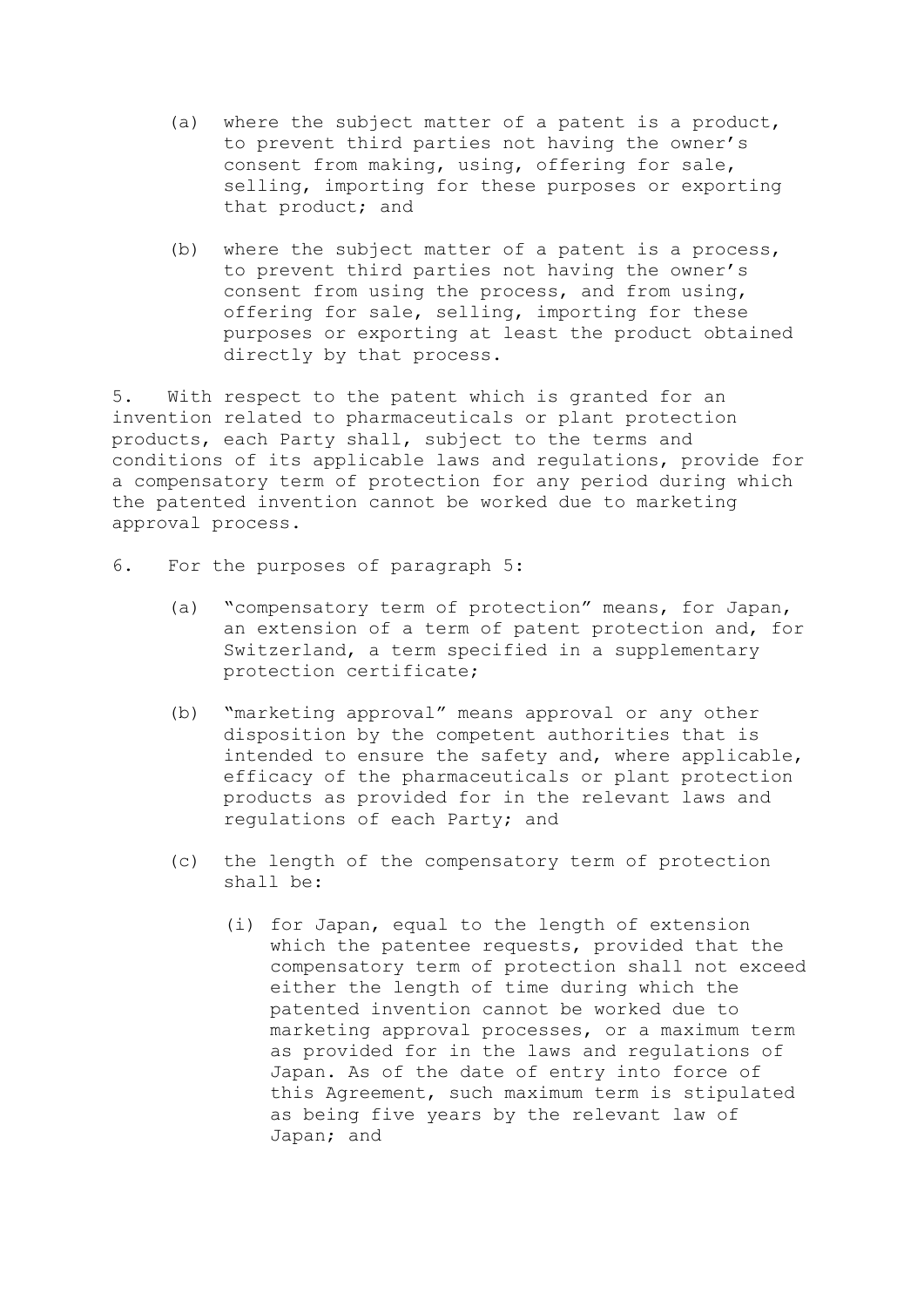(ii) for Switzerland, equal to the period which elapsed between the filing date of the patent application and the date of the marketing approval of the product, reduced by a period of five years. The maximum compensatory term shall be at least five years.

### Article 118 New Varieties of Plants

 Each Party shall provide the same level of protection for new varieties of all plant genera and species as provided under the 1991 UPOV Convention.

# Article 119 Geographical Indications and Related Indications

1. Each Party shall ensure adequate and effective protection of geographical indications and related indications in accordance with this Article.

- 2. For the purposes of this Chapter:
	- (a) "geographical indications" means indications which identify a product as originating in a Party, or a region or locality in that Party, where a given quality, reputation or other characteristic of the product is essentially attributable to its geographical origin; and
	- (b) "related indications" means:
		- (i) indications in the designation or presentation of a service that contain or consist of the name of a geographical place of a Party (hereinafter referred to in this Article as "indications of services"); and
		- (ii) the country name of a Party, the name of a canton of Switzerland, armorial bearings, flags and other State or regional emblems.
- 3. (a) In respect of geographical indications, each Party shall provide the legal means for interested parties to prevent: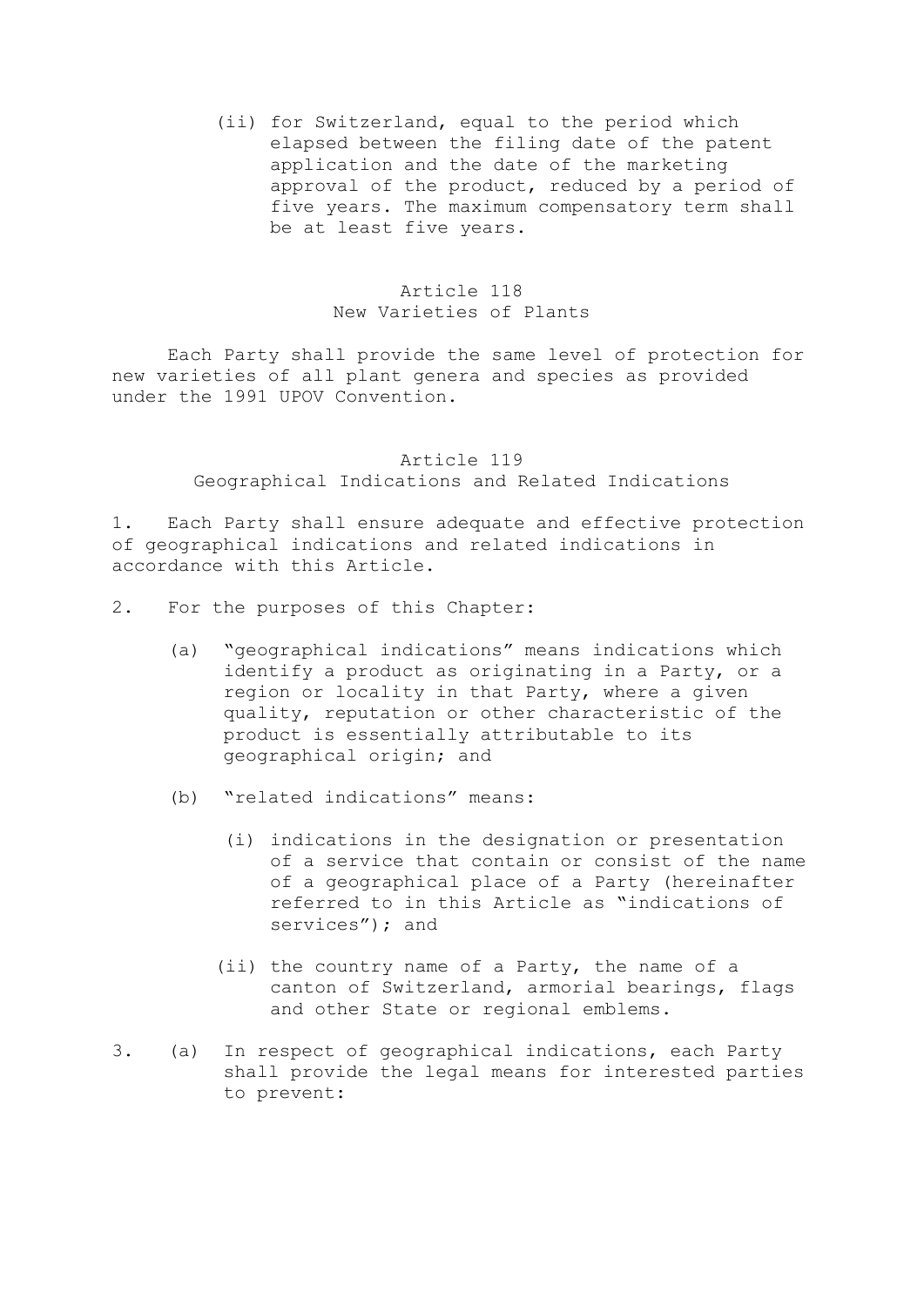- (i) the use of any elements in the designation or presentation of a product that indicate or suggest that the product in question originates in a geographical place other than the true place of origin in a manner which misleads the public as to the geographical origin of the product;
- (ii) any use which constitutes an act of unfair competition within the meaning of Article 10*bis* of the Paris Convention; and
- (iii) any use of a geographical indication identifying wines for wines or identifying spirits for spirits not originating in the place indicated by the geographical indication in question.
	- Note: Nothing in this Article shall be so construed as to derogate from any obligation of a Party under subparagraph (iii). The Parties may, with respect to subparagraph (iii), provide for enforcement by administrative action instead of judicial procedures.
- (b) Each Party shall provide the legal means for interested parties to prevent the use of any indications of services in a manner, as prescribed in applicable laws and regulations of the Party, that misleads the public.
- (c) Each Party shall provide the legal means for interested parties to prevent the use of the country name of either Party or the name of a canton of Switzerland for a product or service in a manner, as prescribed in applicable laws and regulations of the Party, that misleads the public.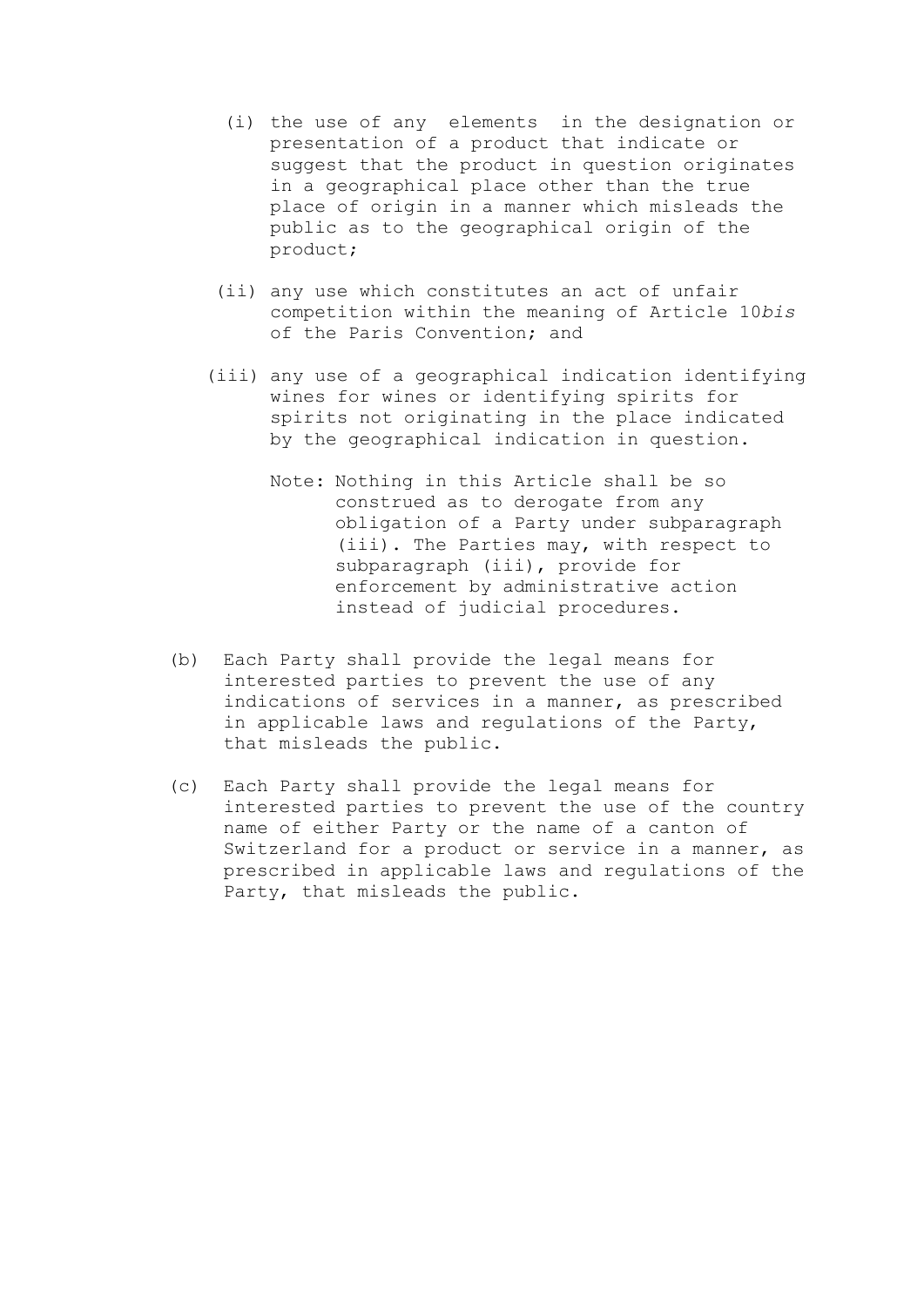- (d) Each Party shall provide the legal means for interested parties to prevent the use of the geographical indication, the indications of services, the country name of either Party, or the name of a canton of Switzerland, even where the true origin of the products is indicated, or where they are used in translation or accompanied by terms such as "kind", "type", "style", "way", "imitation", "method" or other analogous expressions, if such use falls under subparagraphs (a) to (c). This subparagraph shall also apply to cases where a graphical symbol referring to a geographical place of a Party is used on a product or service in a manner, as prescribed in applicable laws and regulations of the Party, that misleads the public.
- (e) (i) Each Party shall ensure that the registration of a trademark which contains or consists of a geographical indication, with respect to products not originating in the territory indicated, is refused or invalidated *ex officio* if the legislation of the Party so permits or at the request of an interested party, if the use of the indication in the trademark of such products in the Party corresponds to a situation referred to in subparagraph (a)(i), (a)(iii), or (d) insofar as subparagraph (a)(i) or (a)(iii) is applicable.
	- (ii) Each Party shall ensure that the registration of a trademark which contains or consists of an indication of service, the country name of either Party, or the name of a canton of Switzerland, the use of which corresponds to a situation referred to in subparagraph (b), (c), or (d) insofar as subparagraph (b) or (c) is applicable, is refused or invalidated *ex officio* if the legislation of the Party so permits or at the request of an interested party, where the trademark misleads the public in a manner as prescribed in the applicable laws and regulations of the Party.
- (f) The protection afforded by this Article shall also apply in cases where products originating in a Party are destined for exportation.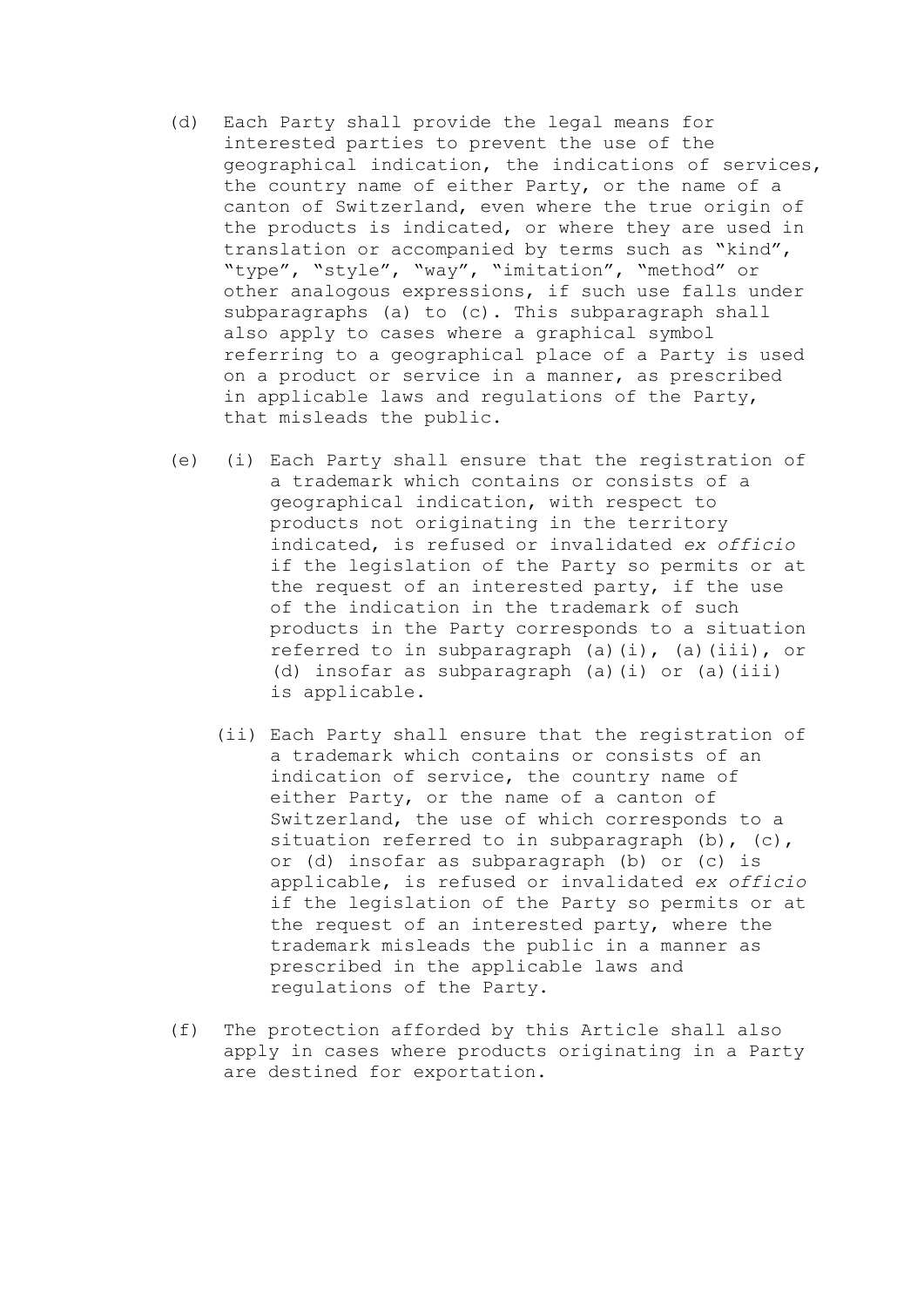- (g) (i) Each Party shall, in accordance with its obligations under Article 6*ter* of the Paris Convention, ensure that armorial bearings, flags and other State emblems of the other Party are not used or registered as trademarks or as elements of trademarks.
	- (ii) Each Party reaffirms its obligations under paragraph 2 of Article 53 of the Geneva Convention for the Amelioration of the Condition of the Wounded and Sick in Armed Forces in the Field of August 12, 1949 which provides that the use by private individuals, societies or firms, of the arms of Switzerland, or of marks constituting an imitation thereof, whether as trademarks or commercial marks, or as parts of such marks, or for a purpose contrary to commercial honesty, or in circumstances capable of wounding Swiss national sentiment, shall be prohibited at all times.
	- (iii) Each Party shall ensure that armorial bearings, flags and other State or regional emblems of the other Party shall not be used in a manner, as prescribed in applicable laws and regulations of the Party, that misleads the public.

4. In proceedings by the relevant authorities of each Party, whether administrative or judicial, regarding the protection provided for in this Article, designations listed by a Party in Annex X shall serve, without prejudice to action or procedures by the relevant authorities of the other Party, as a source of information that these designations are protected by the former Party as geographical indications as provided for in this Article.

- 5. (a) The Parties shall, upon request of either Party, review in the Joint Committee Annex X with a view to updating the list by including in Annex X geographical indications which received protection by either Party at its national level.
	- (b) Modifications proposed pursuant to subparagraph (a) shall be incorporated into this Agreement in accordance with paragraph 2 of Article 152.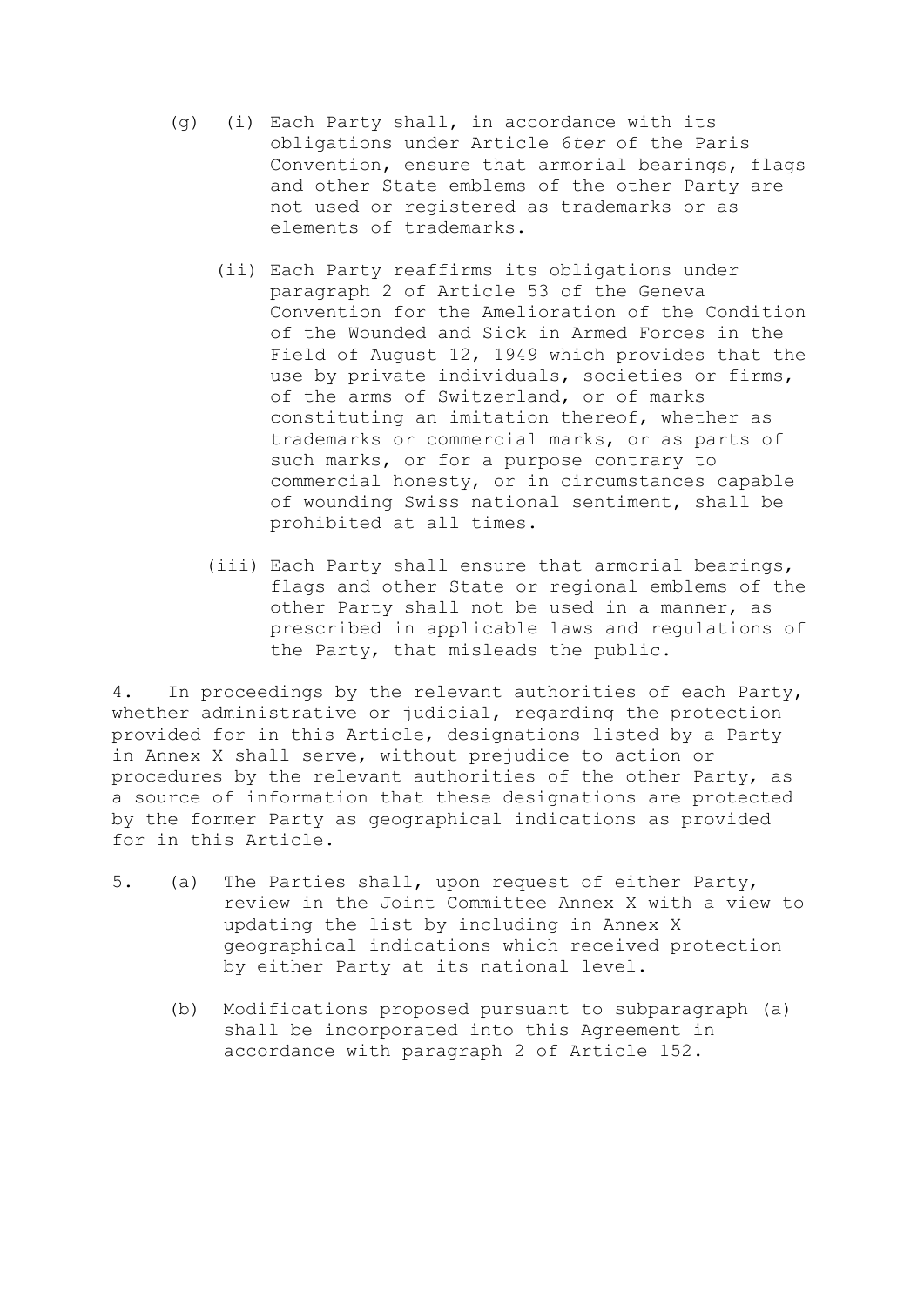6. Without prejudice to the rights and obligations set out in the international agreements to which both Parties are parties, paragraphs 3 to 9 of Article 24 of the TRIPS Agreement apply to the provisions of this Article in relation to geographical indications and, *mutatis mutandis*, to related indications.

### Article 120 Unfair Competition

1. Each Party shall provide for effective protection against acts of unfair competition.

2. Any act of competition contrary to honest practices in industrial or commercial matters constitutes an act of unfair competition. The following acts of unfair competition, in particular, shall be prohibited:

- (a) all acts of such a nature as to create confusion by any means whatever with the establishment, the products, the services, or the industrial or commercial activities, of a competitor;
- (b) false allegations in the course of trade of such a nature as to discredit the establishment, the products, the services, or the industrial or commercial activities, of a competitor;
- (c) indications or allegations, the use of which in the course of trade is liable to mislead the public as to the nature, the characteristics, the suitability for their purpose, or the quantity, of the products or the services, or the manufacturing process of the products;
- (d) acts of creating confusion with another person's products or business by:
	- (i) using an indication of products or business which is identical or similar to that other person's indication of products or business which is well-known among consumers or other purchasers; or
	- (ii) assigning, delivering, displaying for the purpose of assignment or delivery, exporting, importing or providing through an electric telecommunication line, products using such indication;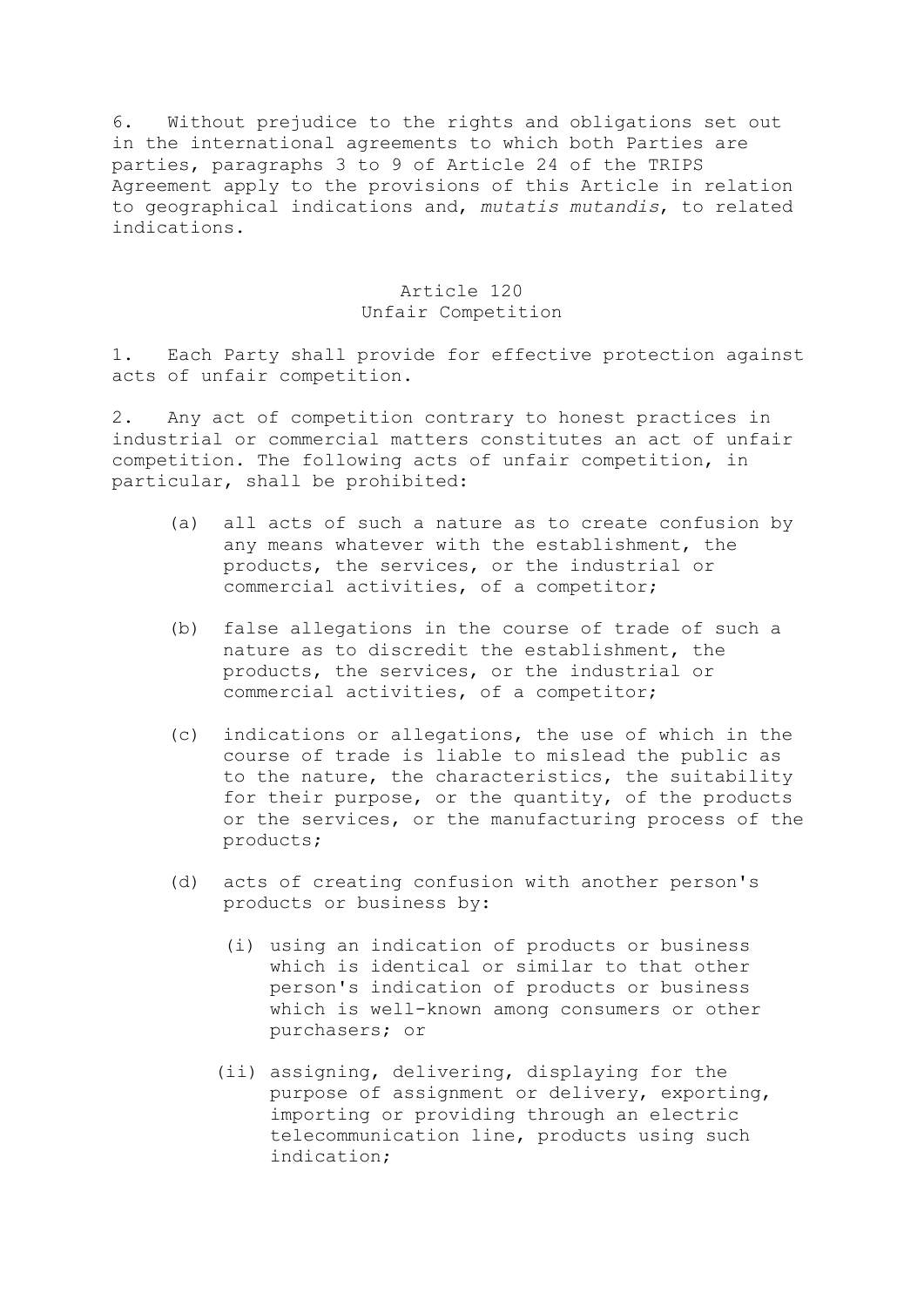- (e) acts of using as one's own an indication of products or business which is identical or similar to another person's famous indication of products or business, or acts of assigning, delivering, displaying for the purpose of assignment or delivery, exporting, importing, or providing through an electric telecommunication line, products using such indication;
- (f) acts of assigning, leasing, displaying for the purpose of assignment or lease, exporting or importing products which imitate the configuration, excluding configuration which is indispensable for ensuring the function of the products, of another person's products;
- (g) acts of acquiring or holding a right to use domain names identical or similar to a specific indication of products or services of another person, or acts of using the domain name, with intention to gain unfair profit or intention of causing damage to another person; and
- (h) acts by an agent or representative of an owner of a right relating to a trademark, without a legitimate reason and the consent of the right-owner, of using a trademark identical or similar to the trademark for products or services identical or similar to those relating to such right; of using such trademark in assigning, delivering, displaying for the purpose of assignment or delivery, exporting, importing, or providing through an electric telecommunication line products which are identical or similar to the products relating to such right; or of using such trademark in providing services which are identical or similar to the services relating to such right.

3. For the purposes of this Article, "indication of products or business" means a name, trade name, trademark, mark, or container or package of products, used in relation to a person's business, or any other indication of a person's products or business.

4. Each Party shall ensure in its laws and regulations adequate and effective protection of undisclosed information in accordance with paragraph 2 of Article 39 of the TRIPS Agreement.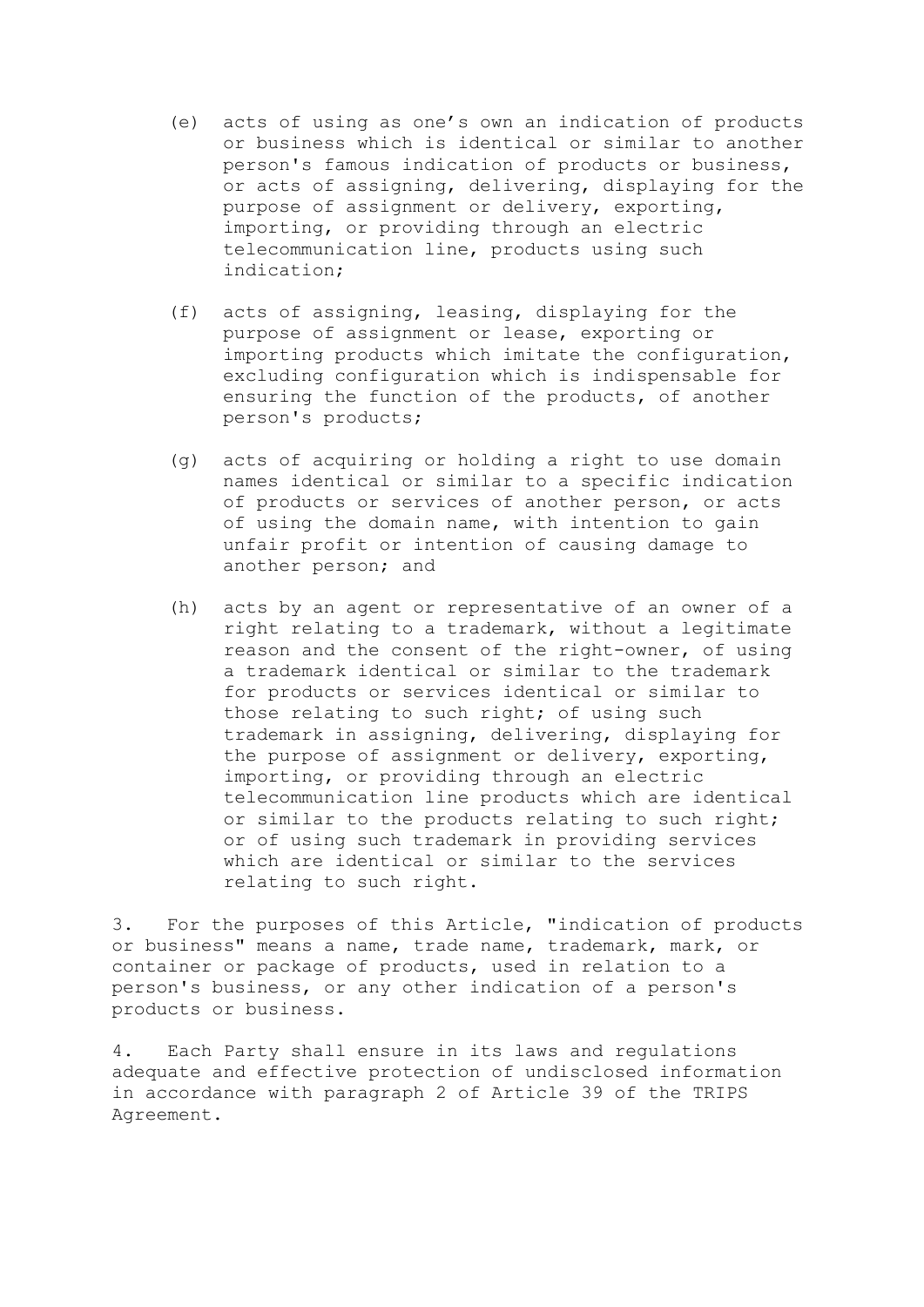#### Article 121 Treatment of Test Data in Marketing Approval Procedure

1. Each Party shall prevent applicants for marketing approval for pharmaceutical products which utilise new chemical entities from relying on or from referring to test or other data submitted to its competent authority by the first applicant for a certain period of time counted from the date of approval of that application. As of the date of entry into force of this Agreement, such period of time is stipulated as being no less than six years by the relevant laws of each Party.

2. Each Party, when requiring, as a condition for approving the marketing of agricultural chemical products which utilise new chemical entities, the submission of undisclosed test or other data, the origination of which involves a considerable effort, shall ensure that, in accordance with its relevant laws and regulations, applicants for marketing approval are either:

- (a) prevented from relying on or from referring to such data submitted to its competent authority by the first applicant for a period of at least ten years counted from the date of approval of that application; or
- (b) required generally to submit a full set of test data, even in cases where there was a prior application for the same product, for a period, counted from the date of approval of a prior application, of at least ten years.

Article 122 Enforcement – General

Each Party shall endeavour to:

- (a) encourage the establishment of public and/or private advisory groups to address issues of counterfeiting and piracy; and
- (b) enhance internal coordination among, and facilitate joint actions by, its government agencies concerned with enforcement of intellectual property rights, subject to its available resources.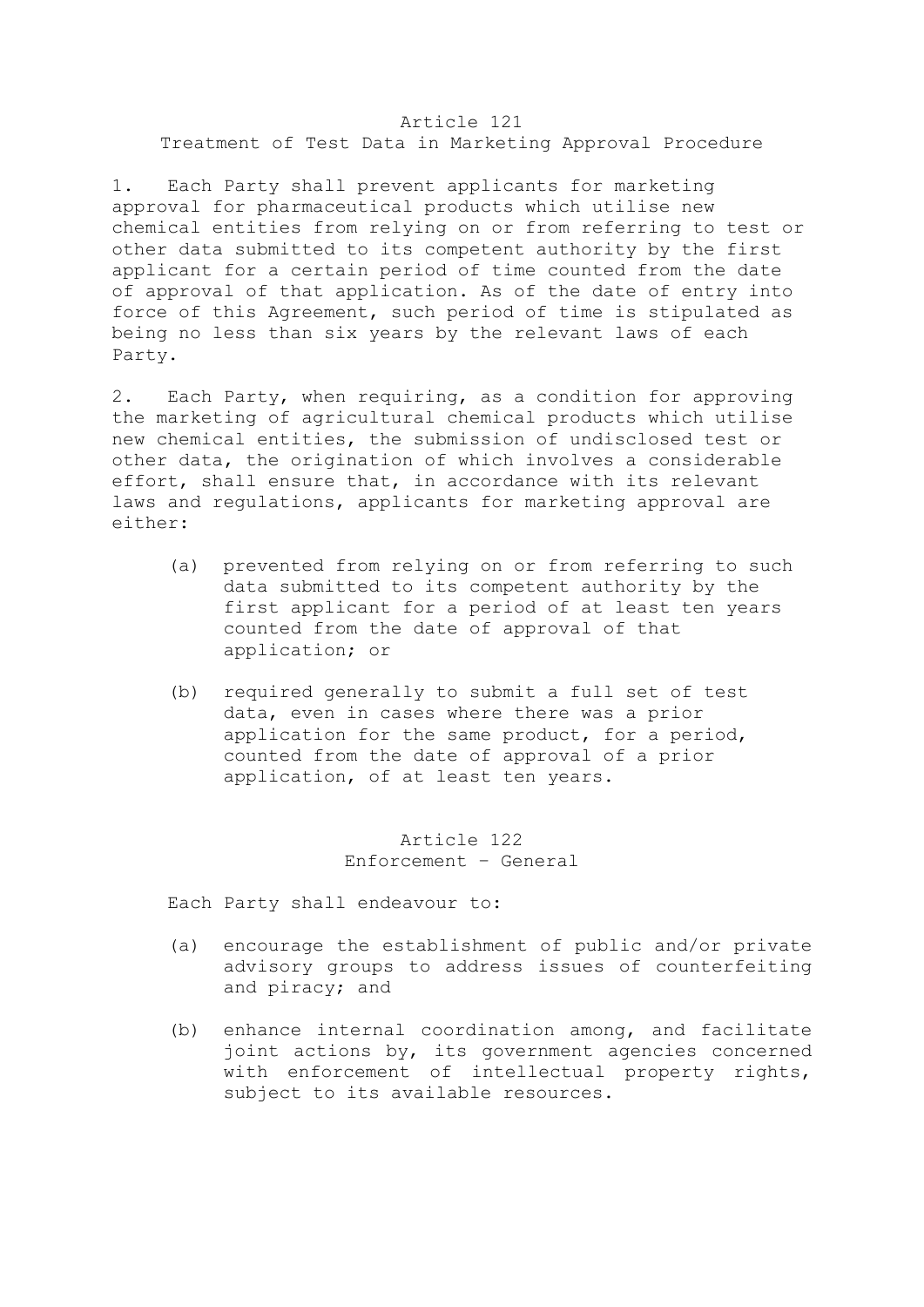#### Article 123 Enforcement – Border Measures

1. Each Party shall provide for procedures concerning the suspension at the border by its customs authority, *ex officio*, of the release of products infringing rights at least to patents, utility models where provided for in its laws and regulations, industrial designs or trademarks, or copyrights or related rights which are destined for importation into, exportation from or transit through, the customs territory of the Party.

- 2. For the purposes of this Article:
	- (a) "exportation" includes re-exportation; and
	- (b) "transit" means transhipment and customs transit, as defined in the International Convention on the Simplification and Harmonization of Customs Procedures.

3. Each Party shall provide for procedures concerning the suspension at the border by its customs authority, upon request of a right holder, of the release of products infringing rights at least as referred to in paragraph 1, which are destined for importation into, exportation from and, where provided for in its laws and regulations, transit through, the customs territory of the Party.

4. In the case of the suspension pursuant to paragraphs 1 and 3 with respect to importation into, exportation from and, where provided for in the laws and regulations of a Party, transit through, the customs territory of the Party, the competent authorities of the Party suspending the release of the products shall notify the right holder of the name and addresses of the consignor or consignee, and the importer or exporter, as applicable, of the products in question. Such competent authorities shall notify the right holder of the names and addresses of the producer of the products in question, when they find that such information is indicated in the course of customs clearance procedures.

5. Each Party shall ensure that the products, the release of which has been suspended pursuant to paragraphs 1 and 3 and which have been found to be infringing products by the competent authorities, will not be released into free circulation without the consent of the right holder and will be destroyed in accordance with its laws and regulations.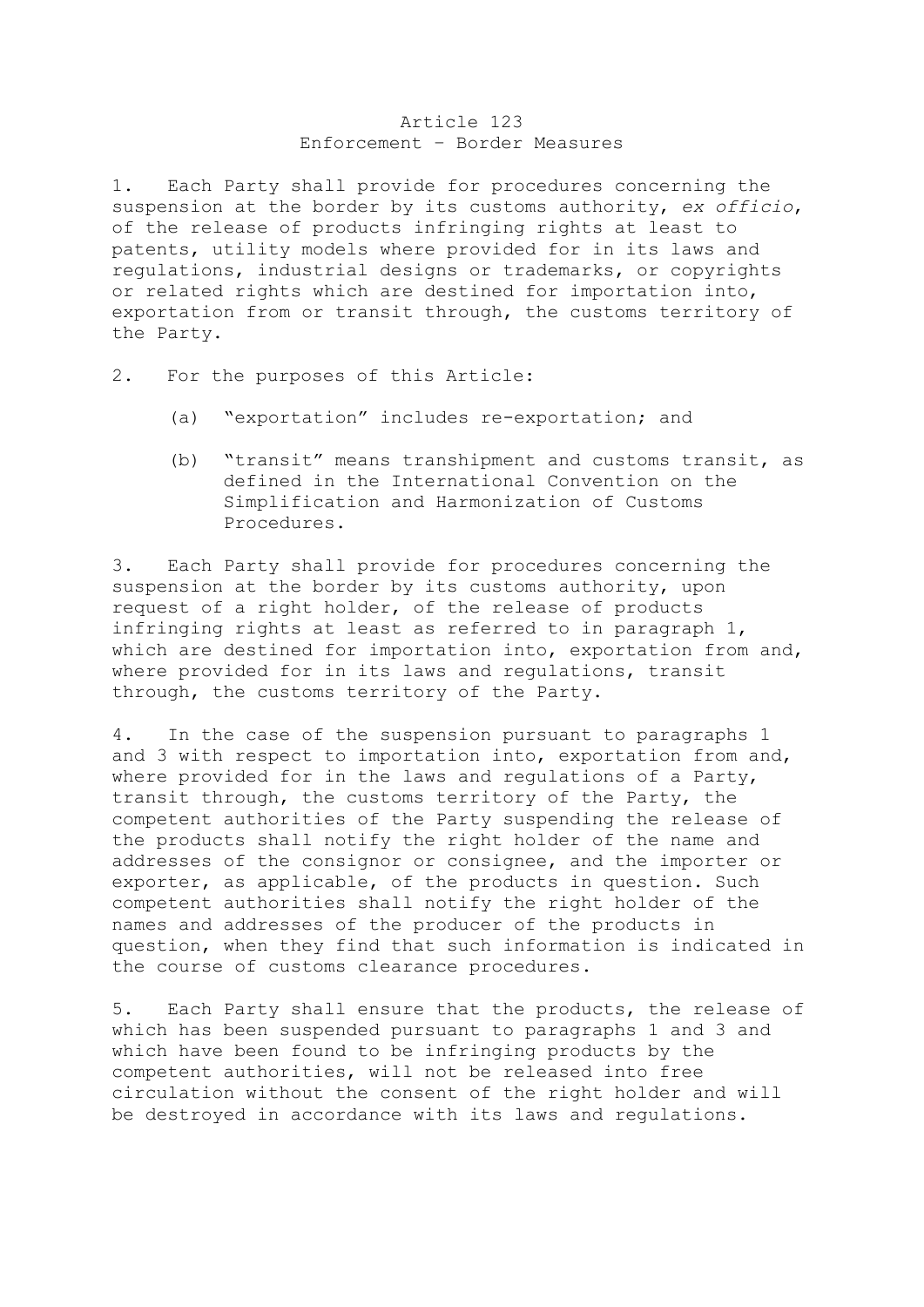6. Each Party shall ensure that right holders do not have to bear an unreasonable burden because of the fees and the cost of storage and destruction of the products the release of which has been suspended pursuant to paragraphs 1 and 3 and which have been found to be infringing products.

7. The competent authorities of each Party shall enable the right holder to analyse samples of the products the release of which has been suspended pursuant to paragraph 3, as appropriate and to the extent permitted by the laws and regulations of the Party, at the expense of the right holder.

8. Each Party shall adopt simplified procedures, which are to be used in the absence of objections and subject to the terms and conditions provided for in its laws and regulations, for the competent authorities to seize or destroy the products the release of which has been suspended.

## Article 124 Enforcement – Civil Remedies

1. Each Party shall ensure that the right holder has the right to claim against the infringer damages adequate to compensate for the injury the right holder has suffered because of an infringement of his or her intellectual property right by an infringer who knowingly, or with reasonable grounds to know, engaged in the infringing activity.

2. For the purposes of this Article, "right holder" shall include holders of interests which are protected under the laws and regulations of each Party preventing acts of unfair competition.

3. Where the right holder claims against the infringer compensation for damages caused by an intentional or negligent infringement of his or her intellectual property rights, an amount calculated, taking into consideration such factors as the following, may be, where applicable, presumed to be the amount of such damages, whether or not actual damages can be calculated:

- (a) the quantity of the products infringing the right holder's intellectual property rights and actually transferred to third persons, and the amount of profit per unit of products which would have been sold by the right holder if there had not been the act of infringement;
- (b) the profits earned by the infringer from the act of infringement; or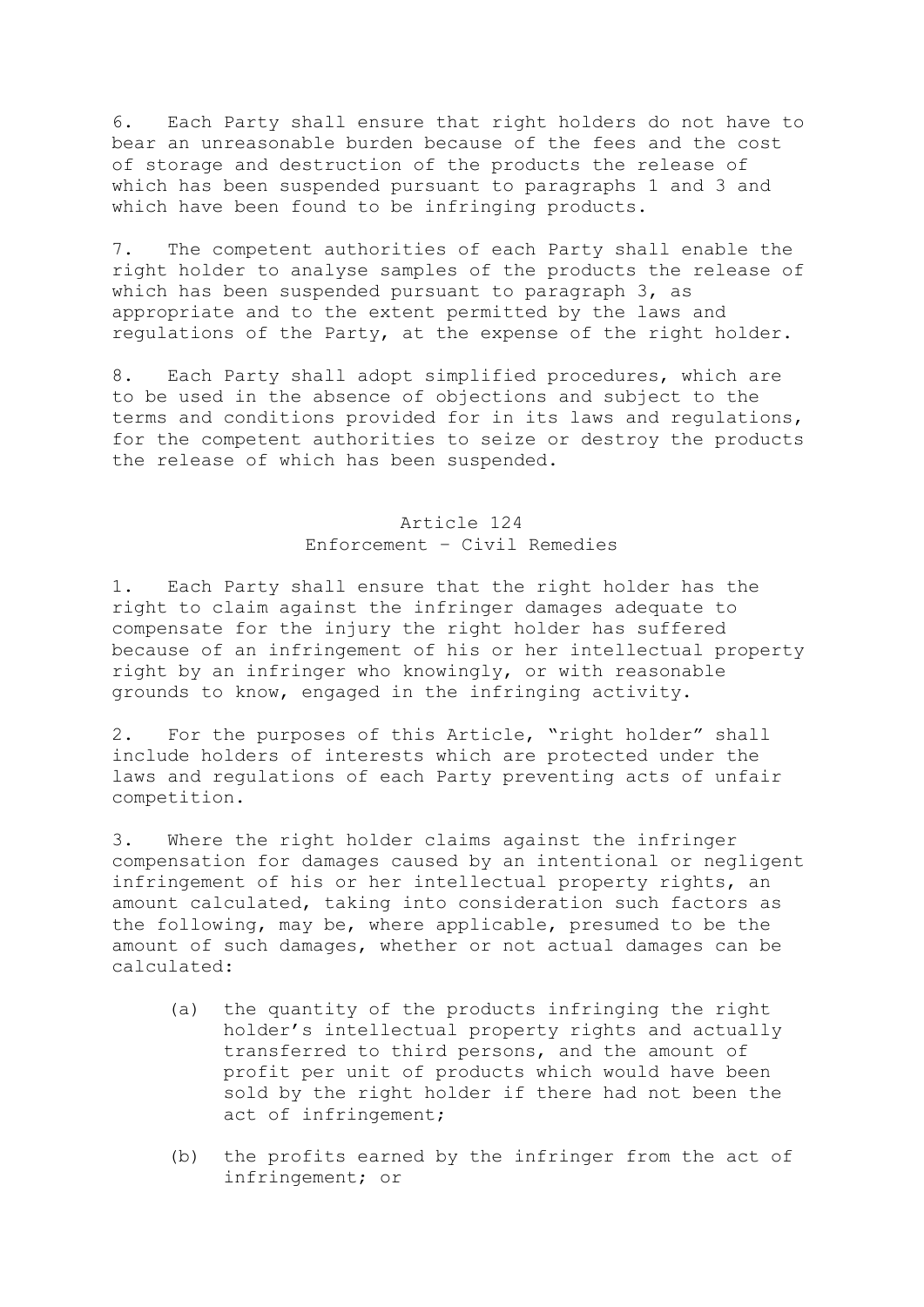(c) the amount that the right holder would have been entitled to receive for the exercise of his or her intellectual property rights.

4. In cases where it is extremely difficult for the right holder of intellectual property rights to prove the actual economic harm due to the nature of facts concerned, each Party shall ensure that, to the extent possible in accordance with its laws and regulations, its judicial authorities have the authority to determine the amount of damages based on the totality of the evidence presented to them.

### Article 125 Enforcement – Criminal Remedies

1. Each Party shall provide for criminal procedures and penalties to be applied at least in cases of the following acts committed wilfully and on a commercial scale:

- (a) infringement of rights to patents, utility models where provided for in its laws and regulations, industrial designs or trademarks, copyrights or related rights, or rights relating to new varieties of plants;
- (b) infringement of rights to layout-design of integrated circuits;
- (c) disclosure of undisclosed information provided for in paragraph 4 of Article 120 to the extent provided for in the laws and regulations of the Party; and
- (d) the acts of unfair competition provided for in subparagraphs 2(c) to 2(f) of Article 120 and the use of geographical indications and related indications as prescribed in subparagraphs 3(a)(i),  $3(a)(ii)$ ,  $3(b)$ ,  $3(c)$ ,  $3(d)$  insofar as subparagraph  $3(a)$ (iii) is not applicable,  $3(q)$ (i) and  $3(q)$ (iii) of Article 119, to the extent provided for in the laws and regulations of the Party.

2. Importation, exportation or transit of products which constitutes an act referred to in subparagraph 1(a) or 1(d) shall be covered by the criminal procedures and penalties referred to in paragraph 1. Paragraph 2 of Article 123 shall apply to this paragraph.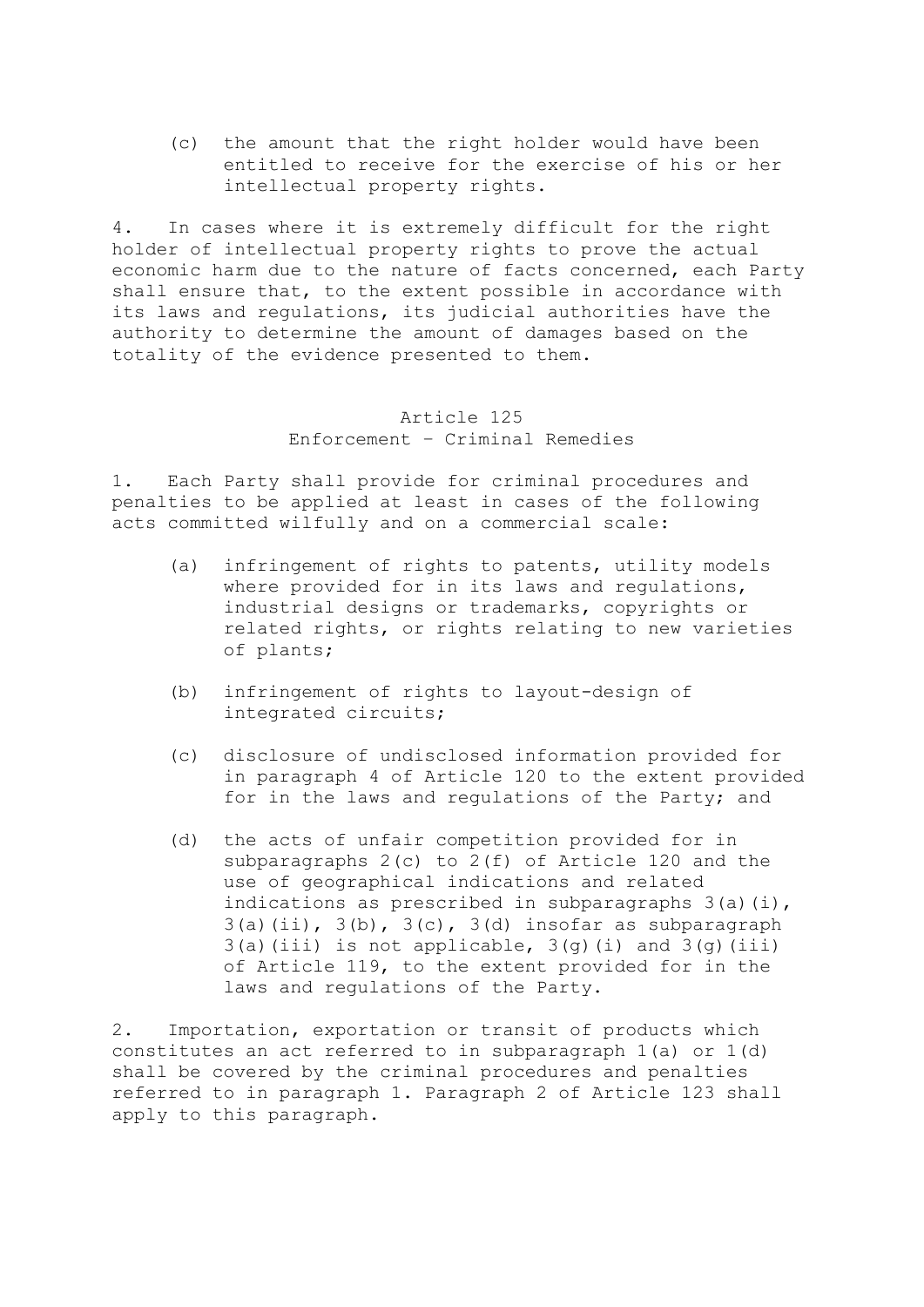3. Each Party shall provide for, where permitted by its laws and regulations, stricter or separate penalties to offences listed in subparagraphs 1(a), 1(b) and 1(d) committed in connection with corporate activities or on a commercial scale.

4. Each Party shall ensure that, in cases of infringement committed wilfully and on a commercial scale of rights to patents, utility models where provided in its laws and regulations, industrial designs, trademarks or new varieties of plants, or the acts of unfair competition provided for in subparagraphs 2(c) to 2(f) of Article 120 to the extent provided for in its laws and regulations committed wilfully and on a commercial scale, its competent authorities may institute prosecution *ex officio*, without the need for a formal complaint by the right holder whose right has been infringed.

5. Each Party shall ensure that, in cases where either (a) infringement of rights to patents or trademarks, or copyrights or related rights, or (b) offence of the customs laws in connection with the infringement of intellectual property rights, is committed by an organised criminal group, its judicial authorities have the authority to confiscate crime proceeds and properties derived from such crime proceeds in accordance with its laws and regulations.

6. Each Party shall provide for criminal penalties to be applied in cases of wilful import conducted on a commercial scale of labels on which a trademark has been applied that is identical to a trademark registered in the Party in respect of certain products, or that is similar to or cannot be distinguished in its essential aspects from such trademark, if such labels are intended to be used on the products for which such trademark is registered or on similar products.

# Article 126 Internet Service Providers

1. For the purposes of encouraging Internet service providers to cooperate with right holders in protecting their rights against materials infringing intellectual property rights, each Party shall provide measures to prevent undue liabilities of Internet service providers for the removal of materials that they have put on their Internet websites under contracts with information senders where a right holder claims to the Internet service provider that such materials infringe his or her intellectual property rights, provided that the Internet service provider complies with the procedures to be followed by the parties concerned.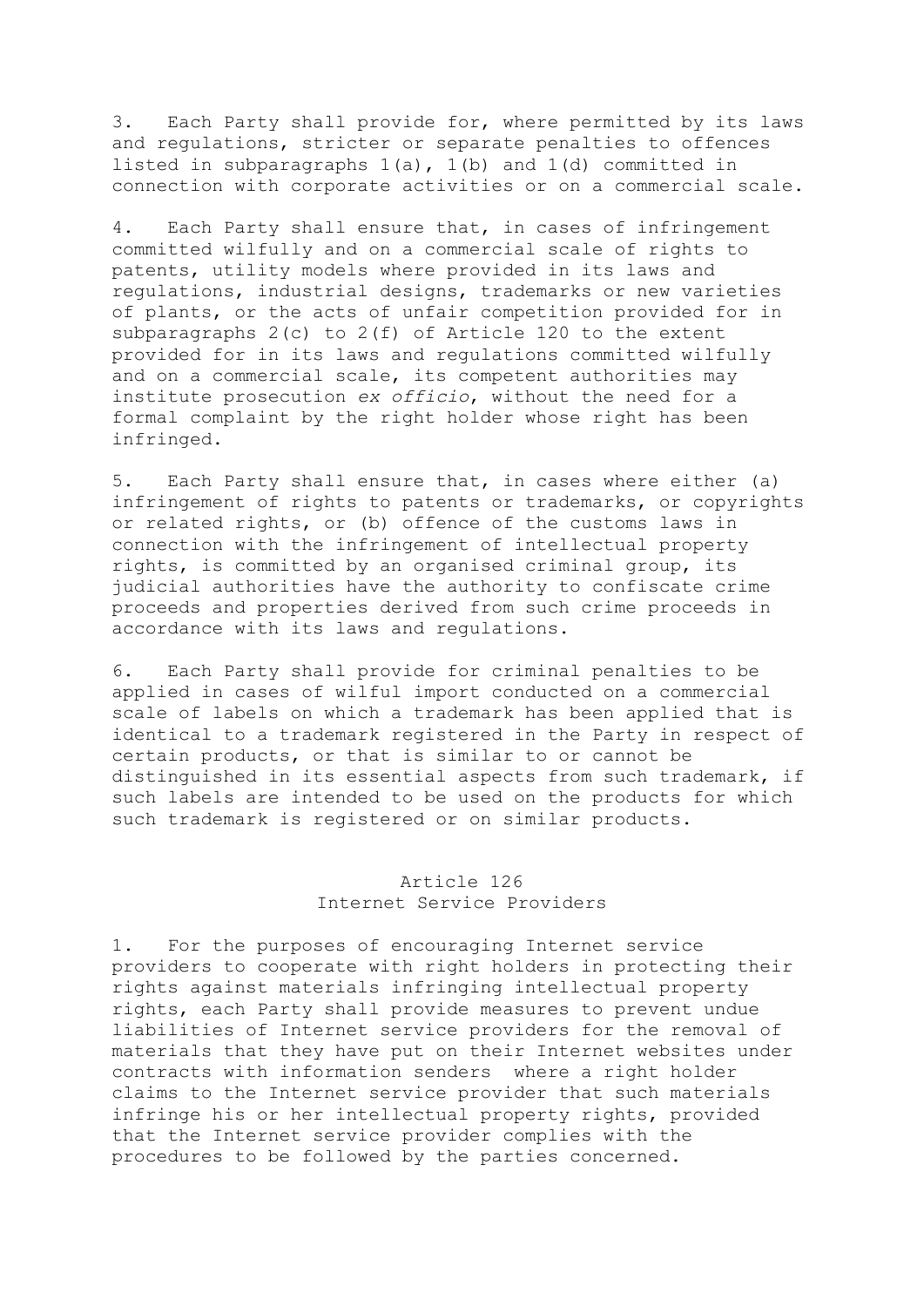2. Each Party shall enable right holders, who have given effective notification to an Internet service provider of materials that they claim with valid reasons to be infringing their intellectual property rights, to expeditiously obtain from that Internet service provider information on the identity of the information sender.

### Article 127 Cooperation

1. The Parties, recognising the growing importance of protection of intellectual property in further promoting trade and investment between them, in accordance with their respective laws and regulations and subject to their available resources, shall cooperate in the field of intellectual property, including by exchanging information on relations of the Parties with non-Parties on matters concerning intellectual property.

2. The Parties shall seek for cooperation on activities relating to future international conventions on harmonisation, administration and enforcement of intellectual property rights and on activities in international organisations including the World Trade Organization and the WIPO.

3. Chapter 14 shall not apply to this Article.

#### Article 128

Sub-Committee on Intellectual Property

1. For the purposes of the effective implementation and operation of this Chapter, the Sub-Committee on Intellectual Property (hereinafter referred to in this Article as "the Sub-Committee) is hereby established.

2. The functions of the Sub-Committee shall be:

- (a) reviewing and monitoring the implementation and operation of this Chapter;
- (b) discussing any issues related to intellectual property with a view to enhancing protection of intellectual property and enforcement of intellectual property rights and to promoting efficient and transparent administration of intellectual property protection system;
- (c) reporting its findings and the outcome of its discussions to the Joint Committee; and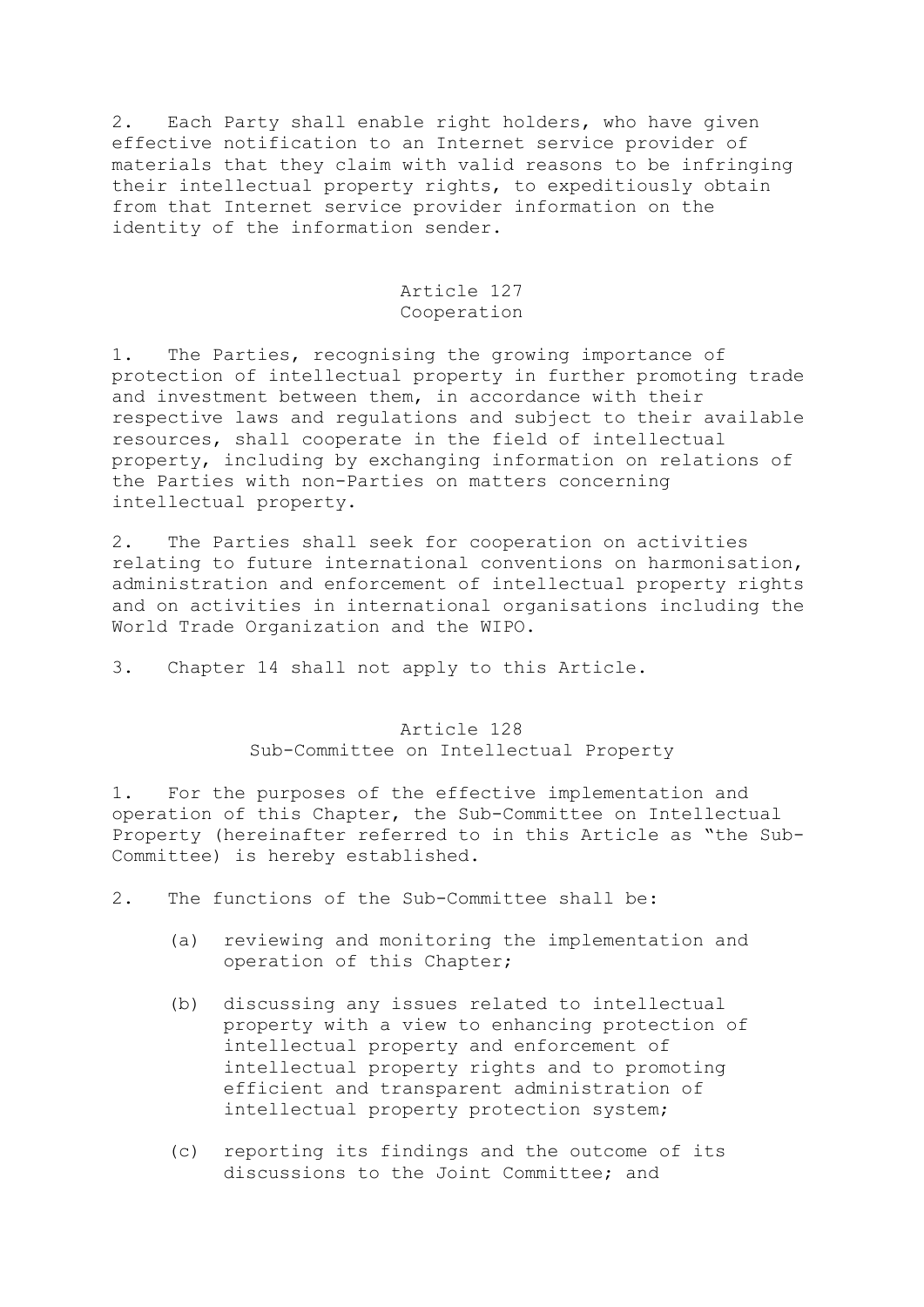(d) carrying out other tasks as may be assigned by the Joint Committee.

3. The Sub-Committee shall meet at such time and venue as may be agreed by the Parties.

- 4. The Sub-Committee shall be:
	- (a) composed of representatives of the Governments of the Parties, and may invite representatives of relevant entities other than the Governments of the Parties, including those from private sectors, with the necessary expertise relevant to the issues to be discussed; and
	- (b) co-chaired by officials of the Governments of the Parties.

# Article 129 Security Exceptions

 For the purposes of this Chapter, Article 73 of the TRIPS Agreement is hereby incorporated into and made part of this Agreement, *mutatis mutandis*.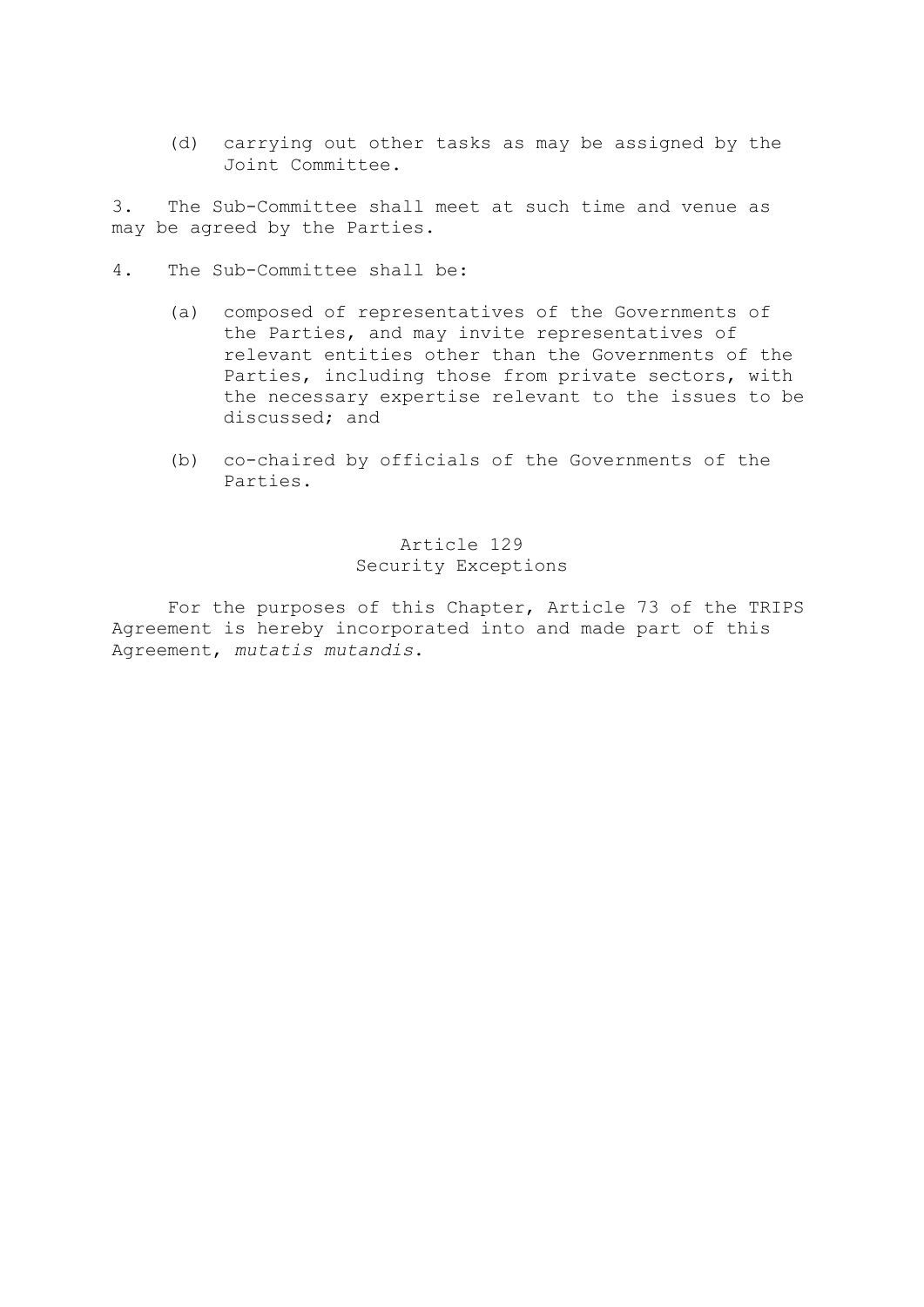#### Chapter 12 Government Procurement

# Article 130 Existing Rights and Obligations

1. The rights and obligations of the Parties in respect of government procurement shall be governed by the Agreement on Government Procurement in Annex 4 to the WTO Agreement (hereinafter referred to as "the GPA").

2. If the GPA is amended or is superseded by another agreement, "the GPA", for the purposes of this Chapter, shall refer to the GPA as amended or such other agreement, as of the date on which such amendment or other agreement enters into force for both Parties.

3. Chapter 14 shall not apply to this Article.

### Article 131 Enquiry Points

 Each Party hereby designates the following governmental authority as its enquiry point to facilitate communication between the Parties on any matter regarding government procurement:

- (a) for Japan, the Ministry of Foreign Affairs; and
- (b) for Switzerland, the State Secretariat for Economic Affairs.

# Article 132 Further Negotiations

1. The Parties will consult in the Joint Committee with a view to increasing mutual understanding of their respective government procurement systems, effectively implementing them and further enhancing and expanding access to the government procurement market of each Party for the suppliers of the other Party.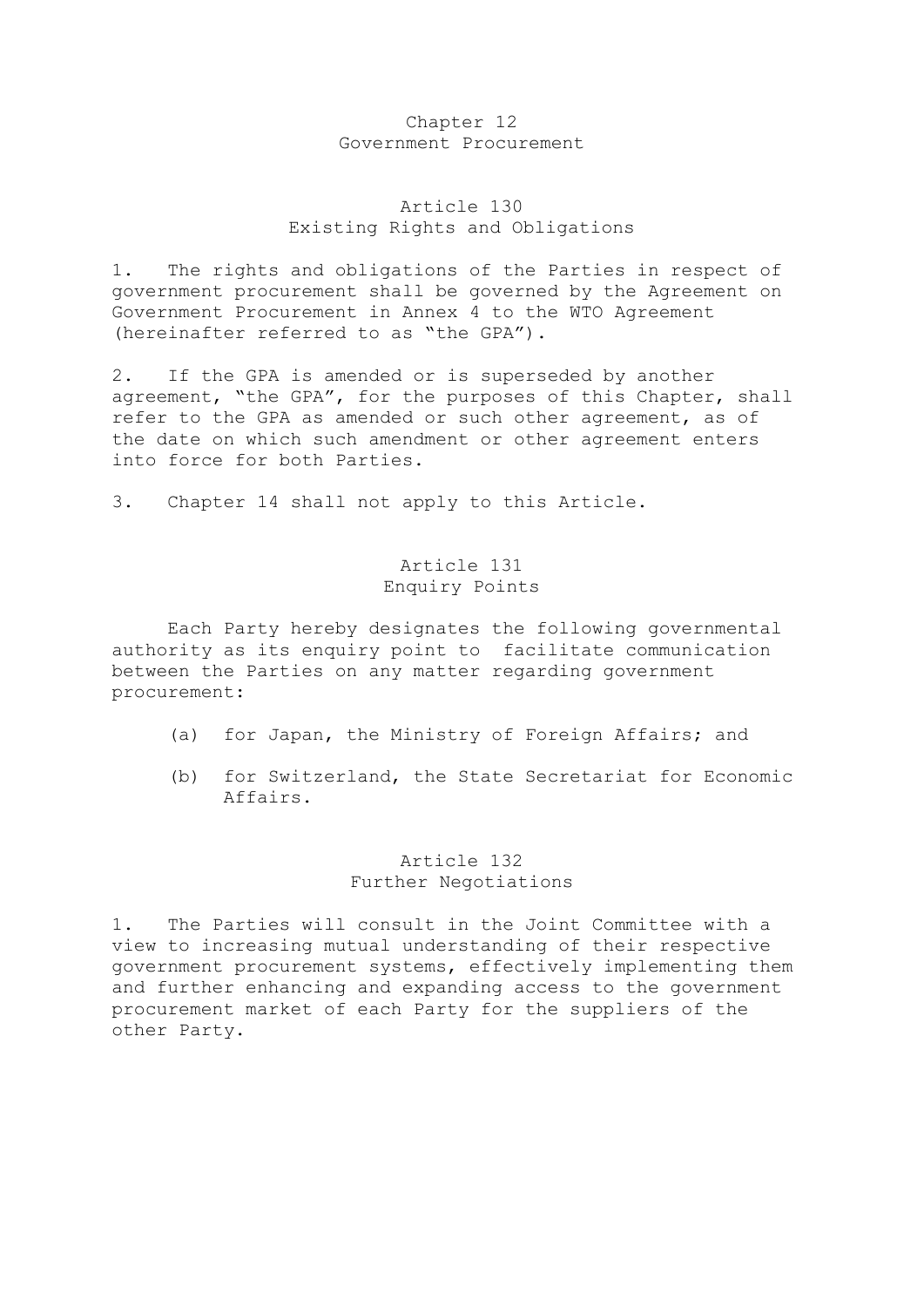2. In the event that, after the entry into force of this Agreement, a Party accords to a non-Party additional advantages of access to its government procurement market beyond those accorded to the other Party under the GPA, the former Party shall, upon request of the other Party, enter into negotiations with a view to extending those advantages to the other Party on a reciprocal basis.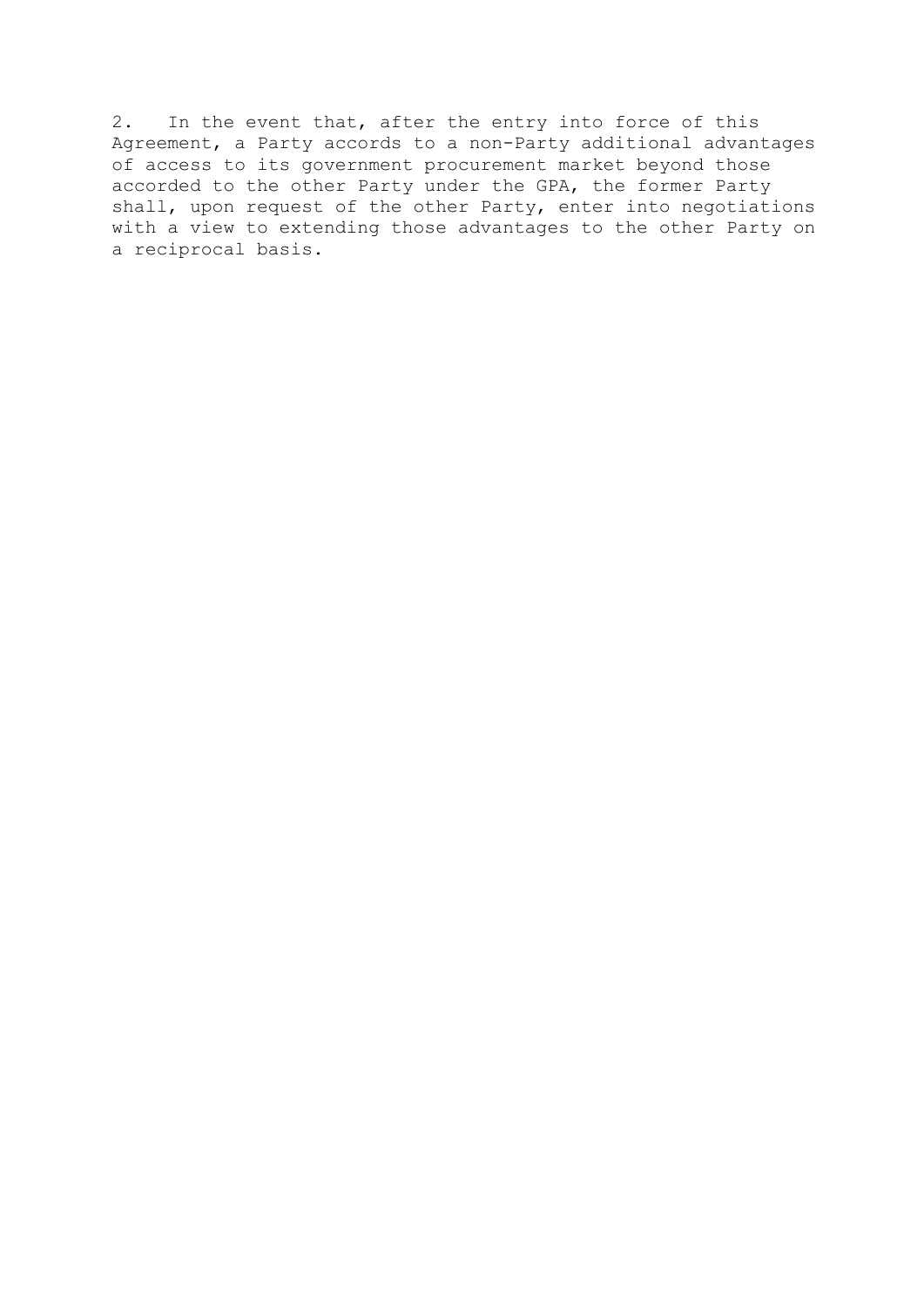### Chapter 13 Promotion of a Closer Economic Relationship

# Article 133 Basic Principles

1. The Parties, confirming their willingness to promote a closer economic relationship, shall, whenever the need arises, hold consultations in order to address issues concerning the promotion of trade and investment activities of their business sectors.

2. The Parties shall, in accordance with their respective laws and regulations, cooperate and take appropriate measures to promote a closer economic relationship between themselves for the benefit of their business sectors.

# Article 134 Sub-Committee on Promotion of a Closer Economic Relationship

1. For the purposes of the effective implementation and operation of this Chapter, the Parties hereby establish the Sub-Committee on Promotion of a Closer Economic Relationship (hereinafter referred to in this Article as "the Sub-Committee").

- 2. The functions of the Sub-Committee shall be:
	- (a) discussing ways and means to promote a closer economic relationship between the Parties;
	- (b) discussing possibilities to further remove obstacles to trade and investment between the Parties and to facilitate business activities in the Parties;
	- (c) discussing possibilities to cooperate at government and business sector levels in the field of bilateral trade and investment promotion activities;
	- (d) discussing other issues related to promotion of a closer economic relationship;
	- (e) reporting its findings, and making, as needed, recommendations on appropriate measures to be taken by the Parties, to the Joint Committee;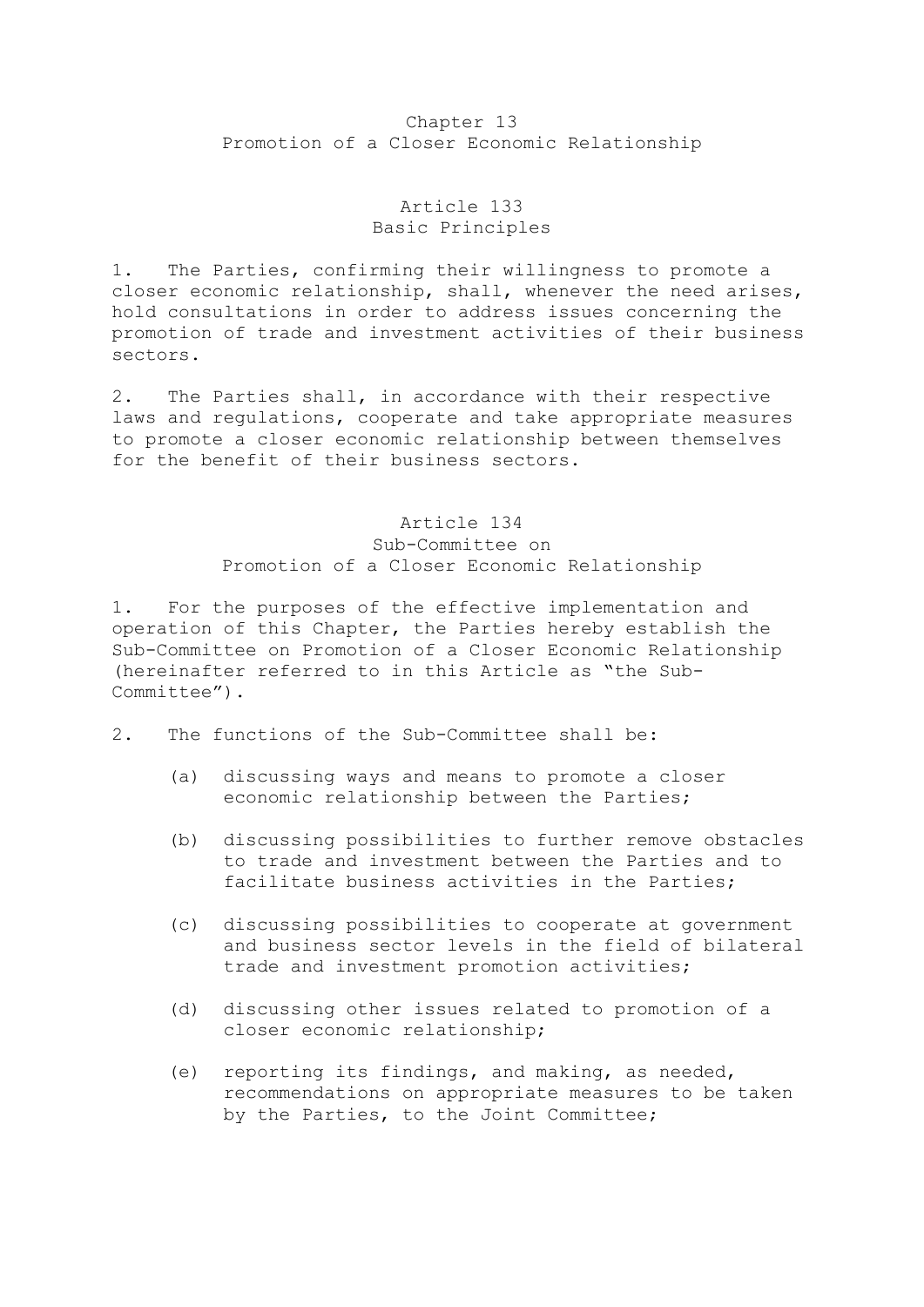- (f) reviewing, where appropriate, the implementation of the recommendations referred to in subparagraph (e); and
- (g) carrying out other tasks assigned by the Joint Committee.
- 3. The Sub-Committee:
	- (a) shall be composed of government officials of the Parties;
	- (b) shall take all its actions by agreement between the Parties;
	- (c) may, upon agreement by the Parties, invite representatives of business sectors and other business-related organisations of the Parties with the necessary expertise related to the issues to be discussed; and
	- (d) shall be co-chaired by government officials of the Parties.

4. The Sub-Committee shall meet at such time and venue as may be agreed by the Parties.

5. The Sub-Committee shall cooperate with other relevant Sub-Committees with a view to avoiding unnecessary overlap with their work. The Joint Committee shall, if necessary, give instructions to this end.

> Article 135 Contact Point

 The contact point designated pursuant to Article 149 shall, in regard to the implementation of this Chapter, perform the functions as set forth in Chapter 4 of the Implementing Agreement.

> Article 136 Non-Application of Chapter 14

Chapter 14 shall not apply to this Chapter.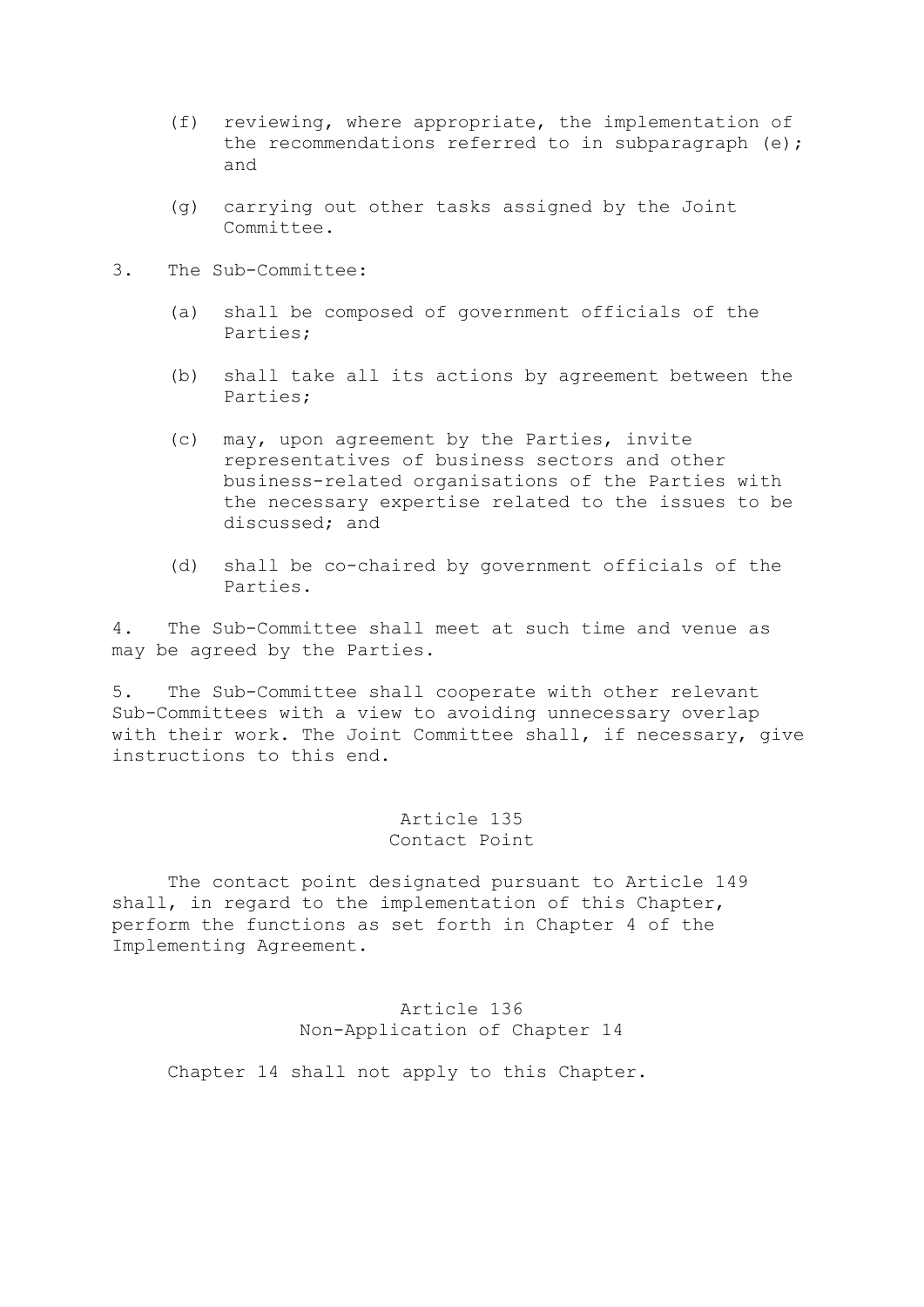# Chapter 14 Dispute Settlement

# Article 137 General Provisions

 The Parties shall at all times endeavour to reach a mutually satisfactory resolution of any matter concerning the interpretation and application of this Agreement through cooperation, expert consultations or other means provided for in this Agreement.

# Article 138 Scope and Coverage

1. Unless otherwise provided for in this Agreement, this Chapter shall apply with respect to the settlement of disputes between the Parties concerning the interpretation or application of this Agreement.

2. Nothing in this Chapter shall prejudice any rights of the Parties to have recourse to dispute settlement procedures available under any other international agreement to which both Parties are parties.

3. Notwithstanding paragraph 2, once the complaining Party has requested the establishment of an arbitral tribunal under this Chapter or a panel under Article 6 of the Understanding on Rules and Procedures Governing the Settlement of Disputes in Annex 2 to the WTO Agreement with respect to a particular dispute, the arbitral tribunal or panel selected shall be used to the exclusion of the other procedure for that particular dispute.

# Article 139 Consultations

1. A Party may request in writing consultations with the other Party if it considers that a measure applied by that other Party is inconsistent with this Agreement or that any benefit accruing to it directly or indirectly under this Agreement is impaired or nullified by such measure. The Party requesting consultations shall set out the reasons for the request, including identification of the measure at issue and an indication of the legal basis for the complaint.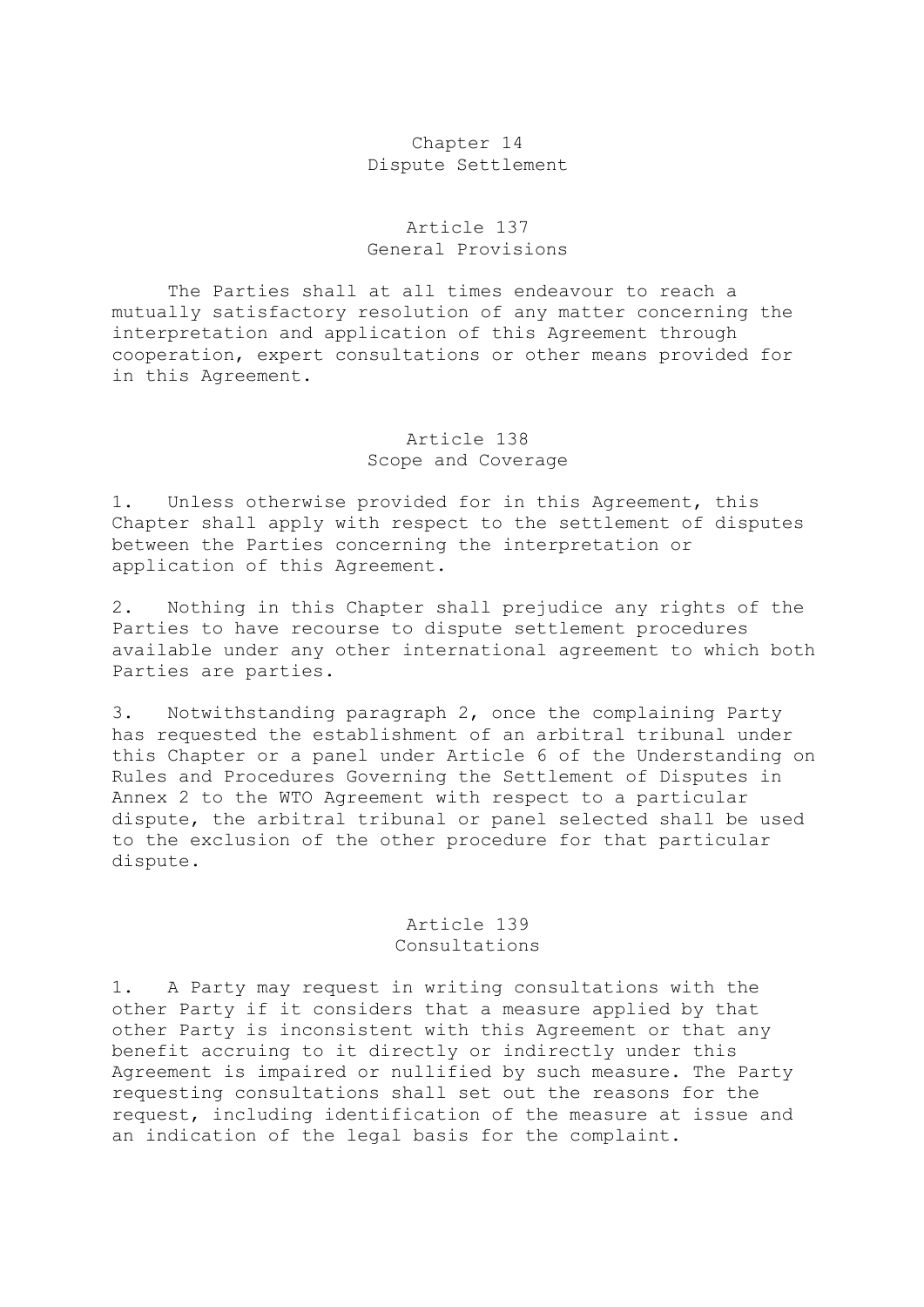2. When a Party requests consultations pursuant to paragraph 1, the other Party shall reply promptly and enter into consultations in good faith within 30 days after the date of receipt of the request, with a view to a prompt and satisfactory resolution of the matter. In case of a matter concerning perishable products, the other Party shall enter into consultations within 15 days after the date of receipt of the request.

## Article 140 Good Offices, Conciliation or Mediation

1. Good offices, conciliation or mediation may be requested at any time by either Party. They may begin at any time if the Parties agree and, at the request of either Party, be terminated at any time.

2. If the Parties agree, good offices, conciliation or mediation may continue while procedures of the arbitral tribunal provided for in this Chapter are in progress.

3. Proceedings involving good offices, conciliation or mediation and positions taken by the Parties during these proceedings shall be confidential and without prejudice to the rights of either Party in any further proceedings.

# Article 141 Establishment of Arbitral Tribunals

1. The complaining Party that requested consultations under Article 139 may address a written request to the Party complained against for the establishment of an arbitral tribunal:

- (a) if the Party complained against does not enter into such consultations within 30 days, or within 15 days in case of a matter concerning perishable products, after the date of receipt of the request for consultations under that Article; or
- (b) if the Parties fail to resolve the matter through such consultations under that Article within 60 days after the date of receipt of the request for such consultations.

2. Any request for the establishment of an arbitral tribunal pursuant to this Article shall identify:

(a) the specific measures at issue; and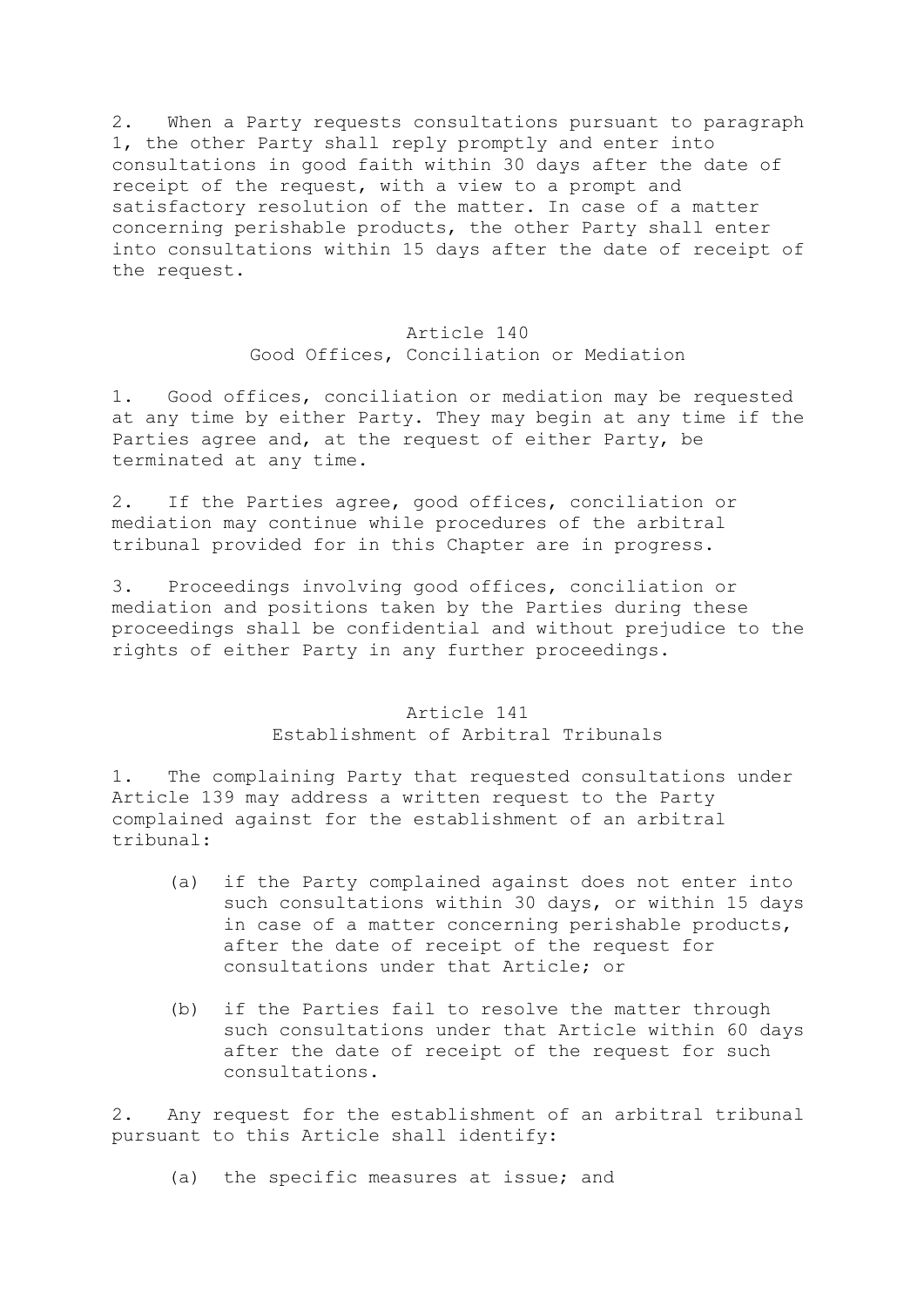(b) the legal basis of the complaint including, if applicable, the provisions of this Agreement alleged to have been breached and any other relevant provisions.

 The arbitral tribunal may also be requested to propose implementation options, which will be attached to its award.

3. The arbitral tribunal shall consist of three arbitrators with relevant technical or legal expertise.

4. Each Party shall, within 30 days after the date of receipt of the request for the establishment of an arbitral tribunal, appoint one arbitrator who may be its national and propose up to three candidates to serve as the third arbitrator who shall be the chair of the arbitral tribunal. The third arbitrator shall not be a national of either Party, nor have his or her usual place of residence in either Party, nor be employed by either Party, nor have dealt with the dispute in any capacity.

5. The Parties shall agree on and appoint the third arbitrator within 45 days after the date of receipt of the request for the establishment of an arbitral tribunal, taking into account the candidates proposed pursuant to paragraph 4.

6. If a Party has not appointed the one arbitrator pursuant to paragraph 4, or if the Parties fail to agree on the third arbitrator pursuant to paragraph 5, the necessary appointments shall be made at the request of either Party by the Secretary-General of the Permanent Court of Arbitration within a further 30 days.

7. The date of the establishment of an arbitral tribunal shall be the date on which the chair of the arbitral tribunal is appointed.

# Article 142 Functions of Arbitral Tribunals

- 1. The arbitral tribunal established pursuant to Article 141:
	- (a) shall examine the matter referred to in the request for the establishment of the arbitral tribunal pursuant to paragraph 2 of Article 141;
	- (b) shall make its award in accordance with this Agreement and applicable rules of international law;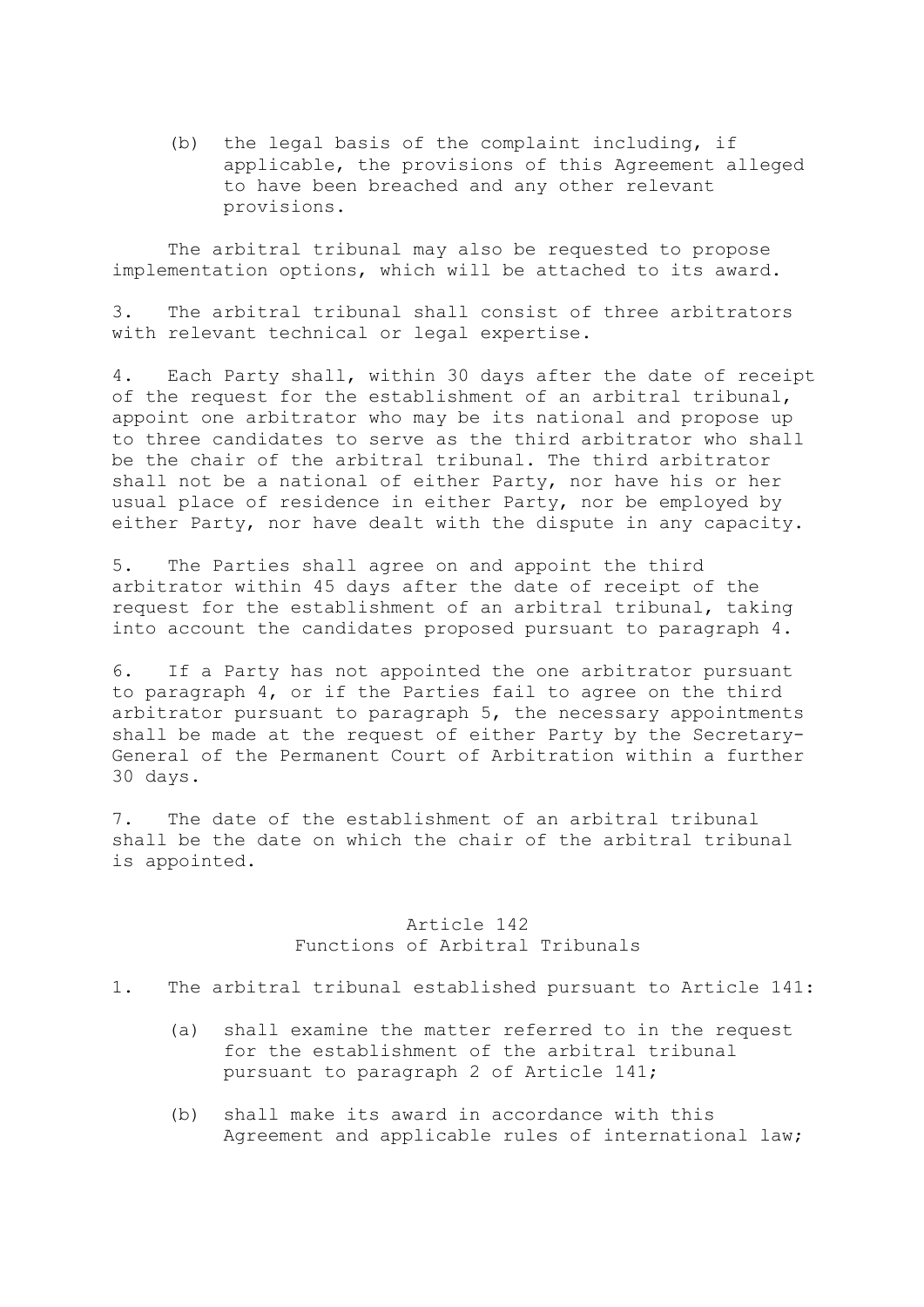- (c) shall set out, in its award, its findings of law and fact, together with the reasons therefor;
- (d) shall, if requested by the complaining Party pursuant to paragraph 2 of Article 141, attach to its award suggested implementation options for the Parties to consider in conjunction with Article 145; and
- (e) should consult with the Parties, as appropriate, with a view to providing adequate opportunities for the development of a mutually satisfactory resolution.

2. The award of the arbitral tribunal shall be final and binding on the Parties.

# Article 143 Proceedings of Arbitral Tribunals

1. Unless the Parties have agreed otherwise, the arbitral tribunal shall decide on whether its proceedings are to be held in Japan or Switzerland, and the complaining Party shall provide the secretariat services. The language of the proceedings and the documents submitted to and produced by the tribunal, including the award, shall be English.

2. The arbitral tribunal shall meet in closed session. Hearings shall be open to the public, unless either Party objects.

3. The deliberations of the arbitral tribunal, the documents submitted to it and the draft award referred to in paragraph 8 shall be kept confidential.

4. Notwithstanding paragraph 3, either Party may make public statements as to its views regarding the dispute, but shall treat as confidential, information provided and written submissions made by the other Party to the arbitral tribunal which that other Party has designated as confidential. Where a Party has provided information or made written submissions designated to be confidential, that Party shall, upon request of the other Party, provide a non-confidential summary of the information or written submissions which may be disclosed publicly.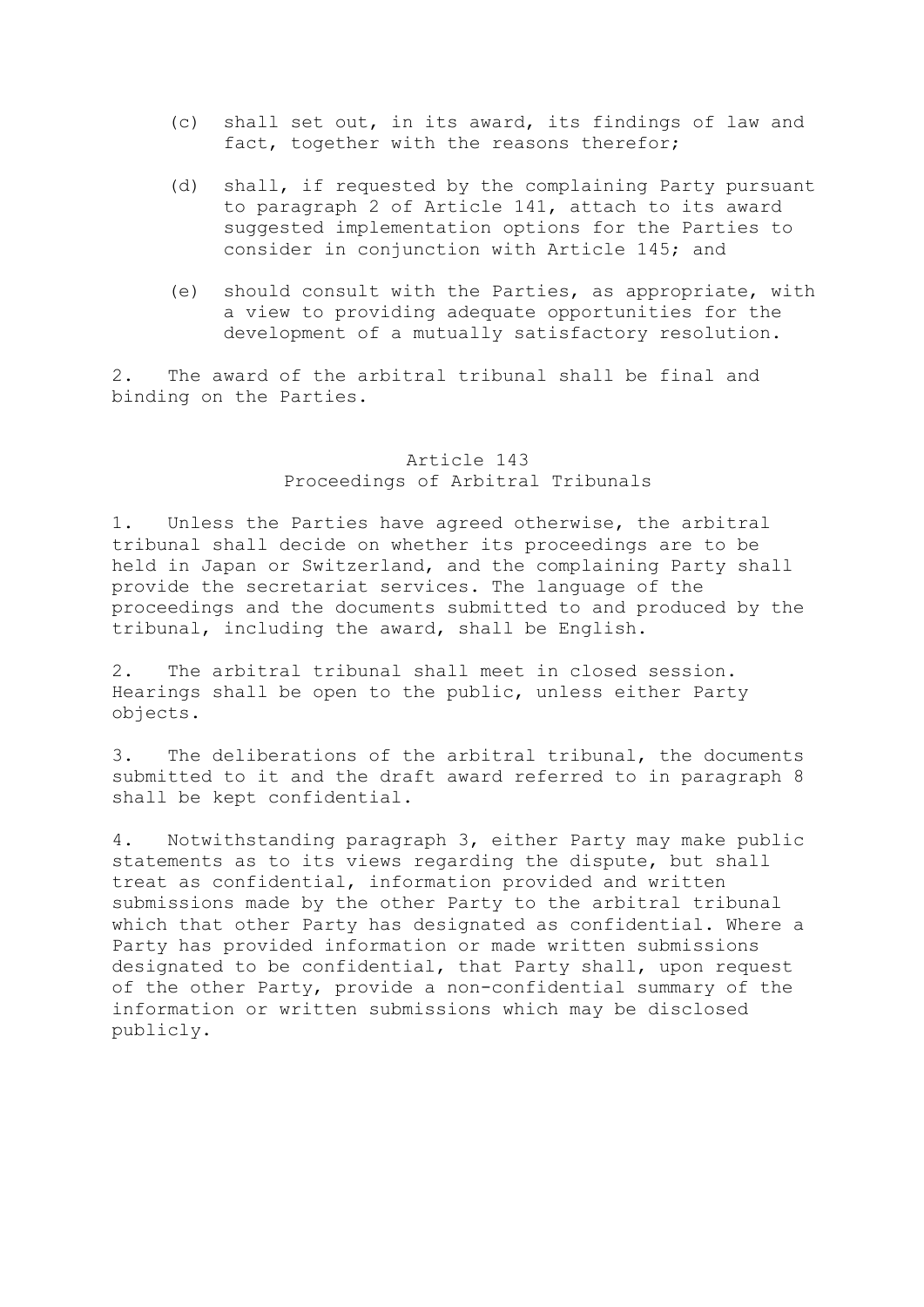5. Each Party has the right to at least one hearing before the arbitral tribunal as well as the opportunity to provide initial and rebuttal written submissions. The arbitral tribunal may seek from the Parties such relevant information as it considers necessary and appropriate. The Parties shall respond promptly and fully to any request by an arbitral tribunal for such information.

6. The arbitral tribunal may seek information from any relevant source and may consult experts to obtain their opinion on certain aspects of the matter.

7. The Parties shall be given the opportunity to attend any of the presentations, statements or rebuttals in the proceeding. Any information provided or written submissions made by a Party to the arbitral tribunal, including any comments on the descriptive part of the draft award and responses to questions put by the arbitral tribunal, shall be made available to the other Party.

8. The arbitral tribunal shall, within 90 days after the date of its establishment, submit to the Parties its draft award, including both the descriptive part and its findings and conclusions, for the purpose of enabling the Parties to review it. When the arbitral tribunal considers that it cannot submit to the Parties its draft award within the afore-mentioned 90 days period, it may extend that period with the consent of the Parties. A Party may submit comments in writing to the arbitral tribunal on the draft award within 15 days after the date of submission of the draft award.

9. The arbitral tribunal shall issue its award within 30 days after the date of submission of the draft award.

10. The arbitral tribunal shall attempt to make its decisions, including its award, by consensus but may also make such decisions, including its award, by majority vote.

11. The award of the arbitral tribunal shall be made public.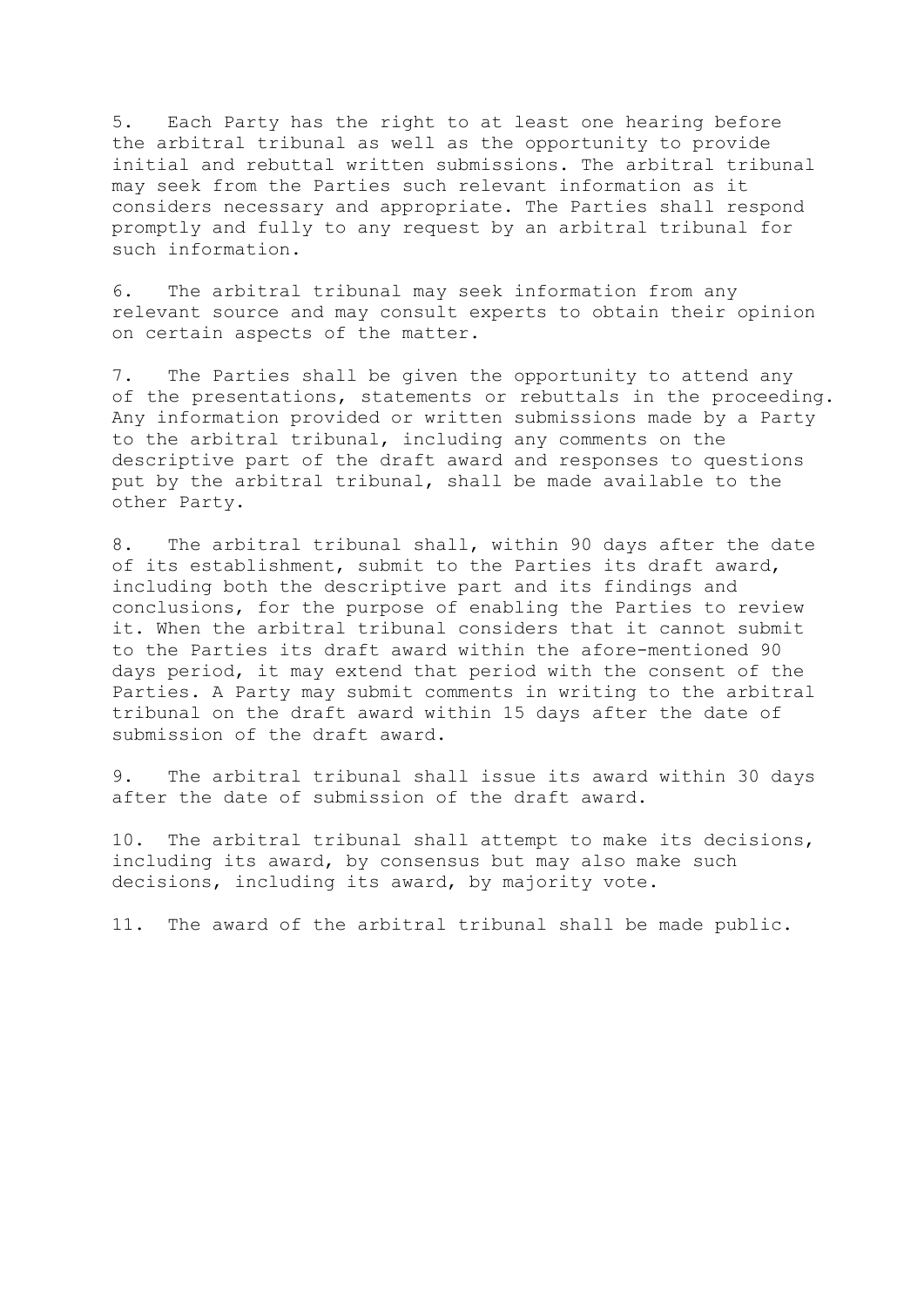## Article 144 Suspension or Termination of Proceedings of Arbitral Tribunals

1. The Parties may agree to suspend the work of the arbitral tribunal at any time before the issuance of the award for a period not exceeding twelve months following the date of such agreement. If the work of the tribunal has been suspended for more than twelve months, the authority of the arbitral tribunal to examine the dispute shall lapse, unless the Parties agree otherwise.

2. The Parties may agree to terminate the proceedings of the arbitral tribunal at any time before the issuance of the award to the Parties by jointly so notifying the chair of the arbitral tribunal.

# Article 145 Implementation of Award

1. The Party complained against shall promptly comply with the award issued by the arbitral tribunal pursuant to Article 143.

2. The Party complained against shall, within 20 days after the date of issuance of the award, notify the complaining Party of the means and the period of time for implementing the award, taking into account, if applicable, the implementation options attached to the award. If the complaining Party considers the notified means or period of time to be unacceptable, it may request the Party complained against to hold consultations with a view to reaching a mutually satisfactory solution on the matter. If no such solution has been agreed upon within 20 days after the date of receipt of the request, the complaining Party may refer the matter to an arbitral tribunal, which then shall determine a reasonable means or period of time for implementing the award. The determination of the arbitral tribunal shall be presented within 15 days from the referral of the matter to the arbitral tribunal.

3. If the Party complained against considers it impracticable to comply with the award, it shall notify the complaining Party accordingly within 20 days after the issuance of the award and enter into consultations, with a view to agreeing on mutually satisfactory compensation. If no such compensation has been agreed upon within 20 days after the date of the notification, the complaining Party may notify the Party complained against that it intends to suspend the application of concessions or other obligations under this Agreement.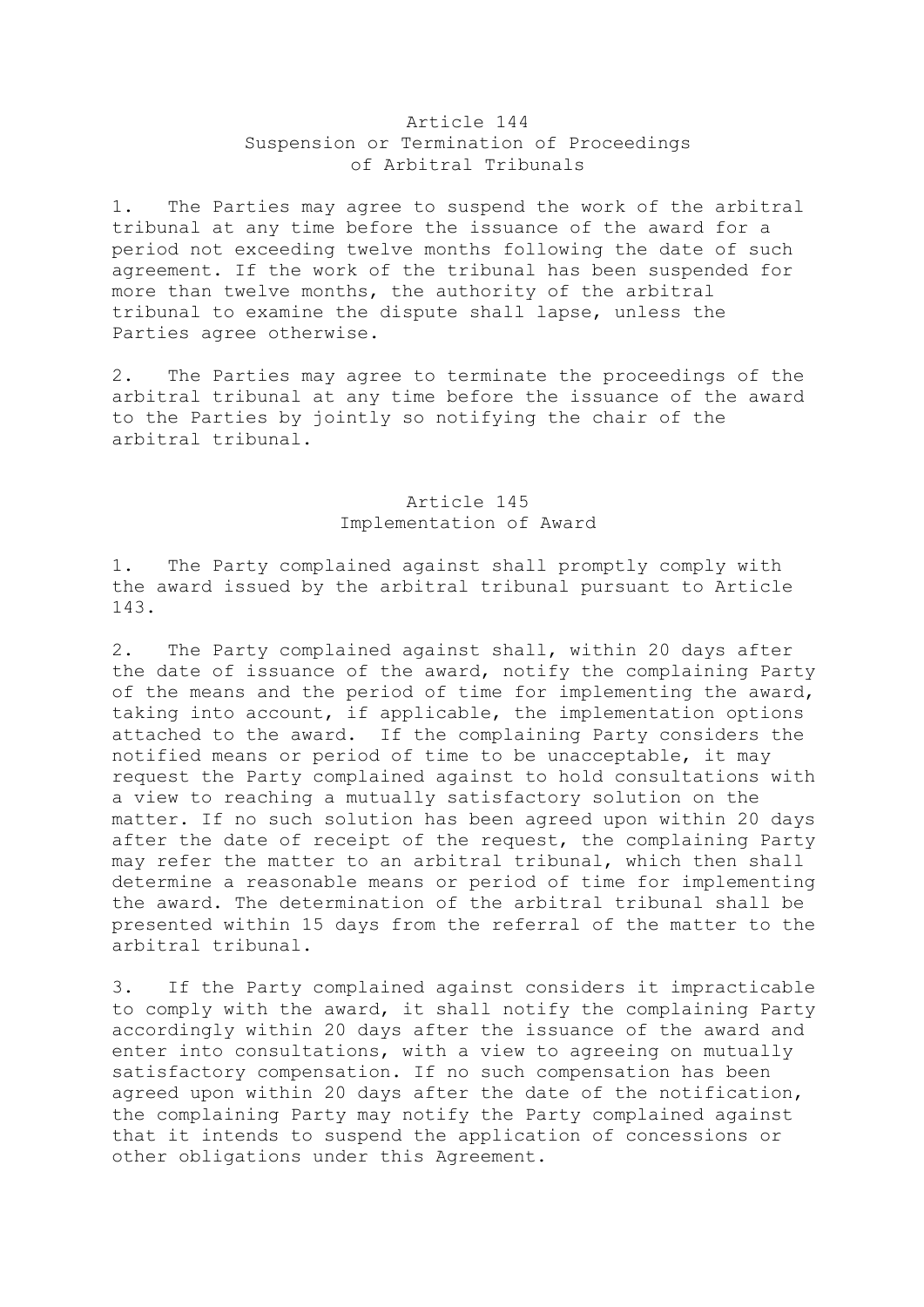4. If the Party complained against has failed to notify the means and the period of time for implementing the award pursuant to paragraph 2 or if the complaining Party considers that the Party complained against has failed to comply with the award within the implementation period as specified pursuant to paragraph 2, the complaining Party may notify the Party complained against that it intends to suspend the application of concessions or other obligations under this Agreement.

5. The notification pursuant to paragraph 3 or 4 shall indicate when the suspension of the application of concessions or other obligations under this Agreement shall commence and the application of what concessions or other obligations under this Agreement is to be suspended. Such suspension shall:

- (a) only be implemented at least 30 days after the date of notification;
- (b) not be effected if, in respect of the dispute to which the suspension relates, consultations or proceedings before an arbitral tribunal are in progress;
- (c) be restricted to benefits equivalent to the level of failure to comply with the award; and
- (d) be restricted to the same sector or sectors to which the inconsistency with the provisions of, or the nullification or impairment of a benefit under, this Agreement relates, unless it is not practicable or effective to suspend the application of concessions or other obligations in such sector or sectors.

6. If the Party complained against considers that the requirements for the suspension of the application of concessions or other obligations under this Agreement by the complaining Party set out in paragraph 5 have not been met, it may request consultations with the complaining Party within ten days after the receipt of the notification in accordance with paragraph 3 or 4. The complaining Party shall enter into consultations within ten days after the date of receipt of the request. If the Parties fail to resolve the matter within 30 days after the date of receipt of the request for consultations pursuant to this paragraph, the Party complained against may refer the matter to an arbitral tribunal. The ruling of the arbitral tribunal shall be given within 15 days from that referral. Application of concessions or other obligations under this Agreement shall not be suspended until the arbitral tribunal has issued its ruling.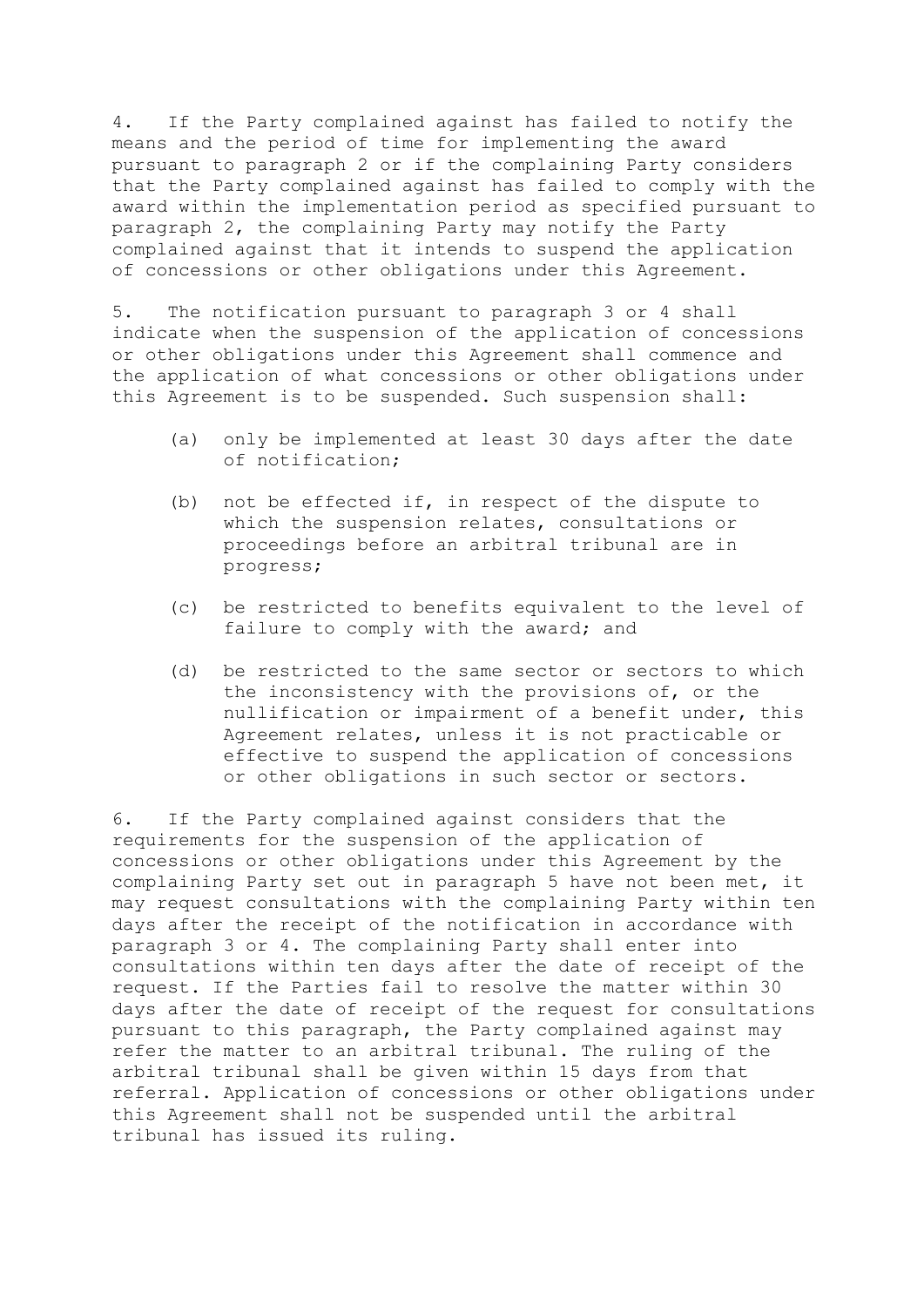7. The suspension of the application of concessions or other obligations under this Agreement following notification pursuant to paragraph 3 or 4 shall be discontinued when the Parties reach a mutually satisfactory resolution or where compliance with the award is effected.

8. A Party may request an arbitral tribunal to rule on the conformity with the award of any implementing measures adopted after the suspension of the application of concessions or other obligations under this Agreement and, in light of such ruling, whether the suspension should be terminated or modified. The ruling of the arbitral tribunal shall be given within 15 days from the date of such request.

9. The arbitral tribunal under this Article shall, wherever possible, be composed of the arbitrators of the original arbitral tribunal. If any of the arbitrators is not available, that arbitrator shall be replaced by an arbitrator appointed pursuant to paragraphs 4 to 6 of Article 141.

### Article 146 Expenses

 Unless the Parties agree otherwise, the expenses of the arbitral tribunal, including the remuneration of the arbitrators, shall be borne by the Parties in equal shares.

#### Article 147 Other Provisions

 Any time period mentioned in this Chapter may be modified by agreement between the Parties.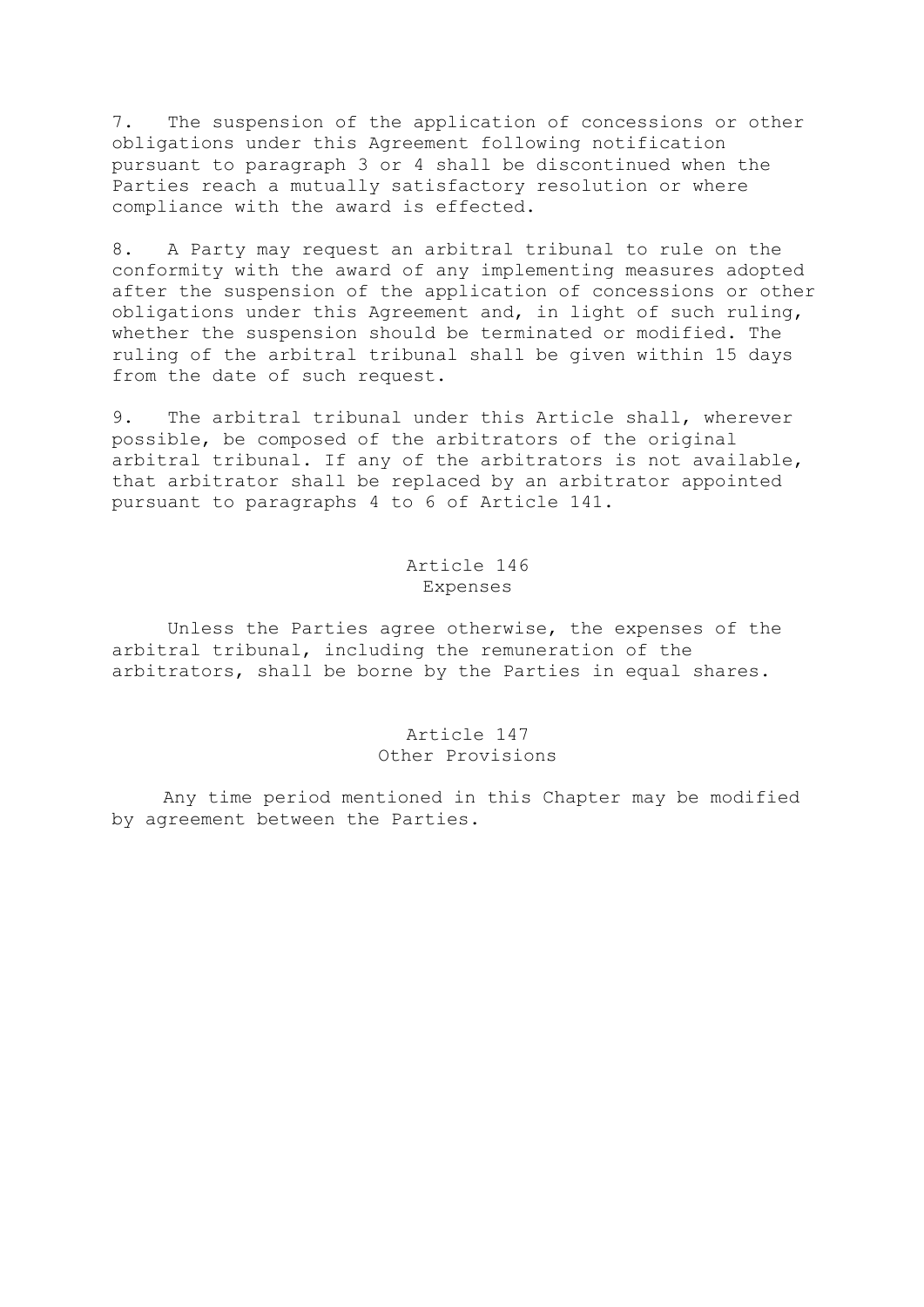## Chapter 15 Administration of the Agreement

# Article 148 Joint Committee

1. The Parties hereby establish the Joint Committee which shall be co-chaired by senior officials of the Parties.

- 2. The functions of the Joint Committee shall be:
	- (a) reviewing and monitoring the implementation and operation of this Agreement;
	- (b) considering and recommending to the Parties any amendments to this Agreement;
	- (c) supervising and coordinating the work of all Sub-Committees and *ad hoc* working groups established pursuant to this Agreement;
	- (d) endeavouring to resolve disputes between the Parties about any matter concerning the interpretation or application of this Agreement;
	- (e) adopting the Operational Procedures for Trade in Goods and the Operational Procedures for Rules of Origin, referred to in Article 24 and Article XXVIII of Annex II, respectively;
	- (f) reviewing and amending, as necessary, the Operational Procedures referred to in subparagraph (e);
	- (g) adopting any necessary decisions for the operation of this Agreement; and
	- (h) carrying out other functions as the Parties may agree or as provided for in this Agreement.

3. The Joint Committee may establish Sub-Committees or *ad hoc* working groups to assist it in carrying out its functions. The mandate of the Sub-Committees or *ad hoc* working groups shall be established by the Joint Committee except where specifically provided for in this Agreement.

4. The Joint Committee shall establish its rules of procedures.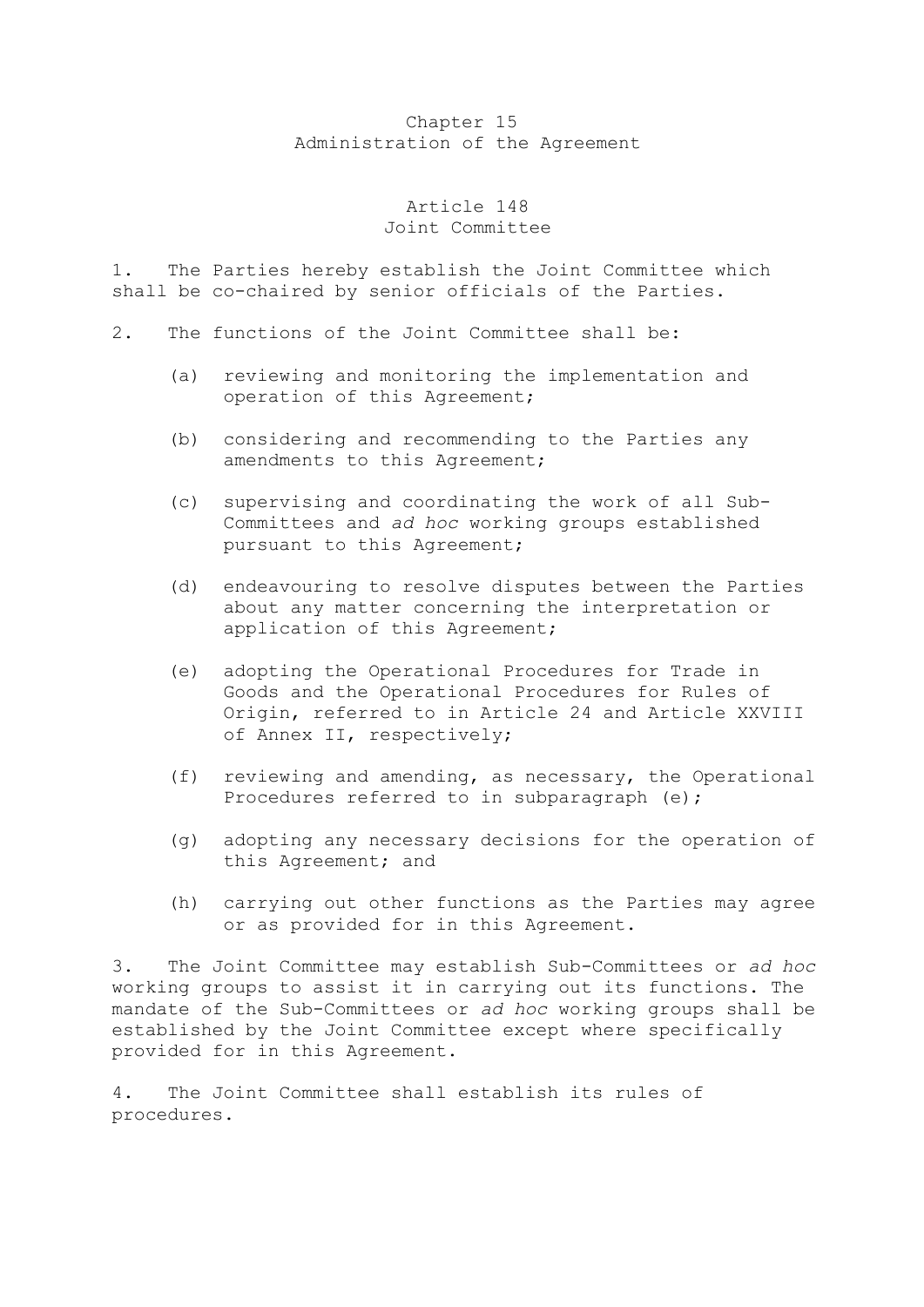5. The Joint Committee shall meet, in principle, every two years at such venue as may be agreed by the Parties. Each Party may, in cases of urgency, request in writing to the other Party that a special meeting of the Joint Committee be held. Upon such request, the Parties shall make every effort to hold the special meeting within 30 days. Notwithstanding paragraph 1, a special meeting can be held at any appropriate level.

### Article 149 Communications

1. Each Party shall designate upon entry into force of this Agreement a contact point to facilitate communications between the Parties on any matter relating to this Agreement.

2. Communications referred to in paragraph 1 shall be made in English.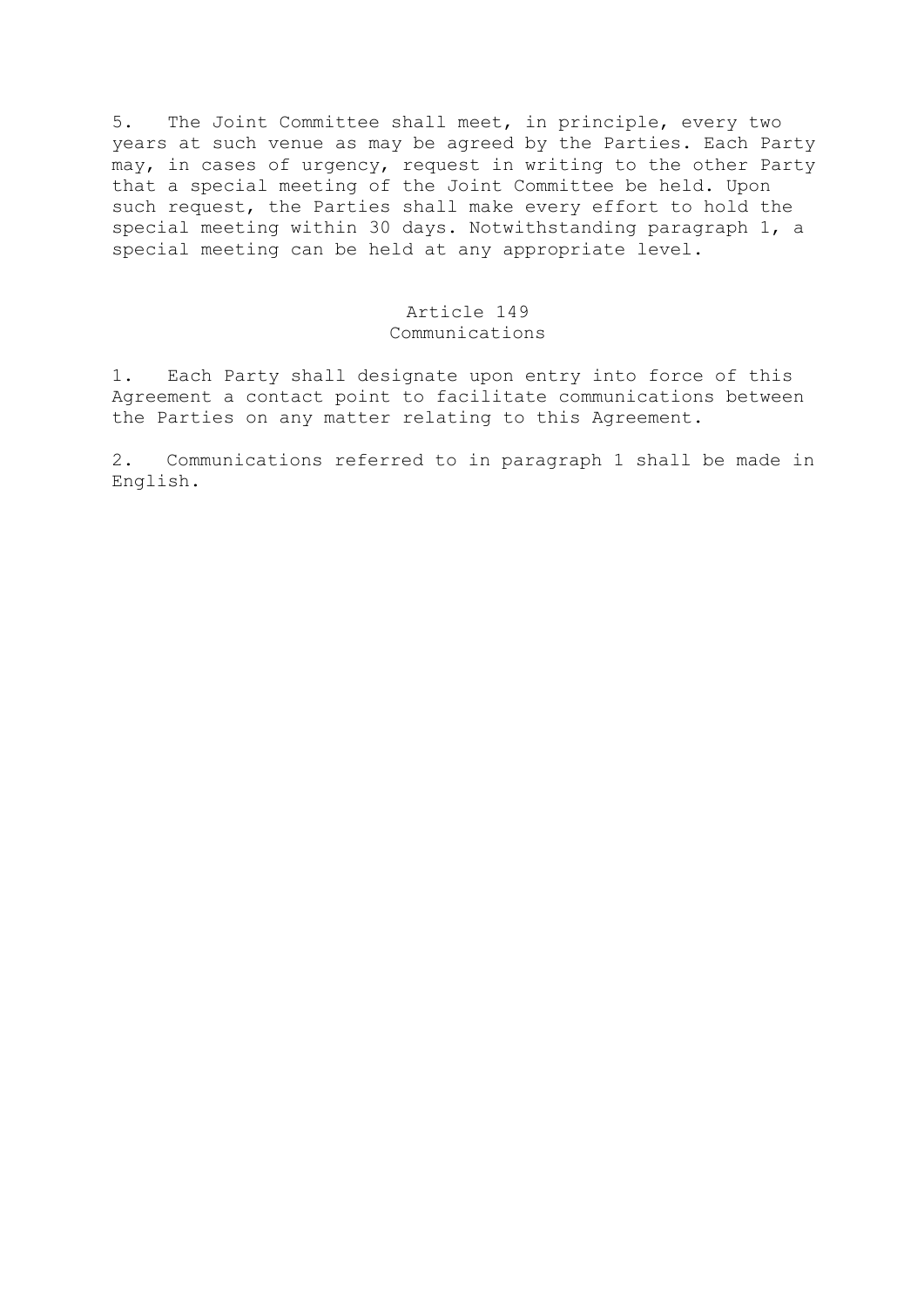### Chapter 16 Final Provisions

# Article 150 Tables of Contents and Headings

 The tables of contents and headings of the Chapters and Articles of this Agreement are inserted for convenience of reference only and shall not affect the interpretation of this Agreement.

### Article 151 Annexes and Notes

 The Annexes to this Agreement and Notes shall form an integral part of this Agreement.

### Article152 Amendment

1. This Agreement may be amended by agreement between the Parties. Such amendment shall be approved by the Parties in accordance with their respective legal procedures and shall enter into force on the date to be agreed on by the Parties.

2. Without prejudice to the legal procedures of each Party with respect to the conclusion and amendment of international agreements, amendments in the following areas may be made by the Governments of the Parties by means of exchange of diplomatic notes:

- (a) Annex I, provided that the amendments are made in accordance with the amendment of the Harmonized System, and include no change of the rates of customs duty on imports applied to the originating products of the other Party in accordance with Annex I;
- (b) List of Natural Cheeses in paragraph 1 of Attachment 1 to Appendix 1 to Annex I, provided that the amendment is made as a result of the consultation in accordance with paragraph 3 thereof, or made in accordance with paragraph 4 of Attachment 1 to Appendix 1 to Annex I;
- (c) Appendices 1, 2 and 3 to Annex II;
- (d) Appendix 2 to Annex III; or